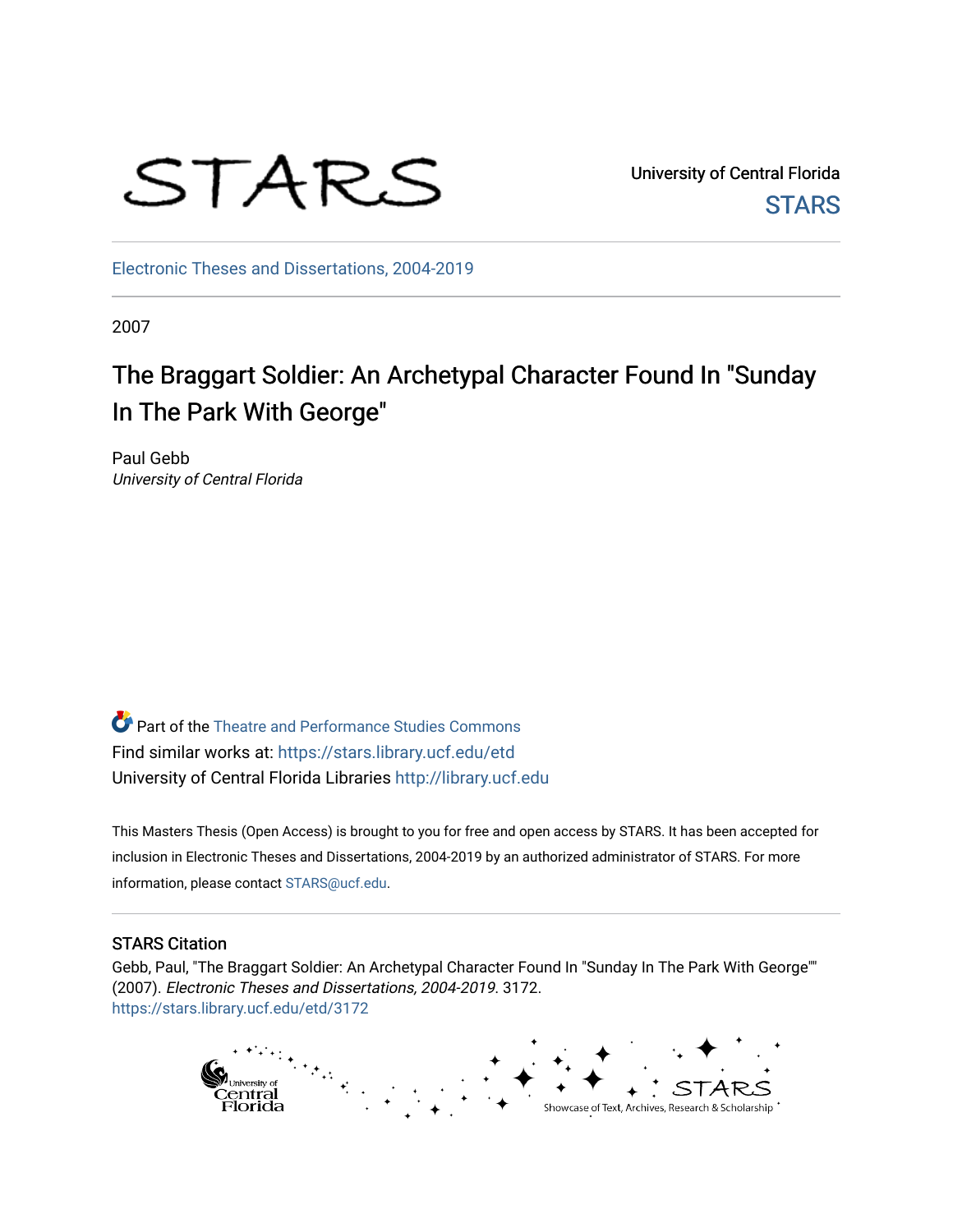#### THE BRAGGART SOLDIER: AN ARCHETYPAL CHARACTER FOUND IN "SUNDAY IN THE PARK WITH GEORGE"

By

## PAUL GEBB B.M. James Madison University, 2002

### A thesis submitted in partial fulfillment of the requirements for the degree of Master of Fine Arts in the Department of Theatre in the College of Arts and Humanities at the University of Central Florida Orlando, Florida

Spring Term 2007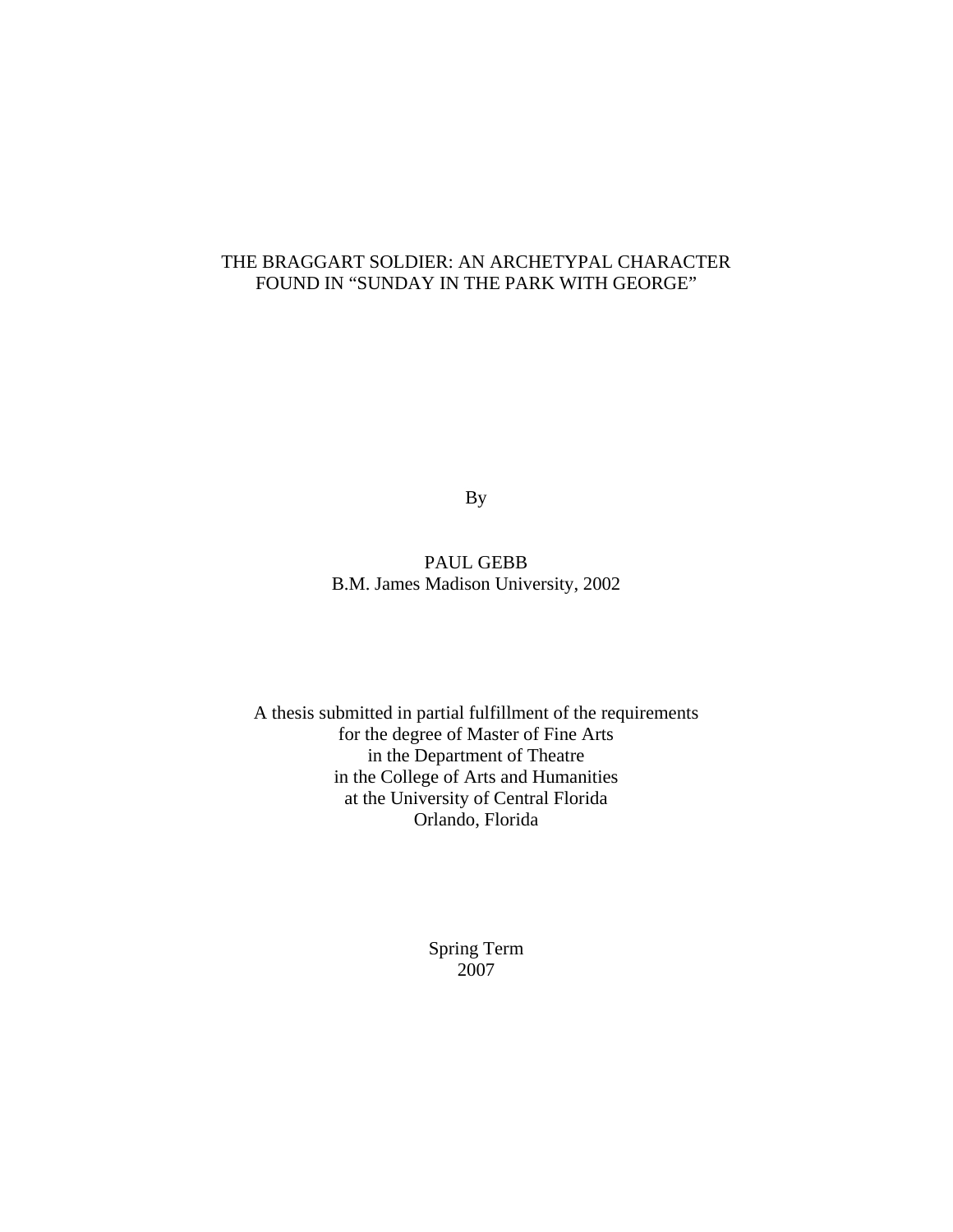© 2007 Paul Gebb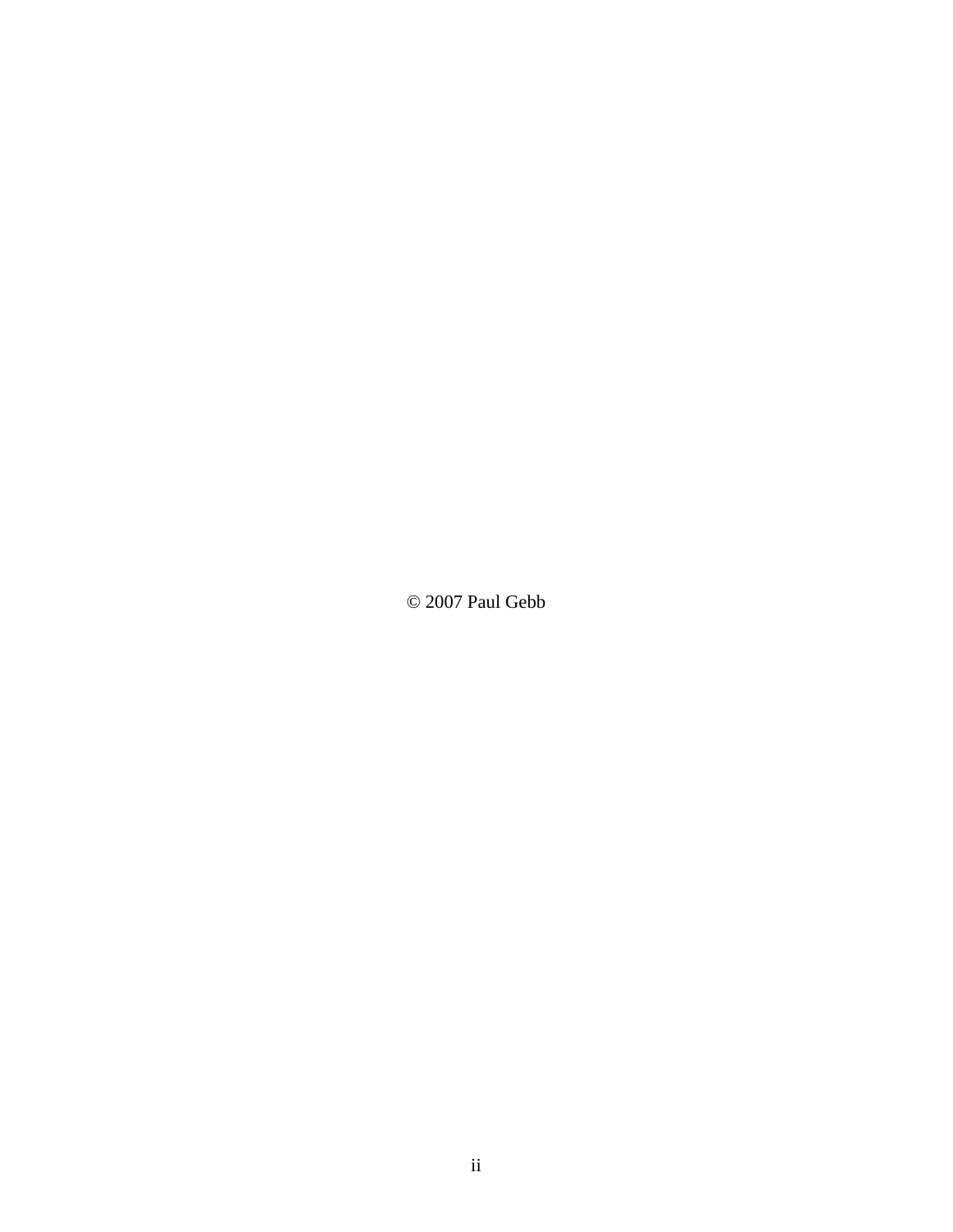### ABSTRACT

In preparation for performance, an actor must develop an understanding for the character they portray. A character must be thoroughly researched to adequately enrich the performance of the actor. In preparation for the role of the "Soldier" in the production, *Sunday in the Park with George*, it is important to examine the evolution of the "Braggart Soldier" archetypal character throughout the historical literary canon. It is also of equal importance to study an author's canon of literature to acknowledge the reoccurring use of similar archetypal characters in order to successfully interpret the intentions of the author.

This thesis paper will be divided into four main sections. First, research of the evolution of the "Braggart Soldier" archetypal character from Greek Theater to Contemporary Theater will help to define the character type. Second, historical production research associated with the musical's creation will also provide a deeper insight into the musical's inception. *Sunday in the Park with George* was based on the painting *A Sunday on the Island of La Grande Jatte*. Furthermore, a specific focus will be placed on the painting's creation, the background of the Soldier's inclusion in the painting, the musical's collaborative process, and critical responses of the original production. Third, research of four other Stephen Sondheim shows in which similar archetypal characters appear will demonstrate the author's utilization of the character type. The characters referenced from Sondheim's shows will be: Miles Gloriosus from *A Funny Thing Happened on the Way to the Forum*; Carl Magnus from *A Little Night Music*; The Princes from *Into the Woods*; and John Wilkes Booth from *Assassins*. By studying the scripts and scores of each of these shows, a pattern of character traits will be revealed to enlighten the actor's preparation for the role of the "Soldier" in *Sunday in the Park with George*. Lastly, an

iii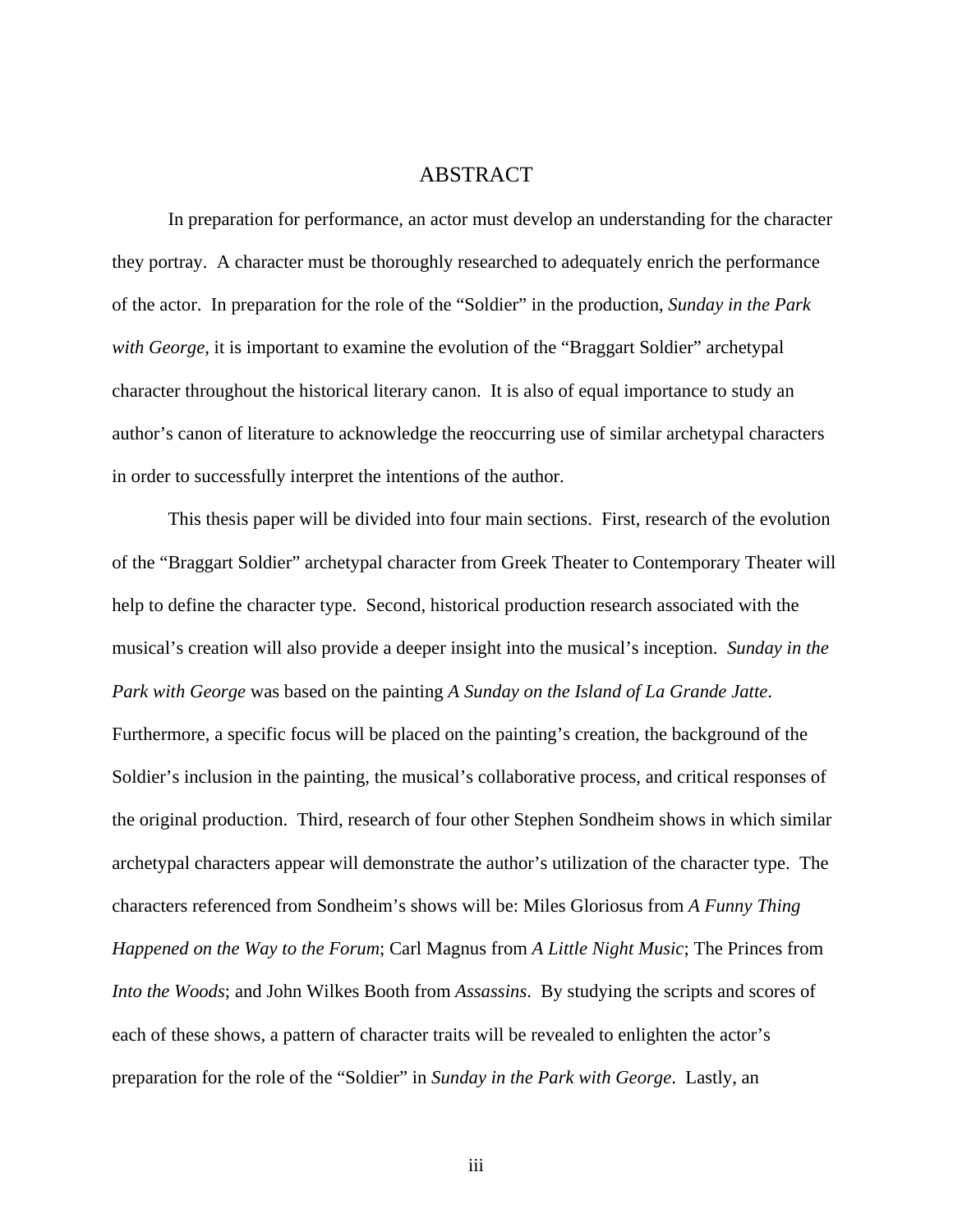understanding of the musical's overall structure and themes helps to further define the characterization revealed from script and score analysis.

This thesis project will contribute to the pre-existing canon of musical theatre research but will also provide insight to non-musical actors who are researching similar archetypal characters. Musical theatre performers who are preparing for Stephen Sondheim shows can apply this research to help understand the role of this archetypal character in the context of each show.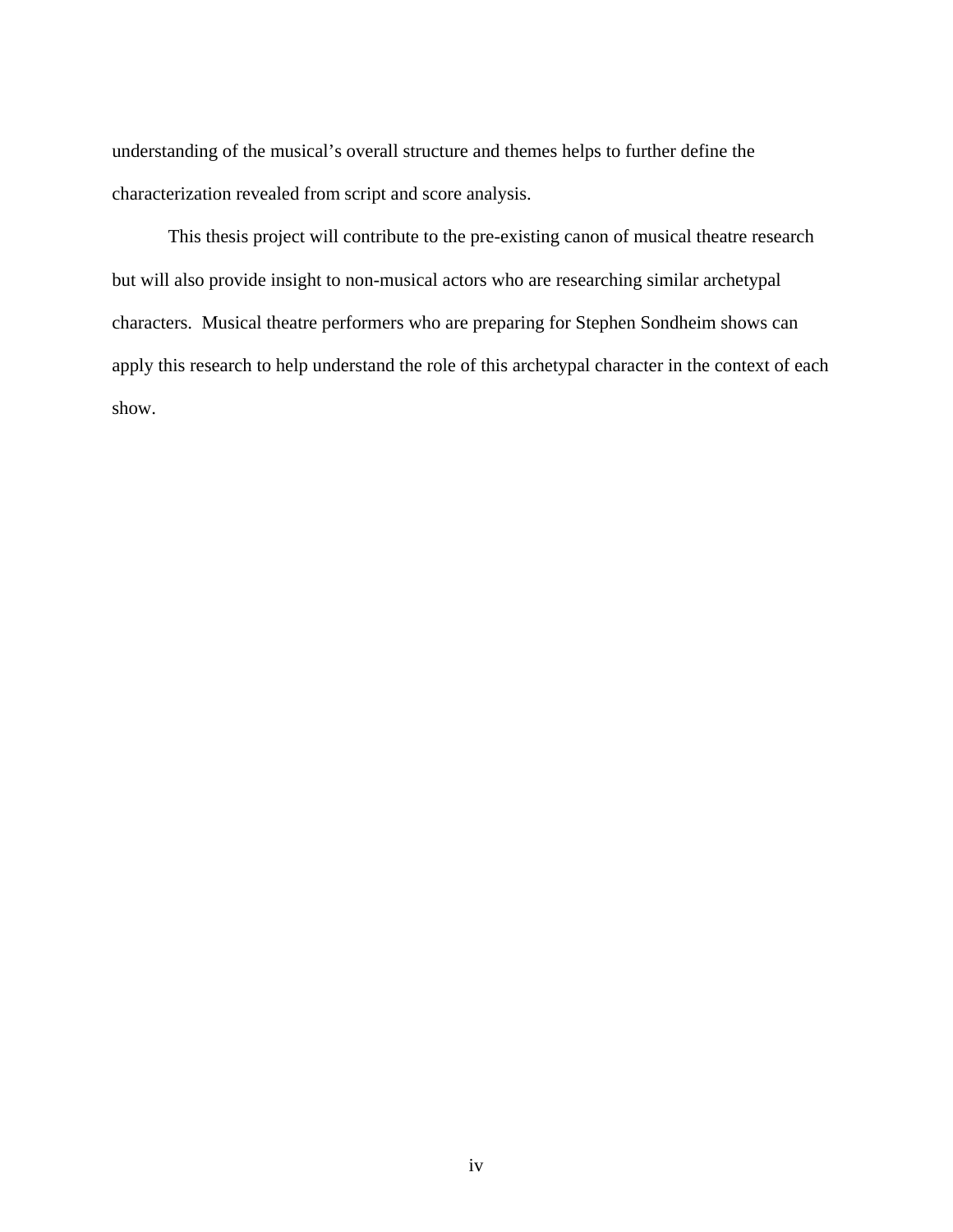To Earl Weaver for serving as committee chair

To Mark Brotherton, and Chris Niess for serving as thesis committee members

To John Bell for being my educational mentor throughout Undergraduate and Graduate school study

To the cast of *Sunday in the Park with George* at UCF

To my Graduate classmates: Jo Leffner, Michael Swickard, Debbie Tedrick, and Courtney Winstead for being the most nurturing and supportive classmates/friends a student could wish for while earning a MFA in Musical Theatre

To close friend Lester Malizia for advice, chocolate, and support

To my wife, Brooke Gebb, and son, Greyson Gebb, for supporting and loving me even though I was not home as much as I would have liked to be

To my family for constantly encouraging me to pursue my love of theatre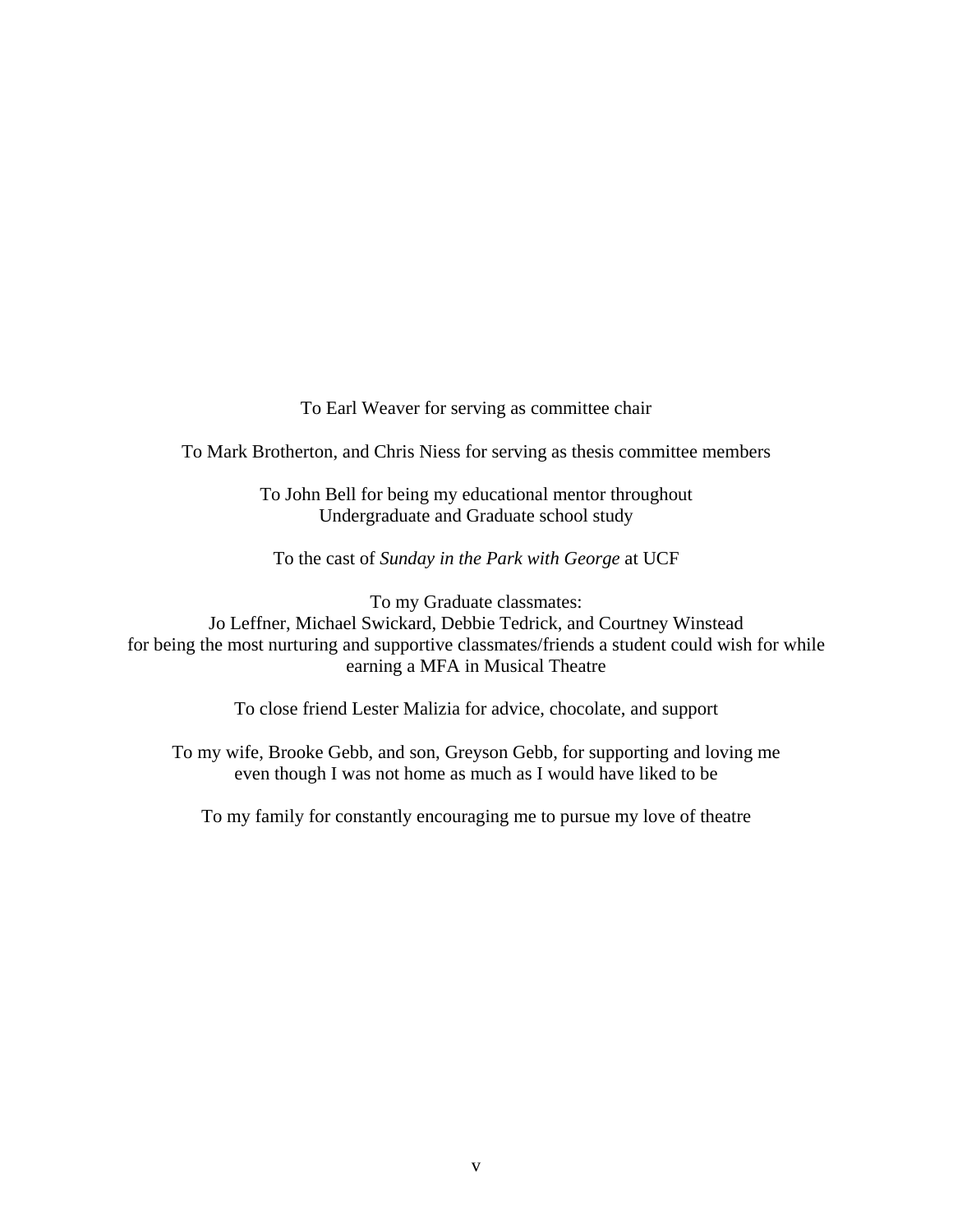## TABLE OF CONTENTS

| CHAPTER TWO: A VIEW OF THE BRAGGART SOLDIER THROUGHOUT THE            |  |
|-----------------------------------------------------------------------|--|
| LITERARY CANON                                                        |  |
|                                                                       |  |
|                                                                       |  |
|                                                                       |  |
|                                                                       |  |
|                                                                       |  |
| CHAPTER THREE: PRODUCTION RESEARCH, SUNDAY IN THE PARK WITH GEORGE 25 |  |
|                                                                       |  |
|                                                                       |  |
|                                                                       |  |
|                                                                       |  |
|                                                                       |  |
| Miles Gloriosus in A Funny Thing Happened on the Way to The Forum  45 |  |
|                                                                       |  |
|                                                                       |  |
|                                                                       |  |
|                                                                       |  |
|                                                                       |  |
|                                                                       |  |
|                                                                       |  |
|                                                                       |  |
|                                                                       |  |
|                                                                       |  |
|                                                                       |  |
|                                                                       |  |
|                                                                       |  |
|                                                                       |  |
|                                                                       |  |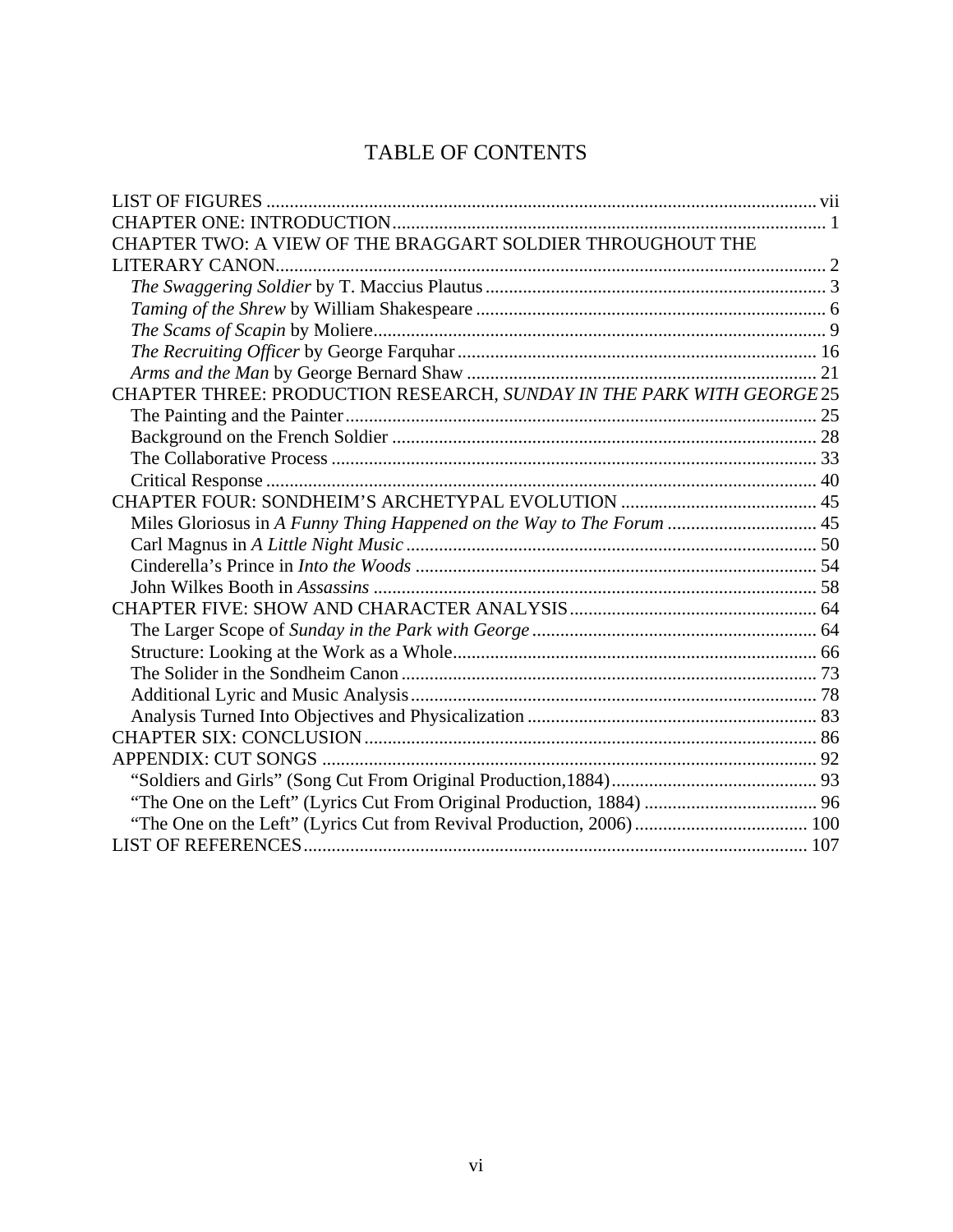## <span id="page-7-0"></span>LIST OF FIGURES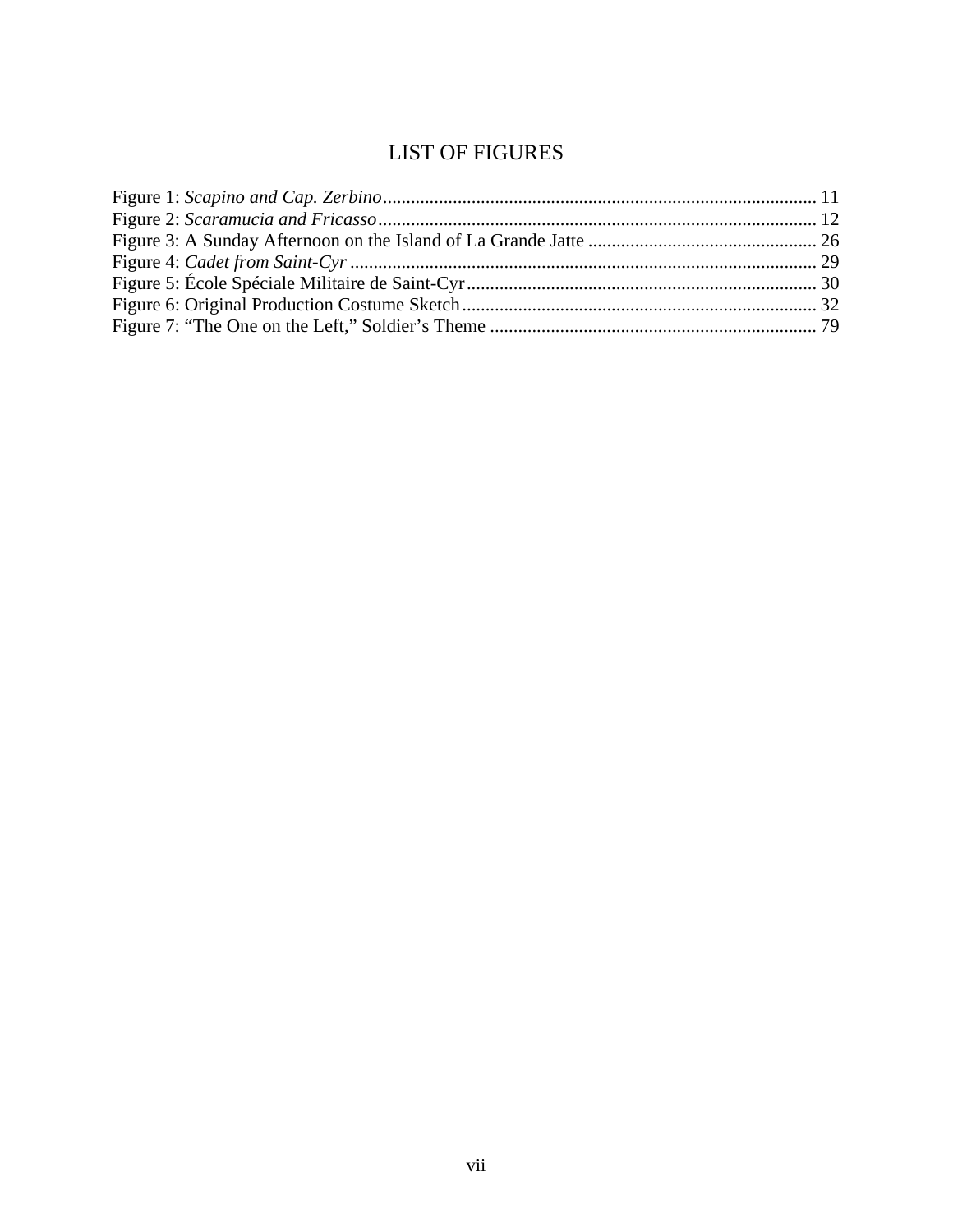## <span id="page-8-0"></span>CHAPTER ONE: INTRODUCTION

 The purpose of this thesis is to prepare for the performance role of the Soldier in Sondheim's *Sunday in the Park with George*. By studying the "Braggart Soldier" archetypal character throughout the historical literary canon and its reoccurring use in other Sondheim musicals, the actor will more accurately portray the character. This thesis will also examine the background of the production's conception and apply this knowledge to preparation for the role of the Soldier through script and score analysis.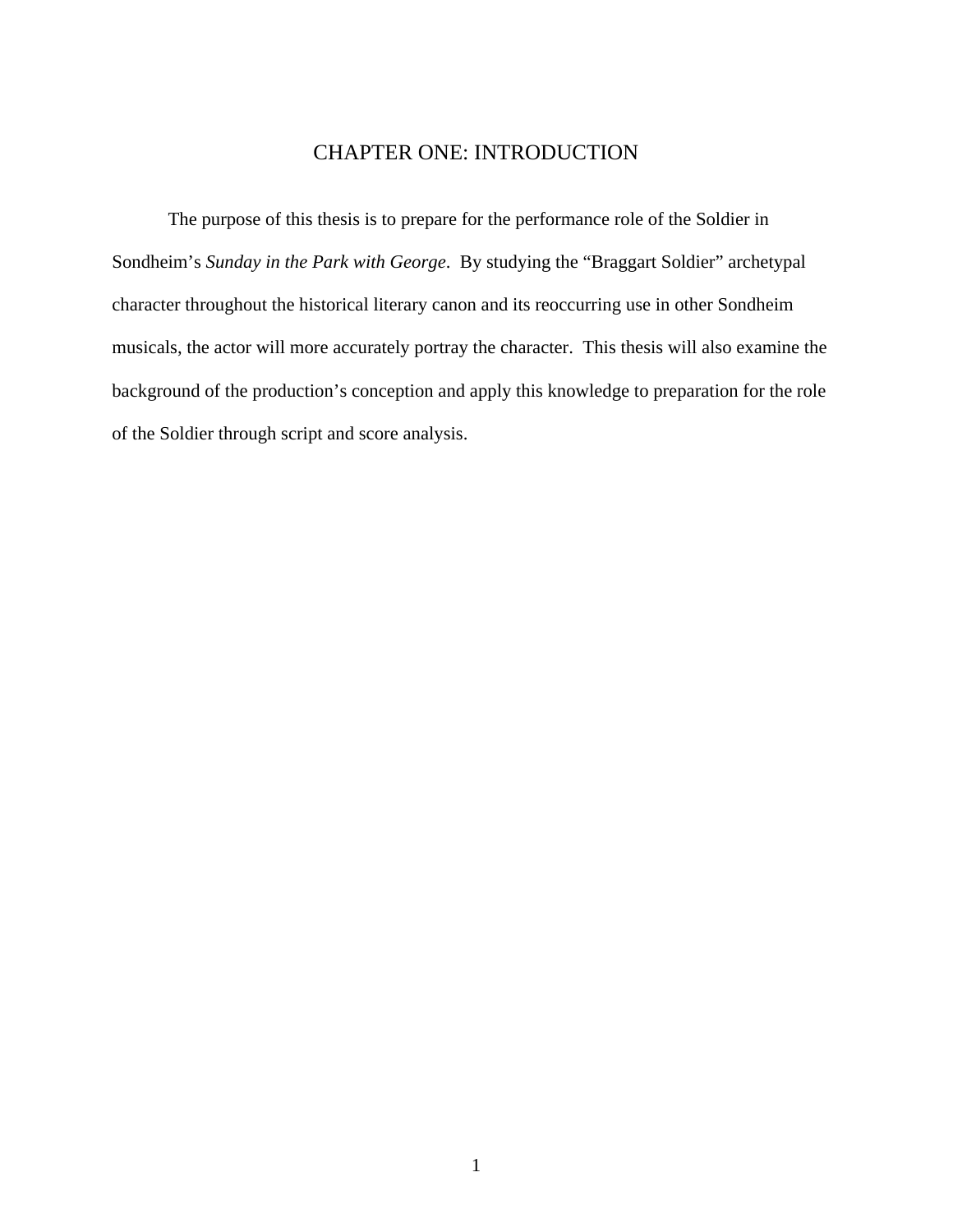## <span id="page-9-0"></span>CHAPTER TWO: A VIEW OF THE BRAGGART SOLDIER THROUGHOUT THE LITERARY CANON

 When preparing for the role of the Soldier in *Sunday in the Park with George*, I realized this character embodied similar traits as many characters found throughout the literary canon. It is important to study the development of this archetypal character in order to understand the historical function associated with the character type. By gaining an understanding about where the character type was derived and how it has evolved will provide a deeper wealth of knowledge from which to base my performance. Studying the past provides a clearer picture for the present. Characters written in today's literature face many of the same situations encountered by their ancestors, except the emotional responses have evolved to display a more contemporary feel that represents the realism of today's theatre. The theater is a venue in which actors should reflect the current interpretation of past problems in order to resonate with its modern audience. The knowledge gained from the past will help future actors to interpret the present and effectively prepare for the Soldier found in *Sunday in the Park with George*.

The Braggart archetypal character first appeared in Greek drama and can be traced through history to the literature of today. A myriad of examples can be examined ad nauseam but, instead, a look at five plays from different literary periods will be used as supportive evidence. Plautus, Shakespeare, Moliere, Farquhar, and Shaw have each used similar boastful, arrogant, and lecherous characters who share like characteristics displayed by the Soldier in *Sunday in the Park with George*. The plays to be examined are *The Swaggering Soldier*, Plautus, *Taming of the Shrew*, William Shakespeare, *The Trickeries of Scapin*, Moliere, *The Recruiting Officer*, Farquhar and *Arms and the Man*, George Bernard Shaw. By reading these plays and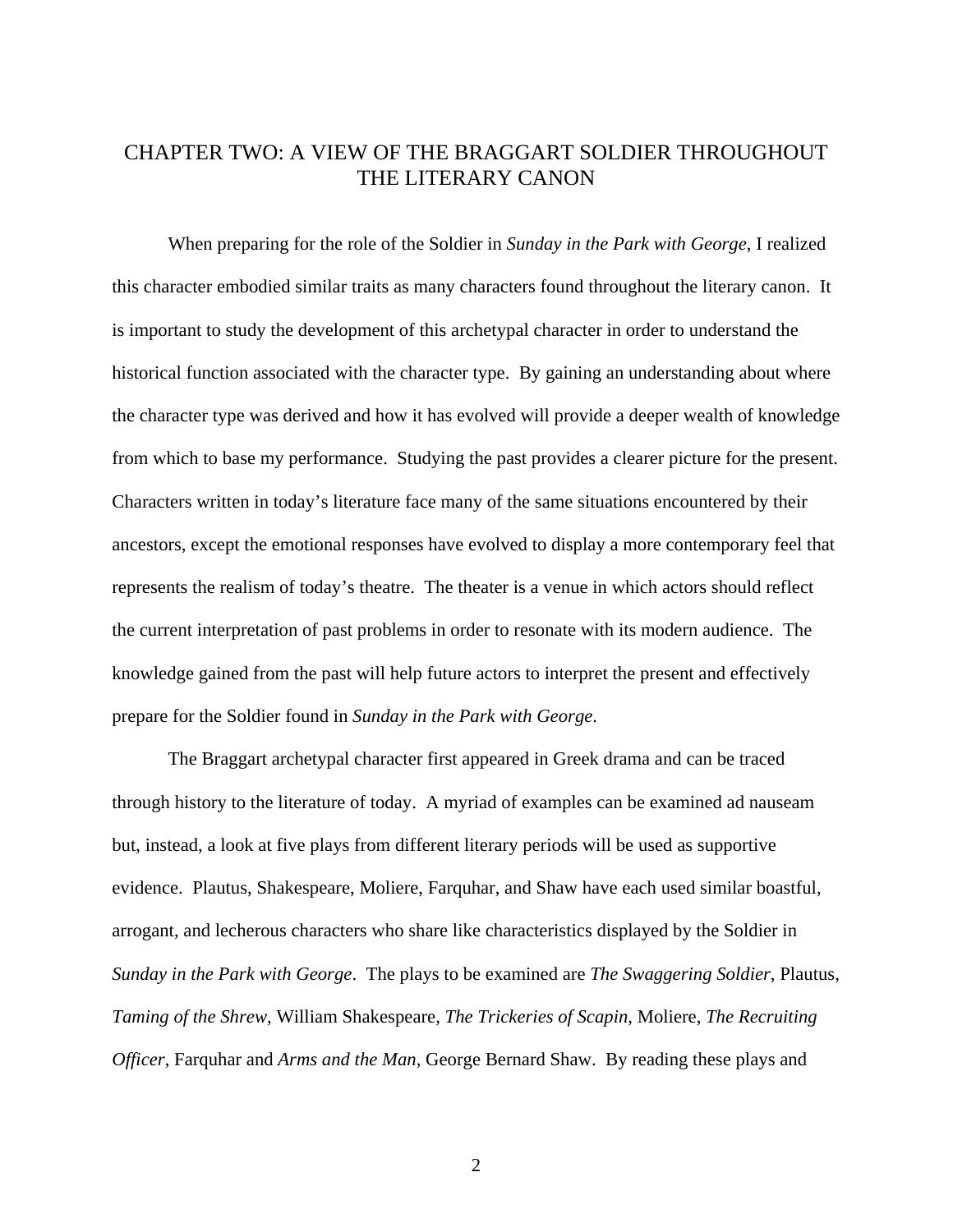researching the history behind the similar character traits I will gain a greater depth from which to base my characterization.

#### <span id="page-10-0"></span>*The Swaggering Soldier* by T. Maccius Plautus

 Plautus, the Roman playwright, was heavily influenced by Greek drama. Plautus was known to take Greek plays and recycle the same plot and characters in his own "Romanized" interpretation. In fact, *The Swaggering Soldier* is acknowledged as a translation of the Greek play entitled *Alazon*. *Alazon* literally means "the braggart." In Plautus' play the character Pyrgopolynices represents one of the earliest examples of the braggart soldier archetypal character. This character works as the anti-hero in the play. This swaggering soldier is doomed to fall victim to the flaws of boastfulness, arrogance, and lechery. Pyrgopolynices is the character everyone loves to hate. They enjoy watching his demise unfold on stage.

 Greek and Roman theatre is similar in nature. Roman playwrights took the issues and characters created by Greek drama and adapted them to fit the issues faced in Roman society.

> T. Maccius Plautus (c. 254-184 B.C.) wrote comedies for the Roman stage, based on, and probably in part translated from, Greek comedies of the fourth and third centuries. His scenes and characters remain nominally Greek but reflect Roman manners and contemporary life and the influence of a popular taste for broad and lively rather than contemplative or romantic comedy (Watling, 6).

For this reason, I decided to focus on Plautus' play *The Swaggering Soldier*. While researching, I discovered that other translations provided similar titles such as "The Braggart Warrior" and "The Braggart Soldier." It is interesting to note that a simple translation of title exhibits an example of variation adaptation. These examples of variation represent how interpretations of drama likewise change to the surrounding society. In the Roman society, the swaggering soldier was a common part of a citizen's every day life. These real life characters were present in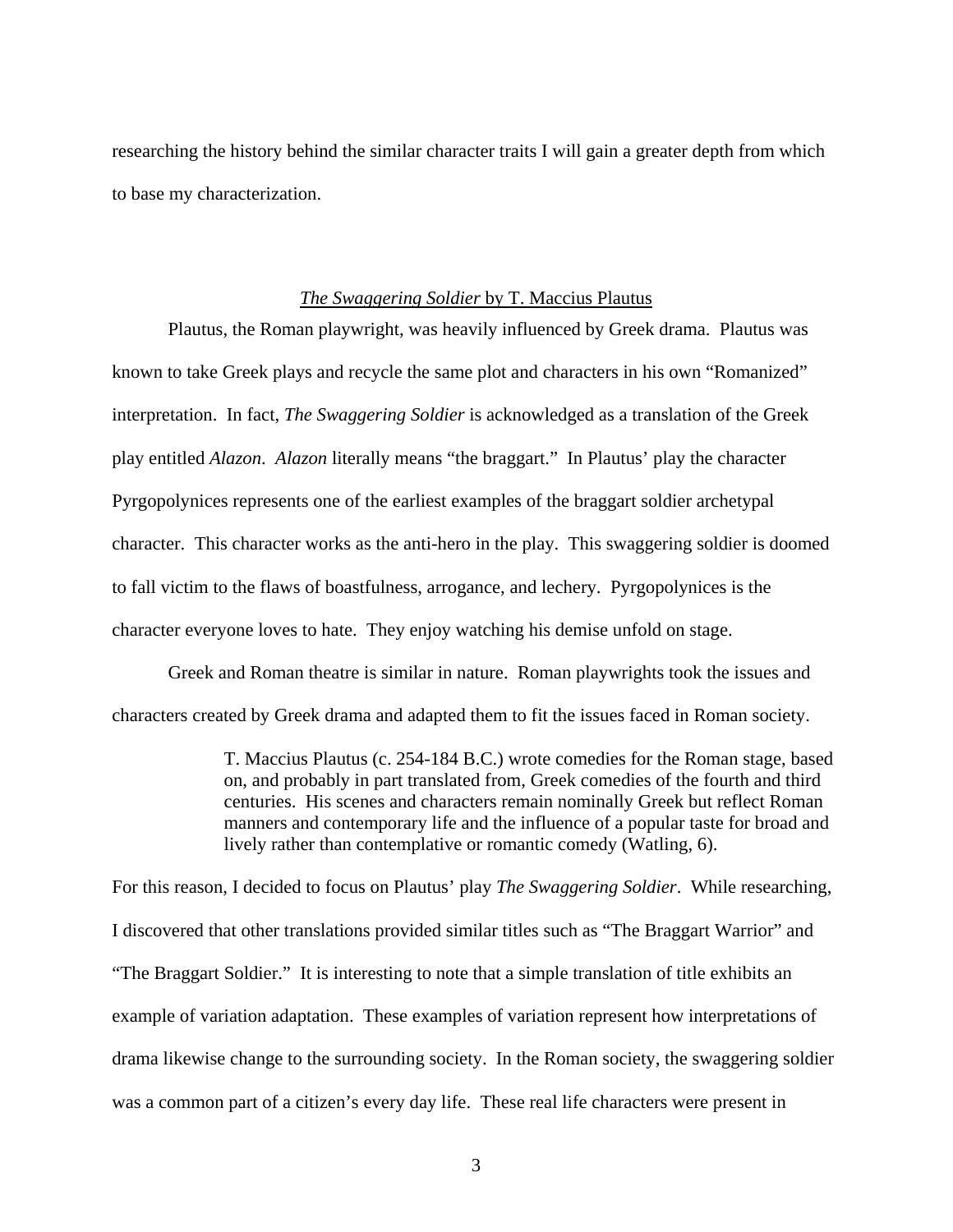Plautus' society, and this play provides a comedic view. In addition, learning how a character type should function within a particular culture is important to its function within the play. Character insight is gained by understanding these facts.

 Typically the braggart soldier character's purpose in Greek and Roman drama is to act as an obstacle between the young man and his lover, a prostitute. This defines the soldier's purpose as a "blocking" figure. The next part of the Roman plot revolves around the scheming slave manipulating the soldier to earn his own freedom and that of the young ingénue. In the end, the soldier's arrogance is displayed as his Achilles heel. An actor should use this knowledge of the archetypal figure's tendencies to help clarify the character's action in a typical Roman play.

 The play does not begin with Pyrgopolynices bragging about himself but with Artotrogus, the cleaver slave, feeding into the soldier's boastfulness. The slave speaks of the soldier's magnificence, but this verbiage is soon revealed to be flattery with self-seeking purpose. The slave's first aside discloses that he inflates the soldier's ego for the purpose of feeding his own stomach. This aside also confirms the first evidence that the soldier's previous boasting is false. Boastfulness is the first character flaw presented in the soldier. In fact, all of the soldier's character flaws are introduced in the first scene of the play.

Arrogance, the second character flaw, is exhibited by the soldier's ability to use Artotrogus's praise to bolster his own ego. At the end of the first scene the soldier leaves for the marketplace dressed in full warrior regalia followed by an entourage to superficially display his significance. In actuality, the soldier's business at the market place is that of King Seleucus. He believes his work is as important as the King's and, therefore, his arrogance is proven. This overbearing sense of self worth is evident throughout the play, but it is most present at the beginning of the play.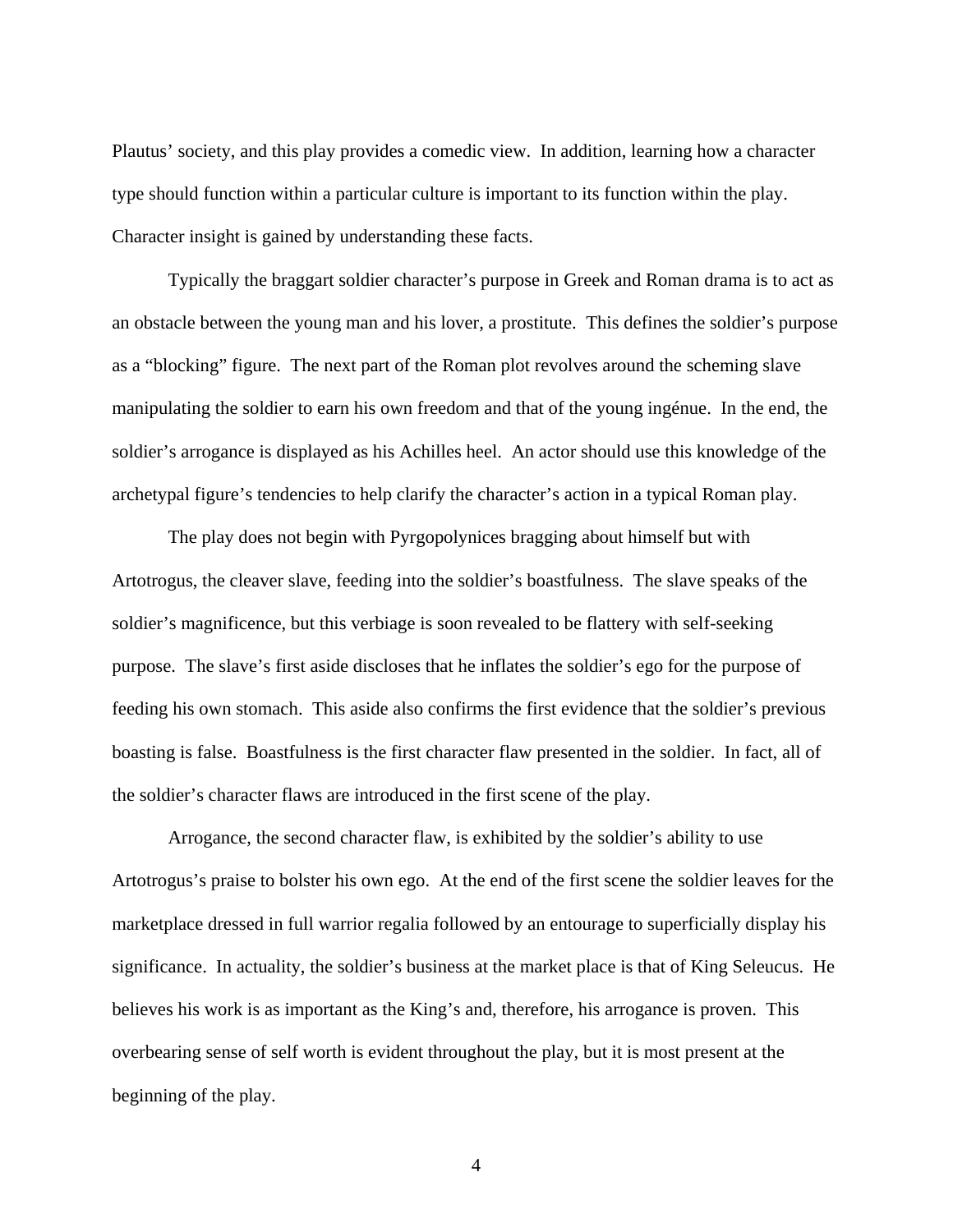The soldier's third character flaw, lechery, is also introduced in the first scene. From first sight the audience sees that Pyrgopolynices is physically imposing and handsome. The character description found at the beginning of the play notes that Pyrgopolynices is "a handsome and conceited soldier" (Watling, 151). He is also told by Artotrogus:

> Need I say, sir—since the whole world knows it—that the valor and triumphs of Pyrgopolynices are without equal on this earth, and so is his handsome appearance? The women are all at your feet, and no wonder; they can't resist your good looks; like those girls who were trying to get my attention yesterday. Oh, they pestered me with questions. "Is he Achilles?" "No, his brother," I said. And the other girls said, " I should think so, he's so good-looking and so charming; and hasn't he got lovely hair? I envy the girls who go to bed with him" (Watling, 155).

His love for women is evident by all who know him. The main conflict of the play is thus created because Pyrgopolynices swindles Philocomasium's mother to sell her as a concubine. As a result, Philocomasium's lover, Pleusicles, travels to the house next to Pyrgopolynices' to rendezvous with Philocomasium in secret. The resulting situation is the catalyst for all action within the play. In summation, Pyrgopolynices' lechery and need of women leads to his downfall.

 The three fatal flaws of boastfulness, arrogance, and lechery lead to the public disgrace, destitution, and emasculation of Pyrgopolynices. These three flaws are the basis for the characterization of this archetypal figure. It is also important to understand how the figure functions within the society surrounding the play's history. The Roman audience would revel at observing the swaggering soldier's demise. These traits and tendencies should inform the actor of how the character type functions within the play.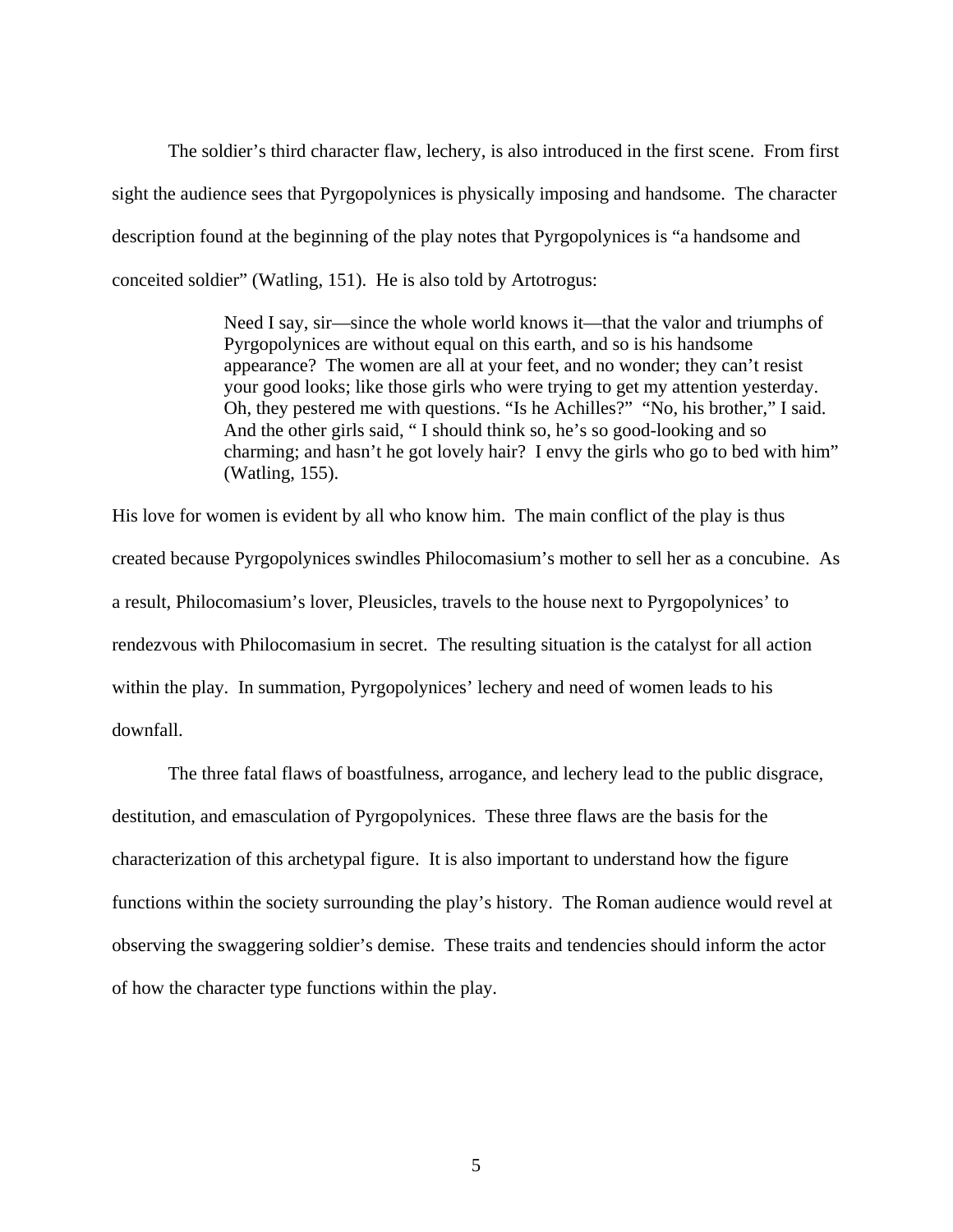#### <span id="page-13-0"></span>*Taming of the Shrew* by William Shakespeare

 Plautus heavily influenced many Shakespeare's comedies. For example, "Shakespeare drew on the Roman comedy *Menaechmi* by Plautus for his plot" (Rubie, 235) in *The Comedy of Errors*. The minstrels and traveling players of the Elizabethan era recycled many of the standard reoccurring plots and characters used in Greek and Roman drama. In *Taming of the Shrew* we identify that the young lovers, Bianca and Lucentio, are blocked from marriage until Katherina, the older sister, is married. To secretly meet with his beloved, Lucentio submits his identity to his servant, Tranio. Tranio, the clever slave, cunningly works toward a solution for his master. Finally, the braggart soldier, Petruchio, arrives to save the day. He will tame the shrew, Katherina, and simultaneously collect a substantial dowry. This ending is a variation created by Shakespeare and is not the typical comedic ending for the braggart soldier. This play concludes with an increased swagger for Petruchio and raised tensions between the young lovers. Usually the braggart soldier archetypal figure becomes consumed in his folly and is left in a lonely destitution. Instead, Shakespeare alters the typical outcome for the braggart character on purpose.

 The reason for the braggart character's lack of suffering is due to the author's comment upon a common topic of the day. The issue of how to settle marital disputes was a prominent topic during the Elizabethan era. Henry VIII chose to annul his marriage to Catherine because he could not wait for her to produce an heir to the throne. As a result, this annulment created a schism between England and the Roman Catholic Church. In fact, history makes a profound impact on most Shakespearian literature. For instance, Katherina's strong personality in *Taming of the Shrew* is probably a reflection upon the strong feminine English queens of the Elizabethan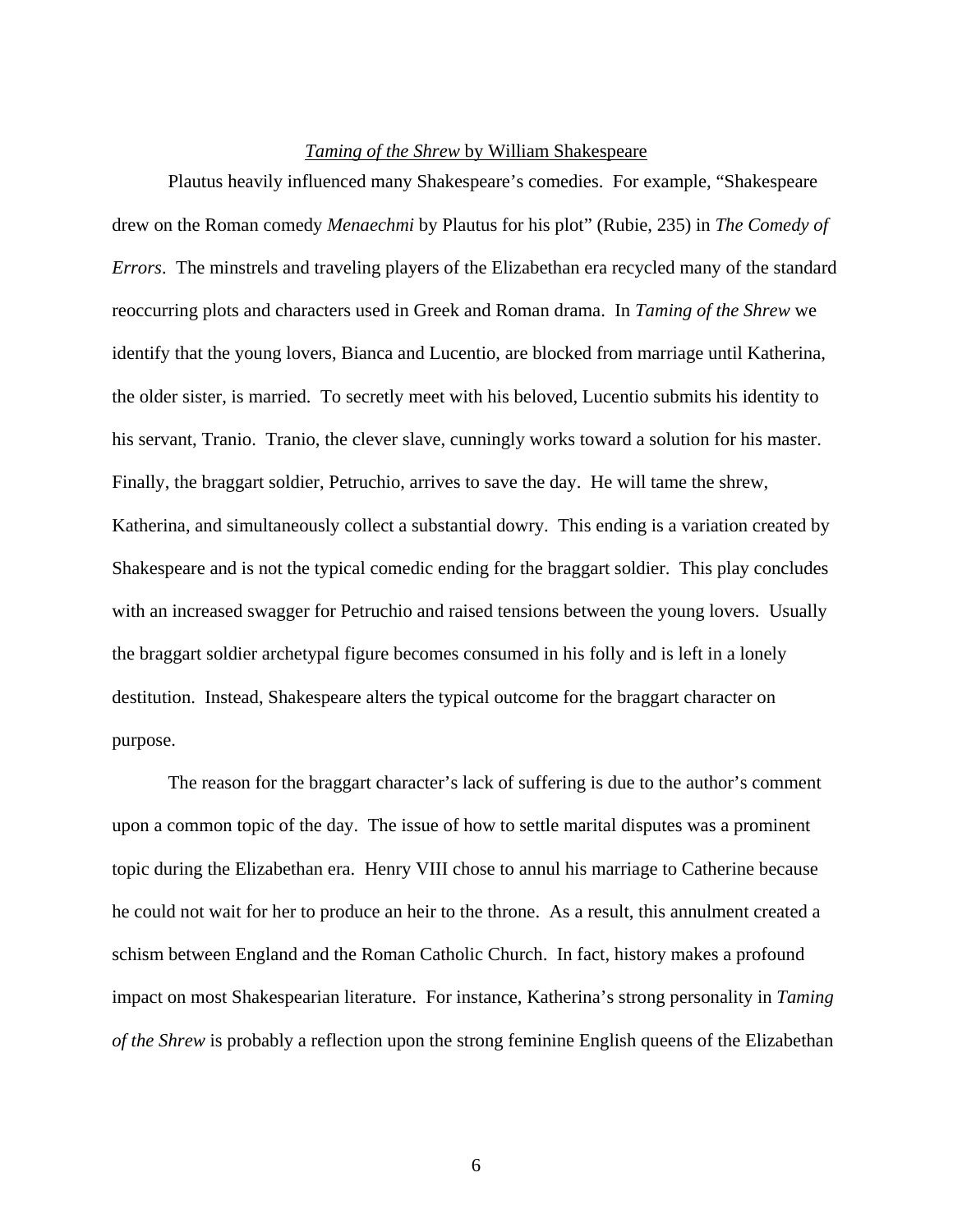era. Mary and Elizabeth ruled in a society where the common woman would not have thrived without a husband. Peter Rubie, points out that:

> The plot was familiar to Elizabethan audiences, being drawn from popular ballads and folktales such as *A Merry Jest of a Shrewde Curste Wyfe* published in 1550. In the ballad the woman is thrashed to a bloody pulp and then wrapped in the salted skin of an old horse (Rubie, 248).

*Taming of the Shrew* provided the perfect venue for theatrical comment upon current issues of the day. To reiterate, a deeper understanding of why drama is written can be comprehended by studying the time period in which it was written.

 Petruchio is a model character of the braggart soldier for many reasons. Even though his trade is not that of a soldier, I believe he is a warrior for love. The pairing of the two personalities, Katherina with Petruchio, provides fuel to feed his braggart personality. While Petruchio does not function as the typical braggart blocking figure, there is evidence to Plautine influence. First, *The Taming of the Shrew* is a farcical comedy just like the plays from which the braggart soldier was derived. The methods from which the two characters fight and struggle for power are absurd and extreme. Secondly, the archetypal relationships are still in tact. Two young lovers, Bianca and Lucentio, are blocked from love, and Petruchio holds the power to unite them. Lastly, Petruchio possesses the same three attributes described previously: boastfulness, arrogance, and lechery.

 Boastfulness is immediately discovered in the character of Petruchio. While Gremio and Hortensio explain the shrewdness of Katherina to Petruchio, he instantly insists on his own courage. He boasts five consecutive times in one declamation to his bravery.

> PETRUCHIO: Think you a little din can daunt mine ears? Have I not in my time heard lions roar? (One) Have I not heard the sea puff'd up with winds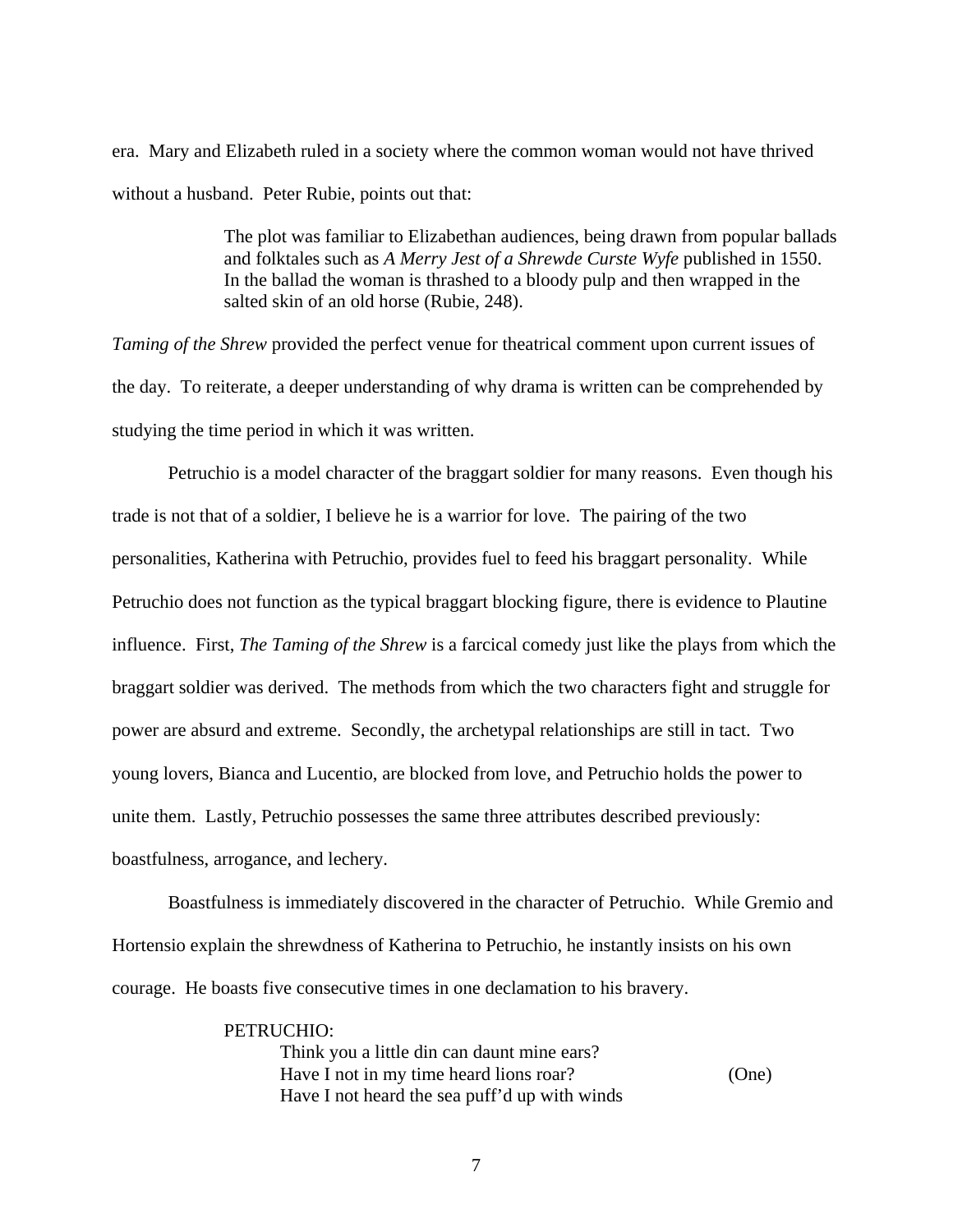| Rage like an angry boar chafed with sweat?           | (Two)   |
|------------------------------------------------------|---------|
| Have I not heard great ordnance in the field,        |         |
| And heaven's artillery thunder in the skies?         | (Three) |
| Have I not in a pitched battle heard                 |         |
| Loud 'larums, neighing steeds, and trumpets' clang?  | (Four)  |
| And do you tell me of a woman's tongue,              |         |
| That gives not half so great a blow to hear          |         |
| As will a chestnut in a farmer's fire?               | (Five)  |
| Tush, Tush ! fear boys with bugs (Shakespeare, 235). |         |

A man who needs to boast in such a manner is aptly titled a braggart.

Next, Petruchio was the perfect candidate to introduce to Katherina because of the second

trait of the braggart soldier, arrogance. Only a man with complete arrogance would be

impervious to the shrew. Katherina could not come close to removing a scale from Petruchio's

arrogant exterior. Never mind her constant chides, she remained unsuccessful. In fact, as soon

as Hortensio made mention of the challenge, Petruchio was ripe for the hunt that Katherina

posed. Of course, the mention of her substantial dowry was an encouragement.

#### PETRUCHIO:

Signior Hortensio, 'twixt such friends as we Few words suffice; and therefore, if thou know One rich enough to be Petruchio's wife, As wealth is burden of my wooing dance, Be she as foul as was Florentieus' love, As old as Sibyl and as curst and shrewd As Socrates' Xanthippe, or a worse, She moves me not, or not removes, at least, Affection's edge in me, were she as rough As are the swelling Adrieatic sees: I come to wive it wealthily in Padua; If wealthily, then happily in Padua (Shakespeare, 234).

Petruchio's words reveal his arrogance and greed. Proving his own domineering superiority and

greed were the primary reasons for Petruchio's decision to pursue Katherina.

Lechery is inferred within in the previous quote. Whether in boast or truth, a man so full

of arrogance is bound to have had his fair share of sexual debauchery. Only changed by his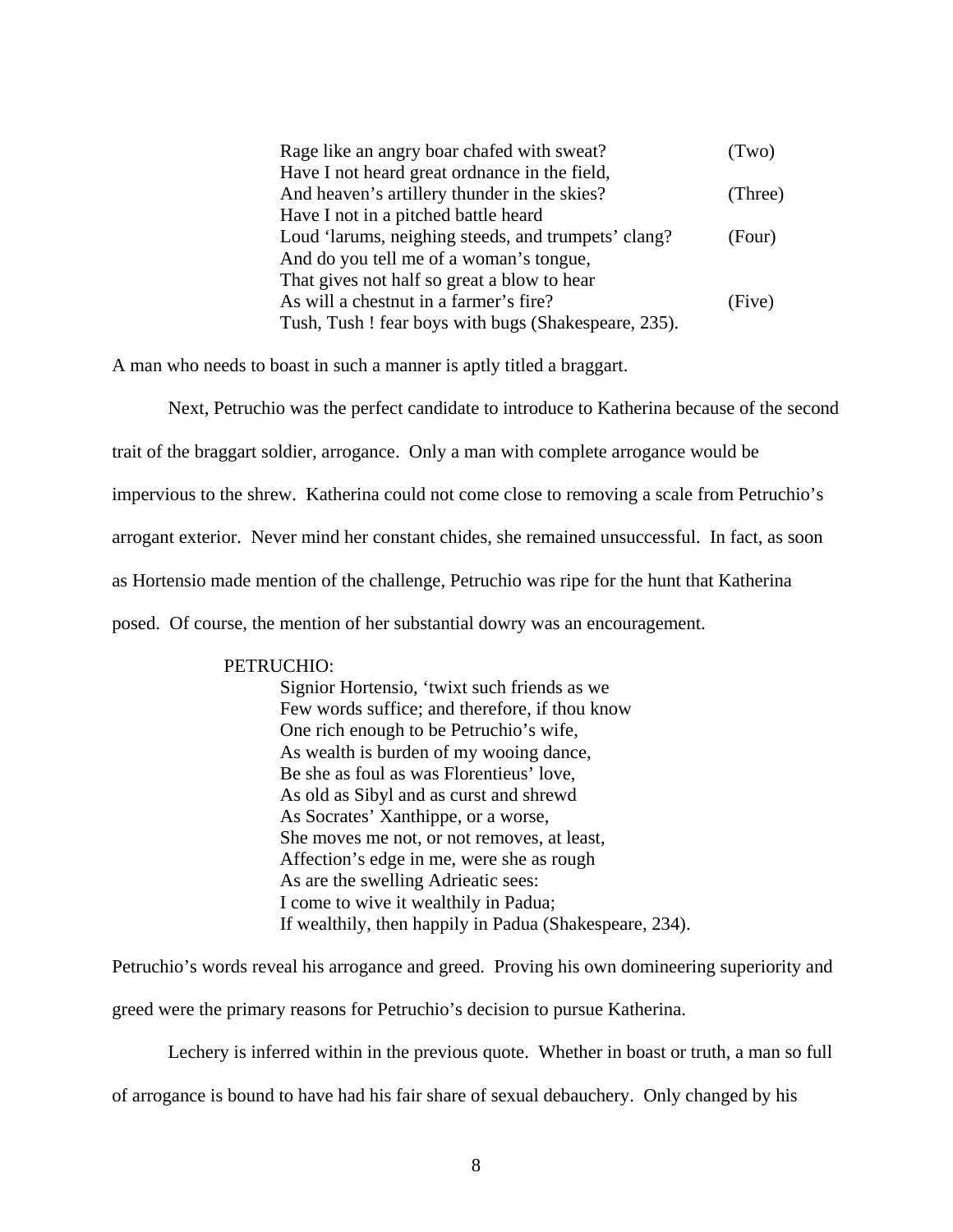father's death is Petruchio in search of a wife. While lechery was not directly provided for in text, it is inferred through the previous quotes tone. Petruchio's "woowing dance" is worthy only if money is present. This leads the reader to believe Petruchio must be a powerful and attractive physical specimen just like the braggart soldier. Why else would Katherina's first sight of Petruchio provide her with the duality of such outward anger as well as submerged longing? This proof of his physical appeal provides potential for past sexual frolicking. If a man of his personality wants a woman, he takes what he wants in the same manner as he treats Katherina.

 Petruchio is a clear example of the braggart soldier archetypal character in the Shakespearian repertoire. The character is farcical in nature and also possesses the three qualities of boastfulness, arrogance, and lechery. Lechery was not as present in this story's plot due to subject matter. Therefore, the subject matter containing lechery is not as prevalent. This is due to the fact that Petruchio did not play the part of the blocking figure but, instead, was the enabler of the young couple's marriage.

#### <span id="page-16-0"></span>*The Scams of Scapin* by Moliere

 Moliere utilized the studies of his childhood in *commedia dell'arte* to further evolve archetypal characterization when he wrote *The Scams of Scapin*. Unlike other authors who duplicated *commedia* throughout history, Moliere used the genre to create a fresh interpretation that signified his style and beliefs. He took the stock characters of *commedia dell'arte* and combined their character traits into a more complex characterization. Moliere's audience demanded a more intricate character to reflect the growing complexity of the society.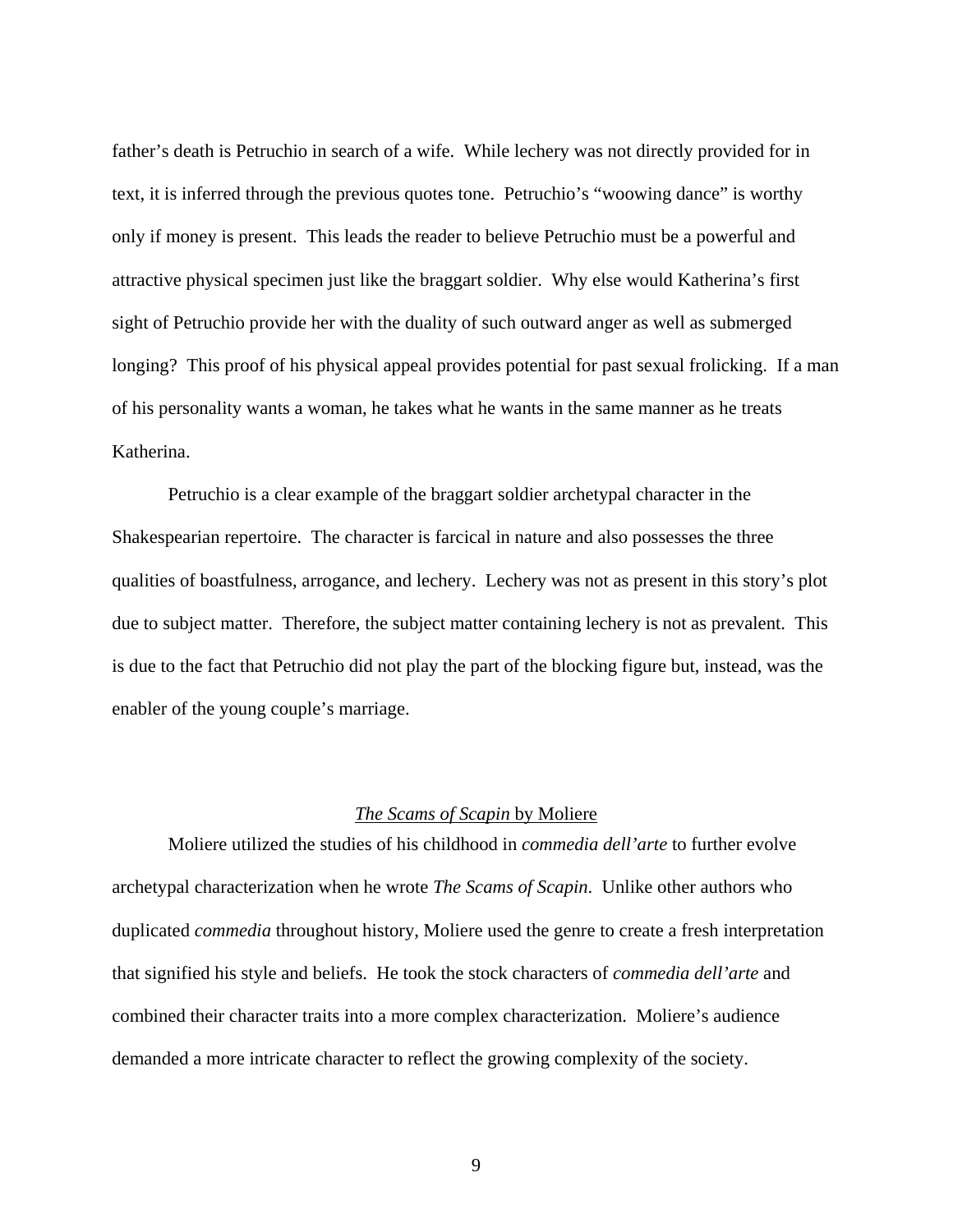At the age of fourteen, Moliere, also known as Jean-Baptiste Poquelin, was sent to study at the college of Clermont. He began study of Greek, Roman and *commedia dell'arte* and excelled in literature and theatre. Clermont provided a strong background in *commedia dell'arte*. *Commedia* developed in Italy during the  $16<sup>th</sup>$  and  $17<sup>th</sup>$  centuries. This genre was characterized by the use of actors who portrayed stock characters and improvised a standard plot line. *Commedia* did not rely upon a formal dramatist and the performance was an improvisation from a loosely established plot. One of Moliere's contributions was to reinsert the dramatist while keeping the spontaneous feel that past *commedia* had possessed. While Moliere respected Aristotle's comedic theories, he pushed to create new boundaries. "Turning to Aristotle to check whether or not one is right to enjoy a play is like consulting a cookery-book to find out if the sauce one has just tasted is as delicious as it seemed" (Calder, 3). The character Scapin possesses a dual reality within the characterizations of two *commedia dell'arte* stock characters.

 There are many stock characters that comprise the literary cannon of *commedia dell'arte*, but, for brevity purposes, I will focus on Il Capitano (Scaramouche) and Zanni (Coviello or Arlechhino).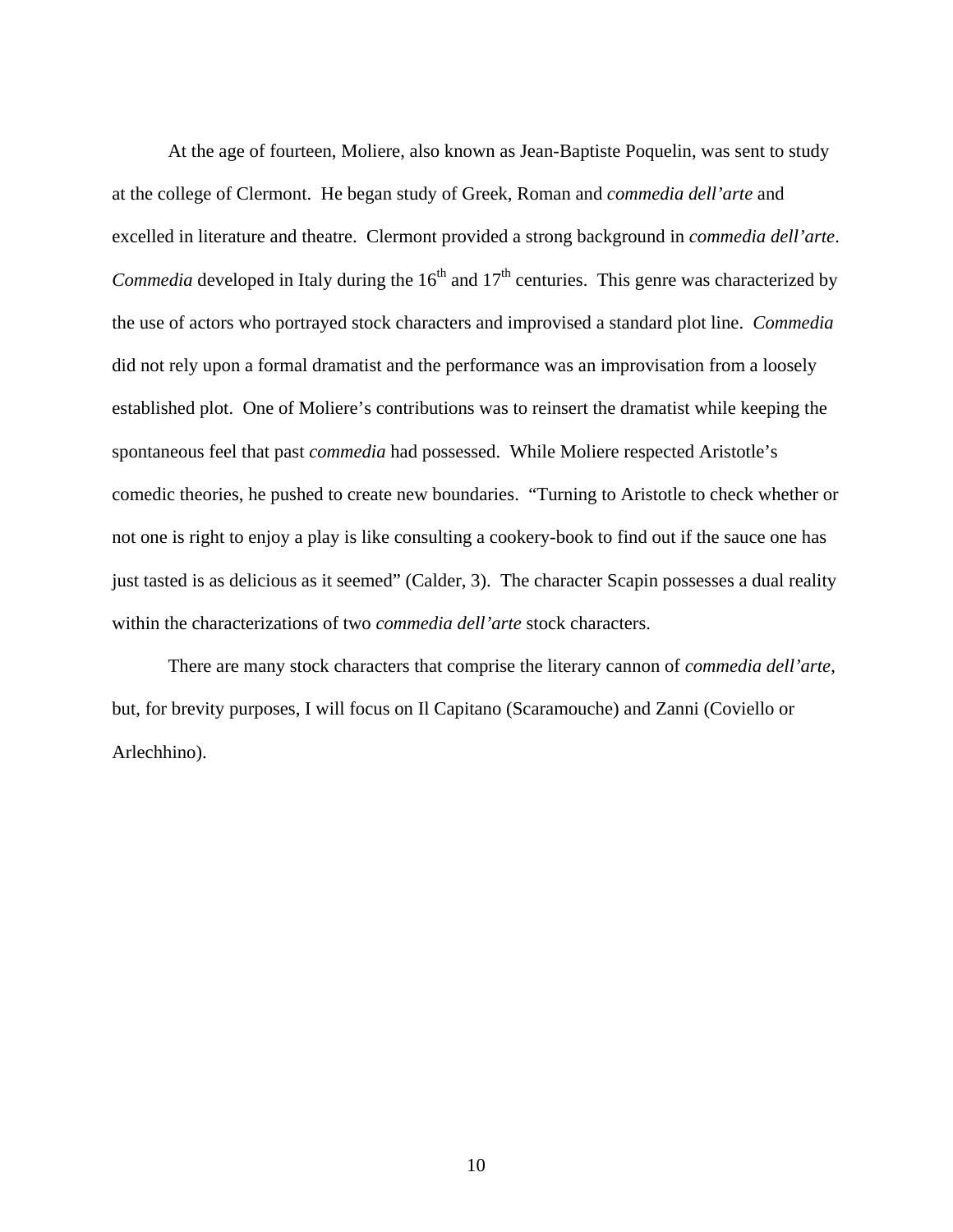<span id="page-18-0"></span>

**Figure 1:** *Scapino and Cap. Zerbino*  **Callot, Jacques.** *Scapino and Cap. Zerbino***. 1622. National Gallery of Canada. 09 April 2007 [<http://gallery.ca/cybermuse/search/artwork\\_e.jsp?mkey=48087>](http://gallery.ca/cybermuse/search/artwork_e.jsp?mkey=48087).**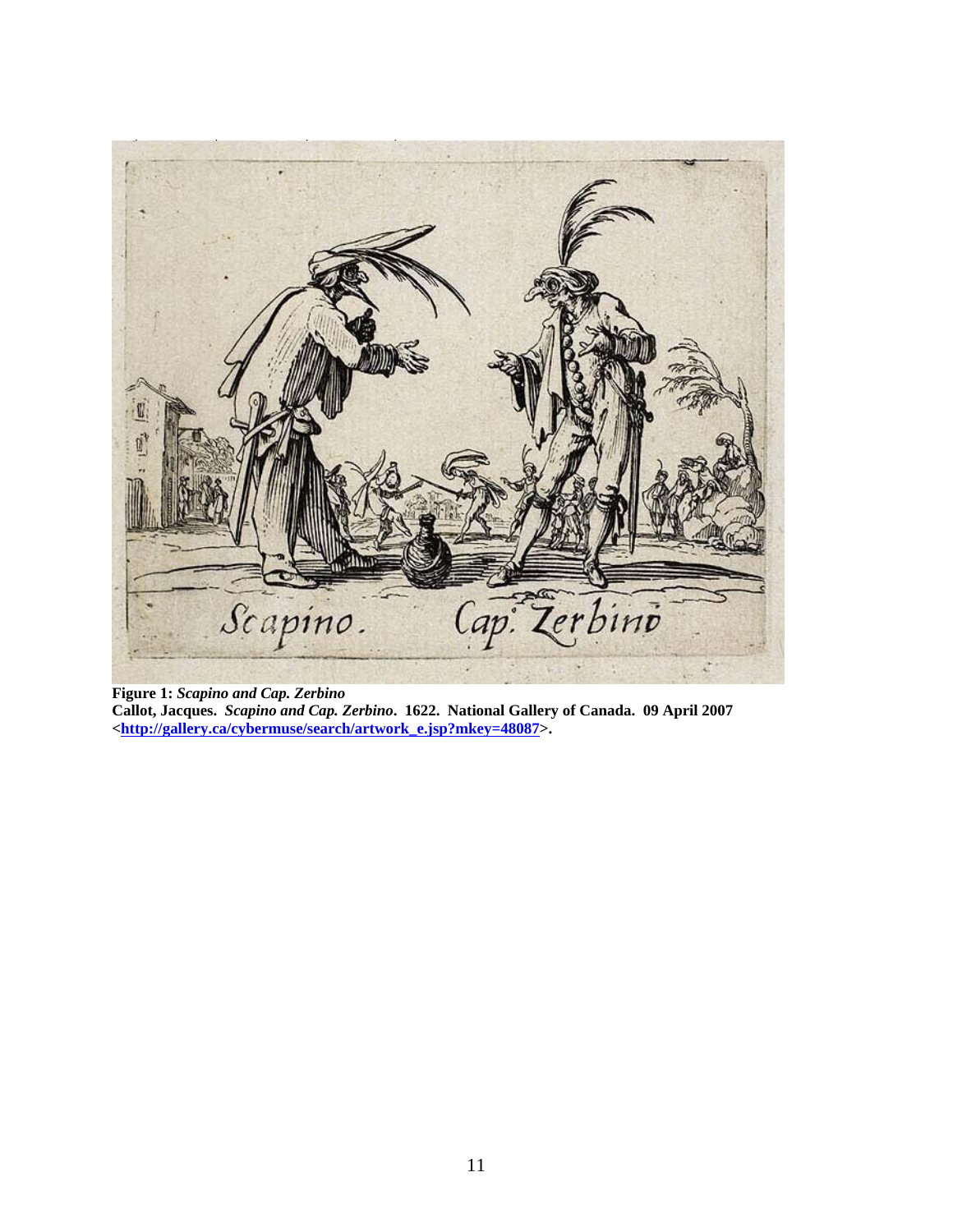<span id="page-19-0"></span>

**Figure 2:** *Scaramucia and Fricasso* **Callot, Jacques.** *Scaramucia and Fricasso***. 1622. National Gallery of Canada. 09 April 2007 [<http://gallery.ca/cybermuse/search/artwork\\_e.jsp?mkey=48086>](http://gallery.ca/cybermuse/search/artwork_e.jsp?mkey=48086).** 

Scapin in *The Scams of Scapin* embodies the character traits and functions of both of these figures. Il Capitano, Scaramouche, represent the archetypal character traits of the Braggart Soldier. Il Capitano is the self-proclaimed title appointed by the character that is or once was a soldier who claims the successes of others. He tries to convince those around him that he is strong and brave but is later revealed as a coward. This character possesses the three characteristics of boastfulness, arrogance, and lechery. Secondly, Scapin also functions as Zanni, or later exampled as Coviello. This character represents the archetypal character of the clever slave, who Plautus named in his play *Pseudolus*. Moliere incorporates characteristics and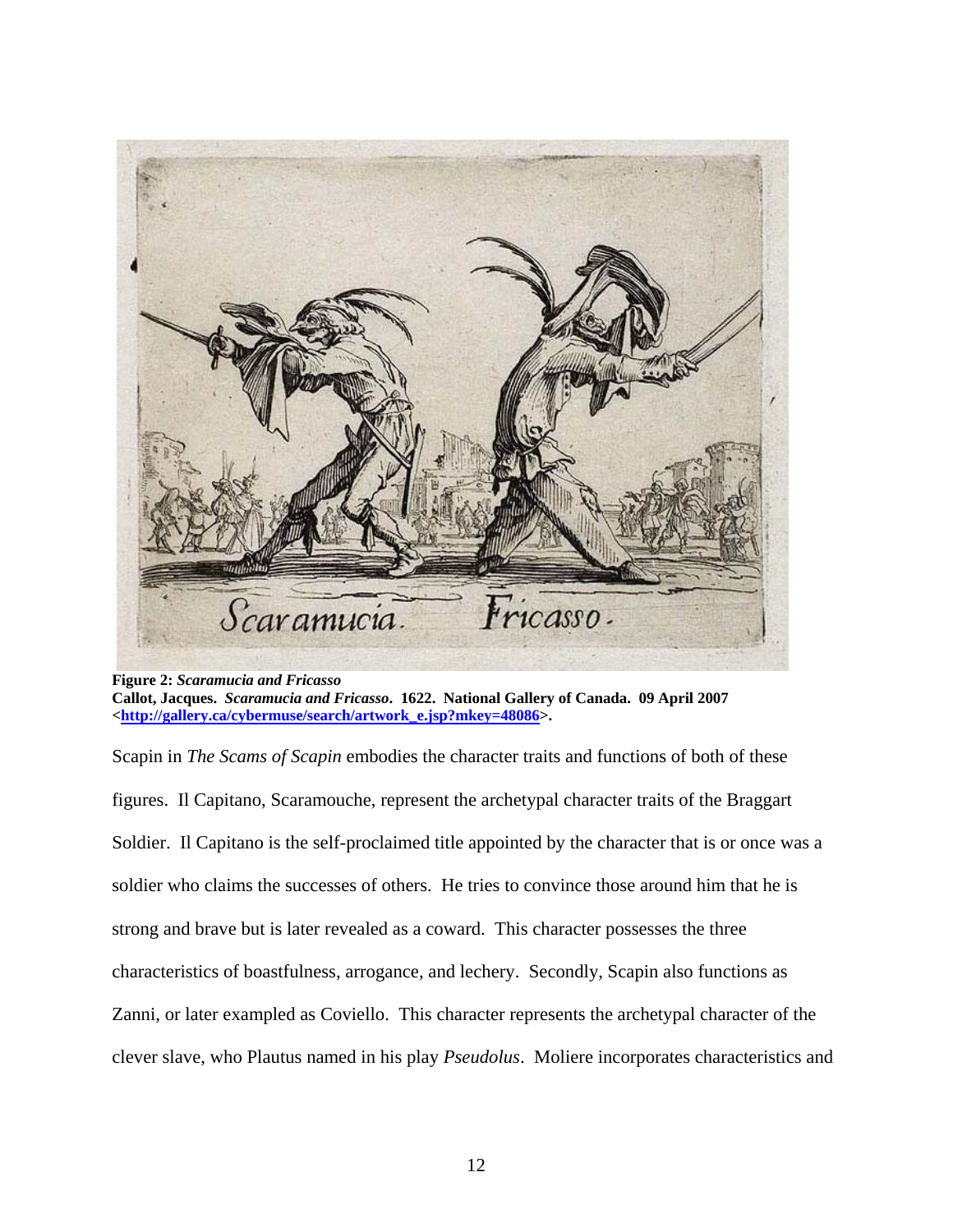function from both archetypal characters when he wrote the character of Scapin. I believe that Scapin is more Il Capitano than Zanni. Another scholar who shares this belief is Rafael Sabatini.

> Then here we have Scaramouche, whom also you already know. Sometimes he is Scapin and sometimes Coviello, but in the main Scaramouche, to which let me tell you he is best suited - sometimes too well suited, I think. For he is Scaramouche not only on the stage, but also in the world. He has a gift of sly intrigue, an art of setting folk by the ears, combined with an impudent aggressiveness upon occasion when he considers himself safe from reprisals. He is Scaramouche, the little skirmisher, to the very life. I could say more. But I am by disposition charitable and loving to all mankind (Sabatini, 104-105).

The story involves two pairs of young lovers who are being blocked in marriage by their fathers. The fathers, Argante and Gerante, are outraged because of their son's proposal without asking for permission or blessing. Scapin then suggests that he provide a solution without plan. His arrogance is immediately shown. As the story progresses, Scapin digs a deeper hole from which he has to climb out. At the end of the play, all is resolved when the conspiring fathers discover their future daughter-in-laws are each other's daughters. Scapin is left to pay for his exposed deceptions. In the play's final scene, Scapin is absolved when he tricks the fathers to believe that he is dying. It is interesting to point out that Scapin does not try to earn his freedom at the end of the play. Plautus' clever slave would have tried to gain freedom, but Scapin did not. This is more proof supporting the fact that Scapin is closer to the braggart than the clever slave.

Upon meeting Scapin in the first scene a sense of his boastful character is immediately revealed. There is no limit to his bravado.

#### SCAPIN:

Well now, practically nothing is impossible when you know what you're about. And I do. Call it genius if you like. But when it comes to what vulgar people look on as lies, intrigues, dirty tricks, swindles, and similar honorable pursuits, I can say without bragging that I am the craftiest craftsman in the world. And the most famous. But not enough people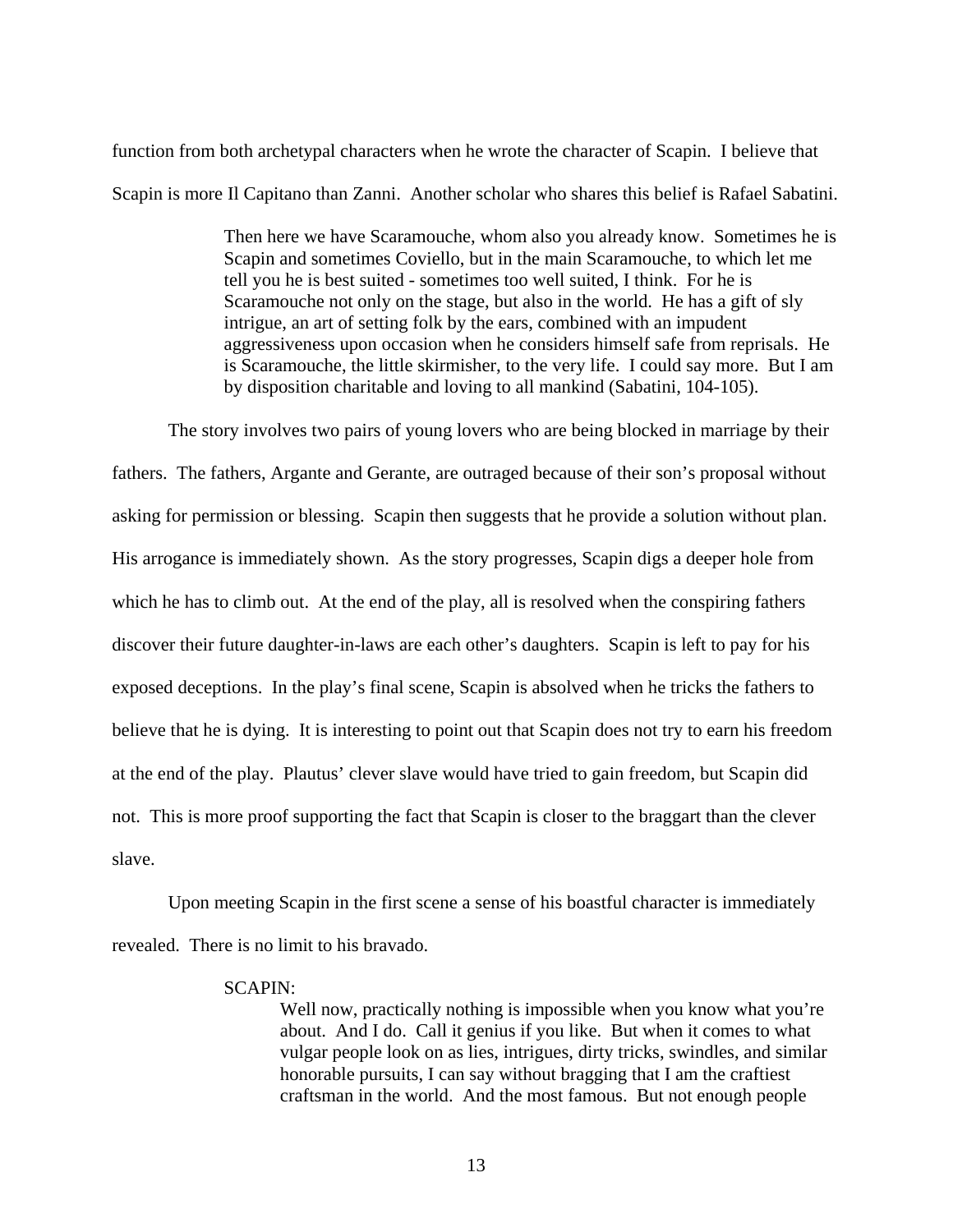appreciate those skills nowadays, and I gave them up after a particular experience (Moliere, 5).

He brags to be the craftiest in the world. He even goes as far to say that he was infamous even in his youth. "When I was a tot, no taller than that, I was famous for hundreds of little gags and pranks" (Moliere, 8). Scapin does not turn down the chance to brag just like the swaggering soldier archetypal character.

 Where braggadocio resides, arrogance is not long to follow. Scapin provides evidence of arrogance soon after his boastful statements. In the character description by Moliere, Scapin holds the title of "valet" (Moliere, 2) or more appropriately, man-slave to his young master Leandre. It is very arrogant of Scapin to expect equality of treatment, but he boldly opinionates his treatment from a past encounter with the law. "Yes. Didn't treat me at all fairly. I said to myself, "This is an ungrateful century. I won't do another thing for it"" (Moliere, 5). Similar examples of his arrogance fill the play. Scapin even daringly belittles the two young masters and strikes Geronte, Scapin's master. In one of the more funny scenes, Scapin tells Geronte to hide in a bag. He then alters his voice to represent various thugs who are looking for his master. It is not until the third time and after the third beating that Geronte discovers Scapin's deception.

 Lastly, because Scapin does not participate in any relationships within the script, he has little opportunity to display lecherous characteristics. The text provides little proof of sexual interactions with other characters due to Scapin's function with in the play. This is the result of combining the two character types. Instead, he does display a keen interest in the beauty of the young women within the play. When Octave first describes how he fell in love with Hyacinte, Scapin replies in lecherous tones.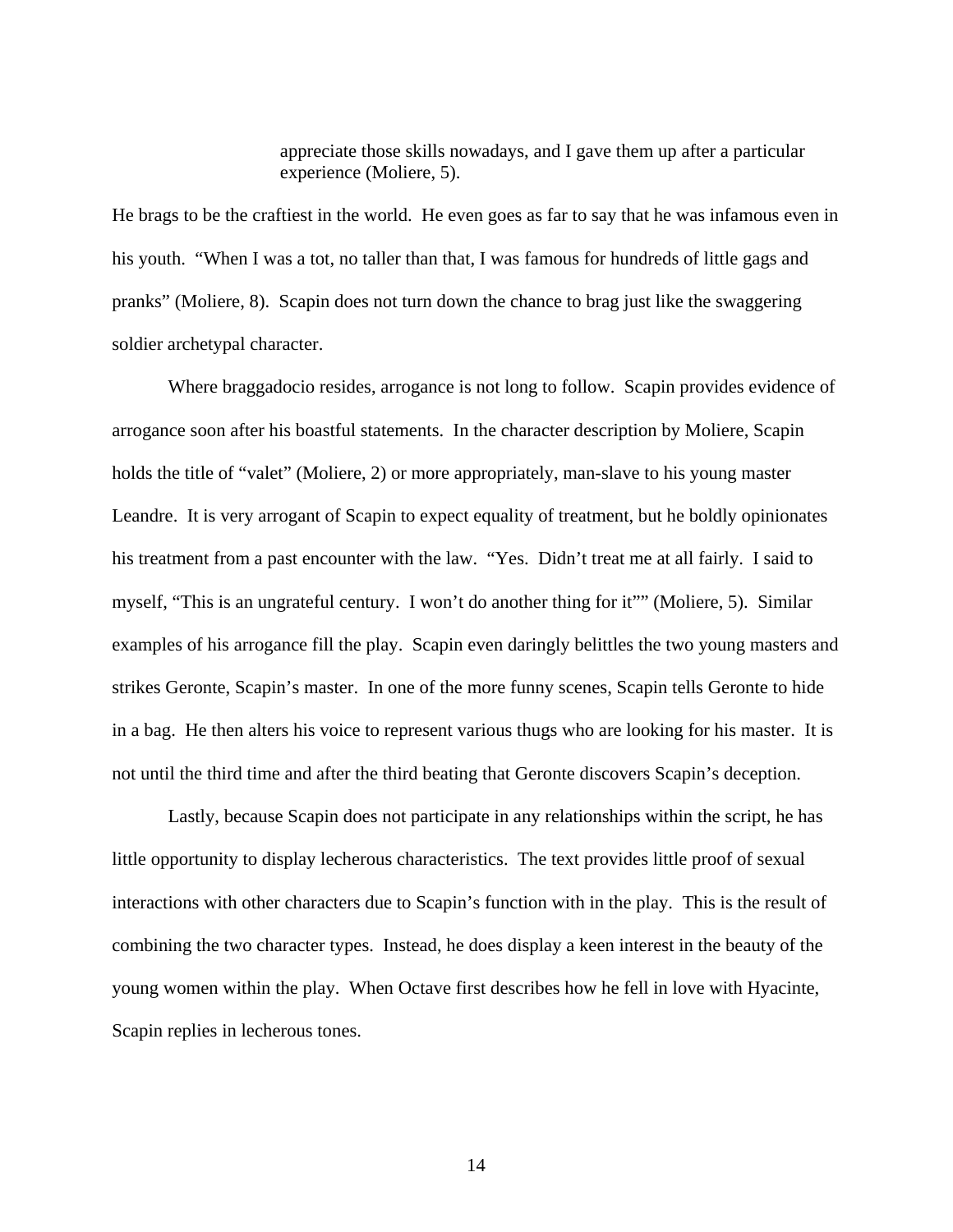#### OCTAVE:

In her plight, somebody else would have made a ridiculous impression, because all she had on was a mischievous little skirt with a simple cotton pajama top, and a yellow band that let her hair fall below her shoulders. But she looked so gorgeous, so fascinating, so ravishing that if I went into each wonderful particular—

#### SCAPIN:

No need to. I can guess what's coming.

#### OCTAVE:

Scapin, if you'd only seen her, you'd have been bowled over.

#### SCAPIN:

I'm bowled over without seeing her (Moliere, 7).

To further support Scapin's lechery, he takes an aside to the audience to convey his impressions

after meeting Hyacinte. "She's no fool. And quite a beauty" (Moliere, 7). Another informative

comment is found when Silvestre and Scapin are sent to deliver a message to Hyacinte and

Zerbinette.

#### SILVESTRE:

Our masters told us it'll be better for you, Zerbinette, if you stay here with Hyacinte.

#### HYACINTE:

I'm only too pleased to have your company, Zerbinette, and I'll make it as easy as I can for us to become friends, like our sweethearts.

#### ZERBINETTE:

So will I. I never resist an offer of friendship.

#### SCAPIN:

How about an offer of love?

#### ZERBINETTE:

Love? Not the same. It's a little riskier. I don't give it away so readily.

#### SCAPIN:

I can see that. But what my master has just sacrificed on your behalf deserves an equal sacrifice from you (Moliere, 40).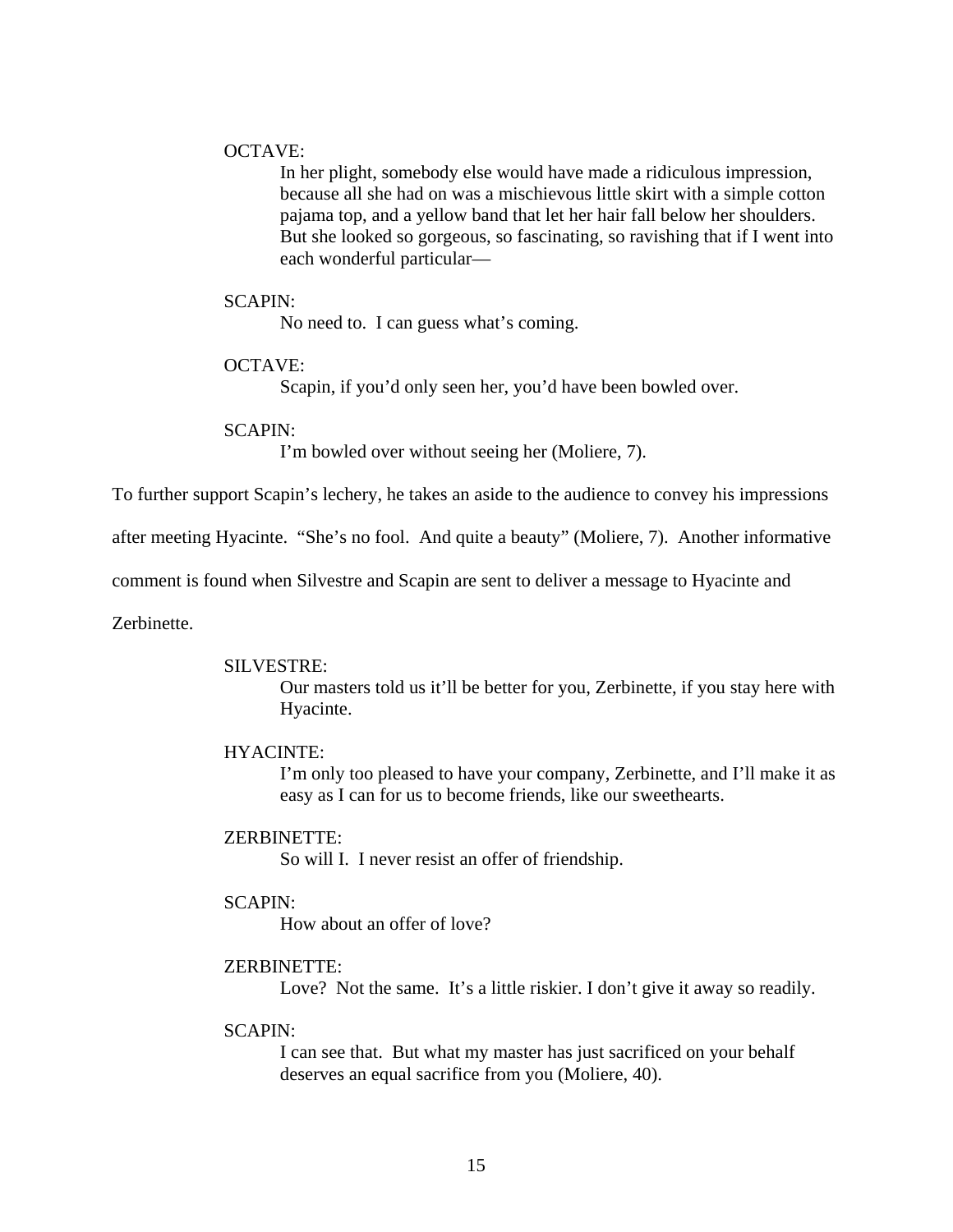The use of these three comments cause Scapin to appear to have a lecherous side not as frequently acknowledged in the script. Taken directly from the play's script, Scapin never misses a chance to comment upon the appearance of a woman. These comments allude to the possible active and sexually deviant life led by Scapin.

 Scapin shares the three character traits found in Plautus' swaggering soldier. The only deviation from the braggart figure is found in the character's function. Scapin primarily functions in the role of the clever slave and provides the solution to the young lover's problem. In opposition, he does not try to gain his freedom at the end of the play. For this reason he deviates from typical clever slave plot function. Scapin is a complex character who plays the dual function of both the braggart soldier and the clever slave within *The Scams of Scapin*. Due to the character's vast reactions to the different situations encountered within the play, I find him to be both Il Capitano and the Zanni.

#### <span id="page-23-0"></span>*The Recruiting Officer* by George Farquhar

 George Farquhar modeled *The Recruiting Officer* after a personal experience. Farquhar wrote the play while he was a recruiting officer in Shrewsburry. This is why scholar Eric Rothstein describes the play as a comic documentary (Jeffares, 7). The play possesses a sense of true realism that is palpable when being read. As a matter of fact, there is an actual account by E. Blakeway of who each character was based upon. Every character but one is modeled after a real life model. The character without model is Captain Brazen. E. Blakeway wrote this note to Bishop Percy on July 4, 1765.

> Justice Balance is Mr. Berkley than Deputy Recorder of the town—One of the other Justices, Mr. Hill, an inhabitant of Shrewsbury—Mr. Worthy is Mr. Owen of Rusason on the borders of Shropshire—Capt. Plume is Farquhar himself—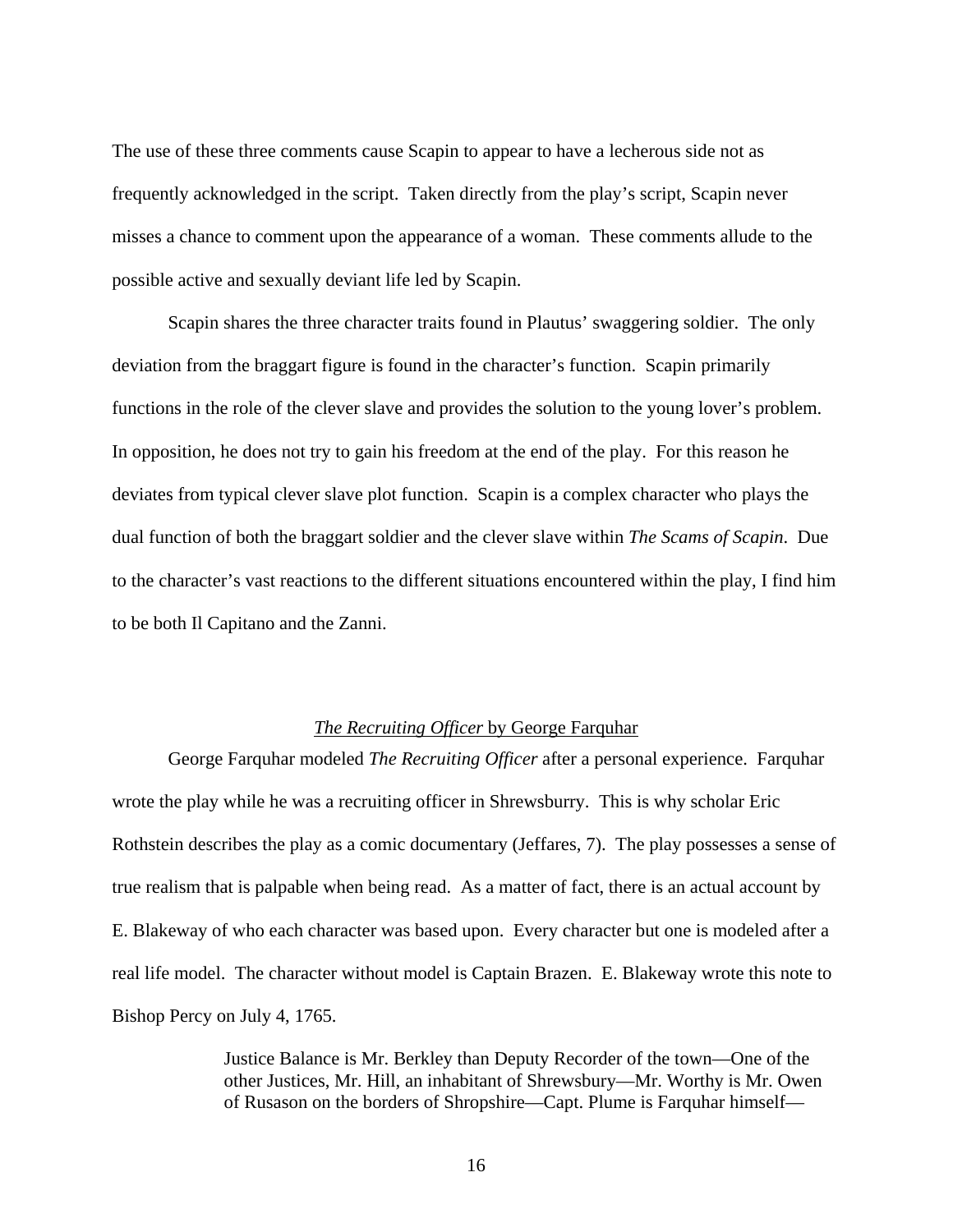Brazen unknown—Melinda is Miss (Dorothy) Hanage of Belsadine near the Wrekin—Sylvia, Miss (Laconia) Berkley Daughter of the Recorder above mentioned, The story I suppose the Poets invention (Jeffares, 2).

Without knowledge of this fact, it is easy to believe that *The Recruiting Officer* was constructed from fictional archetypal characters represented in society. The fictitious Captain Brazen fits effortlessly into the realistic collection of characters. Since Capatin Brazen is not based upon an authentic person, this character was written to represent the braggart soldier archetypal figure that commonly occurs in society.

 To understand how Captain Brazen fits into the play, it is important to understand the intricacies associated with the play. *The Recruiting Officer* possesses many issues that make it unique to the literary canon. The play was written at the end of the English Restoration period and leads dramatic literature into a new era. The play addresses topics not usually commented upon by other dramatists of his time. For example, how the play's society accepts the sexual promiscuity of the recruiting officers. Blatant sexual promiscuity was not approved of by society. This acceptance of loosened morals created controversy and produced much critical response. Initially, I did not question the promiscuity because similar incidence was common to the braggart soldier figure, but, as the play progresses, Farquhar's dramatic comment becomes more blatant and bawdy. One of the main statements inferred from reading *The Recruiting Officer* is that society forgives military men when the common man would have been chastised.

Next, the play also contains many factual discrepancies. One example is found in Silvia's introduction to Captain Plume. First, she introduces herself as Jack Wilful but later calls herself Captain Pinch without any question from Plume. I found the play difficult to read due to its many spelling and grammatical errors. In later quotes you will experience how the play was left in a sloppy state before being published. The most annoying mistakes were that of incorrect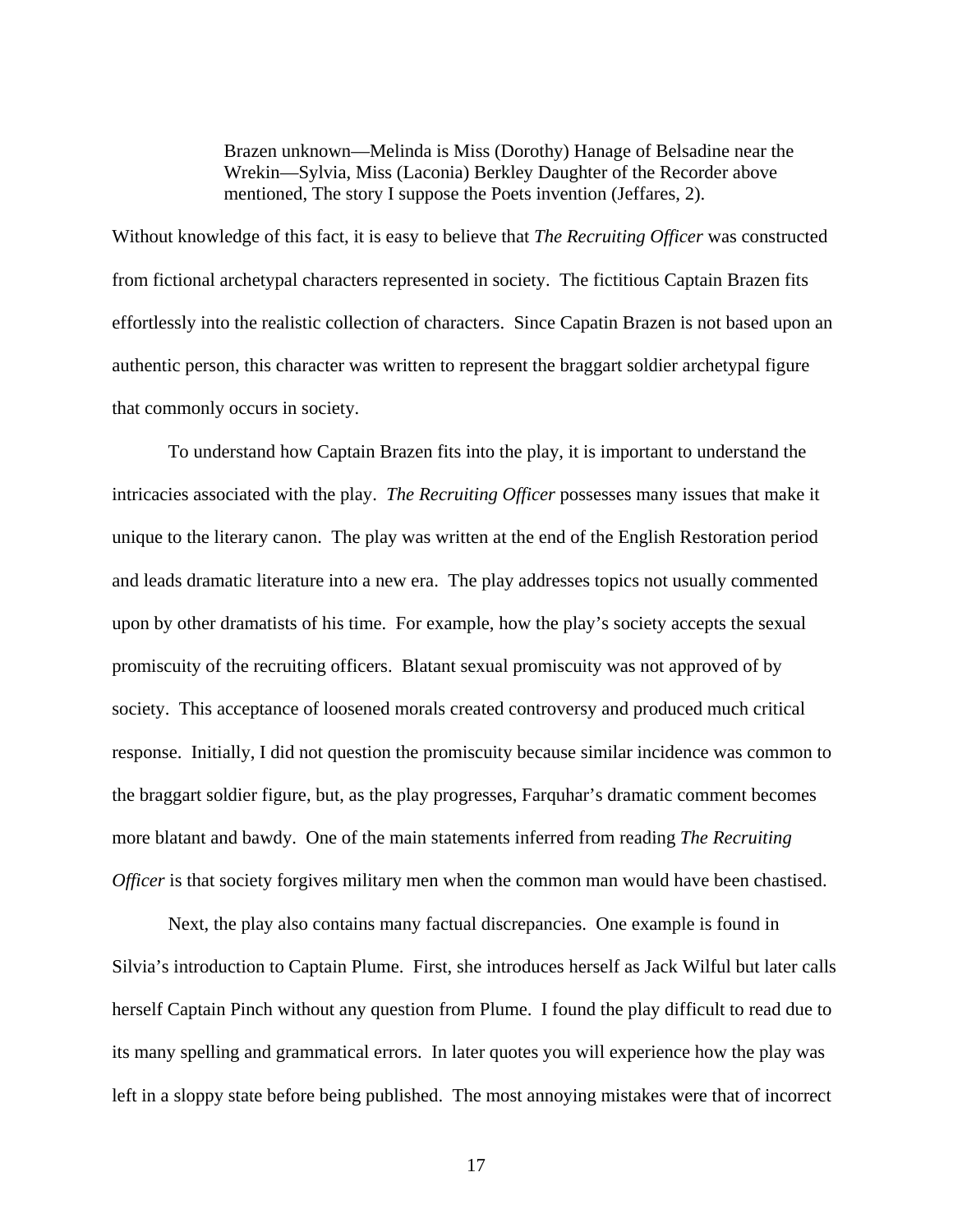capitalization. As a result, the play seems unfinished. Why is the play not discredited more? Three reasons keep the play from being discredited: the story's construction was innovative, later corrected publications resolve grammatical issues, and literary historians forgave the discrepancies due to the play's place within the literary canon.

 The genesis of the Captain Brazen character is important because the audience must be distracted from Captain Plume's haughtiness. The audience must invest and care about the success of the central relationship between Silvia and Plume. As a result, Brazen must become a more detestable figure to lure the audience's judgment from Plume. For these reasons, it was easy to find the character flaws of boastfulness, arrogance, and lechery.

The story's plot does not revolve around the Captain Brazen figure, so the number of textual references to these three traits is fewer than in the previous plays discussed. Although the character might not be in as many scenes, the character is pivotal to the play. Brazen is a part of the love triangle between Worthy, Melinda and himself. Once again, the braggart soldier figure is used as the blocking figure between two lovers. The only archetypal difference is that he does not end up impoverished at the end of the play. Brazen does lose the girl but becomes the beneficiary of all of Plume's recruiting efforts. While he has lost the woman, who he knows is easy to replace, he has gained the prestige of completing his job.

Boastfulness is easily proved from the text. The first description of the character is derived from his name, Brazen. The definition of brazen is "marked by insolence and bold disrespect" (Merriam-Webster, 139). The next indication is introduced by the description of the character, Worthy, "But I engage he knows you, and every Body at first sight; his Impudence were a Prodigy, were not his Ignorance proportionable;" (Farquhar, 56). The word impudence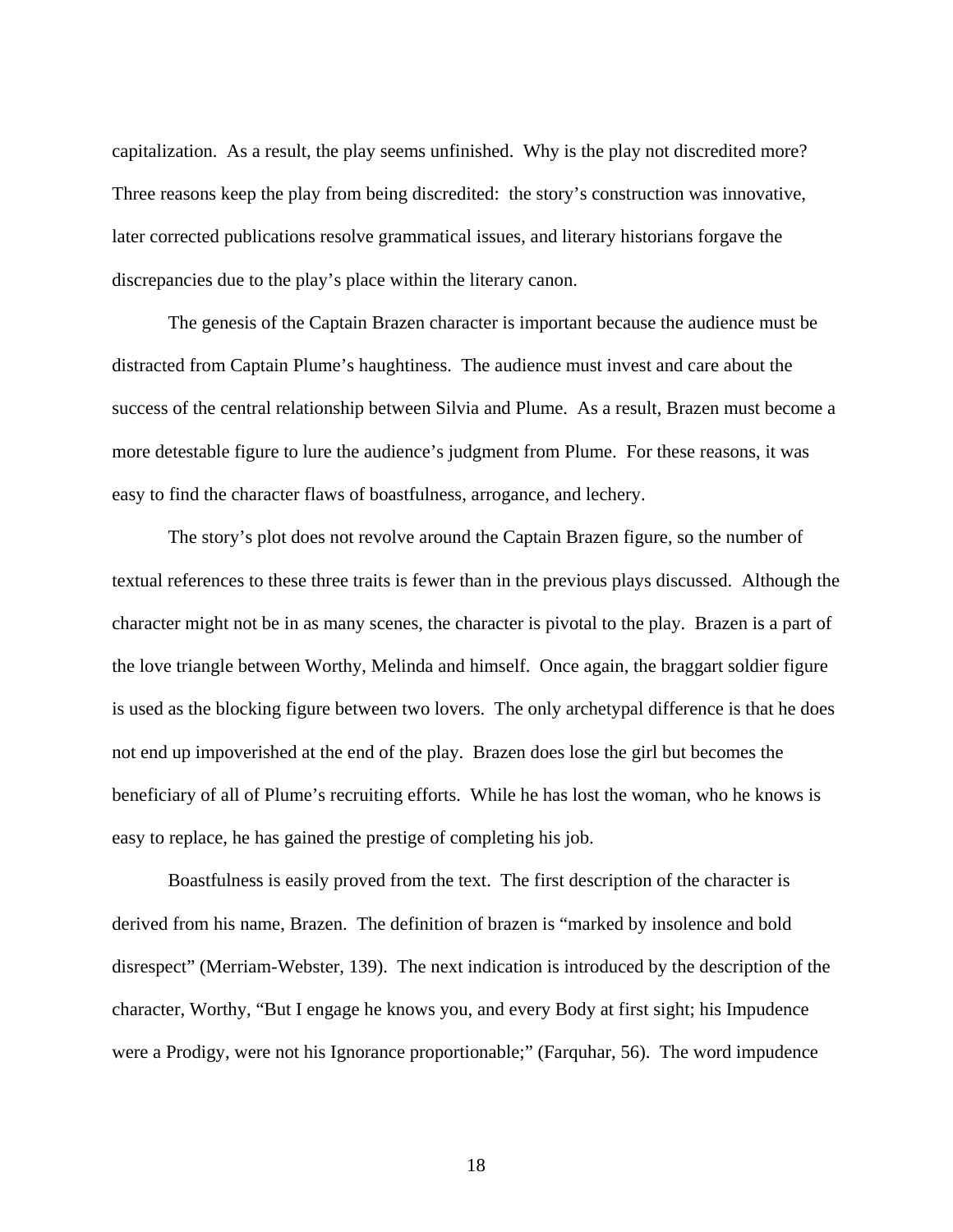describes the character's proclivity towards boastfulness. The last proof of boastfulness is a

quote from the character.

#### BRAZEN:

I have reason to remember the time, for I had two and twenty Horses kill'd under me that Day.

#### WORTHY:

Then, Sir, you rid mighty hard.

#### BALLANCE:

Or perhaps, Sir like my Countryman, you rid upon half a dozen Horses at once.

#### BRAZEN:

What d'e mean, Gentlemen, I tell you they were kill'd; all torn to pieces by Cannon-shot, except six that I stak'd to Death upon the Enemies *Chevaux de Frise* (Farquhar, 58).

This statement sounds completely contrived. Even Ballance and Worthy doubt its authenticity. How could one man have two and twenty horses killed from underneath him and still be alive? How could a man survive on a horse that was shot to pieces by a cannon? Due to the absurdity of Brazen's fabricated statement his boastfulness is substantiated as fabrication.

 Captain Brazen's actions bare witness to his arrogance throughout the play. This is seen primarily in the love triangle between Worthy, Melinda, and himself. Brazen never makes a show of jealousy. He is so arrogant and secure, he knows Worthy is no match for his masculinity. In Act III, Scene II and Act IV, Scene I, Brazen plunges in while Melinda and Worthy are together and steals her attention. Another act of his arrogance is revealed when he believes Melinda is to marry him. He receives a letter by courier informing him of a plan to be married in the country. He arrogantly flaunts his soon acquisition of twenty thousand pounds to Captain Plume. "You can't imagine, my Dear, that I want twenty thousand Pound; I have spent twenty times as much in the Service—Now, my Dear, Pray advise me, my Head runs much upon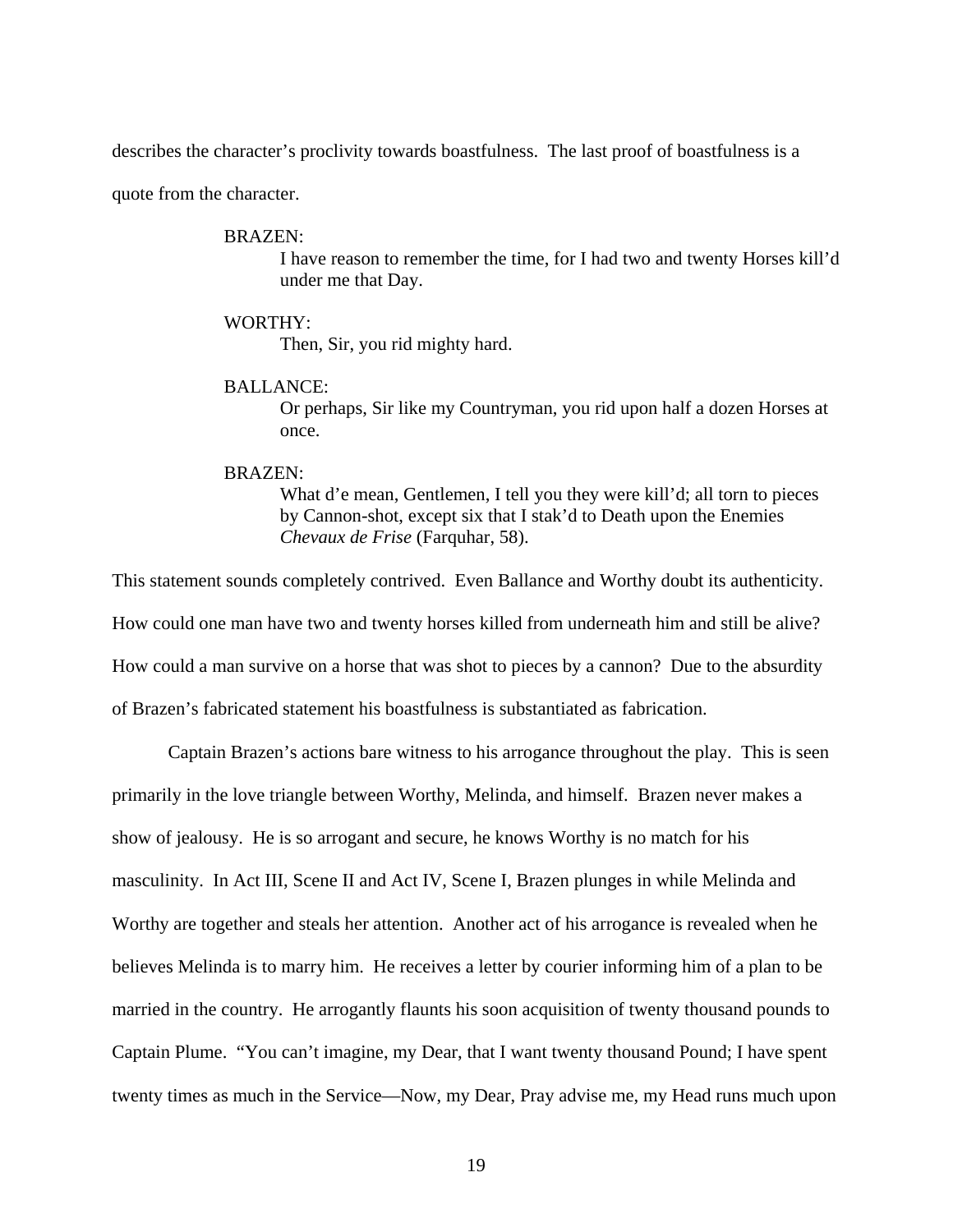Architecture; shall I build a Privateer or a Play-house" (Farquhar, 93)? Only a truly arrogant and boastful man would plan to spend money before it is acquired.

 Finally, lechery is the most easily proven flaw of Captain Brazen's personality. In Worthy's first description of Brazen, we also discover his reputation as a womanizer. "He has the most universal Acquaintance of any Man living, for he won't be alone, and no body will keep him Company twice; then he's a Caesar among the Women, *Veni, Vidi, Vice*, that's all. If he has but talked with the Maid, he swears he has lain with the Mistress" (Farquar, 56). More proof of his lecherous ways comes directly from Melinda, his lover. "Oh! Here comes another Captain, and a Rogue that has the Confidence to make Love to me; but indeed I don't wonder at that when he has the Assurance to fancy himself a fine Gentleman" (Farquhar, 61). Brazen does not stop with Melinda. He also chooses to fornicate with Lucy, Melinda's maid. To complicate the plot more, Lucy is smitten.

In Act V, Scene V, it is unveiled that Lucy sends a note to Brazen, with Melinda's signature, to trick him to marry her. This rendezvous almost ends in a duel to the death between Worthy and Brazen. Only when Lucy reveals herself from behind a mask is the duel stopped. It is important to note that the duel was initiated by Worthy. Brazen did not want to fight over Melinda. Brazen only accepts the duel as a challenge to his masculinity. Once the two men discover that it is Lucy, the animosity is ceased at once, and Brazen quickly moves on. This play speaks to the depths at which lechery affects maidens.

 Brazen is the perfect example of the braggart soldier archetypal character. This character's presence in the play is the only character not to be modeled after Farquhar's recruiting experience in Shrewsbury. Brazen possesses the three flaws of boastfulness,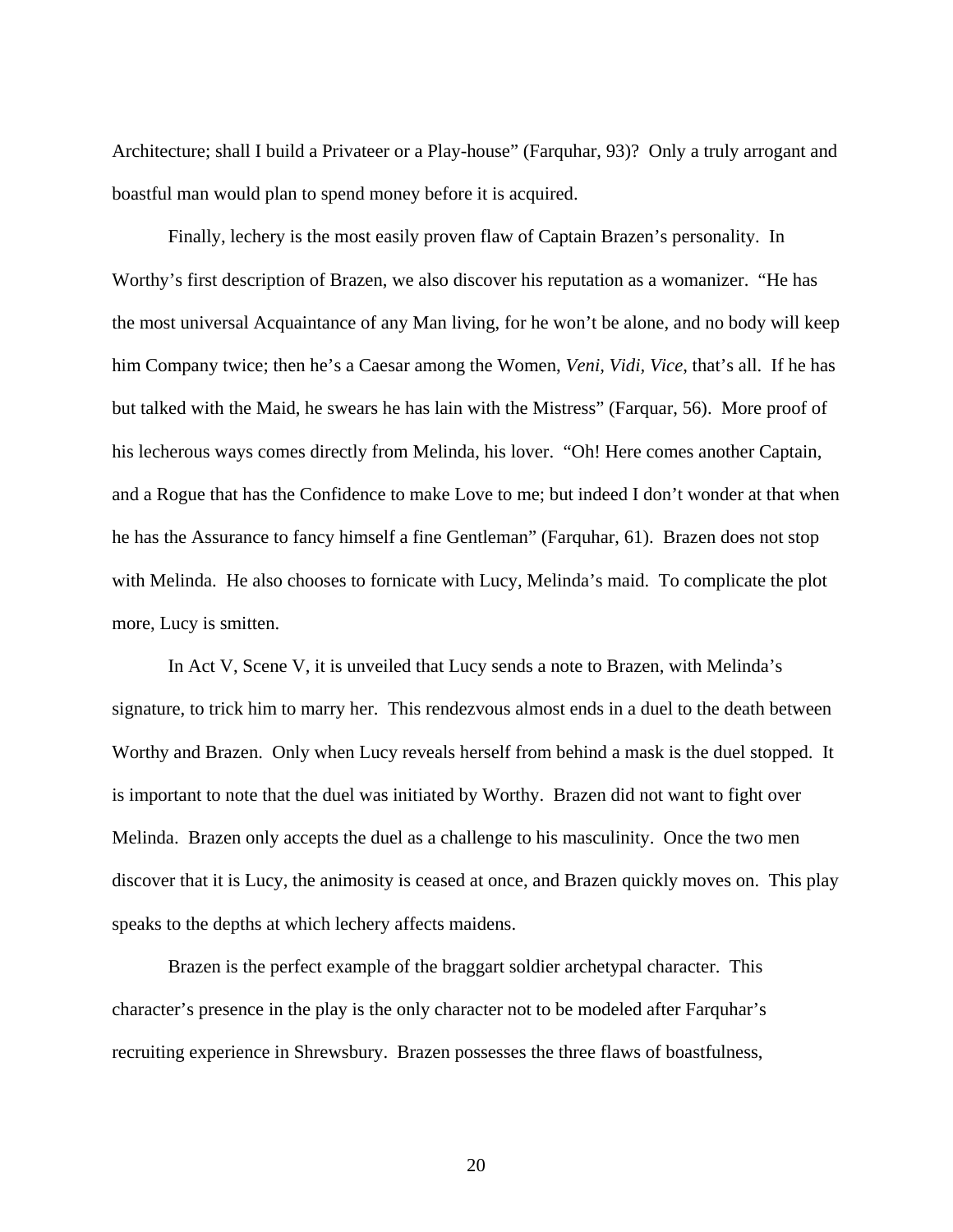arrogance, and lechery. He is the consummate lifelong, professional soldier who, like his literary predecessors, acts as the blocking figure between two characters in love.

#### <span id="page-28-0"></span>*Arms and the Man* by George Bernard Shaw

 The key to understanding why a play is written is found by studying the circumstances surrounding the play's inspiration. As examined in the earlier section on Shakespeare, Shaw, too, lets society reflect within his plays. *Arms and the Man* was written in 1894, after the Serbo-Bulgarian War. The war was fresh on the minds of the European public. In *Arms and the Man*, George Bernard Shaw uses comedy to comment upon war and the professional fighting man. Since Shaw was a known socialist, a member of the Social Democratic Federation, the war provided excellent opportunity for him to express his beliefs about the Serbo-Bulgarian war and war in general. *Arms and the Man* comments upon the idiocy associated with the men who captained the Serbo-Bulgarian war. The term captained was used because the highest-ranking officer of the conflict was only a Captain.

Major Sergius Saranoff is the final example chosen to represent the braggart soldier archetypal character within this study of the literary canon. He, too, possesses many of the archetypal character functions within the play's dynamic structure. For example, Saranoff is the blocking figure between the love triangle containing Raina, Captain Bluntschli, and himself. He also falls victim to poor decision-making and, as a result, marries below his station when he chooses Louka over Raina. This action represents a comment upon society by George Bernard Shaw. Marrying beneath your station was highly abnormal due to the customs in Bulgaria at the time the play was written. Marriages between propionate families were still arranged. This point shows how Shaw changes the typical archetypal figure to comment upon society. Though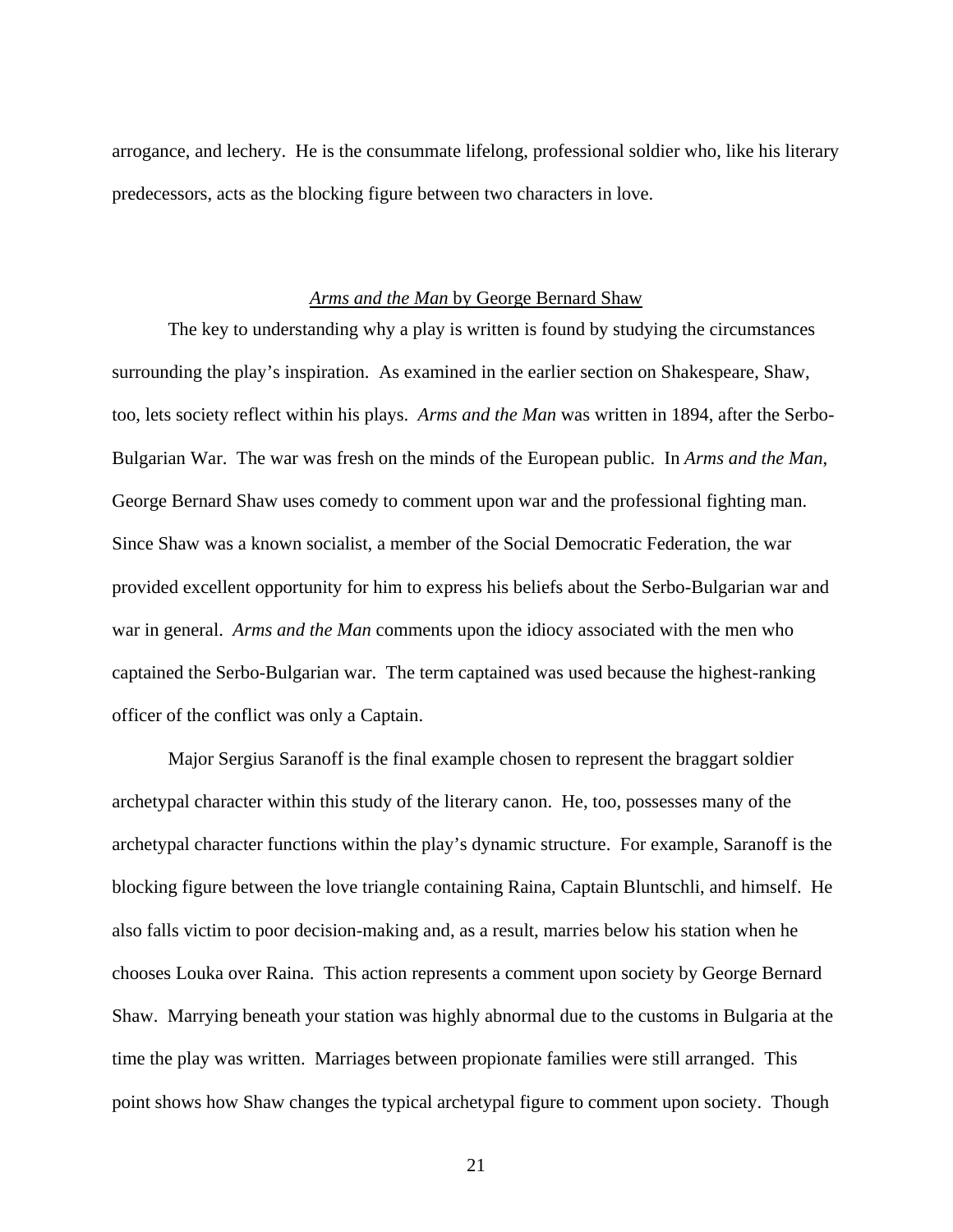this is one exception, the other three main flaws are still present in the archetypal figure's character.

The first braggart soldier flaw is that of boastfulness. When we first meet Saranoff, he has returned home victoriously from the war. He is conceited and pompous and is ready to tell anyone who might listen. When asked how he won the war he replies with this statement.

#### SERGIUS:

I won the battle the wrong way when our worthy Russian generals were losing it the right way. In short, I upset their plans, and wounded their self-esteem. Two Cossack colonels had their regiments routed on the most correct principles of scientific warfare. Two major-generals got killed strictly according to military etiquette. The two colonels are now majorgenerals; and I am still a simple major (Shaw, 33).

This statement begins sounding modest, but it becomes extremely egotistical by the end. In fact, Saranoff does not know why he has not earned a promotion after defeating so many higherranking officers. Saranoff's boastful nature immediately surfaces. He later dubs himself "the hero of Slivnitza" (Shaw, 38). Later, Nicola explains to Louka how Saranoff gives him a substantial amount of money with little reason. "See! a twenty leva bill! Sergius gave me that, out of pure swagger. A fool and his money are soon parted" (Shaw, 60). These three examples speak of Saranoff's boastfulness.

 The second flaw, arrogance, is also present in Saranoff's personality. Before Saranoff's first entrance, Captain Bluntschli makes fun of the arrogant major who leads a cavalry charge directly into a machine gun's line of fire. The arrogant major turns out to be Saranoff himself. Bluntschli then explains that if the machine gun would have fired not a man or horse would have survived. Arrogance is apparent in the fact that Saranoff is aware he should have been killed but will not admit his ignorance to Raina later in the play. Another proof of Saranoff's arrogance is found in his inability to say he is sorry. Twice Saranoff mentions, "I am never sorry" (Shaw, 63)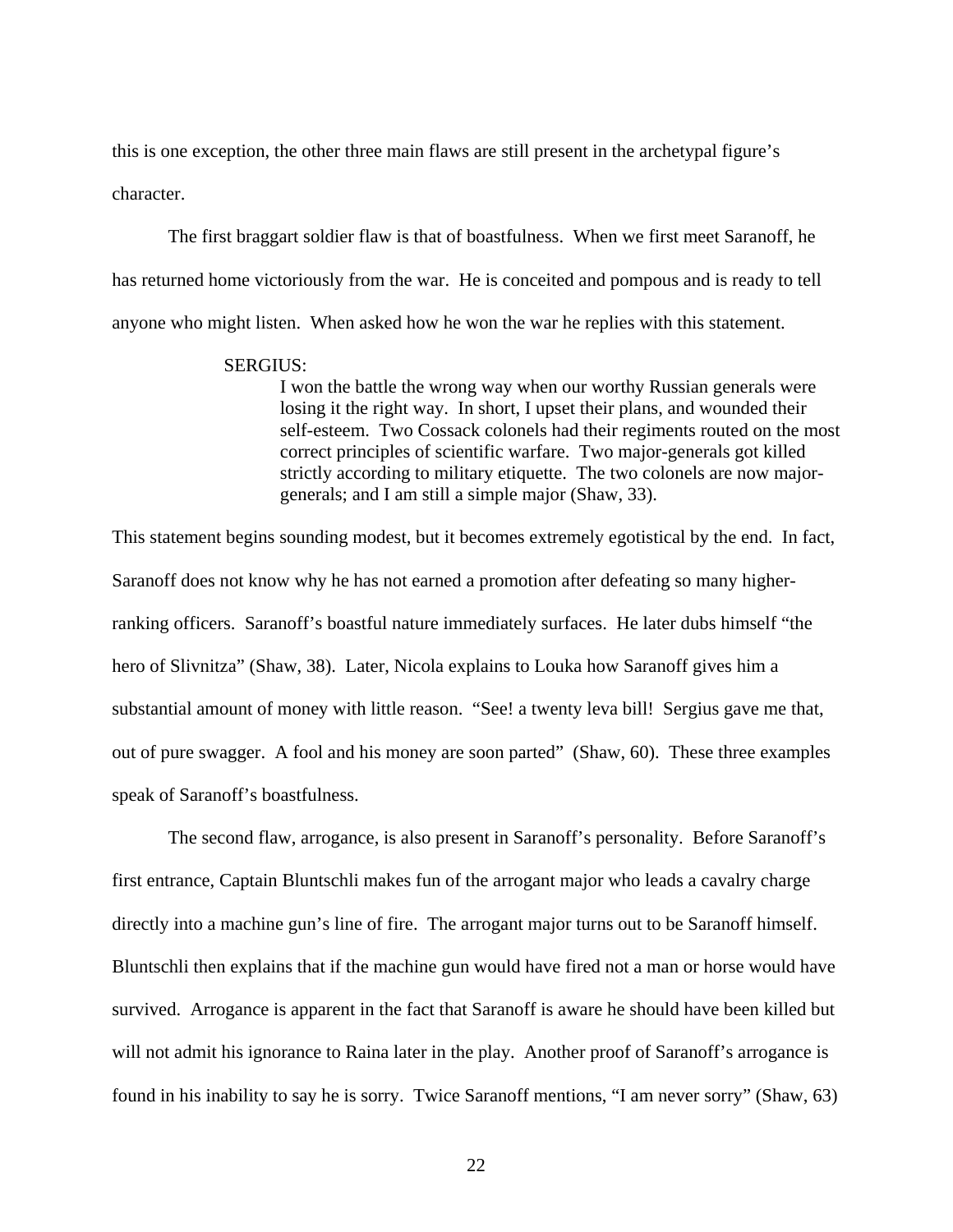and "I never apologize" (Shaw, 67). Only when Saranoff's arrogance is shattered at the end of the play does he apologize. He is forced to apologize in order to keep Louka from also abandoning him. Saranoff's last show of arrogance is highlighted when he discovers Raina and Bluntschli are lovers. He vows to kill the Swiss, even though Bluntschli is far better than he at the skills of war. Saranoff's arrogance blinds him to the fact that Bluntschli will easily defeat him in combat. These three examples aptly support the arrogance of Major Sergius Saranoff.

 Lechery is the most blatant of Saranoff's flaws. His lechery is primarily represented through his interactions with Louka. At the beginning of the play, the audience knows that Saranoff is betrothed to Raina. As the play progresses, there are two major incidents when Saranoff flirtatiously and sexually approaches Louka. From these occurrences we discover Saranoff's propensity to lecherous behavior. The first occurrence takes place in Act II. Raina and the rest of the family have gone into the house, and Louka and Saranoff are left alone outside. This is how Shaw describes the scene.

#### RAINA:

I trust you. I love you. You will never disappoint me, Serfius. (Louka *is heard singing within the house. They quickly release each other.*) I can't pretend to talk indifferently before her: my heart is too full. (Louka *comes from the house with her tray. She goes to the table, and begins to clear it, with her back turned to them.*) I will get my hat: and then we can go out until lunch time. Wouldn't you like that?

#### SERGIUS:

Be quick. If you are away five minutes, it will seem five hours. (Raina *runst to the top of the steps, and turns there to exchange looks with him and wave him a kiss with both hands. He looks after her with emotion for a moment; then turns slowly away, his face radiant with the loftiest exaltation. The movement shifts his field of vision, into the corner of whcich there now comes the tail of* Louka's *double apron. His attention is arrested at once. He takes a stealthy look at her and begins to twirl his moustache mischievously, with his left hand akimbo on his hip. Finally, stricking the ground with his heel in a something of a cavalry swagger, he*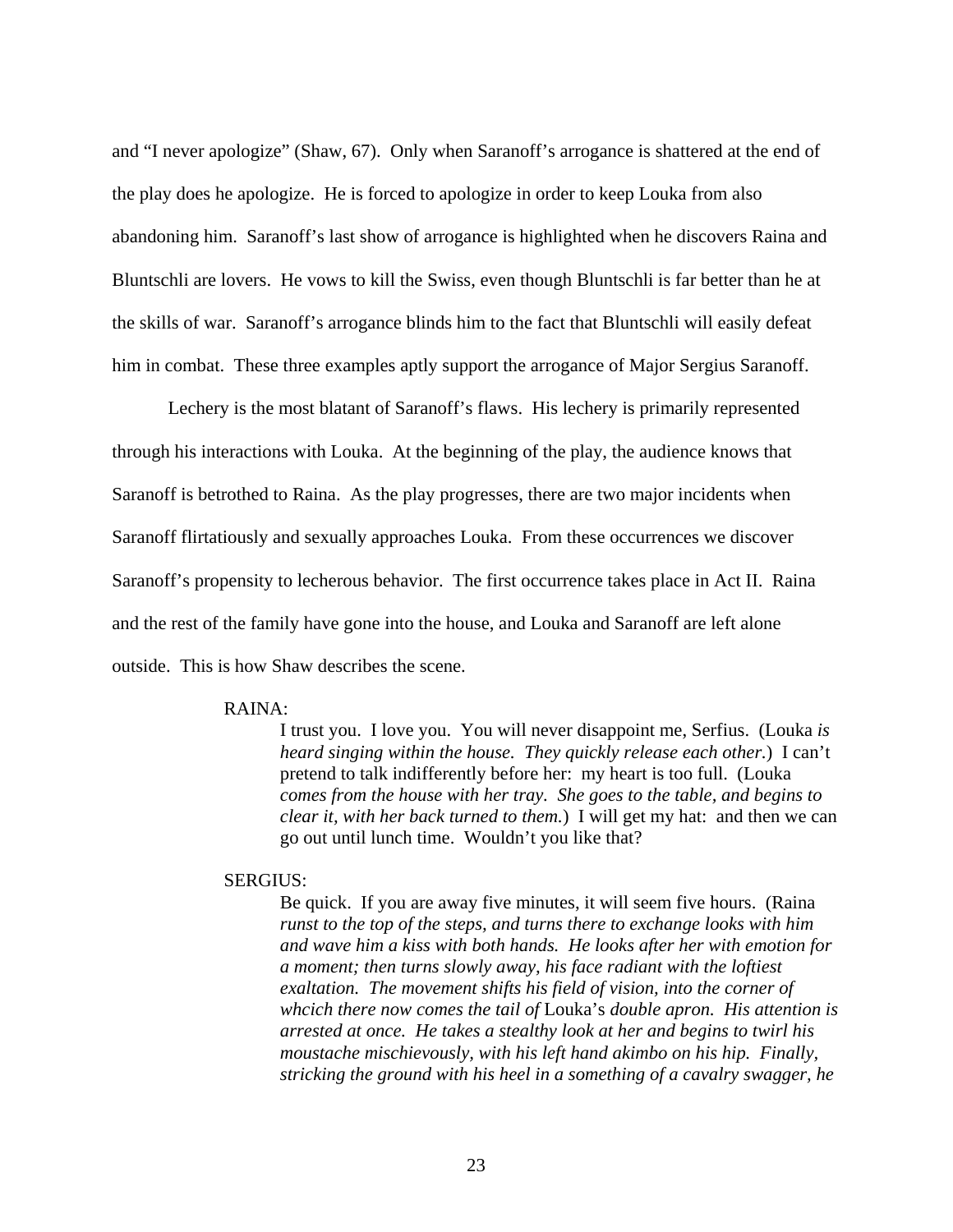*strolls over to the other side of the table, opposite her, and says*) Louka: do you know what the higher love is (Shaw, 38)?

Then he pulls Louka close to him.

#### SERGIUS:

I am surprised at myself, Louka. What would Serfius, the hero of Slivnitza, say if he saw me now? What would Sergius, the apostle of the higher love say if he saw me now? What would the half dozen Sergiuses who keep popping in and out of his handsome figure of mine say if they caught us here? (*Letting go her hand an slipping his arm dexterously round her waist*) Do you consider my figure handsome, Louka (Shaw, 39)?

This first encounter is the beginning of Saranoff's lechery with Louka. In Act III this encounter is discussed between Raina and Saranoff. Saranoff refuses to admit to the affair until Raina blatantly tells him she had seen them through the window arm in arm. Saranoff's only response is, "Raina: our romance is shattered. Life's a farce" (Shaw, 68). Saranoff's lechery leads to the downfall of the major. As a result, he chooses to marry beneath his class to Louka. While the outcome of Saranoff's decision is not discussed in the play, it is inferred that the relationship between Saranoff and Louka would not end well either. Louka is trying to climb the social ladder while Saranoff's lechery causes him to fall. *Arms in the Man* is a play about the socialistic principles created within the society of the play.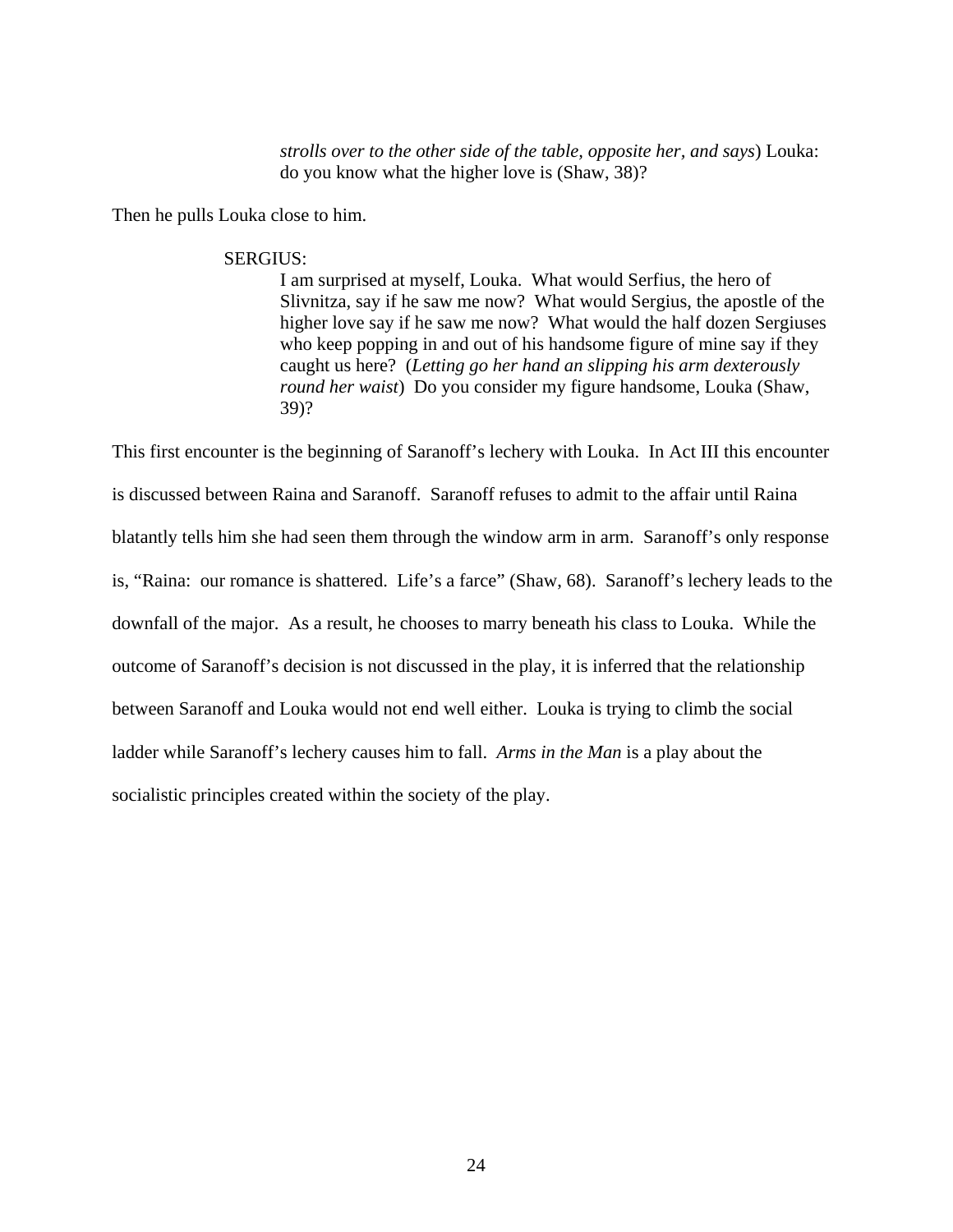## <span id="page-32-0"></span>CHAPTER THREE: PRODUCTION RESEARCH, *SUNDAY IN THE PARK WITH GEORGE*

To grasp a clear understanding of the Soldier in *Sunday in the Park with George*, it is important to research the production and the historical background behind the character presented in the story. In this section, I will focus on four main points: the musical's subject matter; George Seurat's *A Sunday Afternoon on the Island of La Grande Jatte*; how the soldier was represented in the painting and the historical background of a typical soldier during the time of the painting's creation; the collaborative creation process in regards to Stephen Sondheim and James Lapine; and the critical responses to the original and most current revival productions. An understanding of this information is important to help discern what the composer and librettist were trying to accomplish with the character. This is particularly important due to the minor size of the role. The role of the soldier demands a complex characterization but allows the actor little stage time from which to develop growth provided by the text. An actor's characterization must be finely tuned in order to create character credibility. For this reason, it is important that an actor utilize every piece of production and historical research available.

#### <span id="page-32-1"></span>The Painting and the Painter

 Few observers of *A Sunday Afternoon on the Island of La Grande Jatte* recognize the immensity of the painting's actual size because they view the painting from second- and thirdhand reproductions. Unless witnessed first-hand the painting is not as impressionable as it is in person. The painting itself is approximately 81 by 121 inches or approximately 7 by 10 feet. It has been housed at the Art Institute of Chicago since 1926. Surprisingly, few of George Seurat's contemporaries cared to understand the genius behind what he was trying to accomplish. They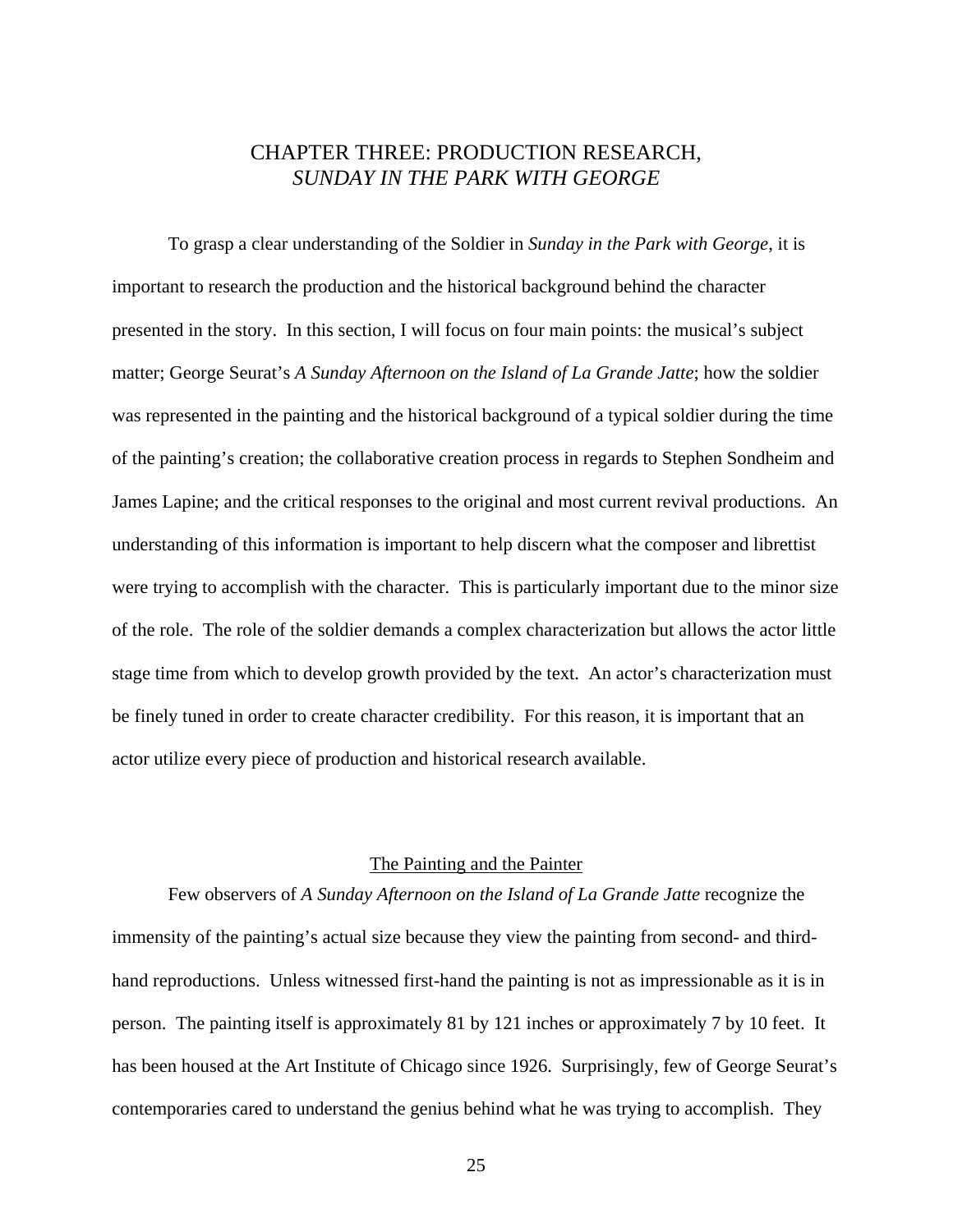did not appreciate how this painting turned many small brush strokes into a study of color and balance. Seurat's goal was to create a unique form by utilizing many different colors to produce the appearance of a single color. He used his knowledge and study of color and brush stroke to create a new method of painting. The methods of color manipulation Seurat used were revolutionary in his own time. Seurat was not appreciated until after his death in 1891. His importance in the history of the visual arts evolution was finally recognized in the early twentieth century.

<span id="page-33-0"></span>

**Figure 3: A Sunday Afternoon on the Island of La Grande Jatte Seurat, George.** *A Sunday on the Island of La Grande Jatte***. 1886. Chicago Art Institute, Illinois. 09 April 2007 [<http://dbeveridge.web.wesleyan.edu/wescourses/2001f/chem160/01/Photo\\_Gallery\\_Humanities/seurat2/imag](http://dbeveridge.web.wesleyan.edu/wescourses/2001f/chem160/01/Photo_Gallery_Humanities/seurat2/images/A Sunday Afternoon on the Island of La Grande Jatte.jpg)**

**[es/A%20Sunday%20Afternoon%20on%20the%20Island%20of%20La%20Grande%20Jatte.jpg>](http://dbeveridge.web.wesleyan.edu/wescourses/2001f/chem160/01/Photo_Gallery_Humanities/seurat2/images/A Sunday Afternoon on the Island of La Grande Jatte.jpg).** 

The impressionist period preceded Seurat. The artists of this time focused on creating the

mood of common, everyday events. Characteristics of this period were the use of deliberate

brush strokes, lighter colors, changing qualities of light, new angles, and a more accessible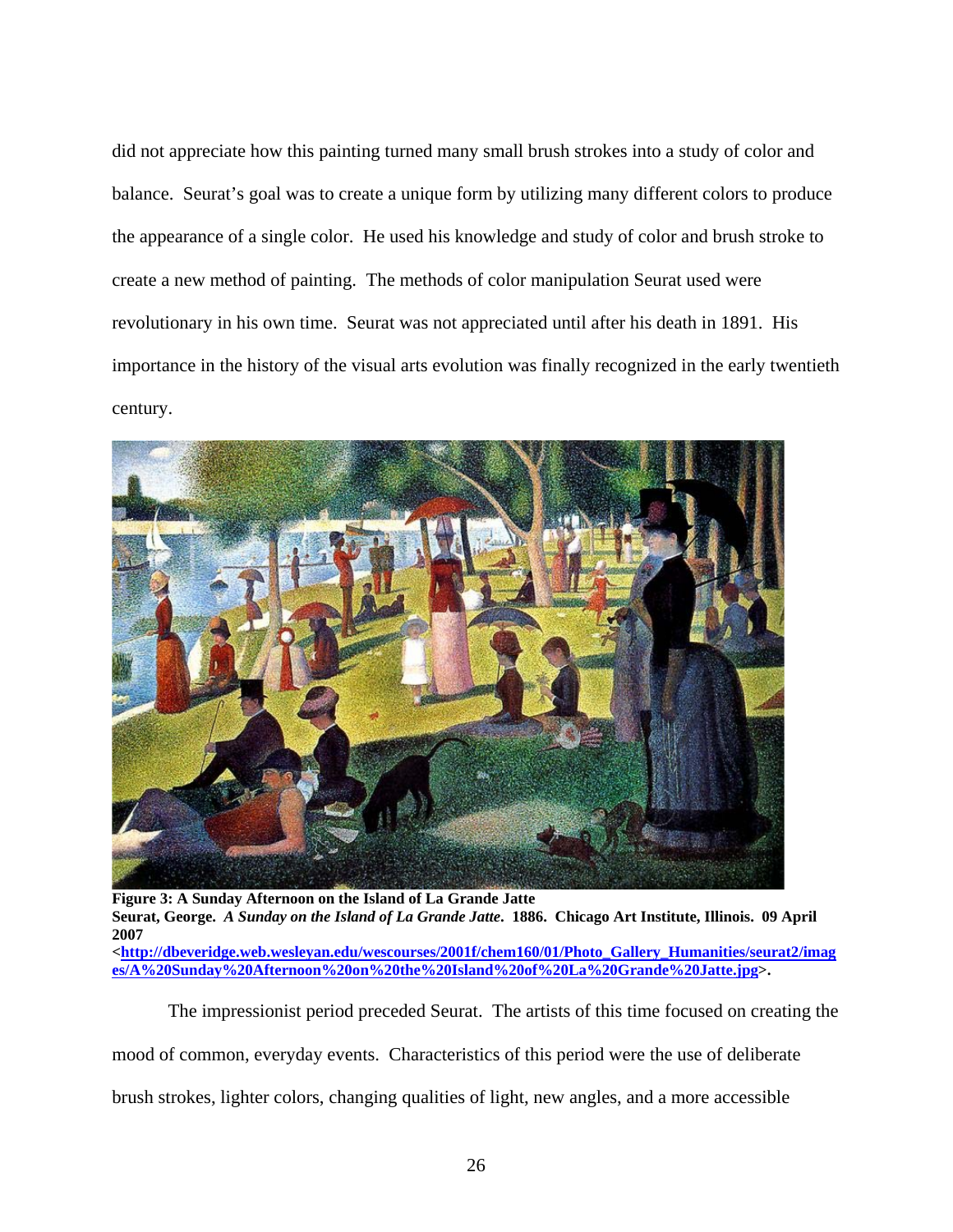subject matter. Seurat bridged the advancements of this period and made it his own. For this reason, George Seurat was the most important innovator of the post-impressionist period. He introduced the style of pointillism. "Pointillism is the theory or practice in art of applying small strokes or dots of color to a surface so that from a distance they blend together" (Merriam-Webster, 899).

 George Seurat never sold a painting during his lifetime. Like other similar revolutionists in the visual artistic fields, his work was constantly under-appreciated and misunderstood. In the show, *Sunday in the Park with George*, one of his contemporaries states that his art had "no life" (Sondheim, 586). This statement was inspired by the actual opinions of many of Seurat's contemporaries. They could not comprehend what Seurat was trying to accomplish in his work. They were looking for the individuality and expression of his painting's inhabitants. Seurat was not focusing on individuality but was instead recording an overall social observation of a specific location using a new painting technique later described as pointillism.

There is no question the subjects from George Seurat's *A Sunday Afternoon on the Island of La Grande Jatte* were the working class of 1880's France. Seurat preserves this society in his painting. La Grande Jatte was located by the Seine in Paris. Soon after Seurat's documentation of this moment in time, the island was lost to the industrial revolution. The simplicity and beauty of the island and society was corrupted. Today, La Grande Jatte is once again the location of parks and subdivisions, but it will never return to what it was when Seurat viewed it. Seurat's painting acts as a snapshot in time. From the period, 1884 through 1886, La Grande Jatte was a bucolic park for the working class of Paris. Seurat returned to the park on many occasions to practice and document the inhabitants of the park using sketches and oil renderings; "*Grande Jatte* is primarily a work of direct social observation" (Russell, 142). In essence, *A*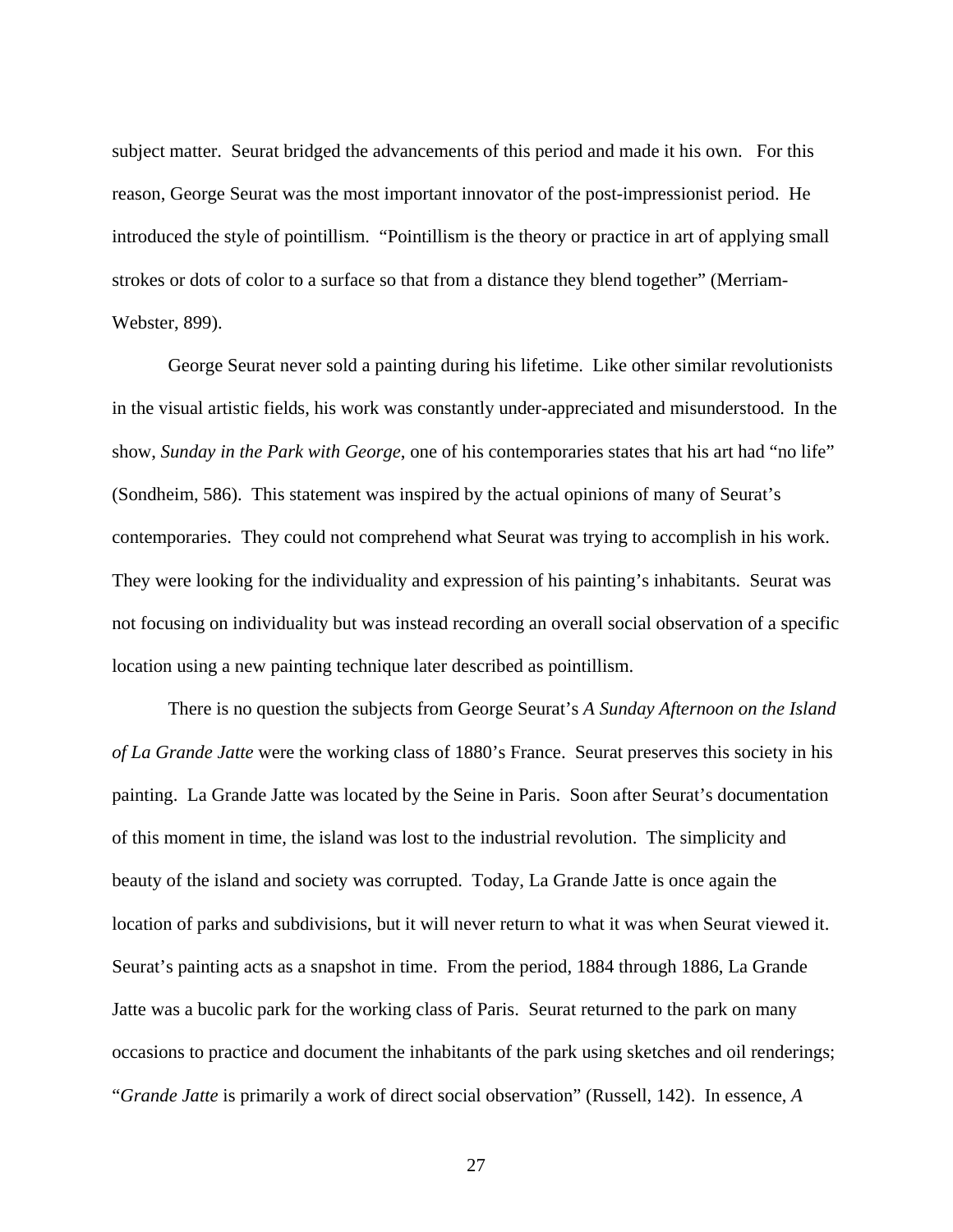*Sunday Afternoon on the Island of La Grande Jatte* summarizes Seurat's work for two years. Seurat was perfecting his methods that were later described as pointillism.

Historians know that Seurat's painting did not take place during a single moment. This is why Seurat's painting is so captivating. In his painting, Seurat creates a fictional moment on La Grande Jatte. What did he mean to convey? The inhabitants of Seurat's *A Sunday Afternoon on the Island of La Grande Jatte* are social stereotypes of that time. The goal for the painting was to represent the relationships between the working class of Paris. This is supported by the single fact that no subject in the painting makes direct eye contact with another but all seem to be either relaxing in meditation or staring at the water. Each of the representations of the varying working classes presents a different purpose of their presence.

In regards to the character of the Soldier in *Sunday in the Park with George*, Seurat creates a stereotype of two soldiers, which reflect their societal involvement during the period of the paintings creation. The two soldiers appear to be watching over the inhabitants of the island. They are two stentorian figures standing at attention protectively watching over the captured moment. Even though the purpose for their visit to La Grande Jatte is leisure, they cannot ignore their training to protect.

#### <span id="page-35-0"></span>Background on the French Soldier

George Seurat collected many sketches of the citizens who frequented La Grande Jatte and compiled them into one painting. These sketches were collected over the two years that Seurat worked perfecting his masterpiece. In 1884, Seurat painted *Cadet from Saint-Cyr* as a study for *A Sunday Afternoon on the Island of La Grande Jatte*. *Cadet from Saint-Cyr* provides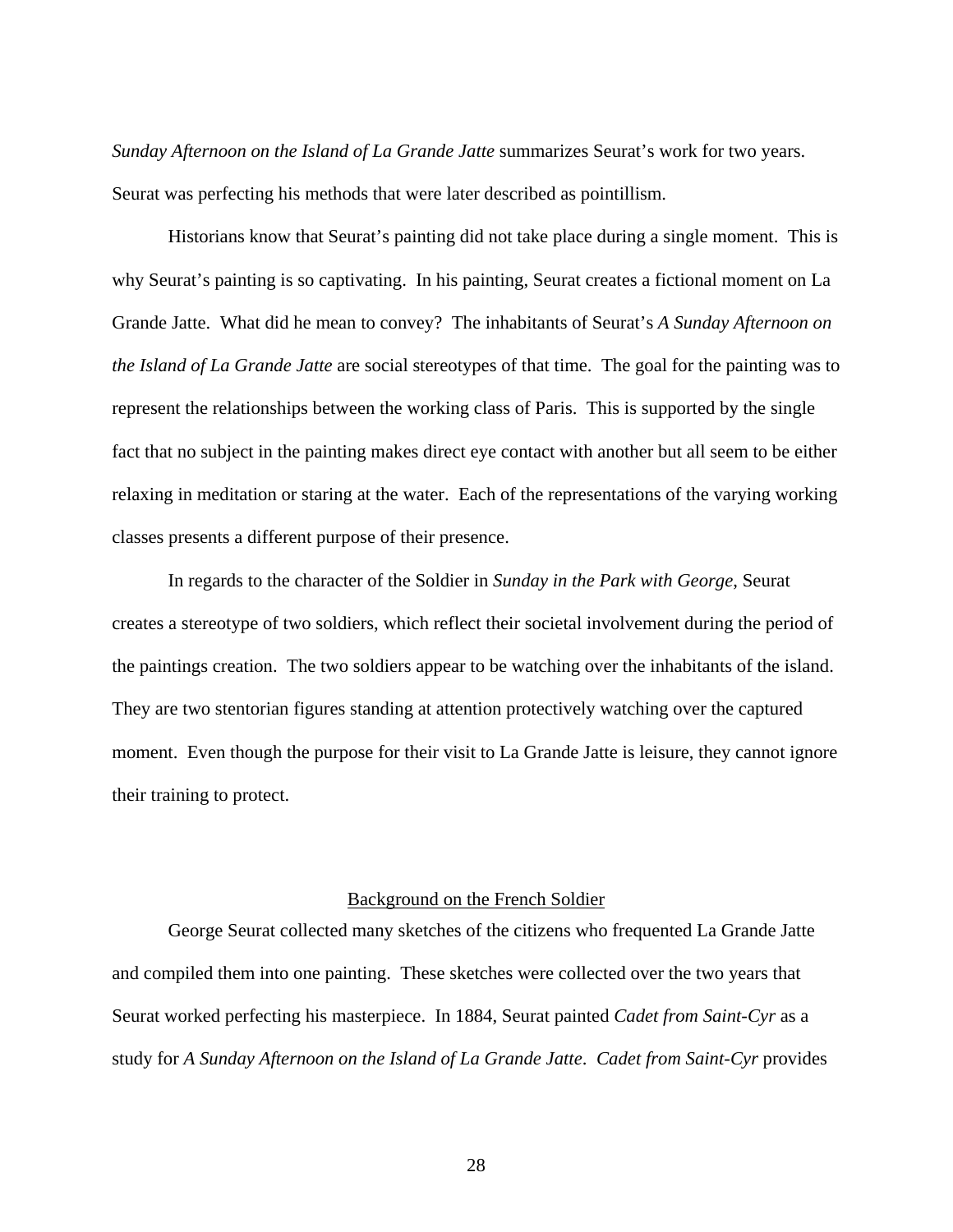useful for an actor portraying the Soldier in *Sunday in the Park with George*. The information is directly related to the rank of the soldier and the soldier's purpose in the park.



**Figure 4:** *Cadet from Saint-Cyr*  **Seurat, George.** *Cadet from Saint-Cyr***. 1884. Chicago Art Institute, Illinois. 09 April 2007 [<http://www.robertaonthearts.com/seurat08150418.jpeg>](http://www.robertaonthearts.com/seurat08150418.jpeg).** 

 Founded by Napolean Bonaparte in 1802, Saint-Cyr was a military training academy located near the western suburbs of Paris. Currently Saint-Cyr no longer resides in Paris but, instead, in Brittany, France. Since Saint-Cyr is near to La Grande Jatte, it would be a common occurrence to find military men strolling through the park on their day off. An oddity is acknowledged by recognition that the soldier is in full uniform and standing at full attention. This peculiarity hints at the fact that the soldier might have been posing for Seurat.

> Equally likely, the artist may have relied on his memory for such a simple figure. He may never have seen the island as empty as here, so placing the soldier is one of many arbitrary trials of scale, pose, location, and color in a painting primarily dedicated to studying the colors he would use (Herbert, 76).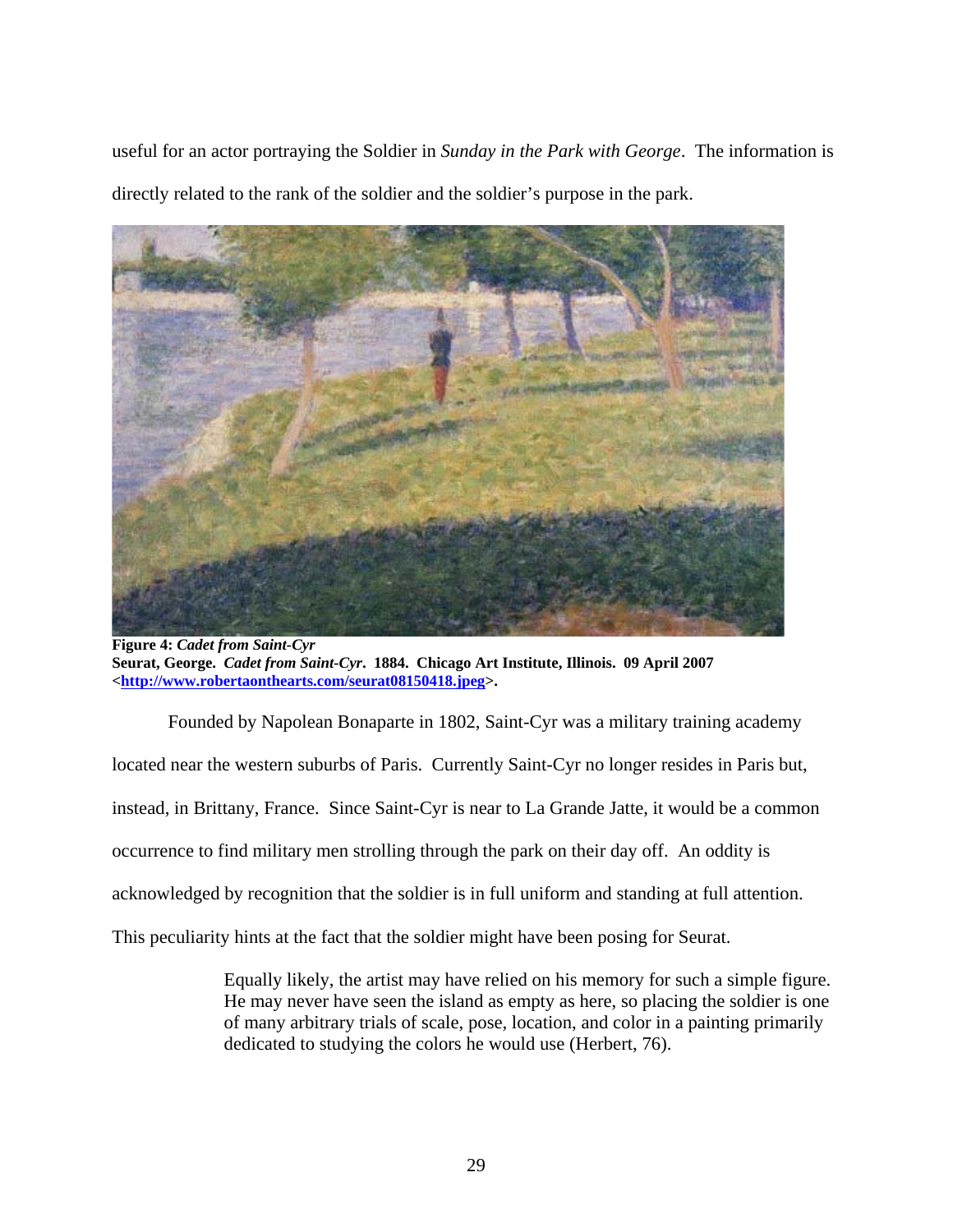There is no concrete proof behind the painting's muse, but the painting's title suggests the soldier wore a uniform that resembled that of a Saint-Cyr's Cadet. Also, it is interesting to acknowledge that the soldier stands in approximately the same position as in Seurat's later finished *A Sunday Afternoon on the Island of La Grande Jatte*. This is evidence that Seurat was already beginning to balance the arrangement of the characters in his future painting.



**Figure 5: École Spéciale Militaire de Saint-Cyr Monniaux, David. École spéciale militaire de Saint-Cyr, cadets parading on the Champs-Élysées. 8 May 2005 <[http://en.wikipedia.org/wiki/Image:ESM\\_St\\_Cyr\\_cadets\\_DSC03272.JPG>](http://en.wikipedia.org/wiki/Image:ESM_St_Cyr_cadets_DSC03272.JPG).**

 In Seurat's final masterpiece, he added an additional soldier instead of the one lone figure in his earlier *Cadet from Saint-Cyr*. The most interesting part of the addition of the second soldier is revealed by the companion soldier's differing uniform. Unless specific attention is placed upon the two soldiers, most observers would not acknowledge a difference in the two uniforms. In fact, further research reveals that the two soldiers served in different areas of the French army. There are many speculations to explain the differing uniforms, but this is the closest account in current research.

> According to the researches of Joseph Berton (in communication with author), neither is a cadet from Saint-Cyr. The man of the left (and here in this panel)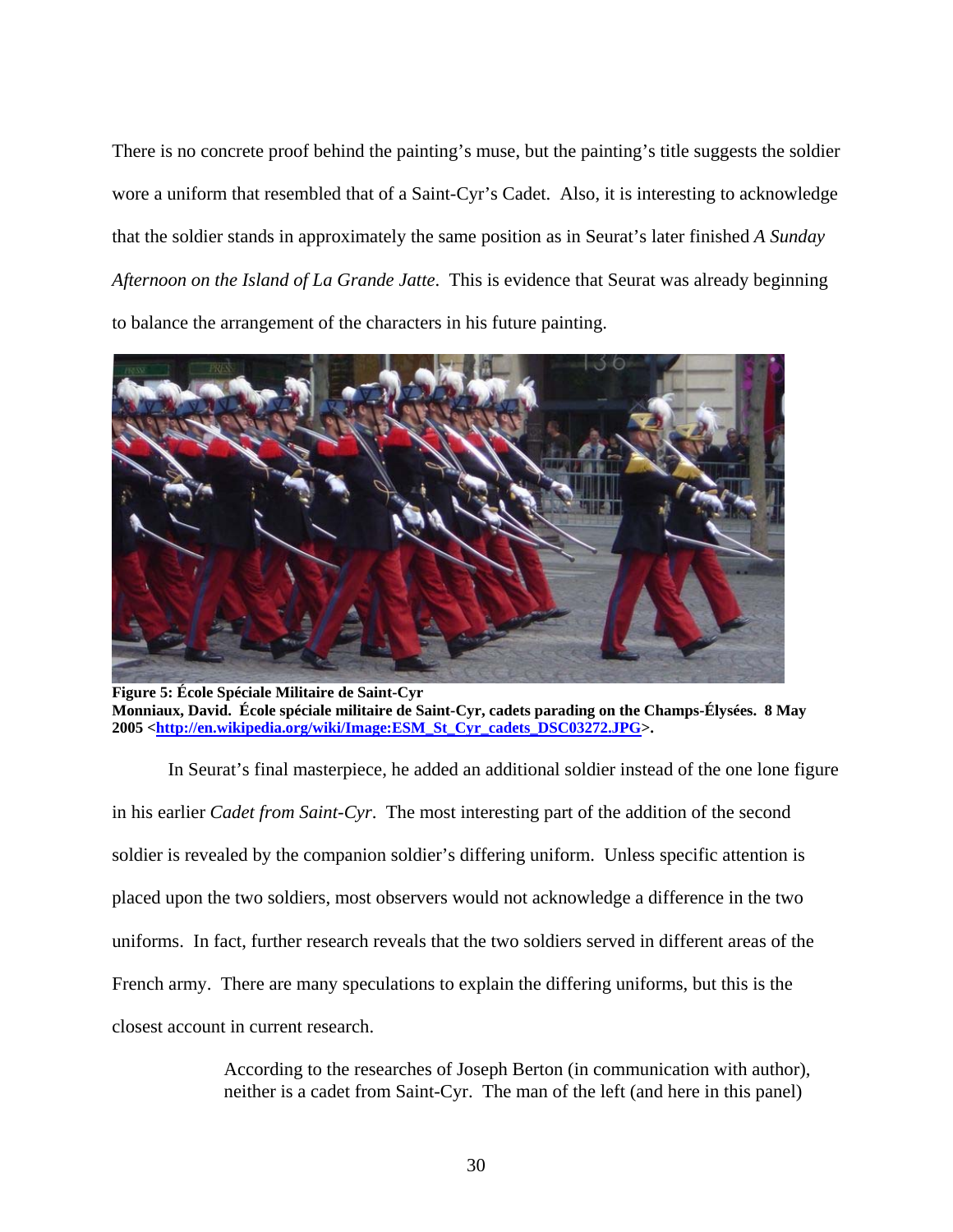wears the uniform of the French Infantry of the Line, "with a double-breasted dark blue frock with red epaulettes, a black belt, and red trousers. He wears the infantry shako with a red pompom." The other soldier, a cuirassier from a mounted unit, "wears a single-breasted, dark blue tunic with red epaulettes and a black belt. His helmet is silver and gilt metal with a red pompom and red sideplume. He wears red trousers and black boots. He would not be wearing his cuirass for a walk in the park." …Seurat had a month's military duty at Laon in late summer 1885, with the Forty-Fifth Regiment. The renewed contact with the military may have inspired him to add a second soldier to the composition. Once he conceived the idea of two figures, he differentiated them, as his wont (Herbert, 95).

Did Seurat not know that his original painting sketch was incorrectly titled? This is not likely since Seurat possessed some military background. Why did he originally entitle the soldier in his sketch a Cadet? Ultimately, this information in not known for sure; the previous quote suggests that Seurat did not know that the soldier was not a Cadet until after his stint in the military in the summer of 1885. No research admits to giving the wrong title to the soldier, but he did not think it important enough go back and change the title of his work, *Cadet from Saint-Cyr*. More importantly, he used the differentiation of the two soldiers' to represent the acceptance of cultural diversity even between the ranks of two soldiers. Seurat differentiated each person in this painting to provide a diverse outlook upon his or her purpose for visiting La Grande Jatte. This is one of the many reasons why the painting is so appealing. The characters provide a cornucopia of stories to get lost in. The fact that these two soldiers come from different areas of the French army provides much interesting intellectual fodder.

 Below is a costume rendering from the original 1984 production of *Sunday in the Park with George*. It is interesting to point out that the costume designers, Patricia Zipprodt and Ann Hould-Ward, did not differentiate between the two soldiers. It is also not known if they did not recognize the difference in the two soldiers or why they did not represent the subtleties of Seurat's painting. Due to the importance of the secondary character, this point did not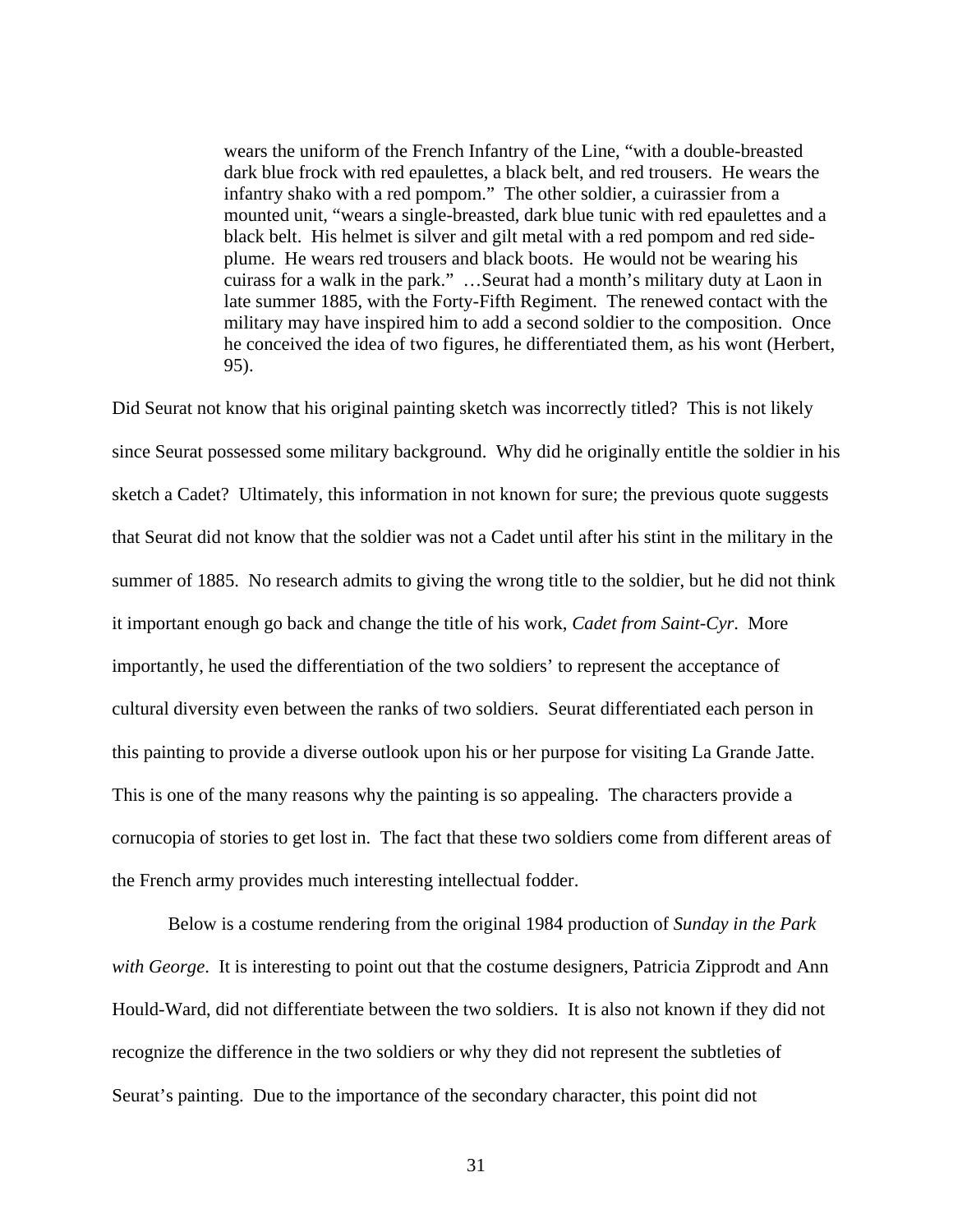dramatically affect the play's plot. The differentiation between the two soldiers is nothing more than an interesting side-note.



**Figure 6: Original Production Costume Sketch Hould-Ward, Ann. Soldiers, 1984. Four by Sondheim. New York: Applause, 2000: 720.**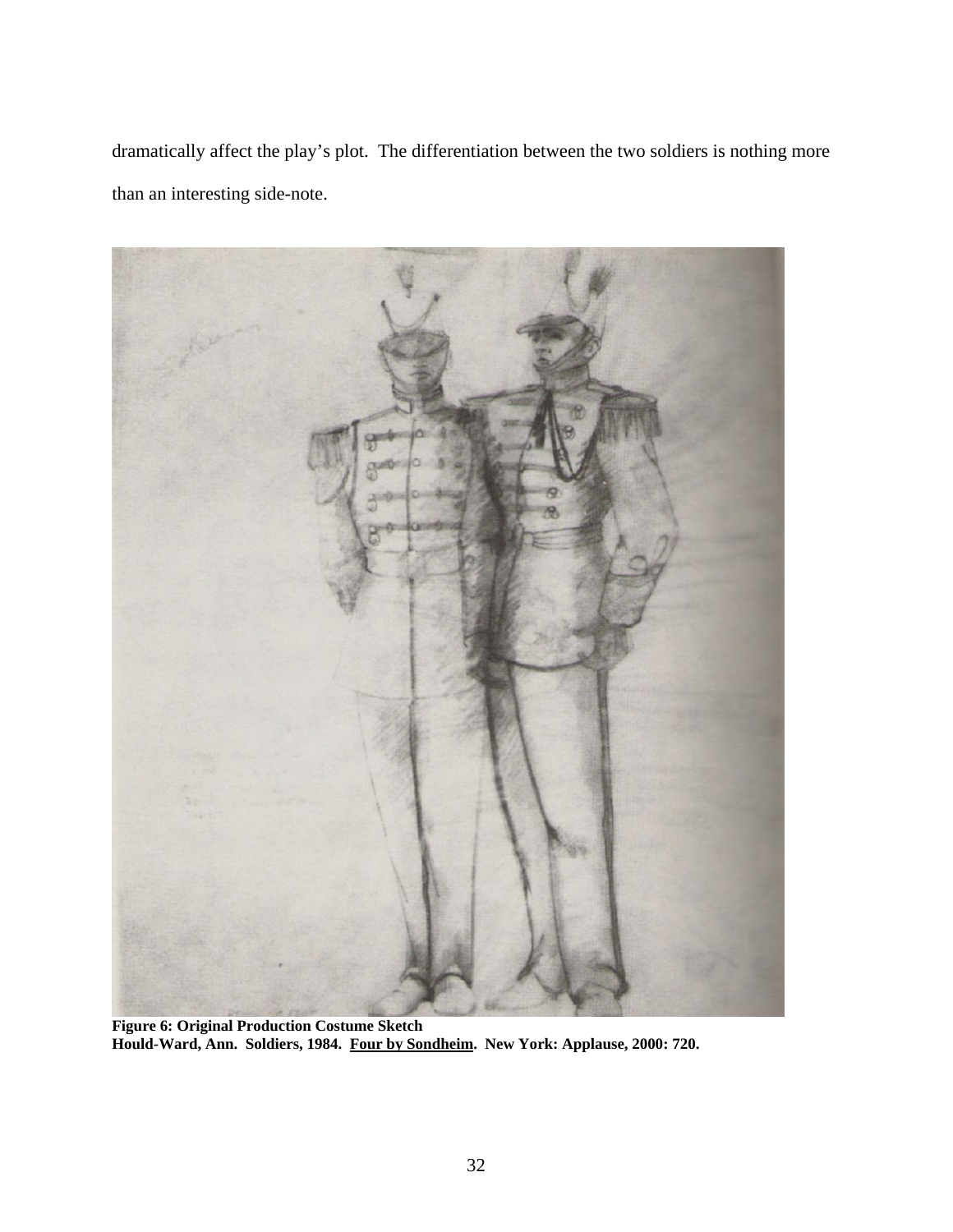### The Collaborative Process

 The collaborative process of American Musical Theatre has a quality that is uniquely linked to the genre's birth. American Musical Theatre today is structured to provide an equal emphasis on both writing and music. This was not always the case. The genre has matured into the integrated story extravaganza that exists on Broadway today. For this to occur, the collaborative process has had to evolve in response to the demands of its audience. An equality of collaboration was developed from necessity of specialization rather than the domination of one collaborator over another. In European opera and operetta, the composer was typically the most important figure. There was little importance placed upon the librettist and, thus the story was of secondary importance. American Musical Theatre is unique because more importance is placed upon the integration of the book, libretto and music. The twentieth century audience progressively demands more theatrical realism. As a result, the story and music must be more effectively integrated. Thus, more importance should be placed upon the collaborative process. "Not just one author, but a whole team works on a musical in order to fulfill these requirements. The American Musical is a collaborative and a commercial genre" (Banfield, 61).

Musical theatre is an art form native to America. Thus, this genre was not affected by the same stimuli as European opera and operetta. European aristocracy had a significant effect on the dramatic literary canon. The aristocracy sponsored early European theatre and music as their private entertainment. This meant that subject matter of early drama and music was crafted to the wishes of its patrons and not the general public. It was not until public theatre became more prevalent that authors and composers began writing more commercially. American Musical Theatre has been more commercially driven. Neither large governing bodies nor any other major body of wealth has primarily funded the art form. The musical theatre art form has always had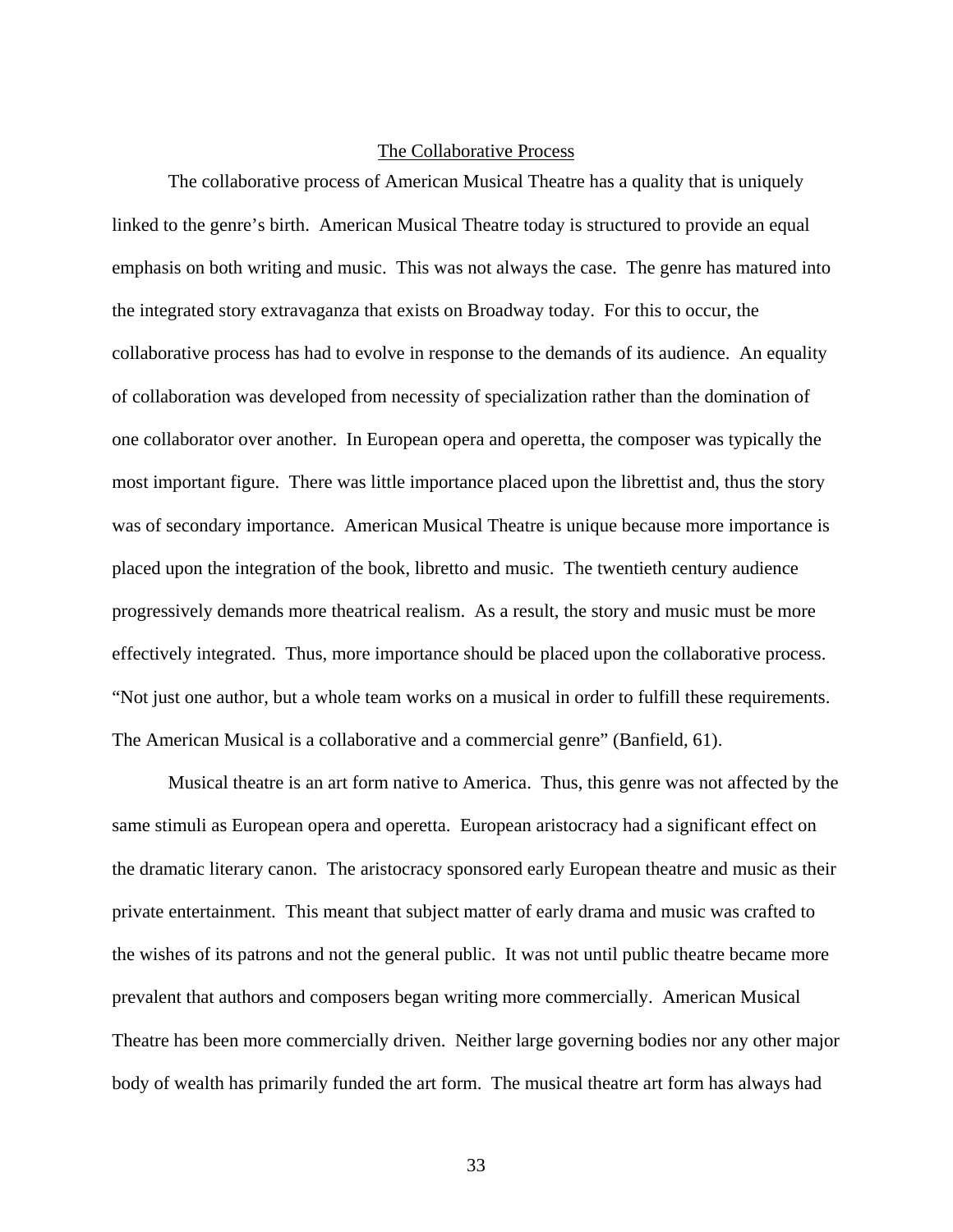to prove it could make money. In other words, it could not function on a strictly artistic basis. In its earliest stages, during Minstrelsy, small public gatherings provided the profits. As audiences grew, the art form had to pander to less controversial topics and, thus, the Vaudeville revue evolved. American Musical Theatre has been a strictly commercial art form that has had to satisfy everyone.

 However, musical theatre as a strictly commercial vehicle is not entirely true. Stephen Sondheim and James Lapine were the two leading collaborators for *Sunday in the Park with George*. Between these two individuals they account for the composer, lyricist, author, and director of the show. These two multitasking individuals did the job that is usually occupied by four different people. In fact, *Sunday in the Park with George* marks the first of three collaborative efforts between these two individuals. Studying theses two men's life with an emphasis on how their successful collaboration began provides valuable knowledge about how *Sunday in the Park with George* was created. This musical marked one of Sondheim's most successful collaborations. Of course, Sondheim learned from one-half of the most recognized collaborative team in musical theatre history, Oscar Hammerstein II. In fact, Sondheim has had the pleasure of working with the who's who of the music theatre world. For this reason, Sondheim values the collaborative process and realizes it is a skill that must be learned and nurtured.

Sondheim provides an exception to the rule of musical theatre as a commercial vehicle. He does not write for commercial success but for personal fulfillment. In fact, very few of his shows have been major box office successes and for this reason he has been criticized. None of his shows have had a Broadway run of over a thousand performances. Although Sondheim has had little commercial success, there is something to be said for Sondheim's desire to write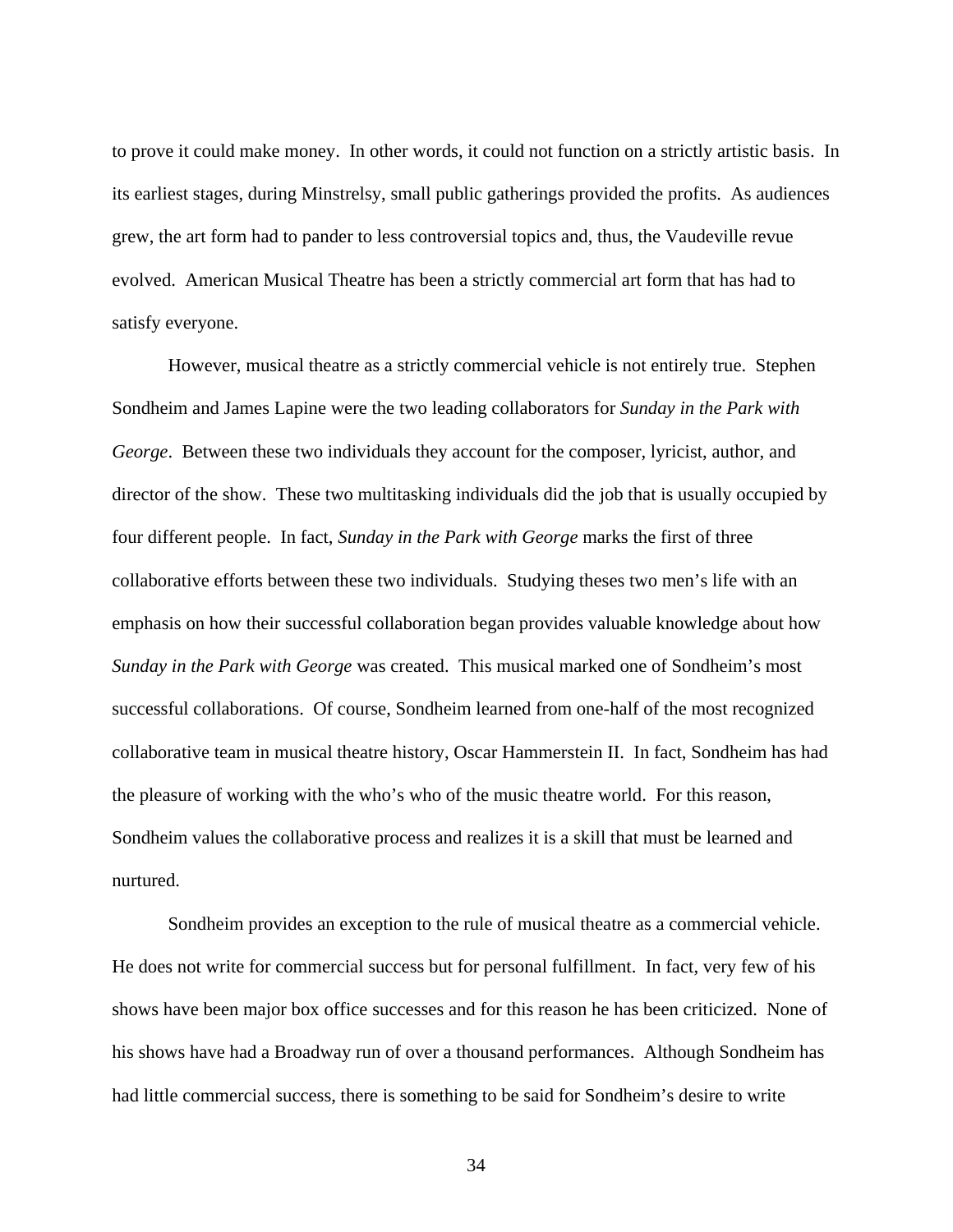artistically. He is one of the few people to be the recipient of an Academy award, multiple Grammy awards, the Pulitzer Prize, and nine Tony awards. Artistic value must be present in order to create something fresh and new. *Sunday in the Park with George* is one of the most innovative musicals ever written. Its message speaks to the heart of a true artist. For this reason, the collaborative process between Sondheim and Lapine was very successful.

Sondheim does appreciate the need for collaborative teamwork. Sondheim would never have achieved the artistic success he has without the help of his collaborators. Collaborative writing teams have always been important to musical theatre. A myriad of collaborative writing teams can be used to signify each decade since the birth of musical theatre. Teams such as George and Ira Gershwin, Rodgers and Hammerstein, Rodgers and Hart, Comden and Green, Kander and Ebb, and Lerner and Lowe have dominated the musical theatre genre. It was not until the latter end of the twentieth century that musicals started being written by a composer/lyricist such as Stephen Sondheim. Although Sondheim is very talented, he still needed other collaborators to help inspire his writing. Sondheim collaborated primarily with James Lapine. Lapine wrote the book and directed the original Broadway production of *Sunday in the Park with George*. It is important to also acknowledge that both Sondheim and Lapine received the Pulitzer Prize for *Sunday in the Park with George*.

James Lapine graduated Franklin and Marshall College with a master's degree in photography and design. He never intended to become a director. At the Yale School of Drama he worked as a design teacher and graphic artist. It was here that his students convinced him to direct his first play, *Photograph*. As a side note, Lapine used *A Sunday Afternoon on the Island of La Grande Jatte* as a projection in this production. His directorial debut led to immediate acclaim, and he was awarded an Obie award. It was from this experience that Lapine began his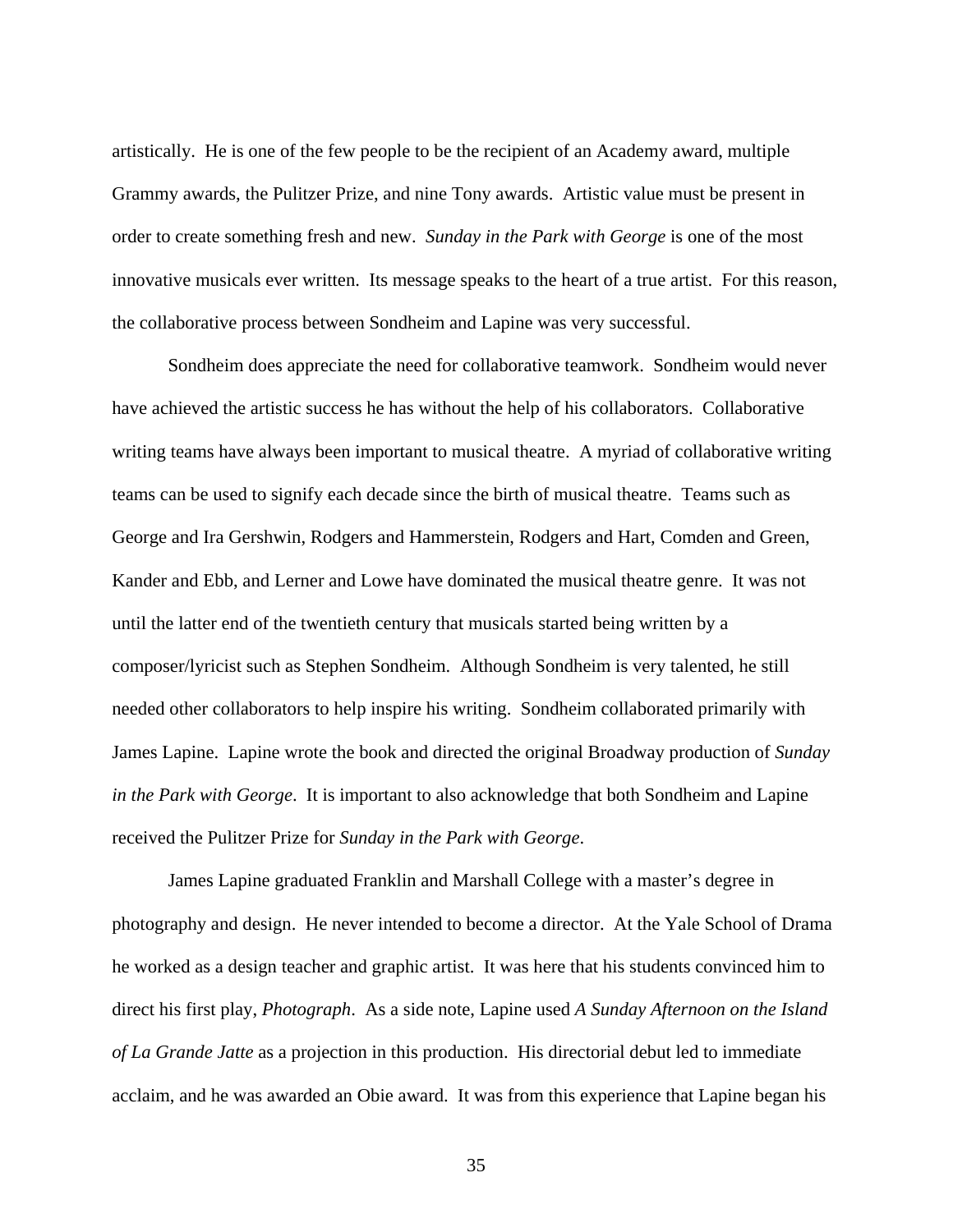illustrious career. Lapine has a diverse background in design, writing, and directing on both the stage and film.

> He does, however, prefer the collaborative process to working alone, for it allows him an objectivity toward his work that is more difficult to achieve when writing and directing a play. The camaraderie contributes another set of eyes and ears off of which to bounce ideas and upon which he relies to insure his own are being realized on stage" (Thelen, 64).

While he has such a diverse background, he is still dependent upon others to give him feedback, especially in musicals. In fact, Lapine does not know much about music. This is an ironic fact being that Lapine has had such a successful career in the musical world. Lapine's musical credentials are as follows: libretti and direction for *Sunday in the Park with George* (1984), *Into the Woods* (1987), *Falsettos* (1992), *Passion* (1994), and *A New Brain* (1999); direction for *March of the Falsettos* (1981), *Amour* (2002), and *The 25th Annual Putnam County Spelling Bee* (2005).

Stephen Sondheim has created a legacy that easily rivals any of the aforementioned writing teams. It seems as if he was born to specifically write musicals. At an early age, he became friends with Oscar Hammerstein II's son, Jimmy. This friendship produced the beginning of Sondheim's apprenticeship with Hammerstein II. Hammerstein II is one of the biggest influences on Sondheim's work, introducing Sondheim to many of the best and the brightest in the musical theatre world. After Hammerstein, Milton Babbit was another major influential figure on Sondheim. Sondheim studied composition under Babbit, who encouraged Sondheim to utilize his complete tonal resources. Thick and dense tonality is one of Sondheim's greatest trademarks. Sondheim has composed and written for many different mediums. While earning most of his acclaim in the musical theatre genre, he has also written music for plays, television productions, films scores, songs for motion pictures, as well as provided film scripts.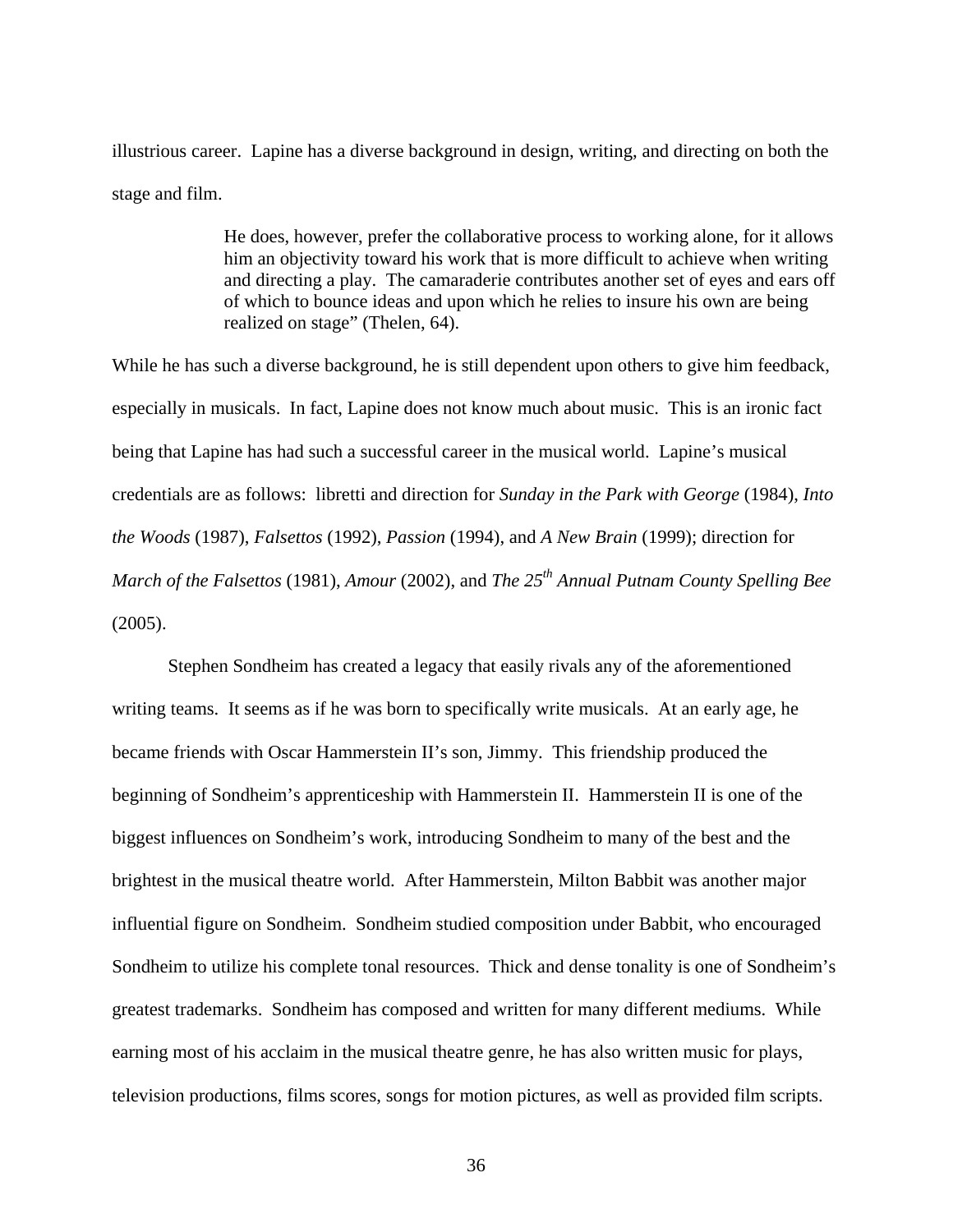It is important to point out that Sondheim wrote a musical at Williams College entitled *Phinney's Rainbow* (1948). "In this musical, he already speculated on how to depict an artist on stage" (Banfield, 17). This characterization must have influenced Sondheim's later characterization of George in *Sunday in the Park with George*.

Sondheim's musical credentials are as follows: lyrics for *West Side Story* (1957), *Gypsy* (1959), and *Do I Hear a Waltz?* (1965); music and lyrics for *A Funny Thing Happened on the Way to the Forum* (1962), *Anyone Can Whistle* (1964), *Company* (1970), *Follies* (1971), *A Little Night Music* (1973), *The Frogs* (1974), *Pacific Overtures* (1976), *Sweeney Todd, the Demon Barber of Fleet Street* (1979), *Merrily We Roll Along* (1981), *Sunday in the Park with George* (1984), *Into the Woods* (1986), *Assassins* (1990), *Passion* (1994), *Saturday Night* (1999), and *Bounce* (2003).

The pairing of Sondheim and Lapine came at a very dark time in Sondheim's life. According to Stephen Banfield, Sondheim's career should be split into three divisions: (1) *West Side Story* (1957) through *A Little Night Music* (1973); (2) *Pacific Overtures* (1975) through *Merrily We Roll Along* (1981); (3) *Sunday in the Park with George* (1984) through the present (2007) (Banfield, 50).

*Merrily We Roll Along*, 1981, marked the end of the Sondheim and Hal Prince collaboration. Until this moment in Sondheim's career, he had worked exclusively with Prince as a director/producer. The show was considered such a flop that it adversely affected Sondheim. This failure caused Sondheim to feel artistically bankrupt and he was ready to quit writing for the stage altogether. Luckily, producer Lewis Allen convinced Sondheim to try collaborating with a new person. He introduced Sondheim to James Lapine. It was at this meeting Lapine suggested that Sondheim think about writing a musical based on Seurat's *A*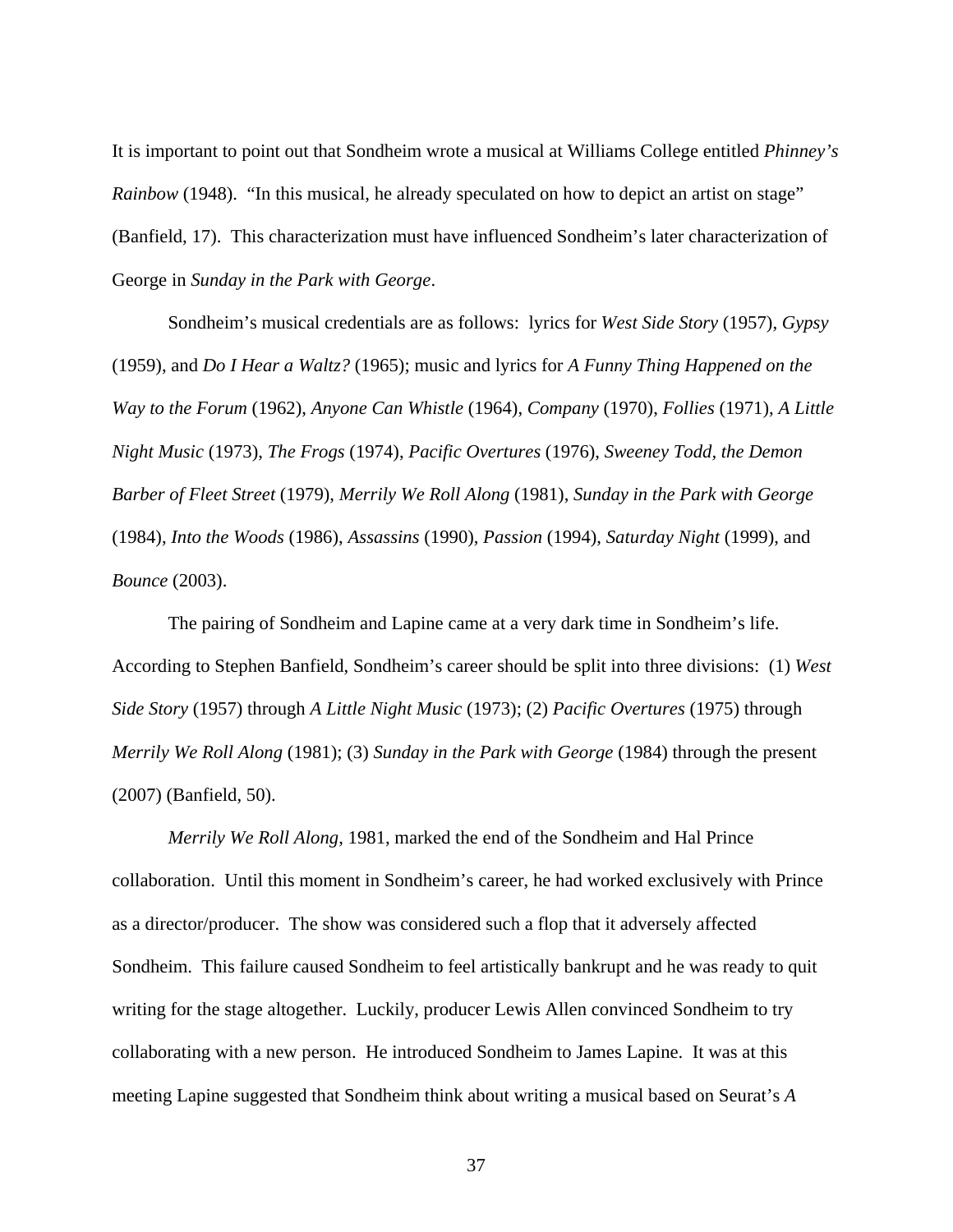*Sunday Afternoon on the Island of La Grande Jatte*. Lapin is quoted saying, "It's an image I've always been fascinated with, so it wasn't unusual, in a way, that I ended up going back to it" (Thelen, 60). It was this project that helped revive Sondheim's love for creating art. Gordon explains how their first musical helped pull Sondheim from an emotional low:

> The thematic focus on *Sunday in the Park with George* centers on the nature of artistic creativity: What does it mean to be an artist? How does one make art? And most significantly, how does being an artist affect relationships with the world and other people? Because such issues are central to understanding the lives of artists, this work is the most clearly autobiographical of all Sondheim's work (Gordon, 264).

Sondheim was able to look within himself and draw from his own yearning to create. He worked out a lot of his personal angst through the character of George. *Sunday in the Park with George* is Sondheim's personal emotional climax due to his connection with the character.

Sondheim and Lapine shared a meticulous love for creation. They loved to share and collaborate on each step of the process. When creating *Sunday in the Park with George*, they broke each piece of song and dialogue into small pieces and then put them together. Quoting one of Sondheim's lyrics:

# GEORGE:

Piece by piece— Only way to make a work of art. Every moment makes a contribution, Every little detail plays a part. Having just the vision's not solution, Everything depends on execution: Putting it together— That's what counts (Sondheim, 681).

Together they broke their compositional work down piece-by-piece and character-by-character. They decided how each character should speak, sing and how the diction should be reflected in each characterization. Then they justified each transitional moment and revised what they wrote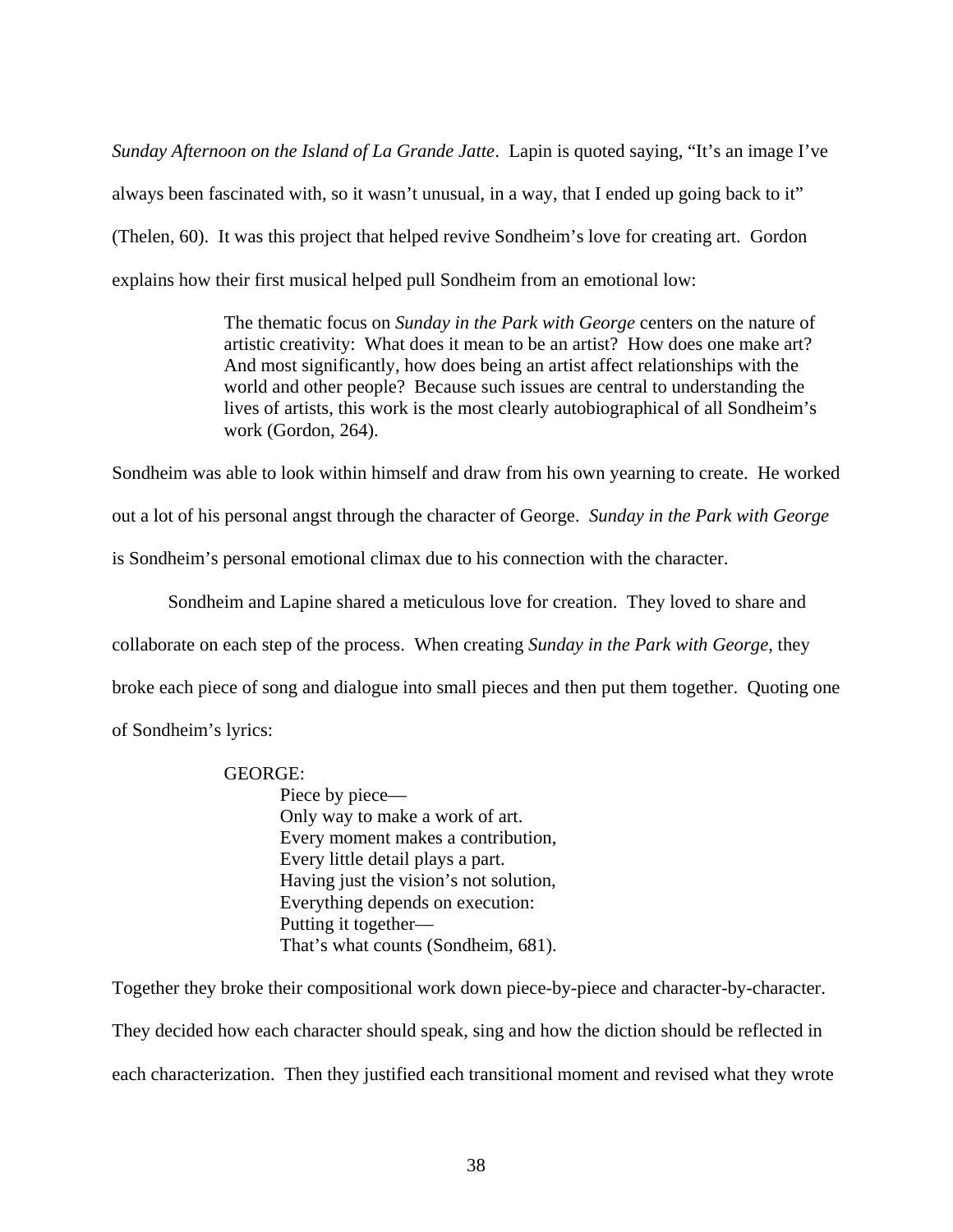to make the musical function smoothly. A central metaphor helps to unify the musical.

#### Sondheim says in *Art Isn't Easy*:

I always start with the motifs. Always. That's partly because of my training with Milton Babbit, who taught me the long-line technique of musical development, whereby small musical ideas are expanded into large structural forms, and the point to make the most out of the least and not vice-versa. I've always taken that to be the principle of art. Specially, in terms of music, if you look at a Bach fugue you see this gigantic cathedral built out of these tiny little motifs. I've always composed that way, and I think that's why I'm attracted to the kind of musical I'm attracted to—the kind that offers opportunities to the characters and assign motifs to them which can grow with them (Gordon, 265).

It was sheer brilliance to pair these two individuals together. Any other two persons would have failed telling the story. Sondheim possessed the facilities to compose such a beautifully complex score and Lapine was the person with the vision to stage and connect the project. Sondheim was the artist searching for the answer to what it meant to be an artist and Lapine, with a background in photography, was able to show him. As a result, the two created a powerful piece of art that speaks to the heart of every artist. I remember the first time I listened to the score, I was deeply moved. I couldn't explain it but the underlying theme of artistry pours from this musical. I didn't truly understand it until I was part of the show. Part of these two collaborator's process that was extremely successful.

It is important to point out that the braggart soldier archetypal character is of secondary importance in *Sunday in the Park with George*. The plot does not pivot around this character. However, an awareness of the collaborators' minds during composition provides insight into the character's presence. The collaborators methodically chose each character. The soldier is present in the musical because of its presence in the painting. In turn, the collaborators had to justify the purpose for the Soldier in the fictional story they created. Why did the collaborators choose the soldier rather than the many other people present in the painting? Not all figures are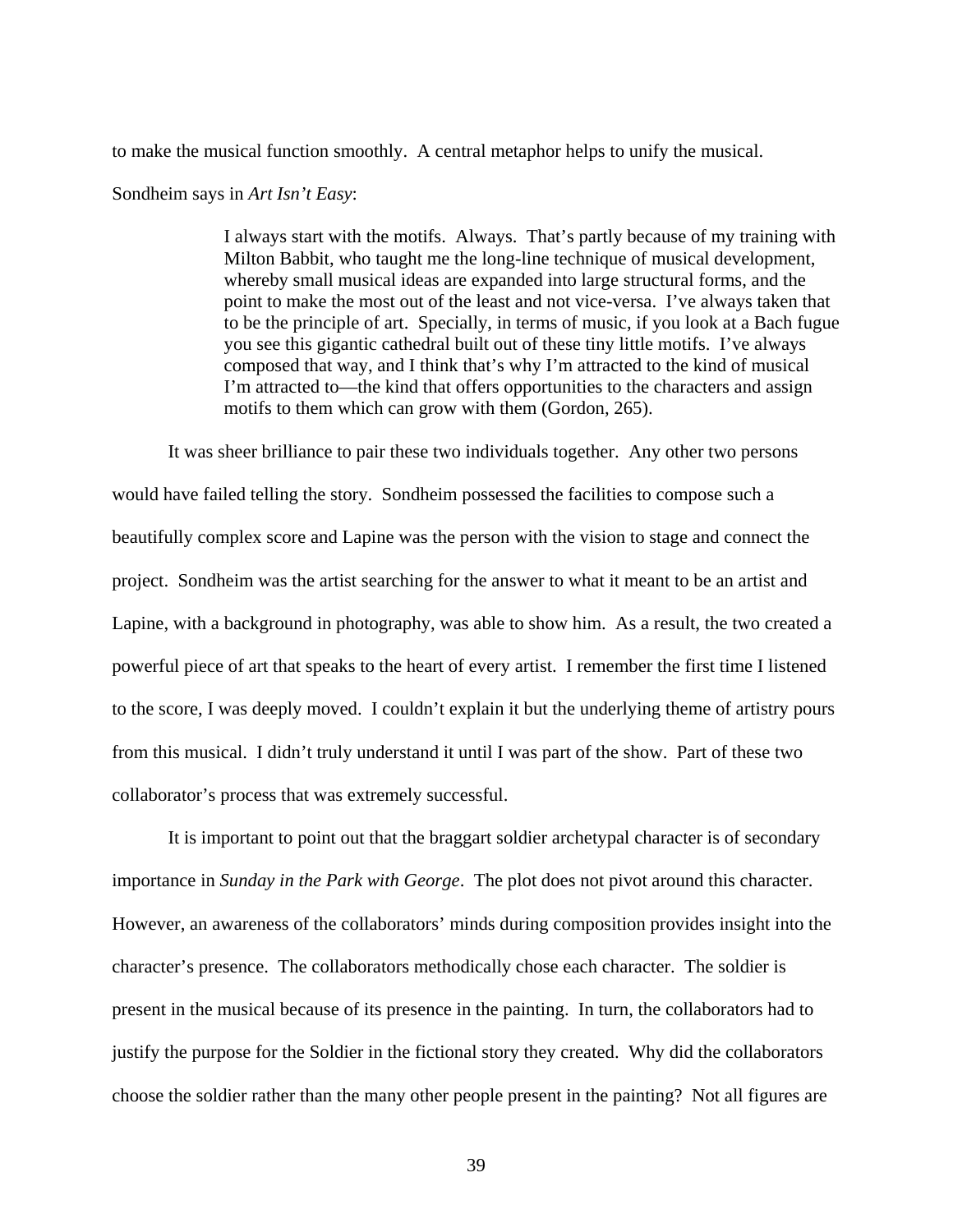accounted for from the painting. The Soldier provides a lecherous backdrop to counteract the story's central love relationship. Also, the Soldier carries a cutout companion so the character's purpose is that of comedic relief. Lastly, the presence of two Soldiers in the park provides suspicious intent from which to add intrigue to the musical's story.

## Critical Response

 The original Broadway production of *Sunday in the Park with George* opened May 2, 1984. The successful completion of the musical would have never occurred without the extended workshop process hosted by Playwrights Horizons. In fact, at the first Playwrights Horizons' performance, July 1983, only an incomplete Act One was performed. In fact, Act Two was only performed three times at Playwrights Horizons. The production was transferred to Broadway and landed at the Booth Theatre for a respectable 604 performances. Response to the musical was mostly negative. Only three out of the eleven reviews researched were supportive of the production. The critical responses included *The New York Times*, *New York Post*, Fifth Row Center: A Critic's Year On and Off Broadway, and many others. The critics who loved the show supported it with a cult-like infatuation that helped the show to run for over a year. There is no doubt that *Sunday in the Park with George* is something special and the positive critical responses were the reason why the show survived.

 Frank Rich was the most influential and respected Broadway critic at the time *Sunday in the Park with George* was produced. Rich wrote for *The New York Times* from 1980 till 1993. A bad review from this critic could ruin a show. Even though Rich gave positive reviews for the musical, he did not always like what Sondheim produced.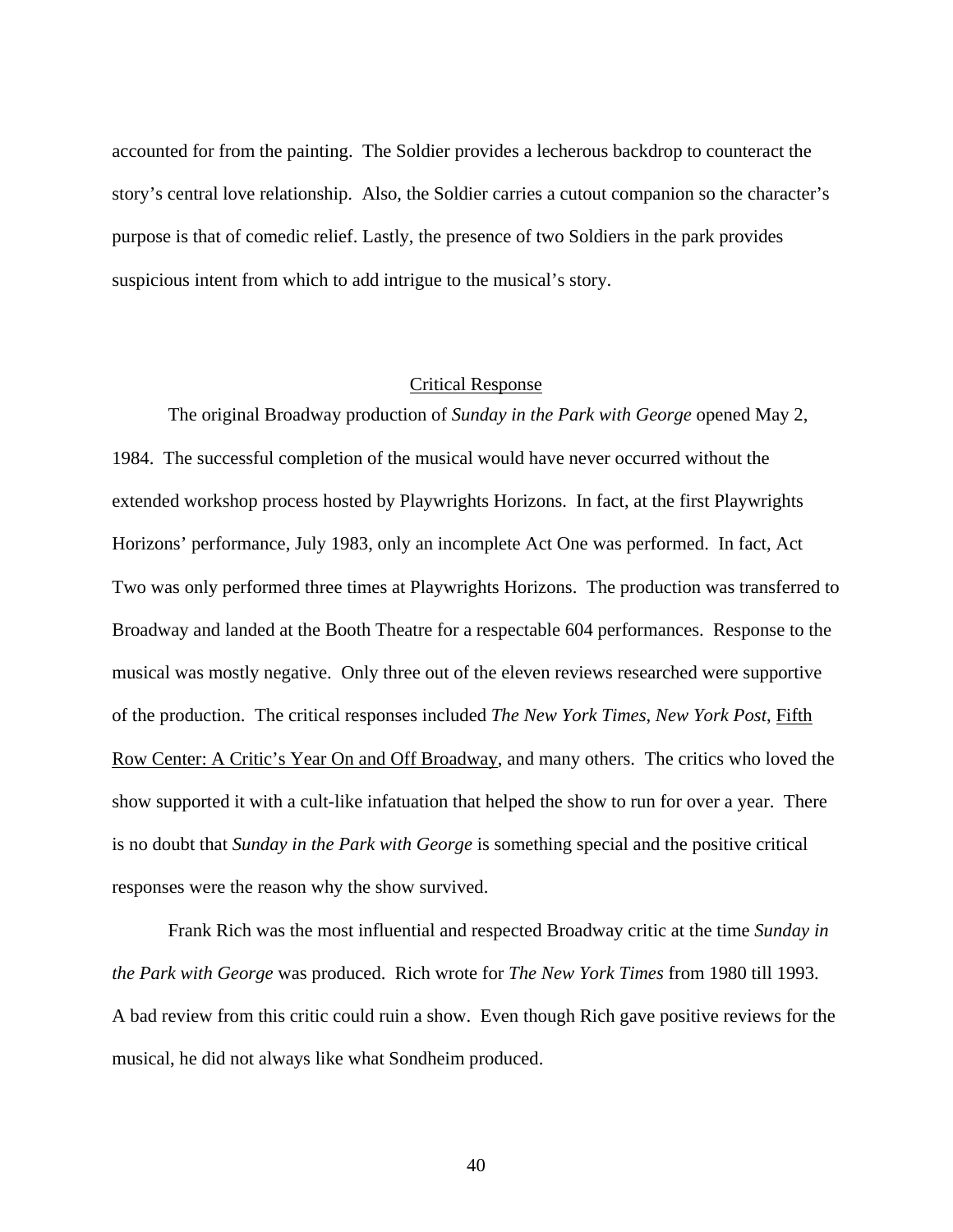I was and am a huge admirer of both Prince and Sondheim, but, with the single and major exception of Sondheim's *Sunday in the Park with George*, was often disappointed by their new shows during my years as drama critic (Rich, 113).

His backing of the show was very important to the run length of the production. Rich admits that his infatuation with the show probably gave it the crucial press coverage needed to survive. In fact, Rich's numerous articles incited rumors that he had a personal connection to the production or someone who was a part of the production.

> I didn't understand everything that I had seen on stage that night. When all the reviews came out and were mostly hostile, I was full of self-doubt and shaken by the loneliness of my stand, especially since I couldn't articulate my response to *Sunday* to my own satisfaction. So I went back and saw it again and again and again-and kept being moved and kept writing about it until I felt I had made my case. One consequence of my obsession was to dramatize the *Times's* power, since my essays kept alive a production that many others deemed worthy of a quick death (Rich, 975).

Very few other critics appreciated the *Sunday in the Park with George* as much as Rich.

 The other influential critic of the day was Clive Barnes from the *New York Post*. Barnes represents the major negative critical response from the New York media. He states in his opening sentence of review, "I was nonplussed, unplussed, and disappointed by *Sunday in the Park with George*, the new James Lapine and Stephen Sondheim musical that opened at the Booth Theater last night" (Barnes, 284). This opening statement was only further supported through the rest of the article. Barnes stated the musical was too ambitious and could not fulfill its intention. Like other critical responses, Barnes also questioned the inclusion of the second act. He, too, thought that the lengthy first act could stand by itself. Whether he was right or wrong, he concludes his critique with a sharp dig that hurt the show's ticket sales. "When all is said and sung, the spectacle appreciated, and the performers admired, it might be better to go to the park with anyone than to spend it boringly in the theater with George" (Barnes, 285).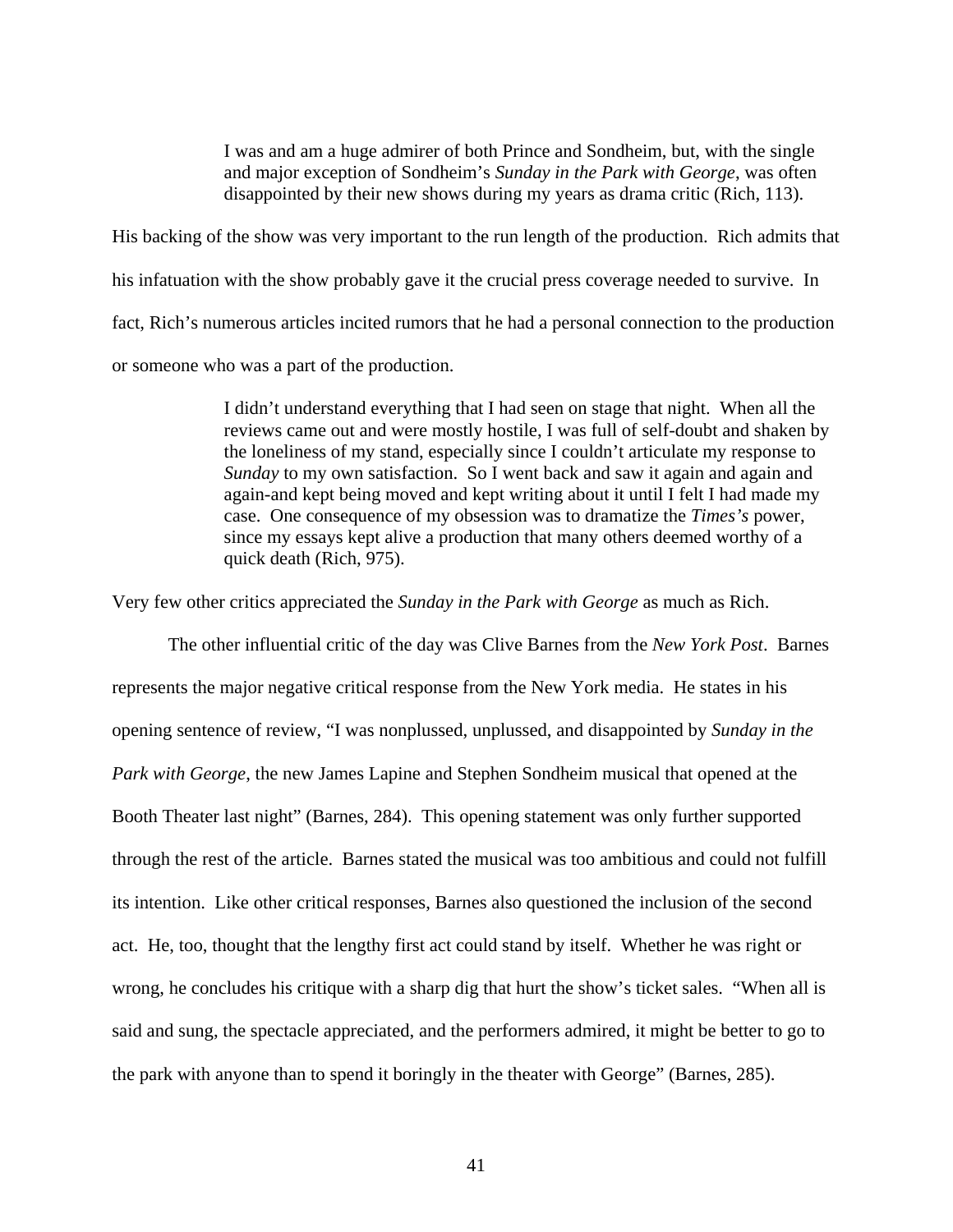Another negative critical response of the show can be found in Benedict Nightingale's Fifth Row Center: A Critics Year On and Off Broadway. This book reads as a narrative experience, and it seems as if Nightingale's was not positive. In this response Nightingale recalls the reaction from a fellow audience member when a woman asked if the show was over. This response at the end of Act I was "No, unfortunately" (Nightingale, 267). Nightingale also comments upon how the show was not a commercial success. This seems to be the mark of success throughout his book. To Nightingale, commercial success equals a successful production. He quotes,

> It was always going to be difficult for *Sunday in the Park with George* to make back its \$2.1 million investment, since it's housed in one of the smaller Broadway theatres, the Booth; last night it looked as if the producers would have trouble filling even its 750-odd seats for so much as a couple of weeks (Nightengale, 267).

I do not share the same views as this book's author and believe that success was found in the show's originality. In fact, it turns out that Nightingale's prediction was wrong. The show remained open until October 1985.

 Little of what the critics wrote about the production reflected directly upon the character of the Soldier. Instead, specific comments in response to the supporting roles are important to gaining critical insight of function for the secondary characters. Frank Rich delivered the most telling critical response.

> Yet most of these people (the cast other than George and Dot) are little more than fleeting cameos. As is often the case in Sondheim musicals, we don't care about the characters—and here, more than ever, it's clear we're not meant to care. To Seurat, these people are just models for a meditative composition that's not intended to tell any story: In his painting, the figures are silent and expressionless, and even Dot is but fodder for dots. Mr. Lapine and Mr. Sondheim tease us with their character's various private lives—which are rife with betrayals—only to sever those stories abruptly the moment Seurat's painting has found it final shape. It's the authors' way of saying that they, too, regard their "characters" only as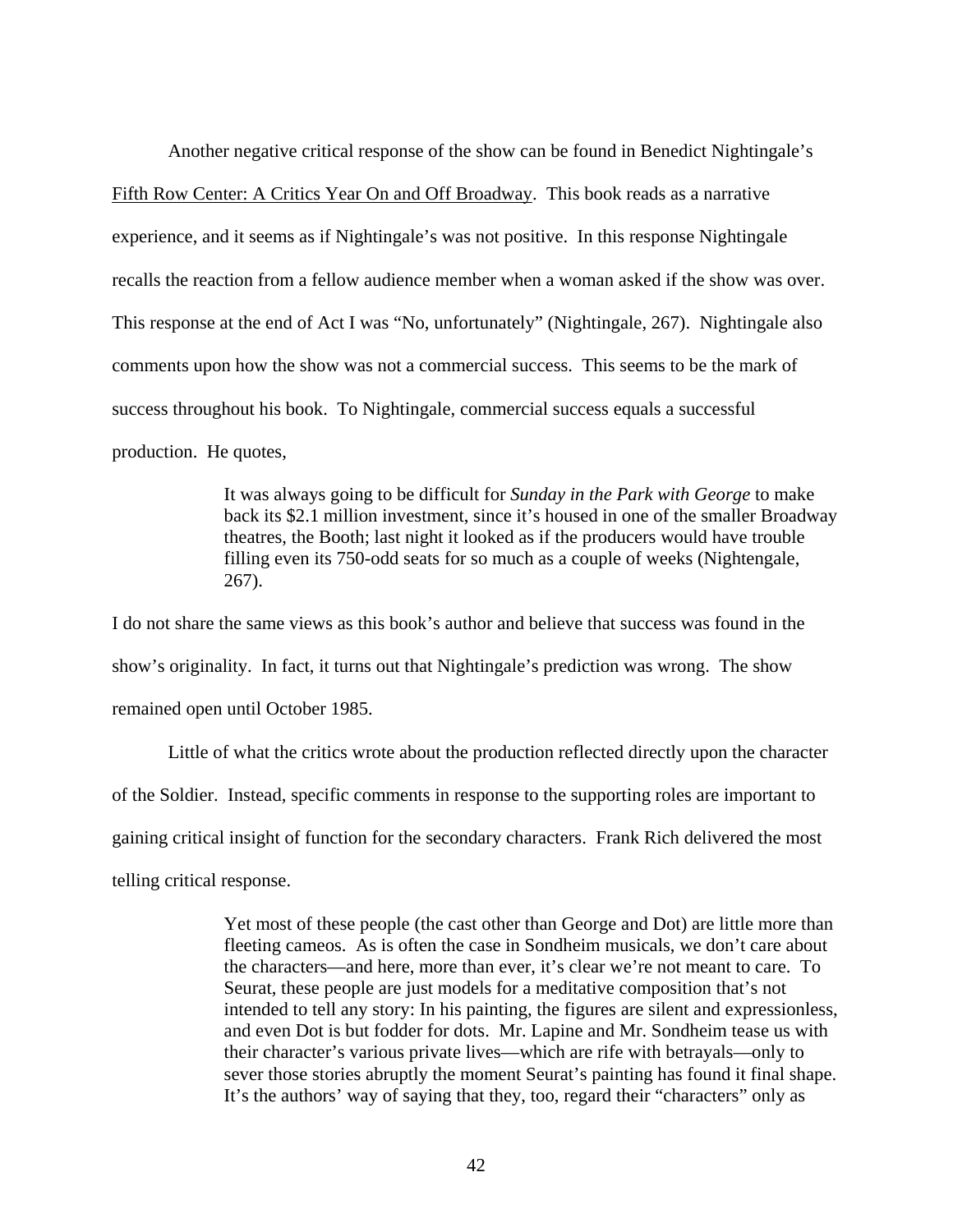forms to be manipulated into a theatrical composition whose content is more visual and musical than dramatic (Rich, 314).

This response is important to an actor's characterization because they must understand that the Soldier plays a secondary role to the lead George. The Soldier character is a reflection upon how George views the characters he sketched in the park. In other words, the role of the Soldier is not pivotal to the show's plot, and little weight should be placed upon furthering the plot through the actor's interpretation. The Soldier and his relationship to the two girls in the park is simply a subplot of the musical. In another critical response, Richard Corliss of *Time* magazine supports this concept. He writes, "No heart-pummeling sentiment: in fact, virtually no character, as Author-Director James Lapine follows Seurat's lead and dehydrates his actors into cardboard stereotypes" (Corliss, 287). This statement confirms that the Soldier should be played as that of a stereotype of the typical braggart soldier. These two critical responses are important to an actor's preparation.

 Since the original production in 1984, there have been two other major revivals of *Sunday in the Park with George* in 1994 and 2006. The most current revival of *Sunday in the Park with George* opened in London's West End. It is important to note that research of the current revival's critical responses produce no new information about the Soldier figure. Instead, two changes associated with the production did contribute valuable information. First, the Soldier's companion, which was a cutout in the original production, is now a projection. This change is due to the technological advancements in theatre. Having a projection instead of a cutout greatly changes the actor's physicality, because he does not have to compensate for the cutout weight. It leaves him freer to gesture with both hands. Secondly, the cast recording includes an audio recording of the complete version of "The One on the Left." Unfortunately,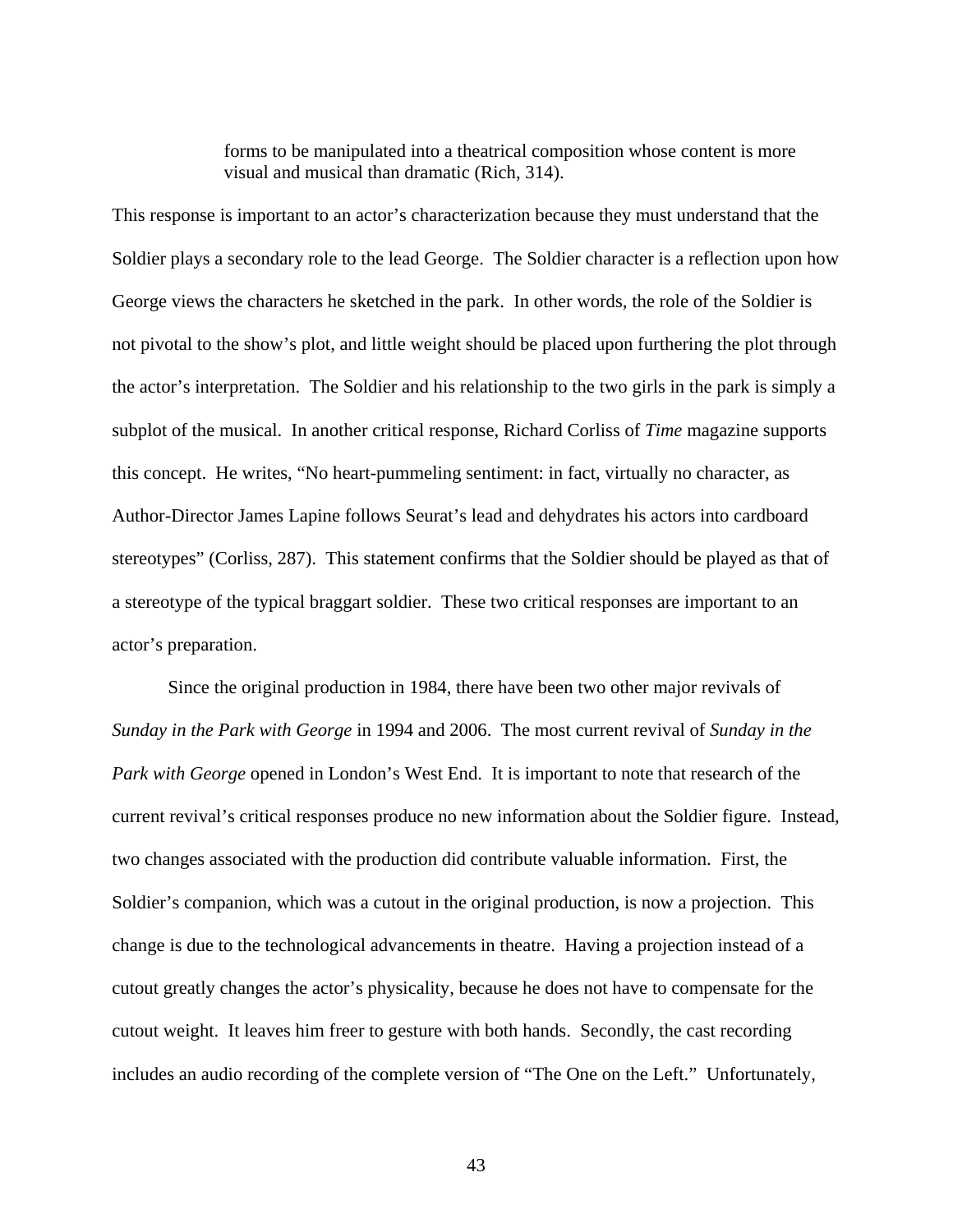because of the complete version recording, future directors will try to add the song to their production. This complete version was cut from performance due to its unimportance to the plot's progression. This is an important point. An actor must know how the song or dialogue of their character furthers the story's plot. It is my belief that the complete version probably adds too much time to an already lengthy first act. Although I do not think the complete version of the song should be added, an awareness of these alternate lyrics gives the actor a deeper understanding of what the creators were thinking when they developed the character.

Knowledge of how a production or, more specifically, how a character is developed is always important to an actor's preparation. These two aforementioned precedents used in the revival version will most likely inspire future productions. Precedents of the past always influence the future. This is why it is important to research the past. For example, the use of projections in the London Revival was again attempted in the UCF production in which I played the Soldier. It is, therefore, important for the actor to research the production's history to prepare as a professional actor.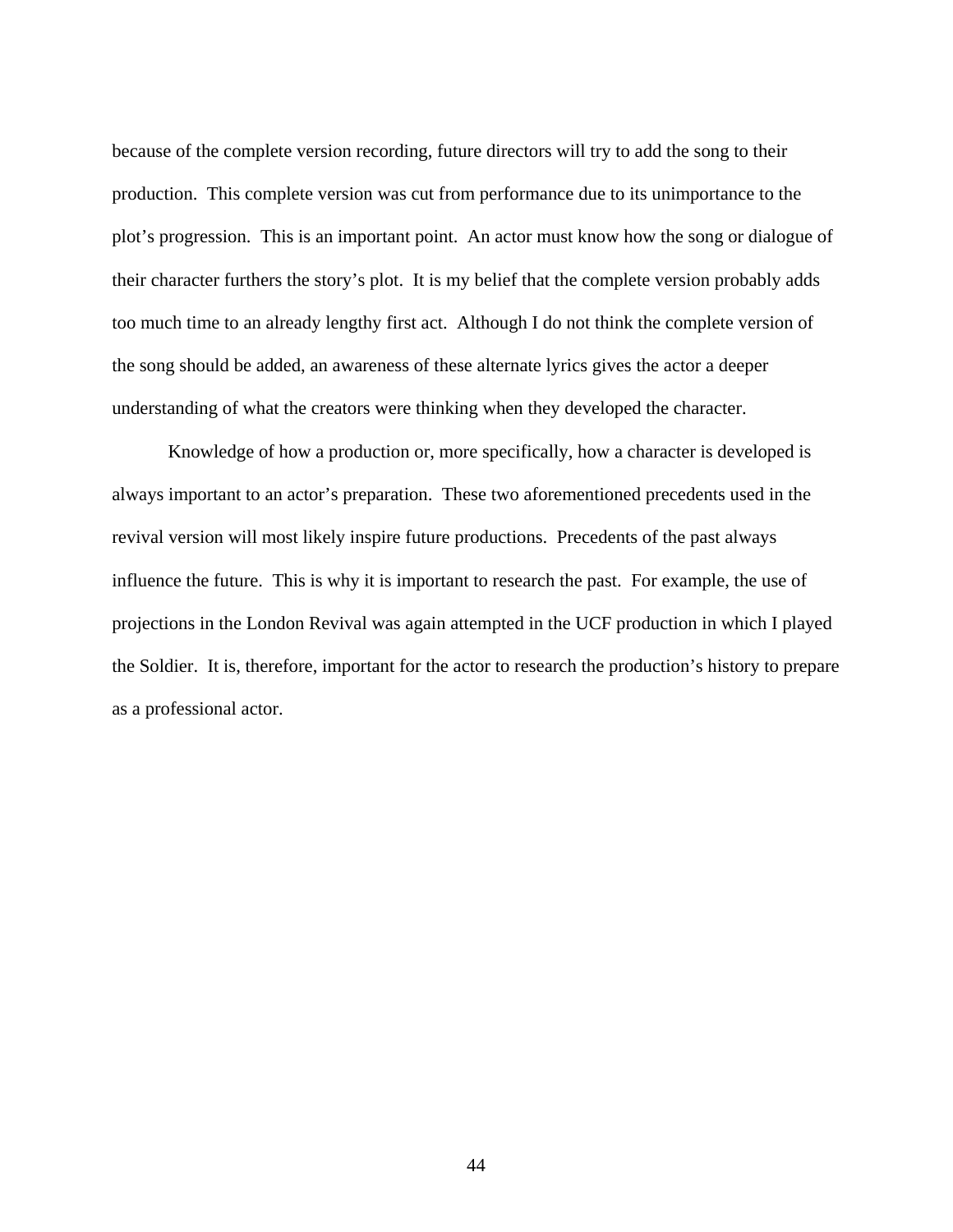## CHAPTER FOUR: SONDHEIM'S ARCHETYPAL EVOLUTION

 Exploring several key Stephen Sondheim musicals provides the necessary context to understand the role of Solider in *Sunday in the Park with George*. Like the historical playwrights discussed in Chapter Two, Sondheim also utilizes the archetypal braggart solider as a recurring character and plot device. This section will focus on four other Sondheim musicals: *A Funny Thing Happened on the Way to the Forum*, *A Little Night Music*, *Into the Woods*, and *Assassins*. Focus will be placed on how Sondheim and his collaborators utilized the archetypal character in each show's libretto. As discussed in Chapter Two, the playwrights utilized Plautus's original formula for the braggart solider and expanded it to meet the needs of the show's plot. The authors took the archetype and let it evolve to meet the expectations of their audience. They expanded on what previous authors had accomplished with the archetype and continued the expansion of the character. As the authors' societies became more complex, the literary canon responded. Sondheim is no exception to this statement. Sondheim not only utilizes the braggart solider, but he makes the archetype fit the world of the play. He also uses that character to affect the play's plot and meaning by mutating the formula. Within Sondheim's worlds, the solider evolves from Plautus' stock character to a complex essential figure in these four musicals.

# Miles Gloriosus in *A Funny Thing Happened on the Way to The Forum*

 Ironically, the first example of the braggart solider in Sondheim's work is not, at first glance, a revolutionary use of the archetypal character. In fact, Miles Gloriosus in *Forum* is the quintessential braggart solider, but this use of the solider is the point and purpose of the musical.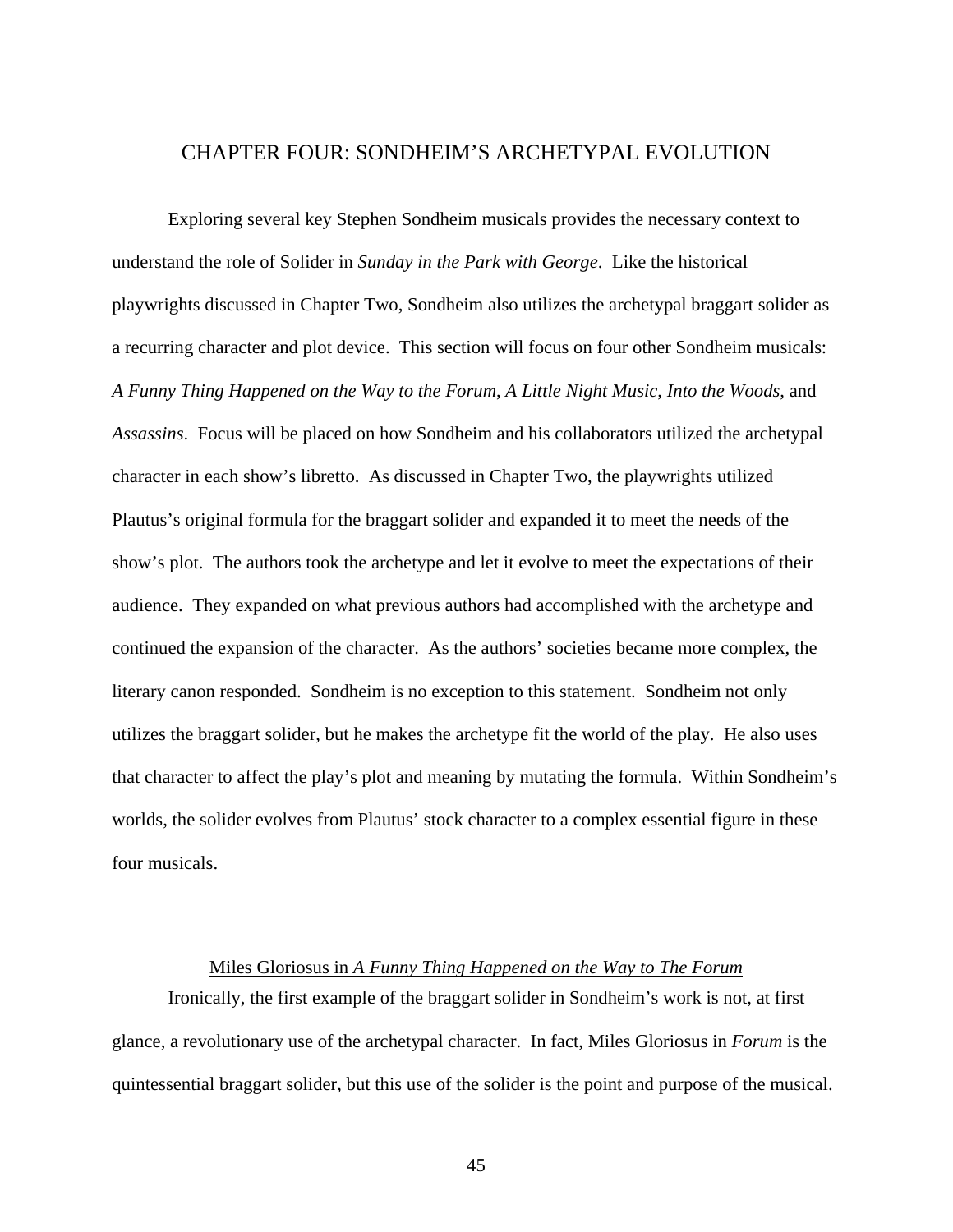The concept for *Forum* was to take the body of Plautus's work and combine them into a musical comedy. Virtually every aspect of *Forum* can be directly linked to Plautus's plays; characters, relationships, plot points, and even specific jokes are all taken from his works. Since I argue that Plautus is one of the first important playwrights in history to use the braggart solider and since his works are the bases for many others throughout history, Captain Miles Gloriosus of *Forum* is nearly a mirror image of Plautus's invention.

The idea to write *A Funny Thing Happened on the Way to the Forum* was suggested by Burt Shevelove. Larry Gelbart, Stephen Sondheim, and Shevelove were the show's three main collaborators. It was Sondheim's first project writing both music and lyric. Previously, Sondheim had only contributed lyrics to *West Side Story* and *Gypsy*. The show took almost five years to write and underwent many revisions.

> Our goal was not to modernize the master. That is an ongoing process we preferred to leave to others. What we hoped to prove was that Plautus's characters (always one-dimensional) and his style of plotting (which could be as complicated as a Rubik's cube) were timeless (Gelbart, 4).

 Miles Gloriosus has the classic three fatal flaws of the braggart soldier. His boastfulness is displayed in abundance by the first line spoken after his fanfare, "Stand aside everyone! I take large steps" (Sondheim, 72)! Whether this assertion is true or not, Miles believes it so and brags about his size and presence. To illustrate Miles's boastfulness, many productions cast a man of smaller stature to further illumine his bragging abilities and to add a level of irony to the words. Moreover, after this opening line, Miles sings "Bring Me My Bride" in which Miles discusses not only his physical prowess but his military abilities as well.

#### MILES:

I, Miles Gloriosus, I, slaughterer of thousands, I, oppressor of the meek,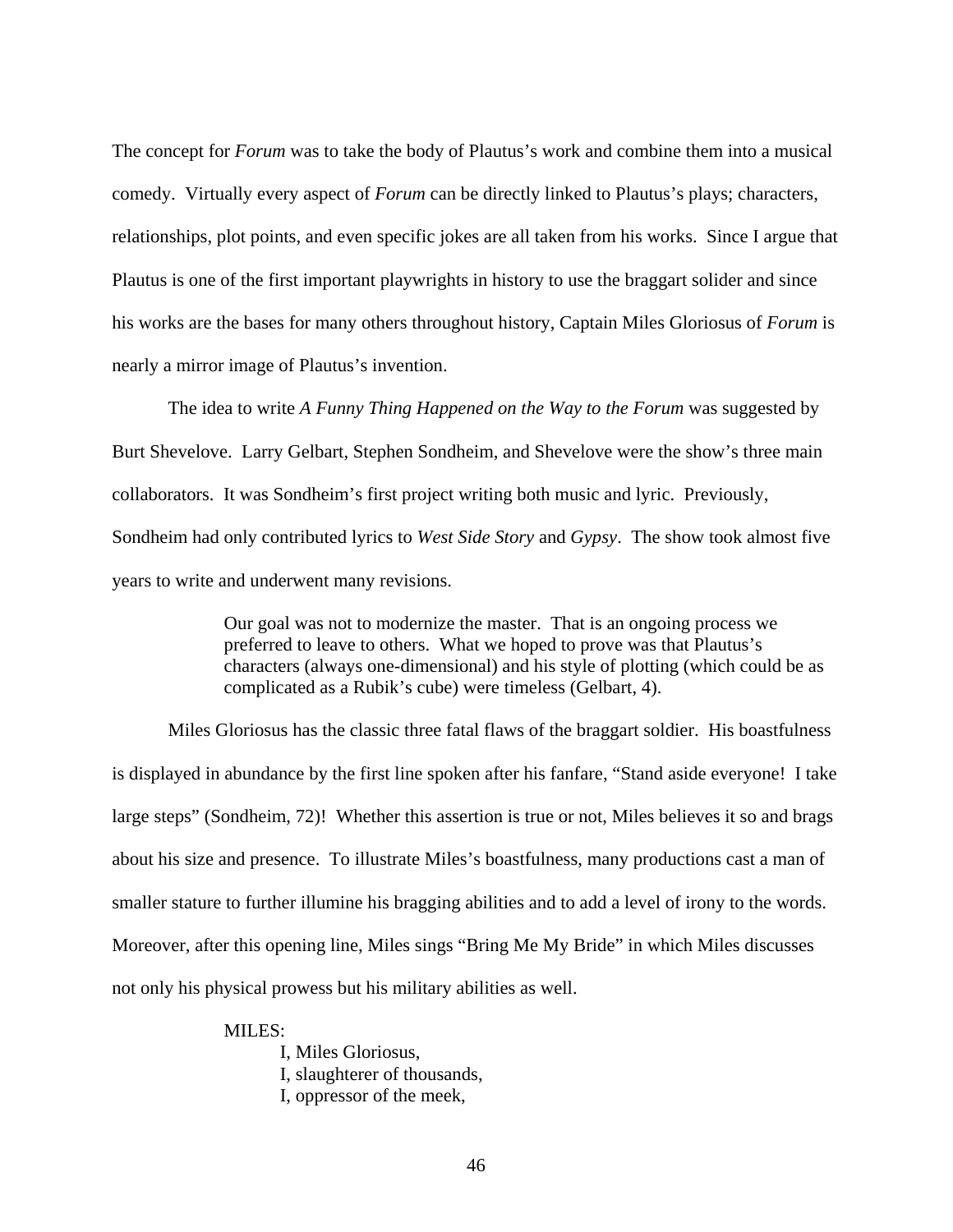Subduer of the weak, Degrader of the Greek, Destroyer of the Turk, Must hurry back to work!

 I, Miles Gloriousus, I, paragon of virtues, I, in war the most admired, In wit the most inspired, In love the most desired, In dress the best displayed, I am a parade (Sondheim, 74)!

Finally, the root of the character's name, Miles Gloriosus, signifies boastfulness. The Latin root of "glorious" is gloriosus.

> Glorious, 1. possessing or deserving glory; 2. marked by great beauty or splendor" (Merriam-Webster,496).

The next character flaw, arrogance, is equally exampled throughout *Forum*. The first

sign of arrogance is displayed when Pseudolus welcomes Miles and tries to distract him with

flattery. Miles looks down upon Pseudolus when he is greeted.

MILES:

You are?

PSEUDOLUS:

Marcus Lycus, sir. I am dazzled by your presence.

MILES:

Everyone is (Sondheim, 73).

The three soldiers who accompany him also help to display Miles' arrogance. Their primary

duty is to boost his arrogance. In "Bring Me My Bride," they act as backup singers who flatter

Miles by acknowledging his physical attributes.

 SOLDIERS: Look at those arms! Look at that chest! Look at them!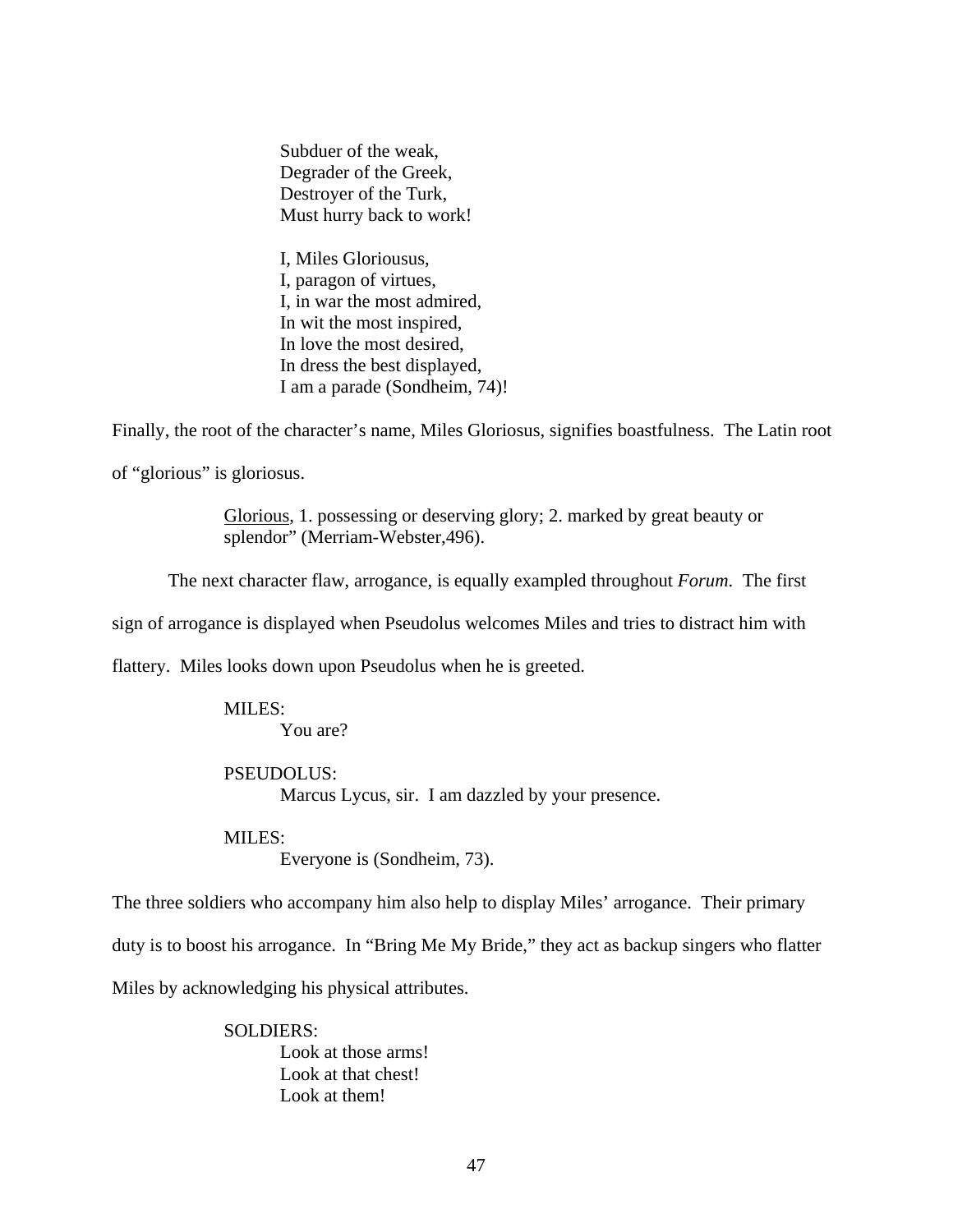## MILES:

 Not to mention the rest! Even I am impressed (Sondheim, 73).

### SOLDIERS:

 Look at that foot! Look at that heel! Mark the magnificent muscles of steel!

#### MILES:

I am my ideal (Sondheim, 74)!

As previously eluded, the three soldiers' character motivation might or might not be truthful. Whether or not the characters are sincere, their purpose is to enable Miles' arrogance. Lastly, arrogance is proven when Miles sings the "Funeral Sequence." Miles cannot simply allow his bride to die; he is so pompous that he must have a great funeral and dirge for his glory—not hers. This act is an outward display that bolsters his arrogance. It, once again, takes the attention off of Philia's death and places it upon himself.

The final flaw, lechery, is clearly demonstrated by the many vulgar statements made by Miles. His intentions are clear in lyric when singing "Bring Me My Bride." He mentions a plan to continue his sexually deviant behaviors while away on business.

#### MILES:

Convey the news, I have no time to lose! There are towns to plunder, Temples to burn And women to abuse (Sondheim, 74)!

While preparing for his wedding, he is already thinking of his next sexual escapade. Another example of lechery is displayed by the fact that Miles purchased a courtesan to be his bride. In addition, he also purchases Philia for a "bargain" (Sondheim, 76). Miles clearly perceives women as objects to fulfill his desires and does not see value in their self worth. The last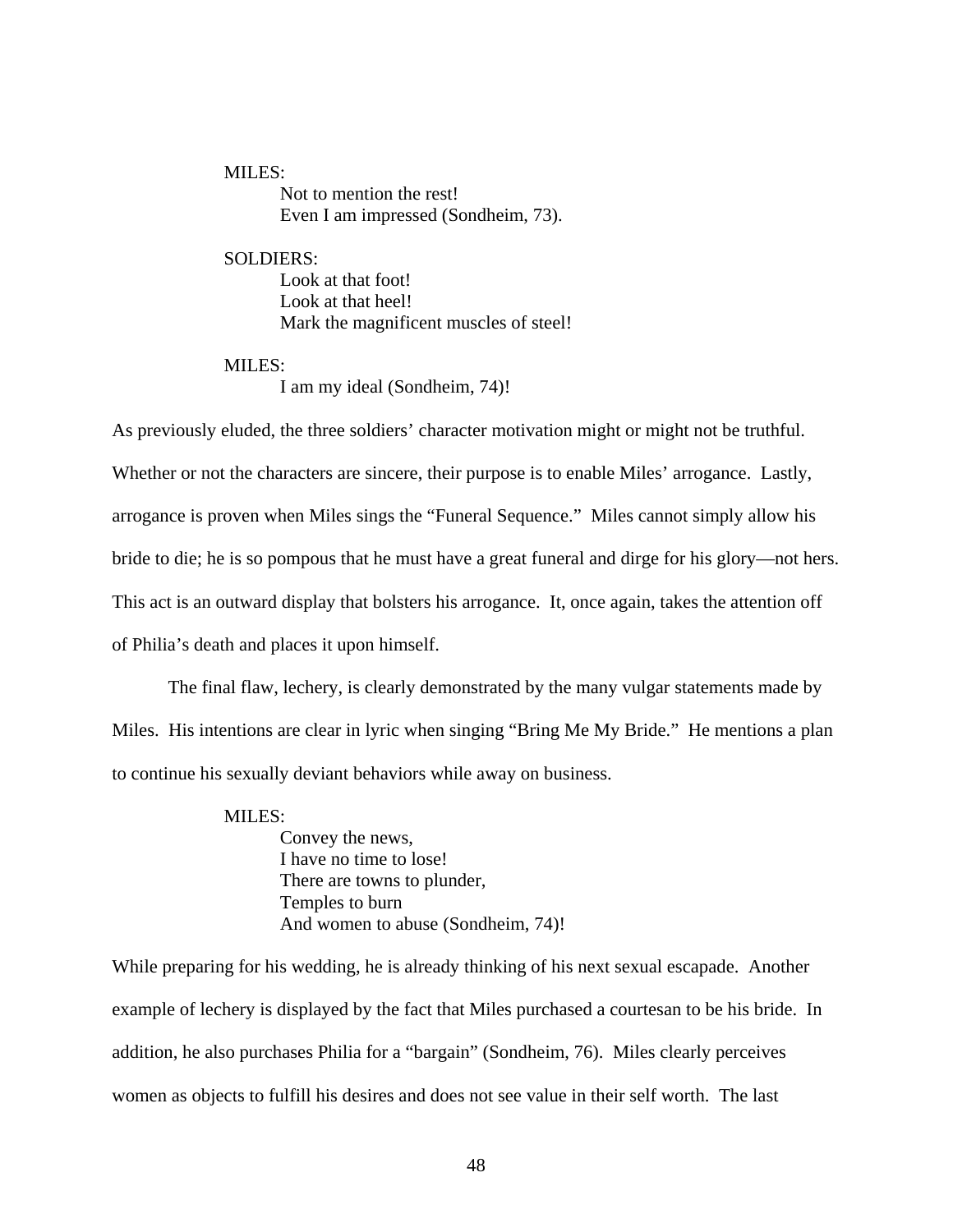example of his lechery is shown by how he emotionlessly drops his desire for Philia at the end of the show. When it is discovered that Philia is his sister, he quickly finds a replacement and gladly settles for the Gemini Twins. Only a truly lecherous personality could move from one relationship to another with such ease. This is proof of his lecherous past.

 Miles possesses all of the typical functions of the archetypal character except in two ways. First, Miles acts as a blocking figure between the two lovers—Hero and Philia. Miles perpetually upsets Hero's plans to escape with Philia. However, Sondheim does make one change to the formula of this archetype. In most plots involving a braggart solider, the character ends in devastation and defeat. This could also be said for Miles, because Pseudolus stops Miles's original goal to marry Philia. Instead, Miles gets a happy ending. He discovers that Philia is his long-lost sister, and Miles receives the Gemini Twins as payment for his troubles with Philia. So, in the end, Miles does not get his bride; he gets two. Secondly, Miles is unlike other braggarts because the audience does not ridicule him and enjoys his decline. This is usually caused by the character's role of blocking figure for the lovers. The tone for which Sondheim writes Miles is silly. Therefore, the audience sees him as a silly character and not as a villain. In addition, the situation is turned into a joke because Philia turns out to be his sister. With playful lyrics, Miles is a comedic villain at his worst, and so Miles cannot be the object of ridicule like other braggarts. This tone and happy ending makes Miles atypical.

*Forum* virtually steals Plautus's material, and so it would seem that Plautus's braggart solider would be Sondheim's braggart solider. But since *Forum's* sole objective is to entertain, and since that evening is only to be comprised of "Comedy Tonight," Sondheim makes Miles loveable and allows him to have a happy ending. Like the musical, Miles is purely comedic.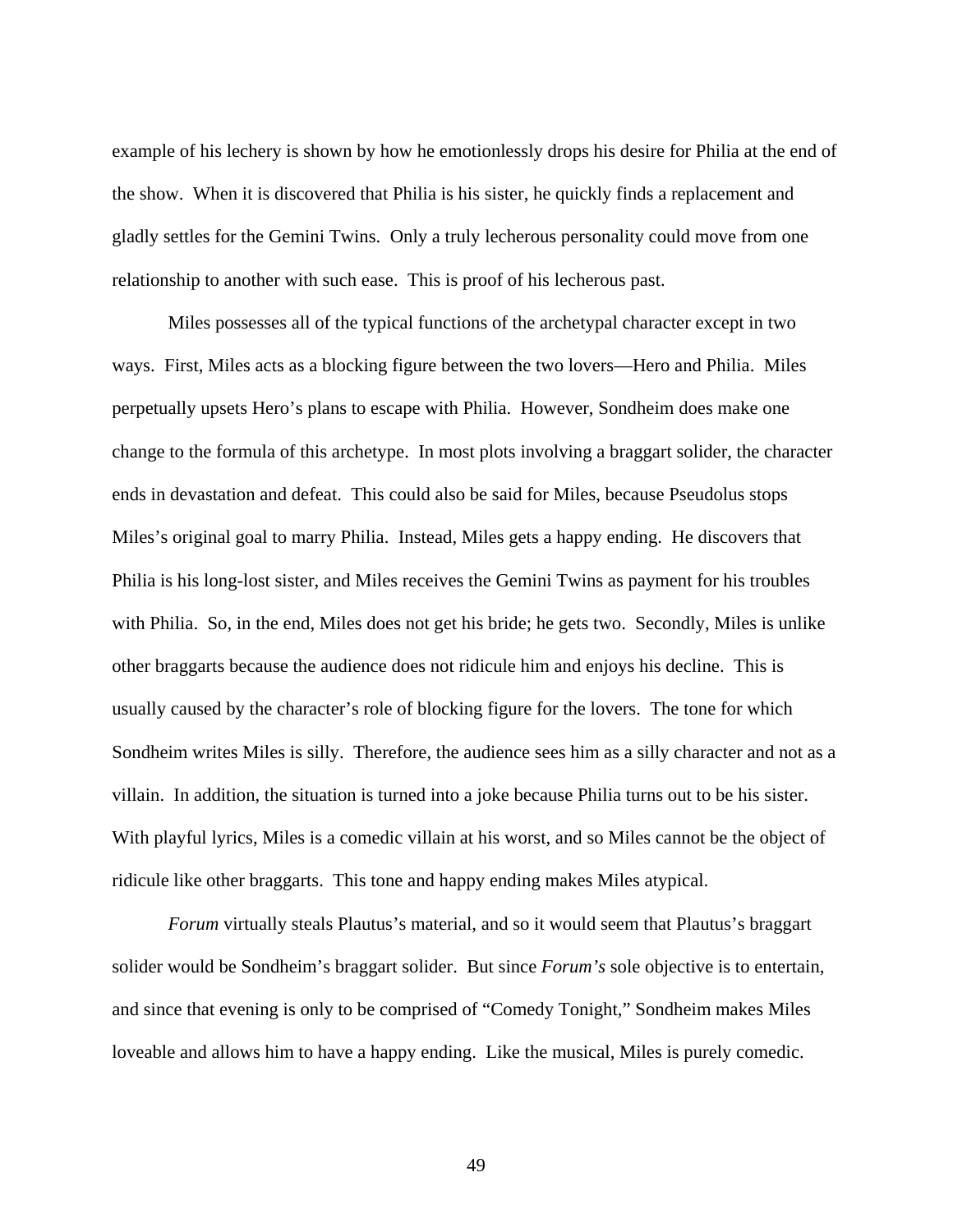The character's function had to be changed to fit the mood of the play. Even in his early years, Sondheim used that braggart solider to illustrate the meaning of the play.

## Carl Magnus in *A Little Night Music*

 Sondheim changes and advances his use of the braggart solider archetype with Count Carl Magnus in *A Little Night Music*. The change in this archetypal character is inevitable due to the subject matter of this operetta. The character type, which is typically used in a comedic play, is now thrust into a dramatic storyline. As a result, the archetype is forced to evolve from a onedimensional character to a multi-dimensional personality. This convolutes the clear characteristics of the archetype but allows the character to evolve to meet the needs of the operetta's subject matter. Still in every way a braggart solider, Magnus breaks from the established mold through his actions driven by jealousy. Sondheim uses Magnus and his actions to exemplify the foolishness of those in love.

*A Little Night Music* is another example of how Stephen Sondheim and his collaborators attempt to redefine the musical genre. Harold Prince, Hugh Wheeler, and Sondheim collectively agreed to adapt Ingmar Bergman's *Smiles of a Summer Night* into a new musical. What they didn't realize at the beginning of the project was that the musical was going to evolve into an operetta. Sondheim pushed the limits of the genre so that he created a show that was a more complex version of the older operetta genre. The difference between the two styles is found in the complex characters that drive *A Little Night Music*. As a result, the show's plot is driven by multiple love triangles that set a dramatic tone.

Building from his first braggart solider, Miles Gloriosus, Sondheim creates Magnus in the image of braggart. Not only does Magnus have the stature of a solider, but he also is obsessed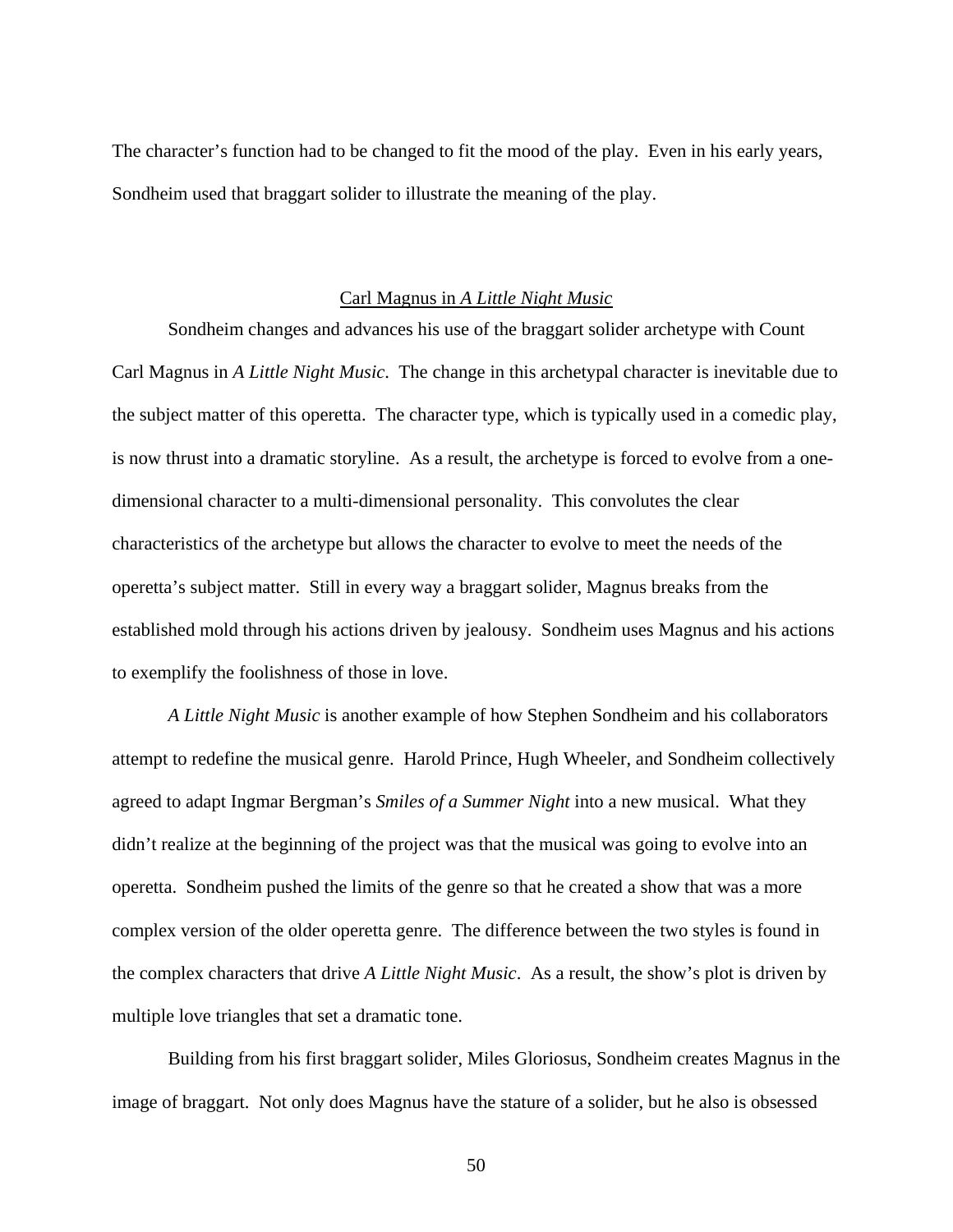with military regiment and weapons. He is literally a royal braggart whose boastfulness and arrogance abound. The character trait that overshadows all others is lechery. This is due to the love triangles established by the show's libretto. Very few blatant examples of boastfulness and arrogance are written in word. Instead, they are inferred in the libretto's subtext. The first character trait, boastfulness, is used by Magnus as a scare tactic. In fact, most of Magnus' boasting is derived from the idea that he is physically dominant to all other characters in the show. Magnus becomes jealous when he arrives at Desiree's, his lover, and finds Fredrik in a nightshirt. As a result, he exerts his physical dominance over Fredrik.

# CARL-MAGNUS: Are you fond of duels, sir?

#### FREDRIK:

I don't really know. I haven't ever tried.

CARL-MAGNUS:

I have dueled seven times. Pistol, rapier, foil. I've been wounded five times. Otherwise fortune has been kind to me (Sondheim, 225).

Another boastful threat follows as Magnus picks up a fruit knife and hurls it across the room to pierce its target. This action is that of a boastful threat. Magnus knows he is physically superior and exhibits this in order to degrade Fredrik at every meeting.

Arrogance is displayed by Magnus through his uninvited entrances throughout the play.

He is never once invited to Desiree's home but arrogantly arrives as if she was waiting on him.

The same can be said for his relationship with his wife, Charlotte. Both women are approached

and spoken too in an arrogant manner. He expects everyone in the show to follow his schedule.

In addition, his tone of address is selfish throughout the show. Another proof of arrogance

comes from Magnus convincing himself that Fredrik could not be a threat to his relationship with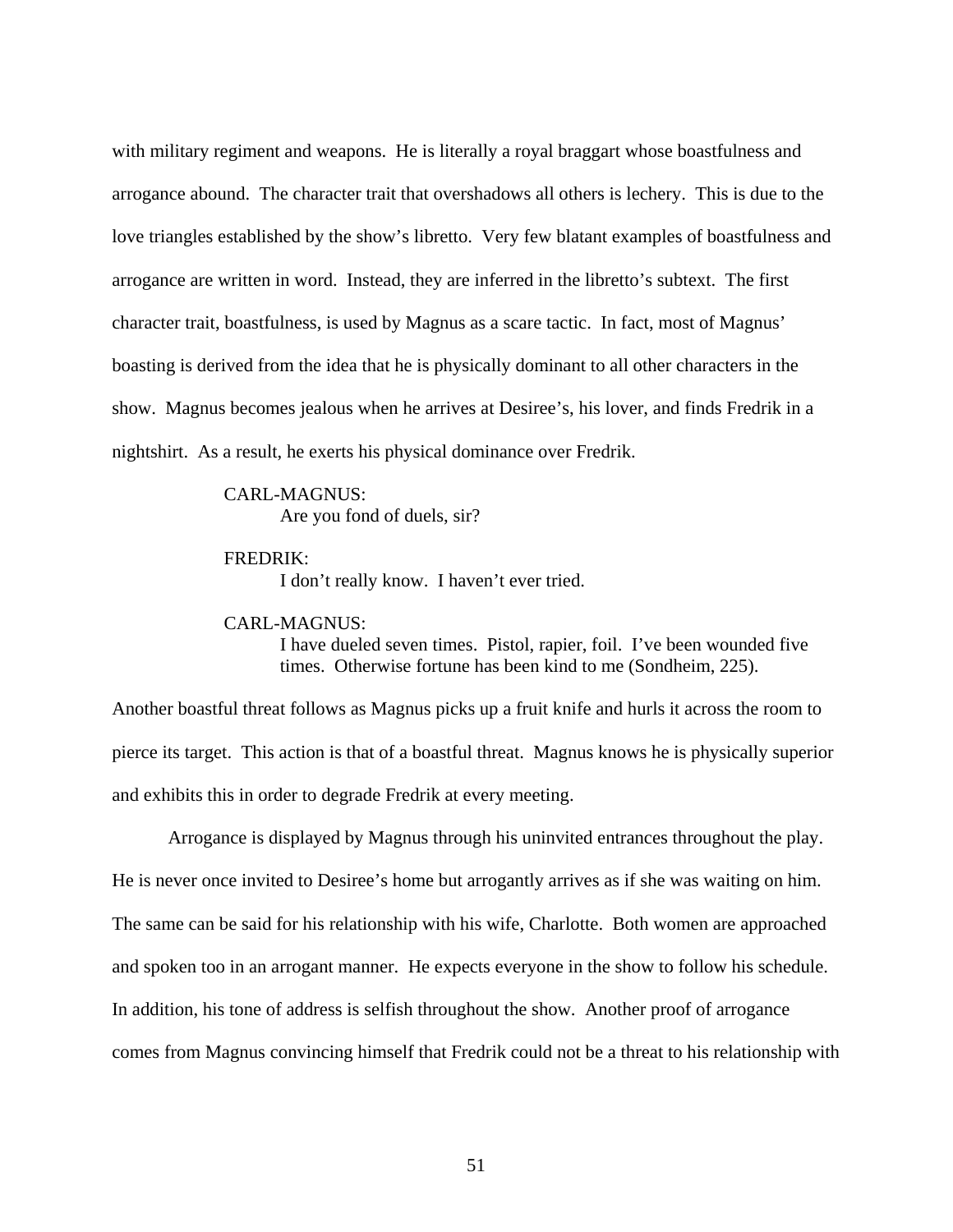Desiree. When Magnus discovers Desiree with Fredrik, Magnus denies that they are capable of an affair. Magnus states this in song.

MAGNUS:

She doesn't… God knows she needn't... Therefore it's not. He'd never... Therefore they haven't (Sondheim, 226).

Translating Magnus's stunted speech, he believes Desiree would never cheat on him because she does not need another man with Magnus around. Magnus does not believe Fredrik to be a worthy opponent compared to him, and so Fredrik could never be with Desiree. Even though the evidence surrounding Magnus proves that Desiree and Fredrik are again lovers—"The papers…He mentioned papers" (Sondheim, 229)—Magnus's arrogance does not allow him to see the truth. And repeatedly claims that "The woman's [Desiree is] mine" (Sondheim, 229).

 Lechery is the most overbearing characteristic of the Magnus character. This is primarily due to the show's main theme. It is filled with love triangles between the four main couples. Magnus is a unique representation of the braggart solider archetype because of his immense lechery. Not only is Magnus possessive of Desiree, but she is also his mistress. This is unusual for the braggart character. The archetype does not usually return to the same woman other than his wife or betrothed. Each of his sexual escapades is seen as a conquest and is abandoned after he has conquered the woman. In addition, Magnus sees no issue with openly discussing his adulterous affair with his lover or wife. To Desiree, he mentions his timeline for his trip home. "I have twenty hours leave. Three hours coming here, nine hours with you, five hours with my wife and three hours back" (Sondheim, 223). He also blatantly speaks of his lover to his wife. "She had a visitor. A lawyer in a nightshirt" (Sondheim, 228). Moreover, Magnus makes his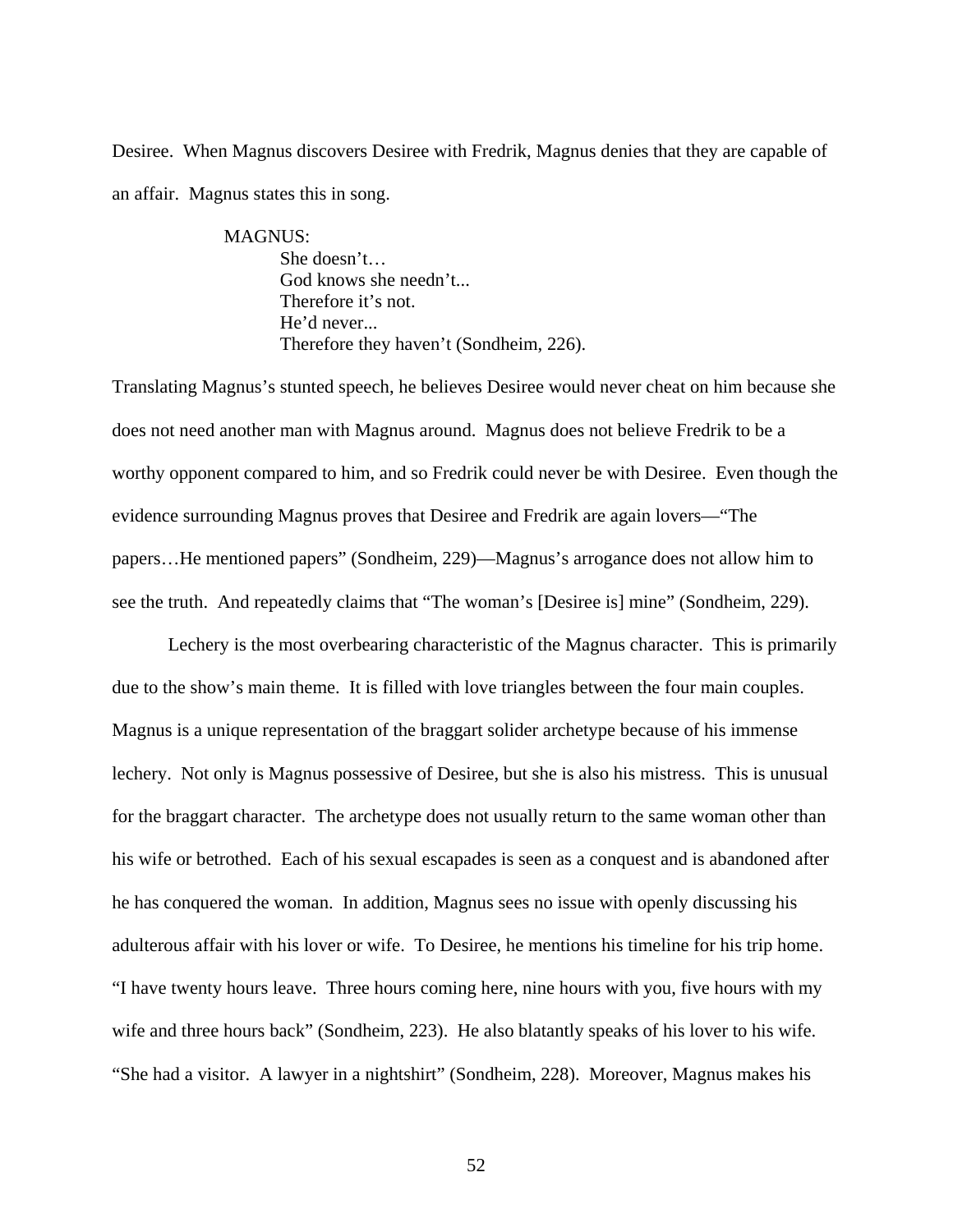wife, Charlotte, subservient to him even in his adulterous state. He allows Charlotte to become a pawn in his plans to win back Desiree. This also provides Charlotte a false sense of hope. Charlotte admits to Anne, "He [Magnus] smiles sweetly / Strokes my hair / Says he misses me" (Sondheim, 237). Then Magnus will immediately switch his attentive and charming tone and discuss his "whores" with Charlotte. Truly, few men are as lecherous as Magnus.

 In its most succinct form, *A Little Night Music* is about the folly of lovers, and Magnus' function is at the heart of the show's meaning. The show rests on the fate of Desiree and Fredrik. Their love and destiny is the central force of the show. In this setup, Magnus embodies the typical function of the braggart in that he is the blocking figure. Arguably, within the classical formula, they are the young lovers, and Magnus is the obstacle. Sondheim takes the traditional formula and changes it. Instead of young lovers, Desiree and Fredrik are middleaged. Also, instead of a braggart solider who is unwelcome by the female, Desiree initially invited Magnus into her bed. Only once Desiree invites Fredrik to the country does Magnus take on the true braggart solider role and act as the non-invited blocking point for the pair.

 Like Miles, Magnus breaks the original formula for a braggart solider since he does not end in devastation. For the majority of the story, Magnus's primary interest is only with Desiree. However, when Charlotte begins to show an interest in Fredrik, Magnus' feelings for Charlotte are reinvigorated. Ironically, this change could be for two reasons. The simple answer is that Magnus discovers he truly loves his wife. In opposition, the more interesting answer is that Magnus's pride draws him to Charlotte. He does not want Fredrik to have anything else of his. He knows that Fredrik has already won Desiree. Magnus' truly selfish and arrogant qualities make him take Charlotte and leave the country. In whatever case, Magnus is not merely a device used to stop the two lovers from wedding. He also plays a role in exploring the meaning of love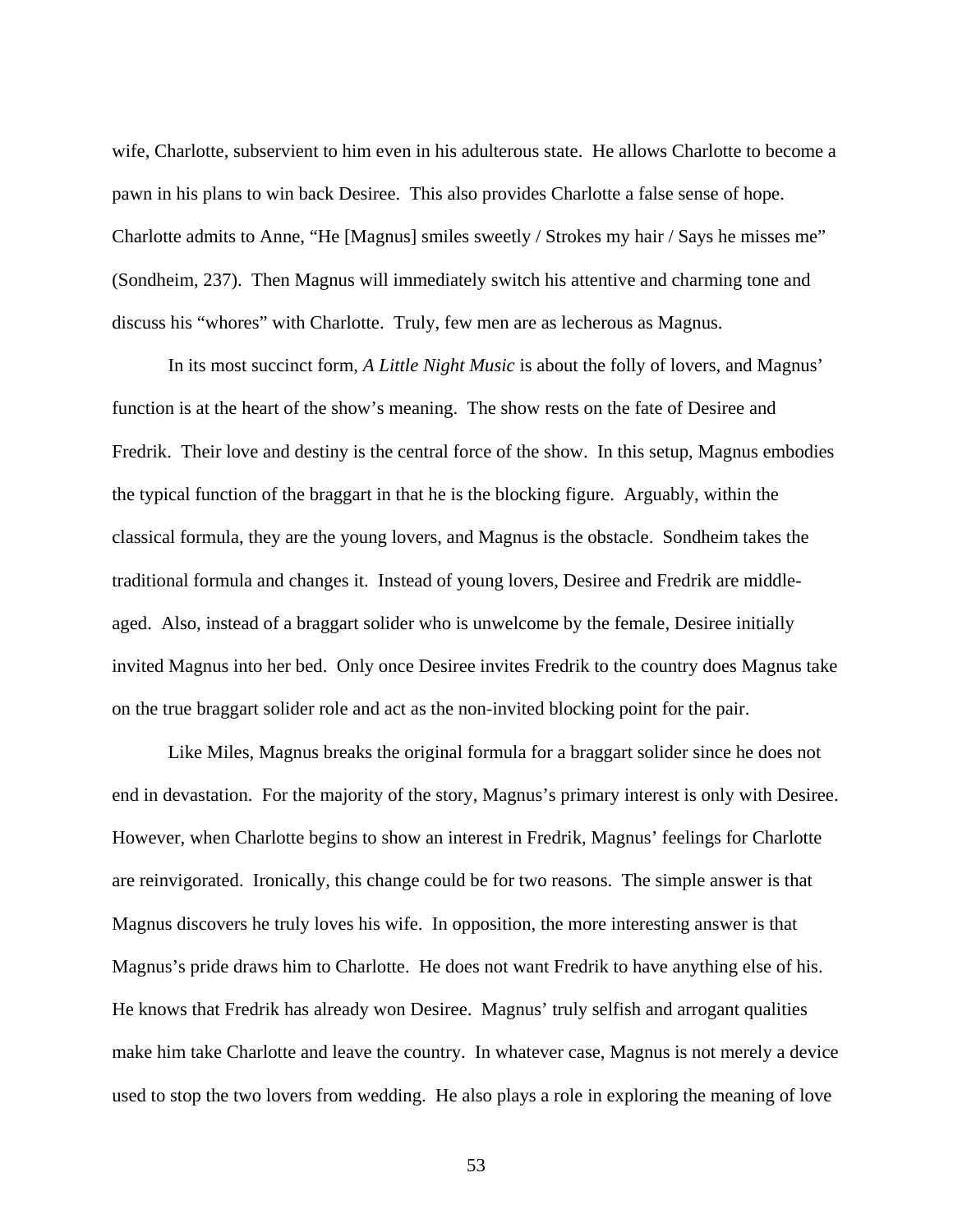within the context of the story. Magnus is a complicated character that reveals the harsh reality and foolishness of love.

## Cinderella's Prince in *Into the Woods*

 Developing from earlier forms, Cinderella's Prince is one of the most complex of Sondheim's braggart solider archetypes because his intentions and true character motivations are discovered as the musical progresses. At first glance, Cinderella's Prince lives up to the standards of the fairytale prince, but soon he is disclosed as a braggart. In a story about what it means to wish, Cinderella's Prince becomes a shocking example of how people are not always what you think they are.

*Into the Woods* was, yet again, another attempt by Stephen Sondheim and his collaborators to impose a new conceptualization upon a well-known story. In this case, James Lapine and Sondheim teamed up, for a second time, to create a story that combines recognizable childhood fairy tales with an original tale of a Baker and his childless wife. The hook to the story is that things are not always as they seem, even in a fairy tale. Act One addresses each of the character's journeys to obtain "happily ever after." Act Two, though, addresses what happens after "happily ever after" is achieved. This turned out to be an interesting assignment for the collaborators. They started by using the stereotypical interpretations of each fairytale character but allowed each character to fall victim to their own flaws in the second act. This second act clarifies how Cinderella's Prince is the braggart soldier within the show.

 Unlike Miles and Magnus, Cinderella's Prince is a hidden braggart solider; he always hints at certain attributes of a braggart but is not fully revealed in his character until later in the story. Like the braggarts before him, the Prince is boastful, arrogant, and equally as lecherous.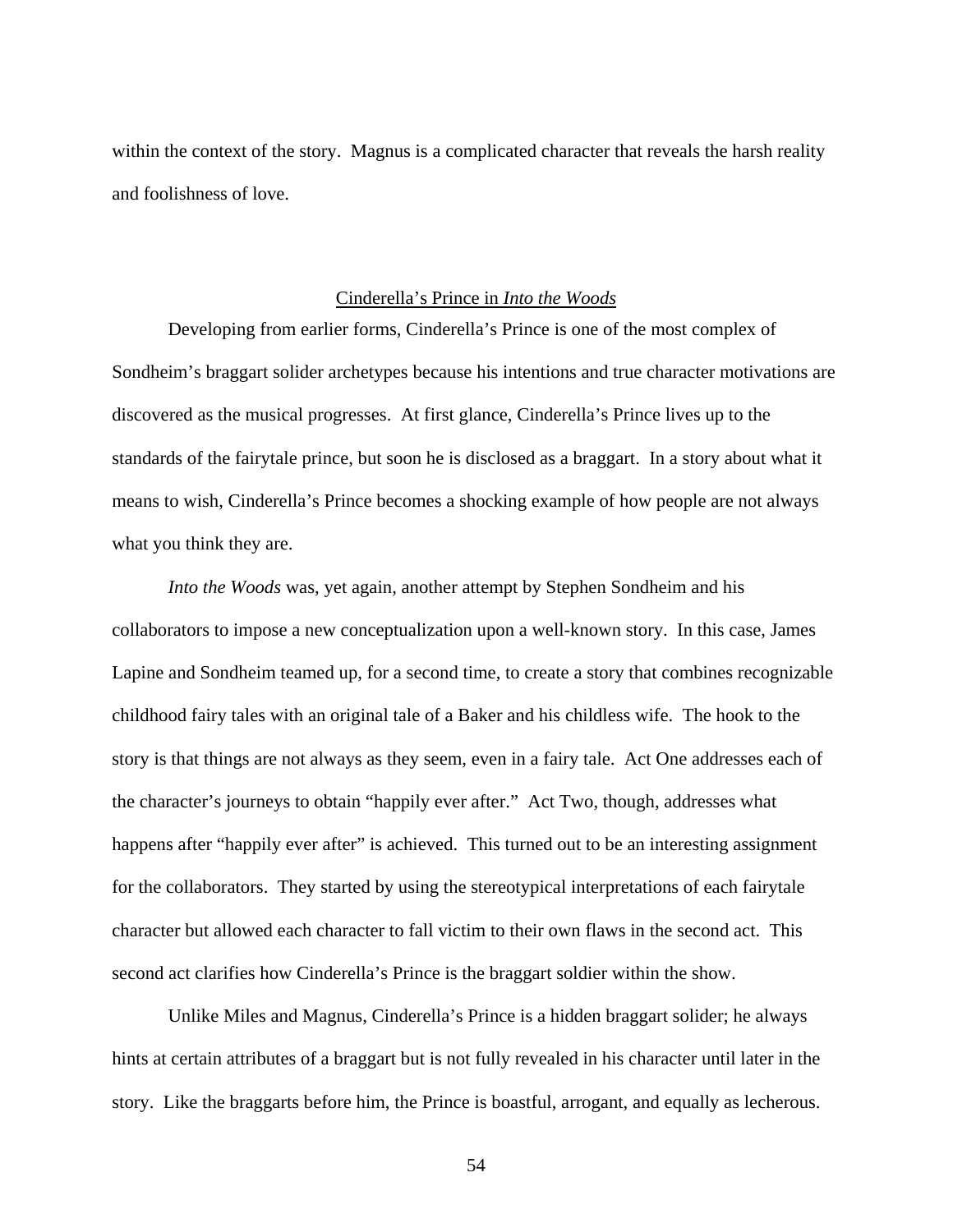Boastfulness is clearly represented in his first entrance. The Prince sings "Agony" with his brother, and he cannot understand why a woman would refuse his advances.

> CINDERELLA'S PRINCE: Am I not sensitive, Clever, Well-mannered, Considerate, Passionate, Charming, As kind as I'm handsome And heir to a throne (Sondheim, 48)?

It sounds as if the Prince is merely running of a laundry list of all the things he is supposed to be. This is the first example of the Prince's boastful and self-absorbed personality. Of course, in most fairytales, the prince rarely speaks and simply rescues the princess and rides off into "happily ever after." This is the function of the fairytale prince.

In continuation with the above song "Agony," it is apparent that the Prince is also arrogant.

> RAPUNZEL'S PRINCE: You are everything maidens could wish for.

 CINDERELLA'S PRINCE: Then why no--?

RAPUNZEL'S PRINCE: Do I know?

 CINDERELLA'S PRINCE: The girl must be mad (Sondheim, 48)!

The Princes are truly conceited. Throughout the entirety of Act One, the arrogant quality of Cinderella's Prince seems to be his dominating feature. He pompously enters the stage with an air of importance. In fact, in this song, "Agony," the two brothers are so arrogant that they feed off each other and try to out do one another. Their own self-importance is sickening. They are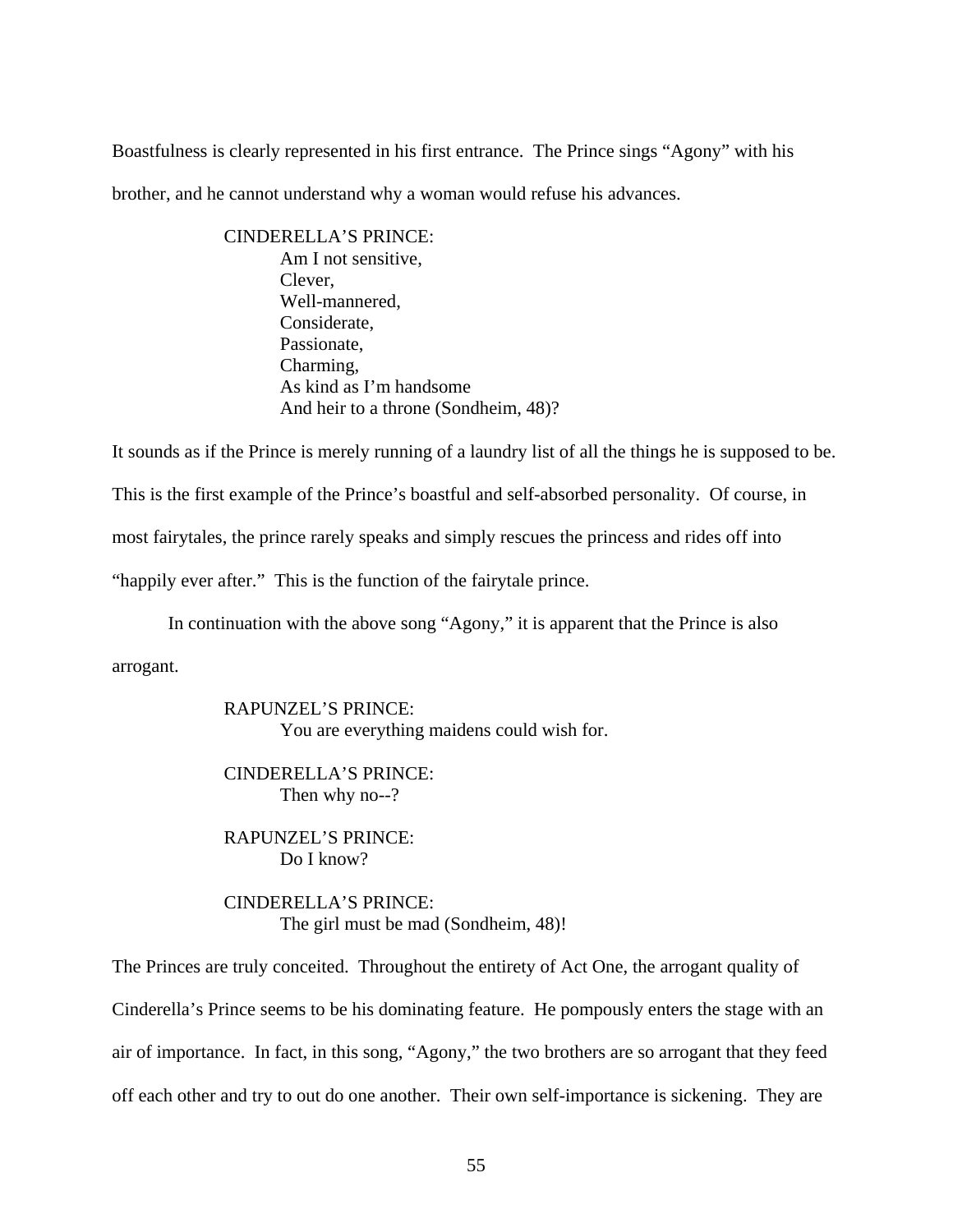drawn to their ladies because the women are difficult to attain. This becomes a running theme in both the first and second acts, "The harder to get, the better to have" (Sondheim, 40) in Act One, and "The harder to wake, the better to have" (Sondheim, 133) in Act Two.

The idea that Cinderella's Prince is acting as a braggart solider figure does not enter the forefront during the first act because the libretto gives no reason for the Prince to share his lecherous thoughts at all. His goal is only that of Cinderella. Cinderella's Prince seems to truly desire Cinderella and, once he has her, the story invites the audience to believe that the Prince will be truly content. However, the use of the Wolf in Little Red Riding Hood's story foreshadows the Prince's role as a braggart. In the original Broadway casting, and in the majority of subsequent productions, the same actor playing the Prince is also double cast as the Wolf. The tale of Little Red in *Into the Wood* follows suit with the original Grimm's tales. The wolf seduces Red, eats her, and then the wolf is destroyed. This story is a metaphor for the loss of childhood innocence and most scholars argue that Little Red's story is a warning for girls to keep their virginity. Therefore, casting the actor who plays the Prince as the Wolf alludes to the fact that the Prince's intentions will be like those of the Wolf. He will want to seek out and "eat" as many women as possible. Indeed, in this case, the Prince is a wolf in sheep's clothing.

 In Act Two, the Prince finds two other women whom he wishes to woo that establish his lechery like all the braggarts before him. At the beginning of the act, the Prince sings another version of "Agony" describing his new desired love.

## CINDERELLA'S PRINCE:

 High in a tower-- Like yours was, but higher-- A beauty asleep. All 'round the tower, A thicket of briar A hundred feet deep (Sondheim, 96).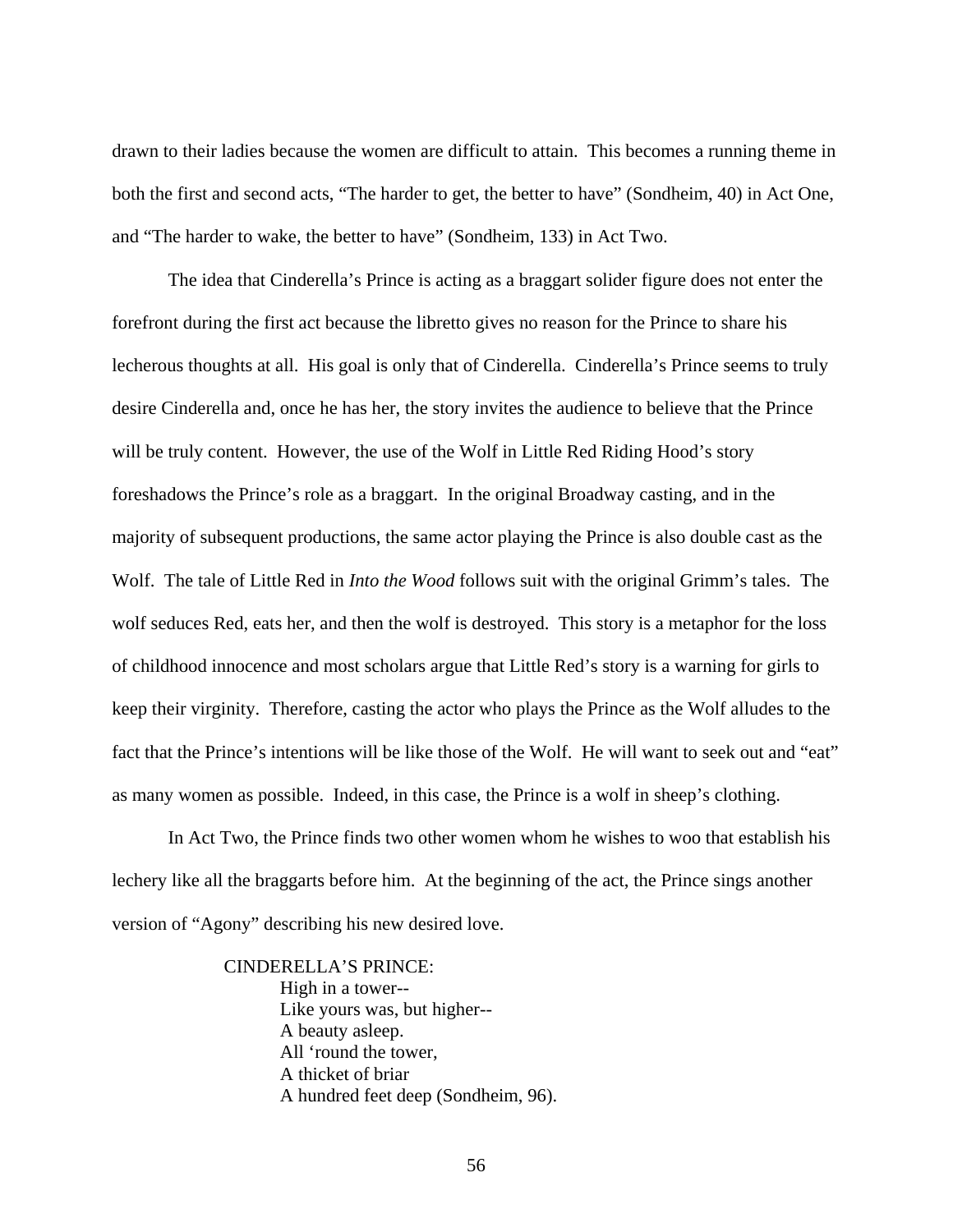Of course, this description leads the audience to believe that this new lady "out of reach" is none other than Sleeping Beauty. This song ends with both the princes saying, "Ah well, back to my wife" (Sondheim, 98). The characters reveal their lechery by wishing for more women. Therefore, it is apparent that the character has now revealed his attributes of a braggart. Not only does the Prince want Sleeping Beauty, but he also wants to have sex with another character in the show, the Baker's Wife. In the song, "Any Moment," the Prince makes sexual advances on the Baker's wife. When they meet in the woods, he takes advantage of her in a similar way the Wolf lures Little Red. The Prince sings, "Anything can happen in the woods / May I kiss you" (Sondheim, 108)? He plays on the Baker's Wife's innocence to get her in bed, and eventually he does. Later, in the same song, he runs off and leaves the Baker's wife with little excuse for his behavior.

> CINDERELLA'S PRINCE: This was just a moment in the woods… Our moment, Shimmering and lovely and sad. Leave the moment, just be glad For the moment that we had. Every moment is a moment When you're in the woods (Sondheim, 111)...

This alludes to the cold and heartless intensions of a braggart. The Baker's wife is merely a conquest in the line of many. Cinderella's Prince is truly a lecher.

 In this musical, the Prince, acting as the braggart figure, adds to the complexity of the plot. Cinderella's Prince fulfills his function as the braggart archetype. He does not attempt to block any lovers like most braggarts do, but the Prince does block Cinderella from being happy. *Into the Woods* explores the meaning and cost of "happily ever after." The Prince is directly related to that meaning, because he destroys Cinderella's ideas of happiness. Unlike most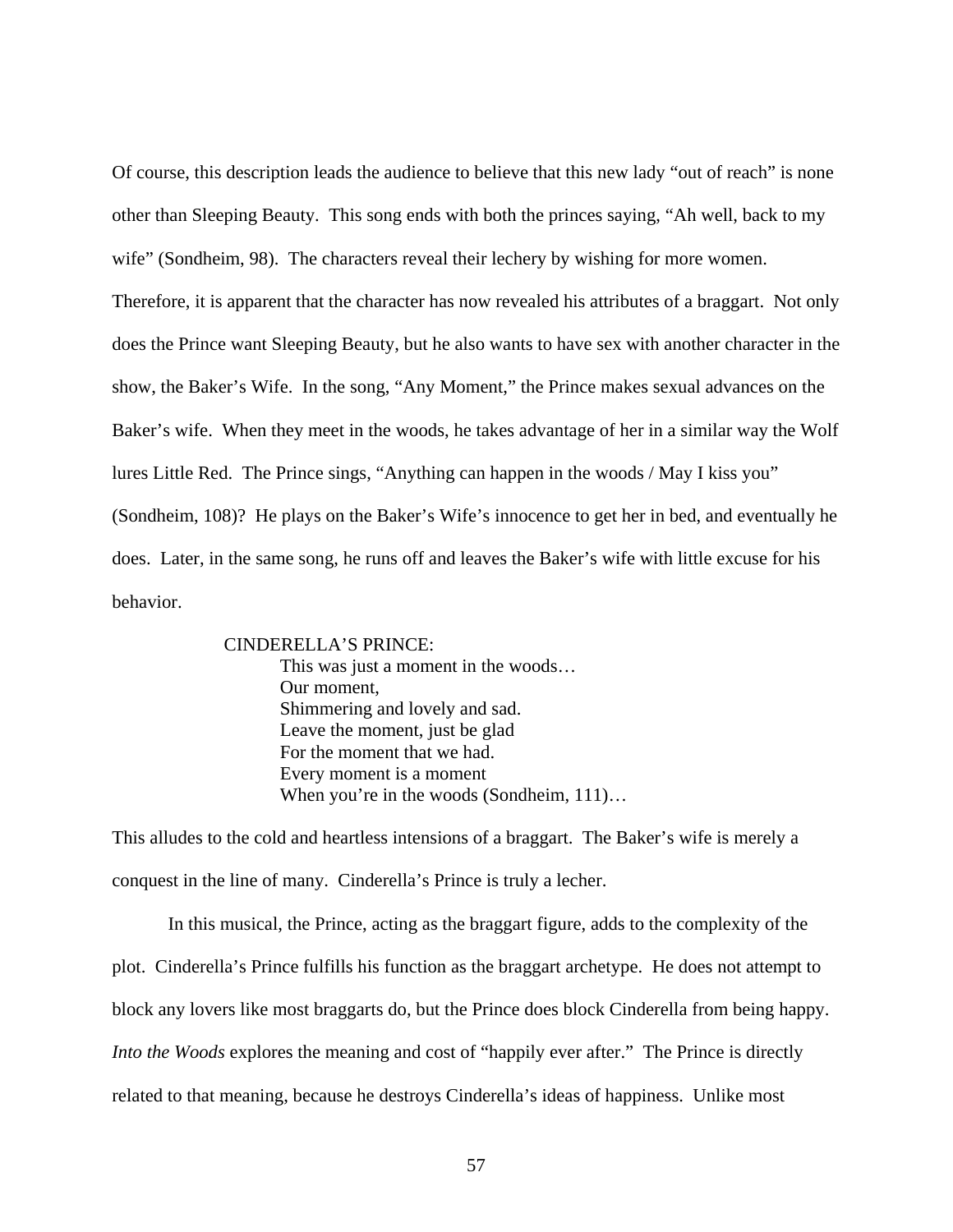braggarts who do not break up the young couple, the Prince does demolish his relationship with Cinderella and acts as the braggart to block his own young lover relationship.

Another level of irony is found in the fact that the Prince is one of the characters to end the story happily. He eventually couples with Sleeping Beauty and gives the impression he is once again fulfilled in a relationship. In this, the Prince goes against the classical braggart that should end in devastation. With this ending, Cinderella's Prince illustrates a dominant theme in the musical: life is not always as fair as it seems.

## John Wilkes Booth in *Assassins*

 John Wilkes Booth's role in *Assassins* is the most complex of all of the Sondheim braggart soldiers. While his role and characterization are archetypal, nothing about his function in the play is formulaic. Like all Sondheim braggarts, Booth adds significant meaning to the work as a whole. Booth fights for his beliefs to the death. He becomes the archetypal figure for every assassin who follows him. He is introduced as every other assassin's "Pioneer" (Sondheim, 10).

*Assassins* provides a revolutionary look into the minds of the men and women who plotted to kill our nation's Presidents. The shows collaborator's, John Weidman and Stephen Sondheim, provide a partially fictional but mostly factual interpretation of why these individuals either succeed or attempt assassination. The show opened at Playwrights Horizons during the middle of the Persian Gulf War. It ran only seventy-three performances. The reason for such a short run is simple; it is easily deduced that the timing of the show's creation hurt its transfer to Broadway. Producers were possibly scared to invest in a full Broadway transfer even though audiences actively sought tickets. "We were surprised and heartened by the enthusiasm of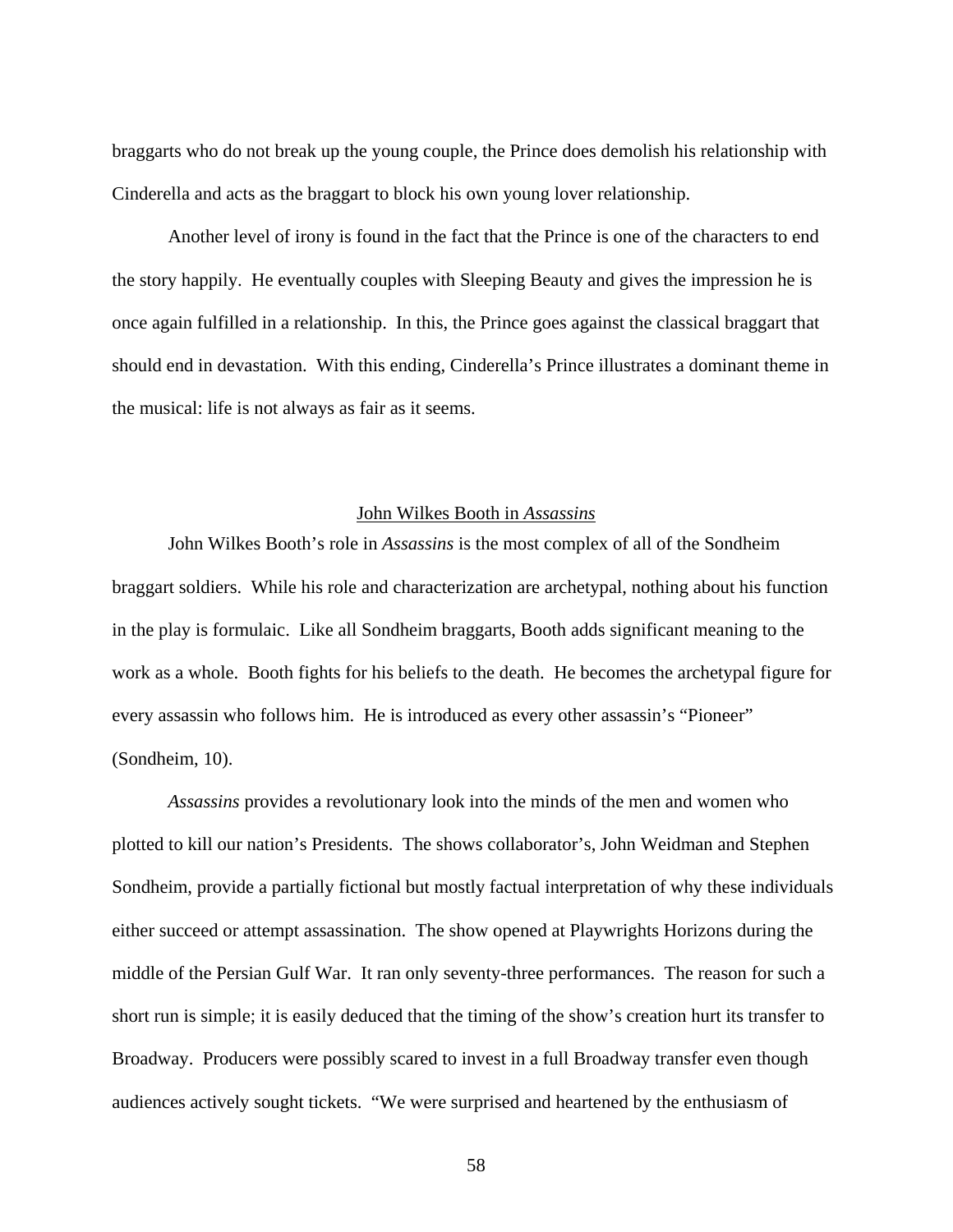audiences and by the long lines of people waiting for ticket cancellations every night" (Bishop, vii). All in all, *Assassins* is a show composed of "a series of vignettes, sketches, set pieces and ballads" (Bishop, xi), which allows the audience to witness the humanization of these misguided and self-proclaimed patriotic individuals.

 Like the Sondheim braggarts before him, Booth possesses the three fatal flaws: boastfulness, arrogance and lechery. However, while all other braggarts' flaws revolve around loving women, Booth's flaws revolve around loving ideals. Booth loves the ideal of the old South, and he believes assassinating Lincoln will start the pendulum on the South's rise. Booth's boastful characteristics as a braggart expose themselves in his drive to state his case. When Booth's assistant begs Booth to run away instead of writing down his reasons for assassination, Booth screams, "He [Lincoln] was a bloody tyrant and we brought him down! And I will not have history think I did it for a bag of gold or in some kind of rabid fit!" (Sondheim, 17). Booth does not just want to kill Lincoln; he wants to make sure that America knows that Booth did it, and he wants America to know his reasons.

 Booth reveals his arrogance when he refuses to accept any of his own faults. Booth blames Lincoln for every problem with America and with his own life. Booth's life is on a downward spiral, but Booth still refuses to see anything beyond Lincoln. As Booth tries to write down his case against Lincoln, the Balladeer tries to point out Booth's flaws:

### BALLADEER:

They say you're ship was sinking, John...

## BOOTH:

One: That you did ruthlessly provoke a war between the States, which cost some six hundred thousand of my countrymen their lives. Two:

### BALLADEER:

You'd started missing cues...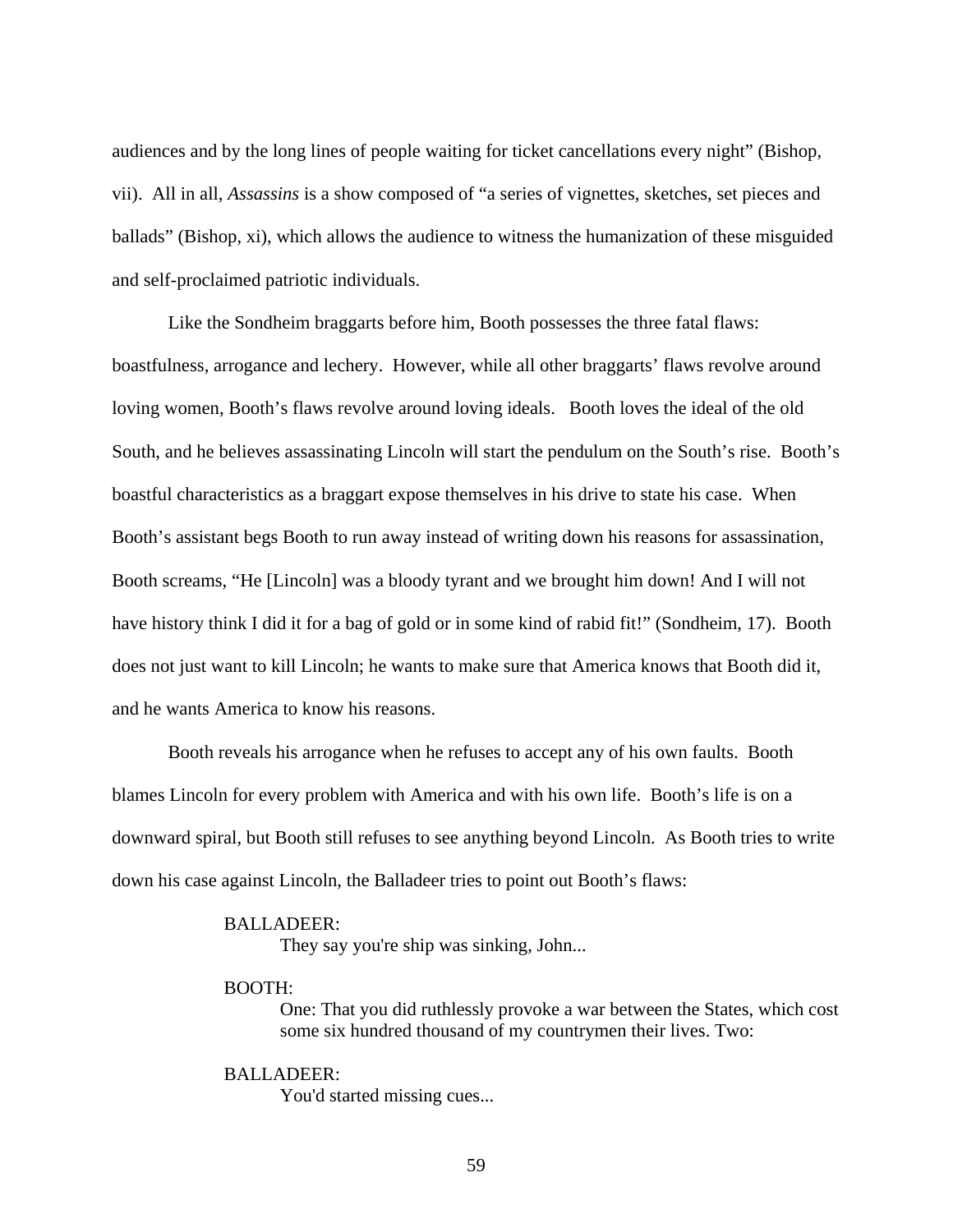## BOOTH:

Two: That you did silence your critics in the North, by hurling them into prison without benefit of charge or trial. Three-

#### BALLADEER:

They say it wasn't Lincoln, John.

#### BOOTH:

Shut up! Three-

### BALLADEER:

You'd merely had a slew of bad reviews—(Sondheim, 18).

Booth is blindsided by his own rage and arrogance. Even though he is truly convinced that

Lincoln destroyed the South, Booth will not allow himself to see anything that might be wrong in

his own life.

#### BALLADEER:

 Johnny Booth was a headstrong fellow, Even he believed the things he said. Some called him noble, some said yellow. What he was was off his head (Sondheim, 22).

As a result of Booth's arrogance of personal belief, he also appears to other assassins to help them to realize their own futures. In scene three, he suggests assassination to Giuseppe Zangara, and, in scene sixteen, he approaches Lee Harvey Oswald (Sondheim, 24 and 90). This arrogance to approach future assassins is his attempt to justify his actions in the past.

For the fatal flaw of lechery, Booth lusts after his vision of the old South. Booth has an

ideal of how the South was before Lincoln, and he wants that false reality so much, he kills for it.

As Booth begs the Balladeer to tell his story, Booth dreams of his ideas.

#### BOOTH:

Tell them: How the country is not what it was, Where there's blood in the clover, How the nation can never again Be the hope that it was" (Sondhiem, 20);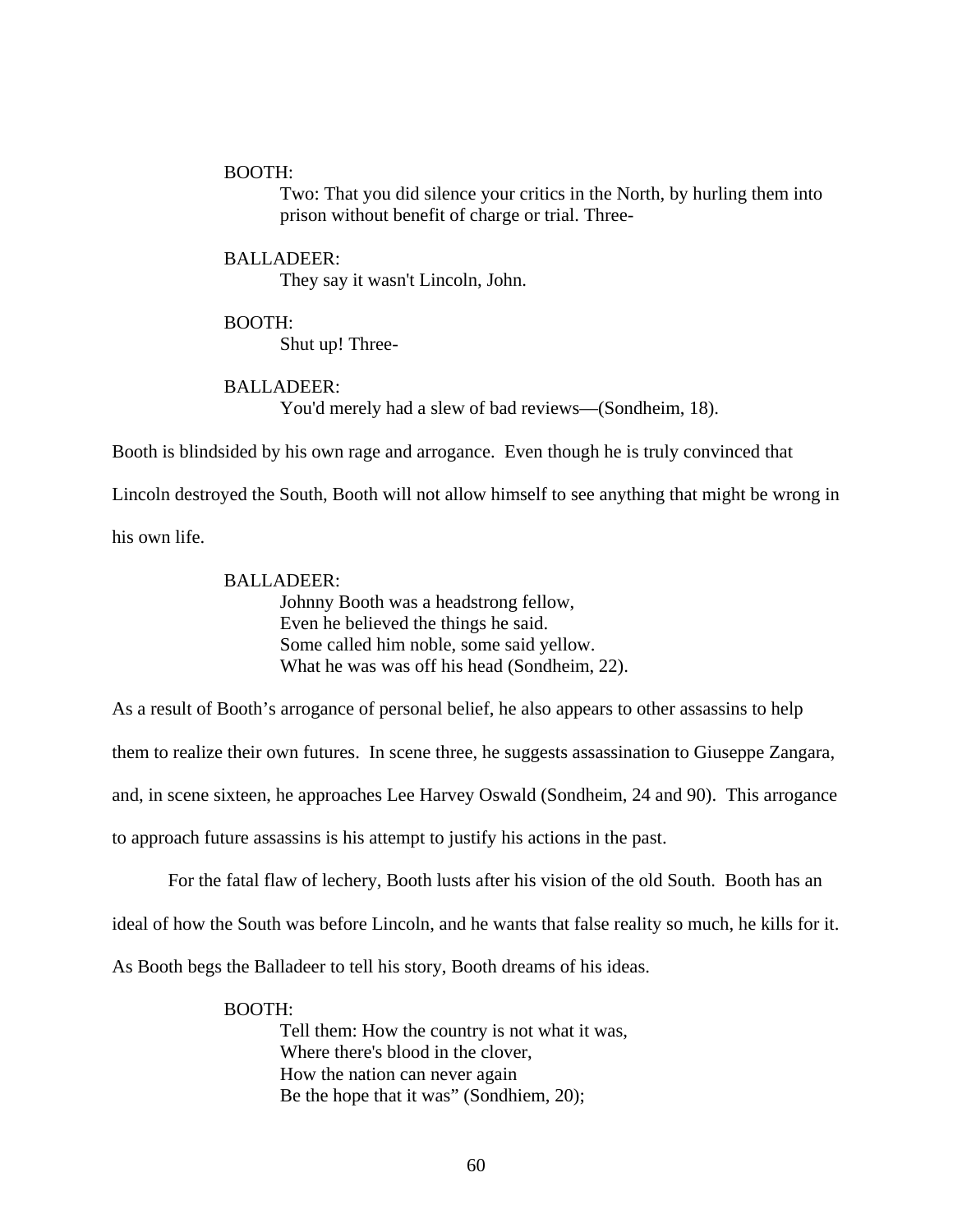#### BOOTH:

I did it to bring down the government of Abraham Lincoln and to avenge the ravaged South (Sondheim, 79).

Another repeated occurrence supports Booth's lechery of ideal is found in his obsession

with the murder of Caesar. There are four separate occurrences where Booth represents his

connection with Brutus. First, represented in the first words spoken after Booth shoots Lincoln.

"Sic Semper Tyrannis" (Sondheim, 14)! These were the supposed words spoken by Brutus when

he killed Caesar. Second, the words spoken right before Booth kills himself in a barn in

Virginia.

### BOOTH:

What I did was kill the man who killed my country. Now the Southland will mend, Now this bloody war can end, Because someone slew the tyrant Just as Brutus slew the tyrant—"(Sondheim, 20).

Third, the words spoken to Leon Czolgosz before the attempted assassination of Franklin D.

Roosevelt.

### BOOTH:

Men at some time are masters of their fates: The fault, dear Brutus, is not in our stars, But in ourselves, that we are underlings" (Sondheim, 28).

Fourth, the words spoken to Oswald to convince Oswald to assassinate John F. Kennedy.

### BOOTH:

Lee, when you kill a President, it isn't murder. Murder is a tawdry little crime; it's born of greed, or lust, or liquor. Adulterers and shopkeepers get murdered. But when a President gets killed, when Julius Caesar got killed…he was assassinated. And the man who did it…

## OSWALD:

Brutus.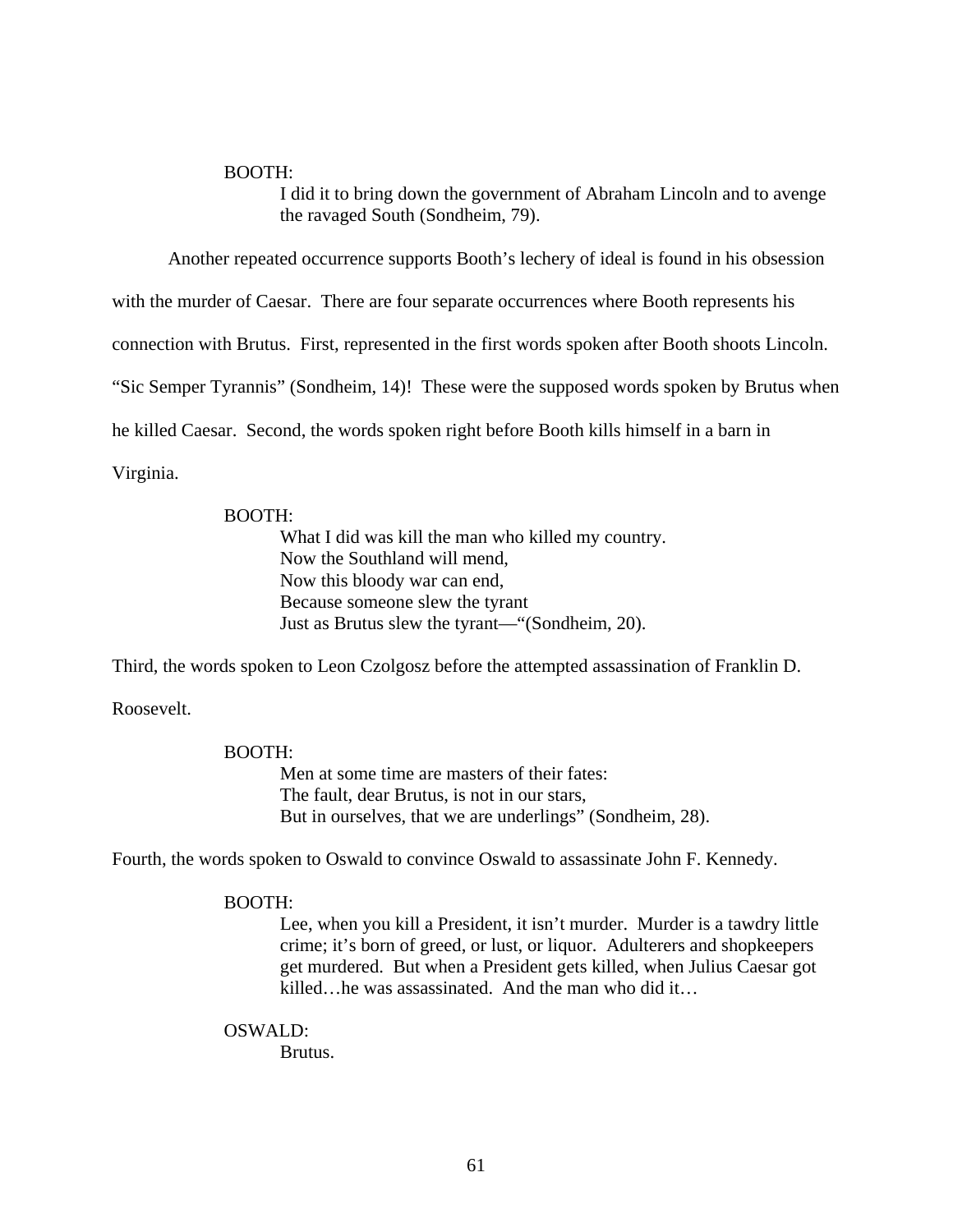#### BOOTH:

Ah! You know his name. Brutus assassinated Caesar, what?, two thousand years ago, and here's a high school drop-out with a dollar twenty-five an hour job in Dallas, Texas who knows who he was. And they say fame is fleeting…(Sondheim, 95).

These references support how Booth uses Brutus as a role model for his own assassination attempt. These four separate occasions speak for how Booth is a lecher for this idea. He does not have love for a woman but has love for the ideal of assassination.

Booth's functional role as a braggart is complex because *Assassin's* structure is complex and atypical. *Assassins* has a non-linear plot, which offers various vignettes. Since each vignette tells a different U.S. Presidential assassin's story and since Booth is the first assassin, his vignette is first. Booth does not block lovers; he does the reverse. Booth inspires other assassins. As the first to kill a President, other assassins look to him.

# PROPRIETOR: Hey, gang, Look who's here. There's our Pioneer (Sondheim, 10).

The final scene also proves Booth's influence when he appears to Lee Harvey Oswald. Booth becomes the spokesmen of the other assassins and convinces Oswald to pull the trigger.

## BOOTH:

…

It's in your grasp, Lee. All you have to do is move your little finger—you can close the New York Stock Exchange.

You have the power of Pandora's Box, Lee. Open it" (Sondheim, 101).

Therefore, in a musical about finding your own American dream, Booth becomes the spokesman for his American dream. As a braggart and as a leader, Booth is able to secure his own legacy;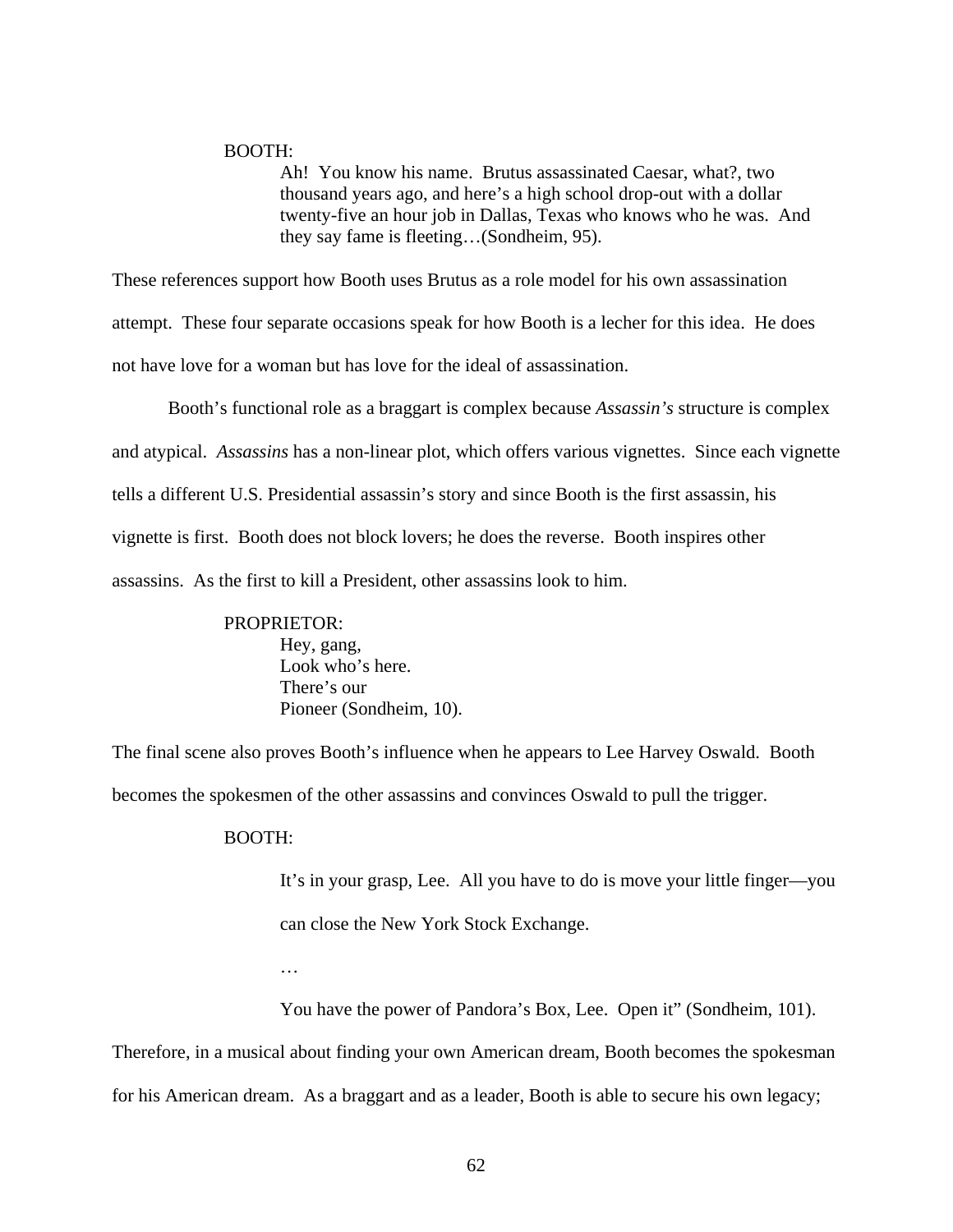he is able to support his ideals. For these reasons Booth is the perfect complex archetype of the braggart. Booth embodies and executes the scary ideas presented in *Assassins*.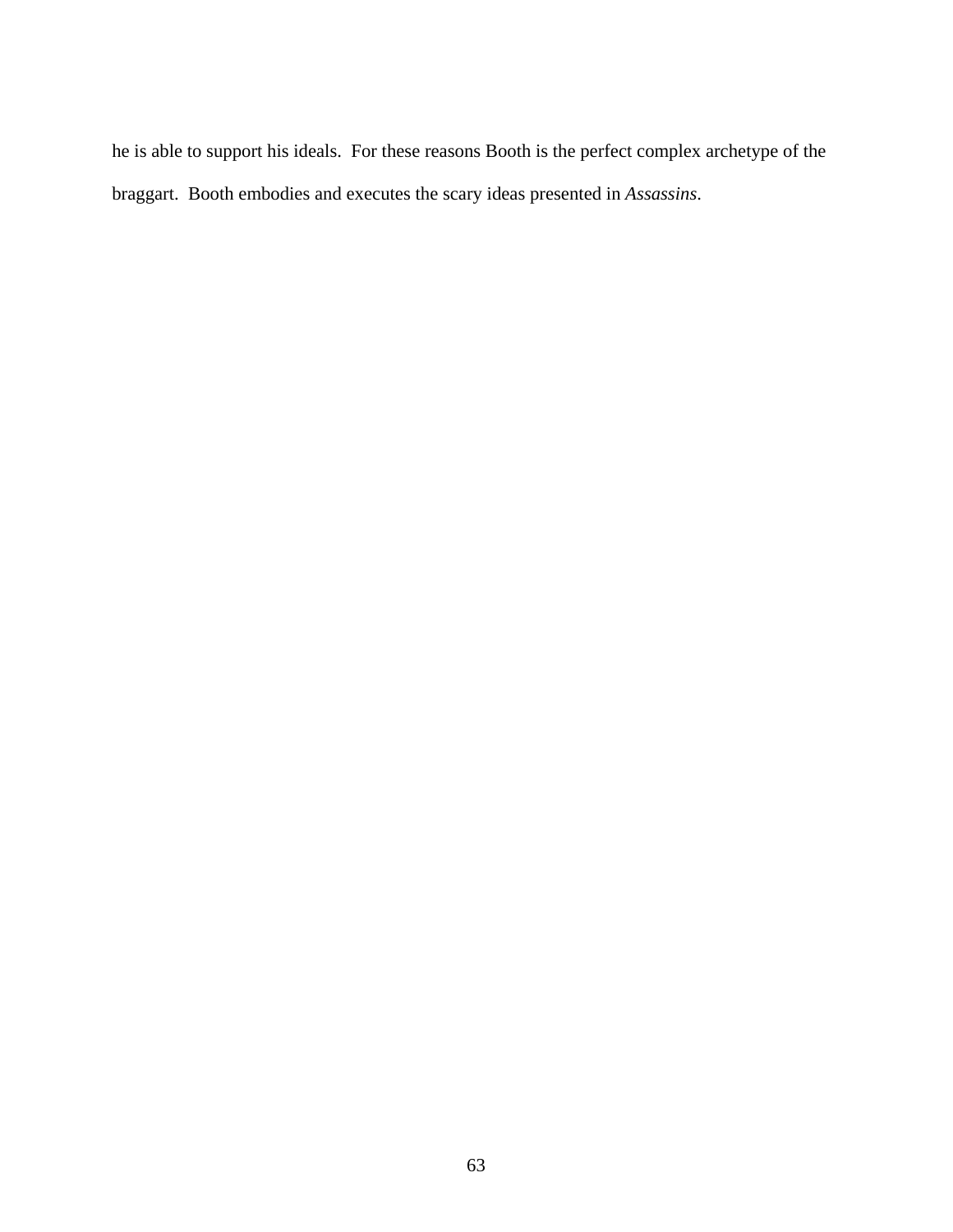## CHAPTER FIVE: SHOW AND CHARACTER ANALYSIS

In analyzing the character of the Solider, one needs to delve into several key subjects. First, focus must be placed on *Sunday in the Park with George* as an entire piece without specifically isolating the Soldier character. In a musical where this character is so specifically woven into the work, a look at the larger scope of the libretto is important to understand the character's particular function. Secondly, the structure of the piece and the larger themes of the play are important to understanding the character's purpose. Thirdly, building from the analysis in Chapter Four of this Thesis, the Soldier's place in the Sondheim canon of braggart soldiers will reveal how the Solider also adds to Sondheim's innovation with the braggart archetypal character. Finally, this discussion segues into a musical analysis of Soldier's the sung material, which ultimately culminates into an examination of the personal acting choices made in performance.

# The Larger Scope of *Sunday in the Park with George*

 In order to properly prepare for the role of the Solider, an overall understanding of the entire work of *Sunday in the Park with George* is imperative. An actor cannot truly grasp a character until he or she comprehends the piece as a whole. From this information, the actor gains an understanding of how his or her character fits into the larger scope of the musical.

 The story of *Sunday in the Park with George* centers on the main character of George. It is important to mention that George Seurat, the painting's creator, is the only character present in the musical that does not appear in the painting, *A Sunday Afternoon on the Island of La Grande Jatte*. This point deifies George and makes all of the other characters pawns in the telling of his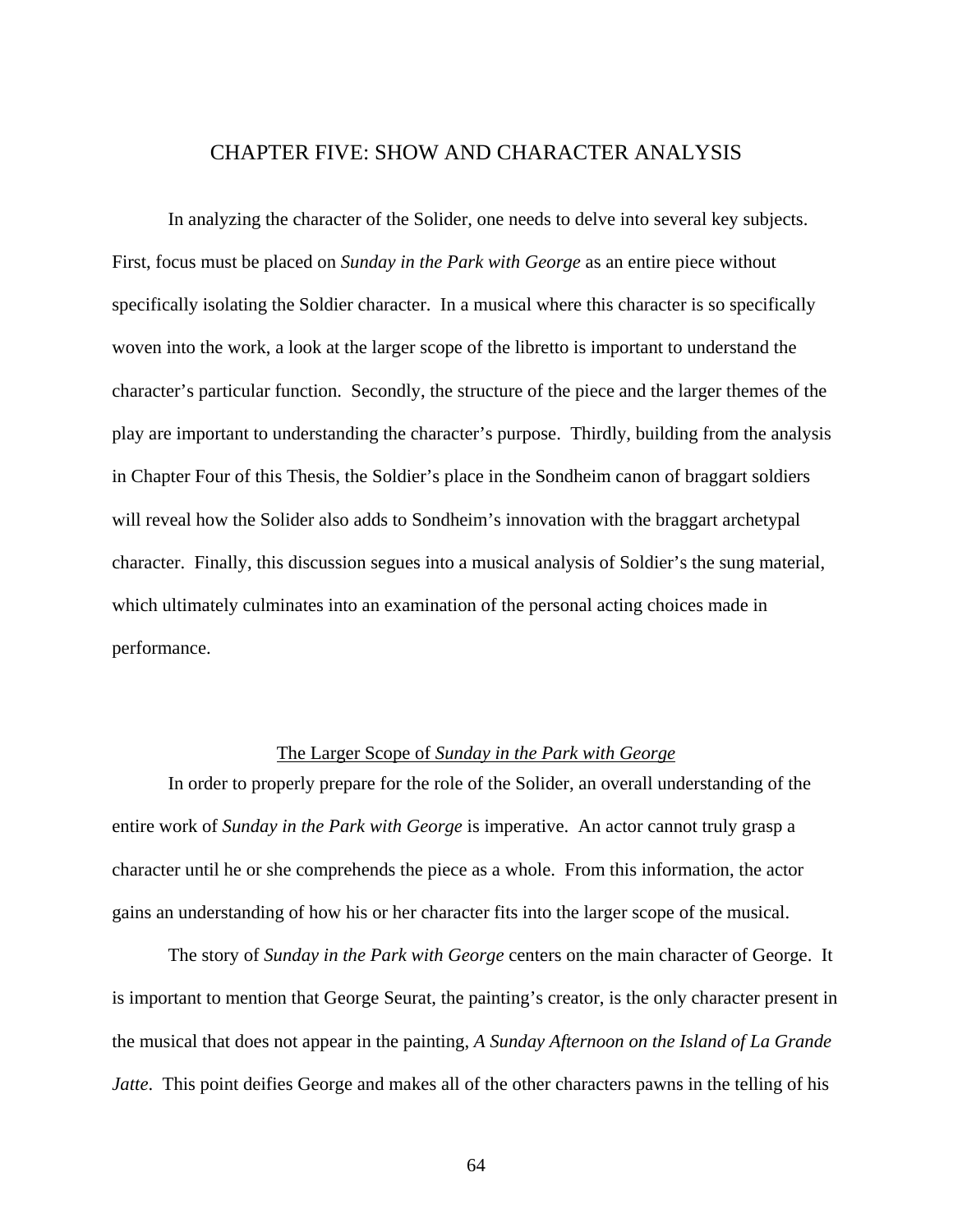story. All the other characters except for one, Dot, play a secondary role in the life of this artist. Dot, George's lover and mother of future child, Marie, represent the story's central romantic relationship. This relationship is the center of George's struggle. He does not know how to balance real-life and his artistic-life. *Sunday* explores the journeys of real-life painter, George Seurat, and later his fictional great grandson, George, as they attempt to "connect" (Sondheim, 640 and 697) with themselves, the world around them, and their artistic endeavors. Most succinctly put, *Sunday* is a generational examination of the artist's struggle.

 The inspiration for the musical comes from Seurat's masterwork painting *A Sunday Afternoon on the Island of La Grande Jatte*. Act One centers on the painting's creation while Act Two centers on the artist's legacy. Taken from the painting, the musical is also built upon Seurat's original post-impressionistic ideas of pointillism. Applied to Seurat's visual art, pointillism is "the theory or practice in art of applying small strokes or dots of color to a surface so that from a distance they blend together (Merriam-Webster, 899). The musical takes this idea and applies it to virtually every aspect of the piece. The most obvious example of this notion is the musical score. Composed with many dissonant and staccato sounds, the music, at times, literally mirrors Seurat's painting style.

> GEORGE (*Sings in a mutter, trancelike, as he paints*): Blue blue blue blue Blue still sitting Red that perfume Blue all night Blue-green the window shut Dut dut dut Dot Dot sitting Dot Dot waiting Dot Dot getting fat fat fat More yellow Dot Dot waiting to go Out out out but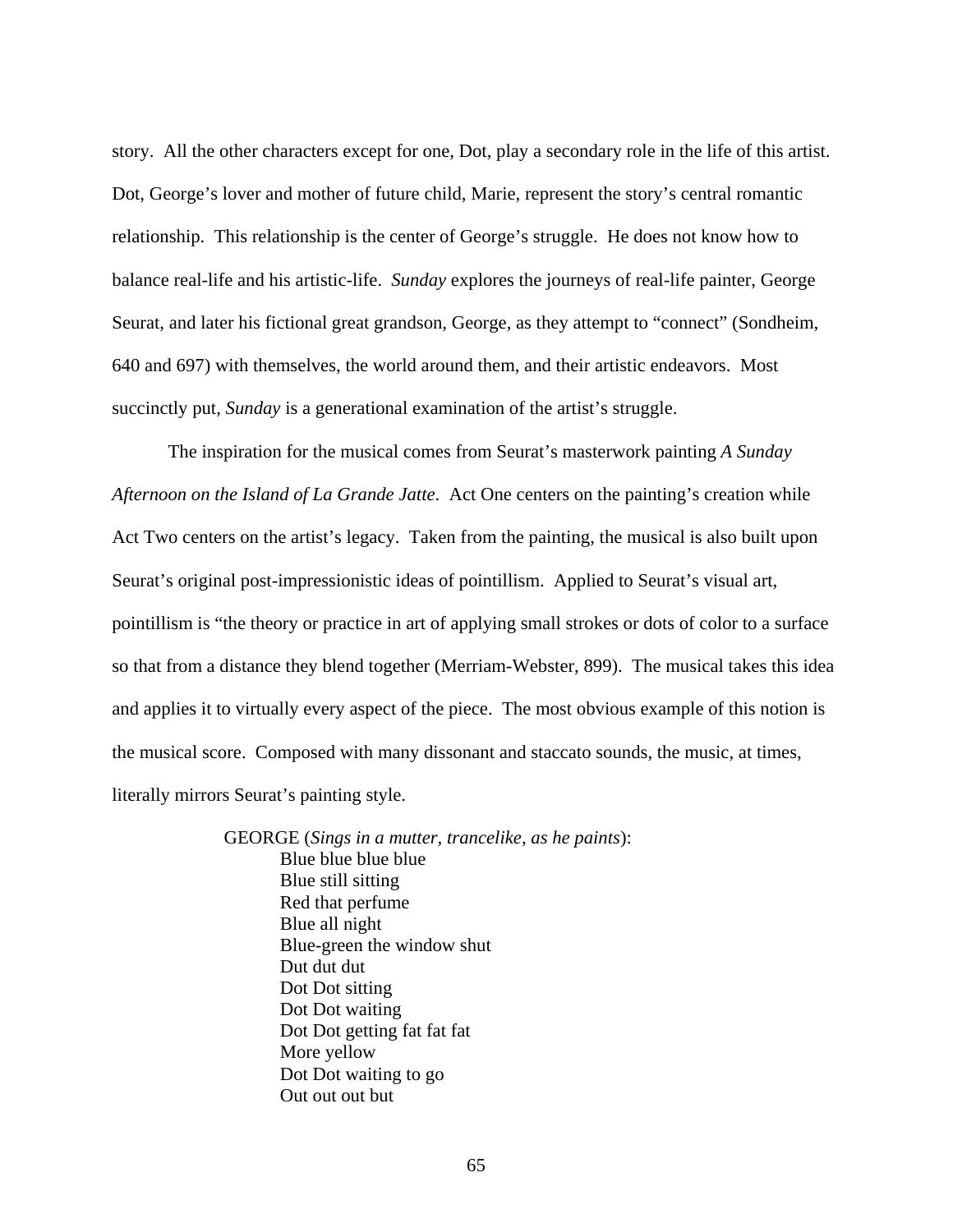No no no George Finish the hat finish the hat Have to finish the hat first Hat hat hat hat Hot hot hot it's hot in here…(Sondheim, 595).

But this pointillism idea also applies to the structure of the piece. The various scenes and character vignettes act like juxtaposing dots of meaning. Isolated, they seem unrelated, but viewed as a whole, the scenes, like the painting itself, is put together meticulously to create a multi-century story.

 Thematically, the musical also relates to pointillism through George's journey. Like his dots, George is alone, and he struggles to "connect." This paramount word is often repeated throughout the piece, and it refers to George's ultimate desire to connect to himself. However, in order to do that, George must connect to the world around him and to his art. To use a visual metaphor, George wants to be purple, and, in order to do that, he must connect with both the red and blue dots. How that connection is defined and what that connection finally means is different for the two Georges in the play. The first act George is so focused on his art that he looses connection with his personal life. He fails to recognize that he shuts out all others because he is so focused on his own work. The second act George is so concentrated on the business aspect of his artwork that he looses his own artistic voice. Both of them represent different concepts of conflict often encountered by an artist.

### Structure: Looking at the Work as a Whole

As previously stated, the structure of *Sunday in the Park with George* is atypical to most dramatic works. Even though the play is broken into two different stories because the storyline contains two different Georges, the piece does have a near linear structure. Each act of the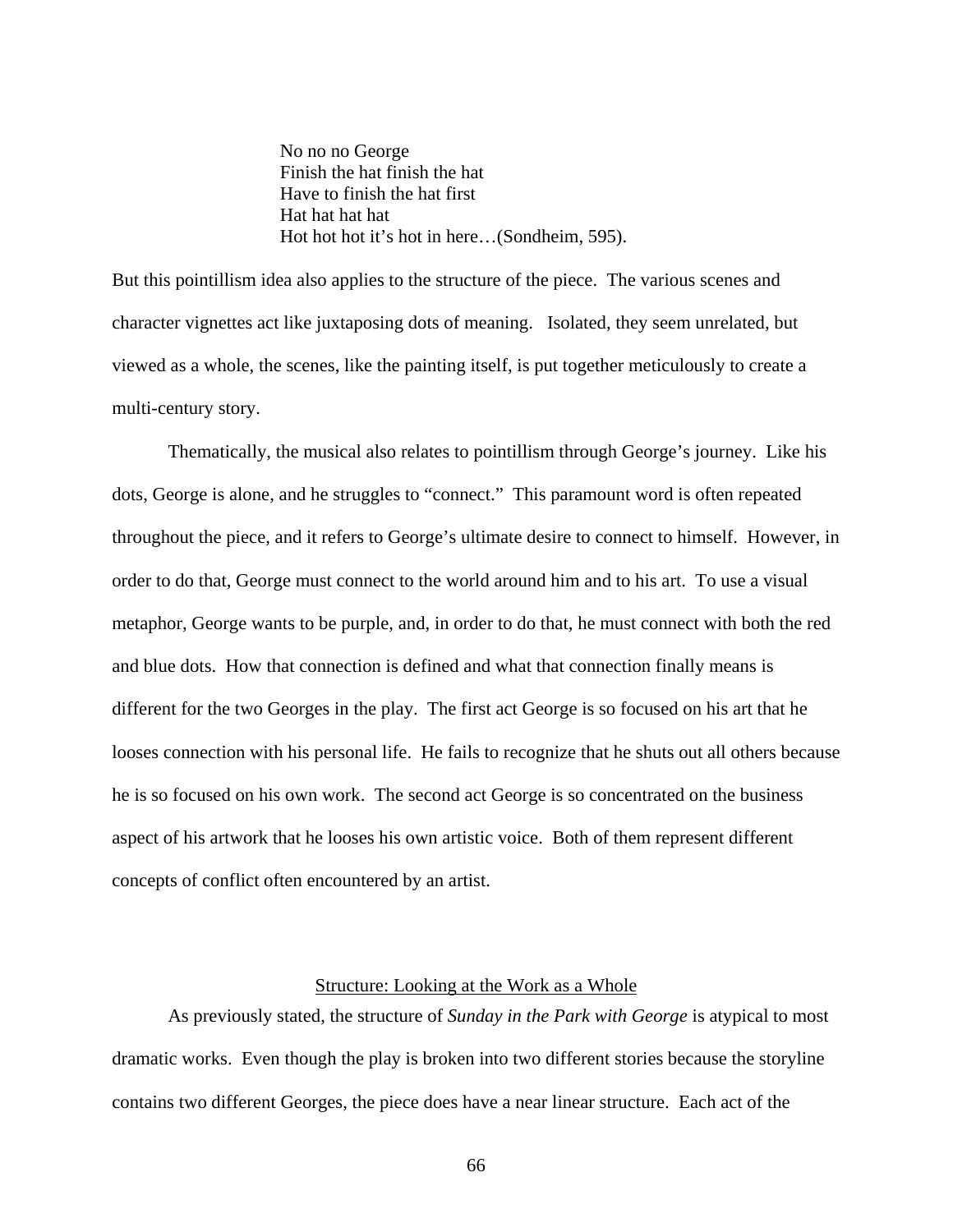musical follows the artist's journey toward connection. More tangibly, the play is built from small chunks of semi-isolated scenes. Serving as a metaphor for Seurat's pointillism, these scenes make up the structure of the play. Their individual parts and juxtaposition form the larger whole, just as the visual world does in the literal painting *A Sunday Afternoon on the Island of La Grande Jatte*. The smaller units, the dots, form a whole. The two largest "dots" or sections of the musical are the two different acts. In the entire piece, these two acts form the greatest juxtaposition of units to create meaning. However, only after examining each act individually can this meaning be derived.

 Act One centers on George Seurat's journey in the creation of his new method for painting. The opening scene between George and his mistress, Dot, introduces George's personal isolation. The tension between the two lovers is palpable.

DOT:

 George. (*Chord*) Why is it you always get to sit in the shade while I have to stand in the sun? (*Chord. No response*) George? (*Still no response*) There is someone in this dress! (*Twitches slightly, sings to herself*) A trickle of sweat. (*Twitch*) The back of the— (*Twitch*) —head. He always does this. (*Hiss*) Now the foot is dead. Sunday in the park with George. One more Su— (*Twitch*) The collar is damp, Beginning to pinch.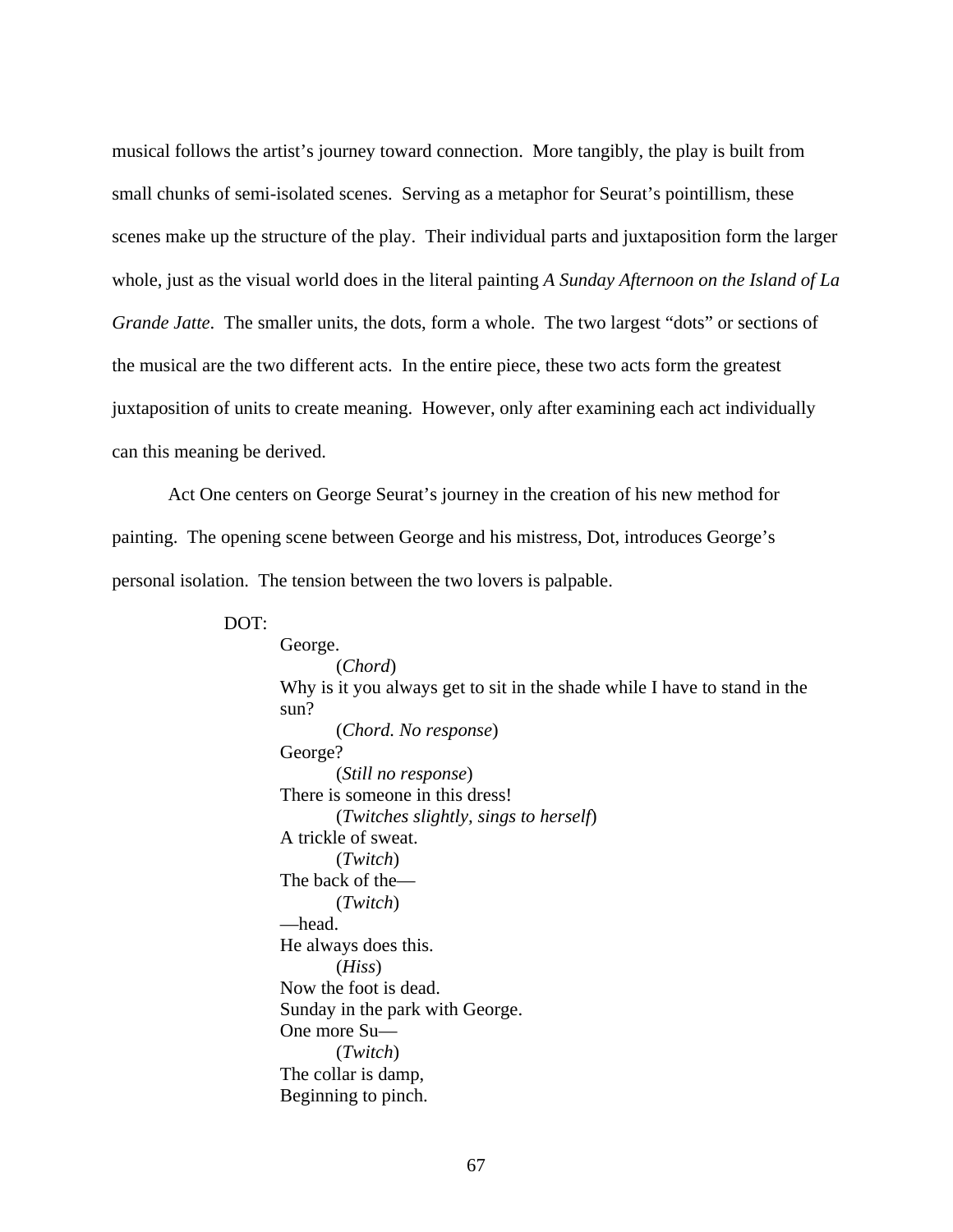The bustle's slippin— (*Hiss and twitch*) I won't budge one inch. (*Undulating with some pleasure, mixed with tiny twitches of vexation*) Who was at the zoo, George? Who was at the zoo? The monkeys and who, George? The monkeys and who?

GEORGE:

Don't move!

## DOT (*Still*):

 Artists are bizarre. Fixed. Cold. That's you, George, you're bizarre. Fixed. Cold. I like that in a man. Fixed. Cold. God, it's hot out here (Sondheim, 580).

The next scene introduces Jules and his wife who criticize George's painting.

## YVONNE:

So drab, so cold.

### JULES:

And so controlled.

## BOTH:

No life.

# JULES:

His touch is too deliberate, somehow.

## YVONNE:

 The dog. (*They shriek with laughter*)

### JULES:

These things get hung—

 YVONNE: Hmm.

### JULES:

And then they're gone.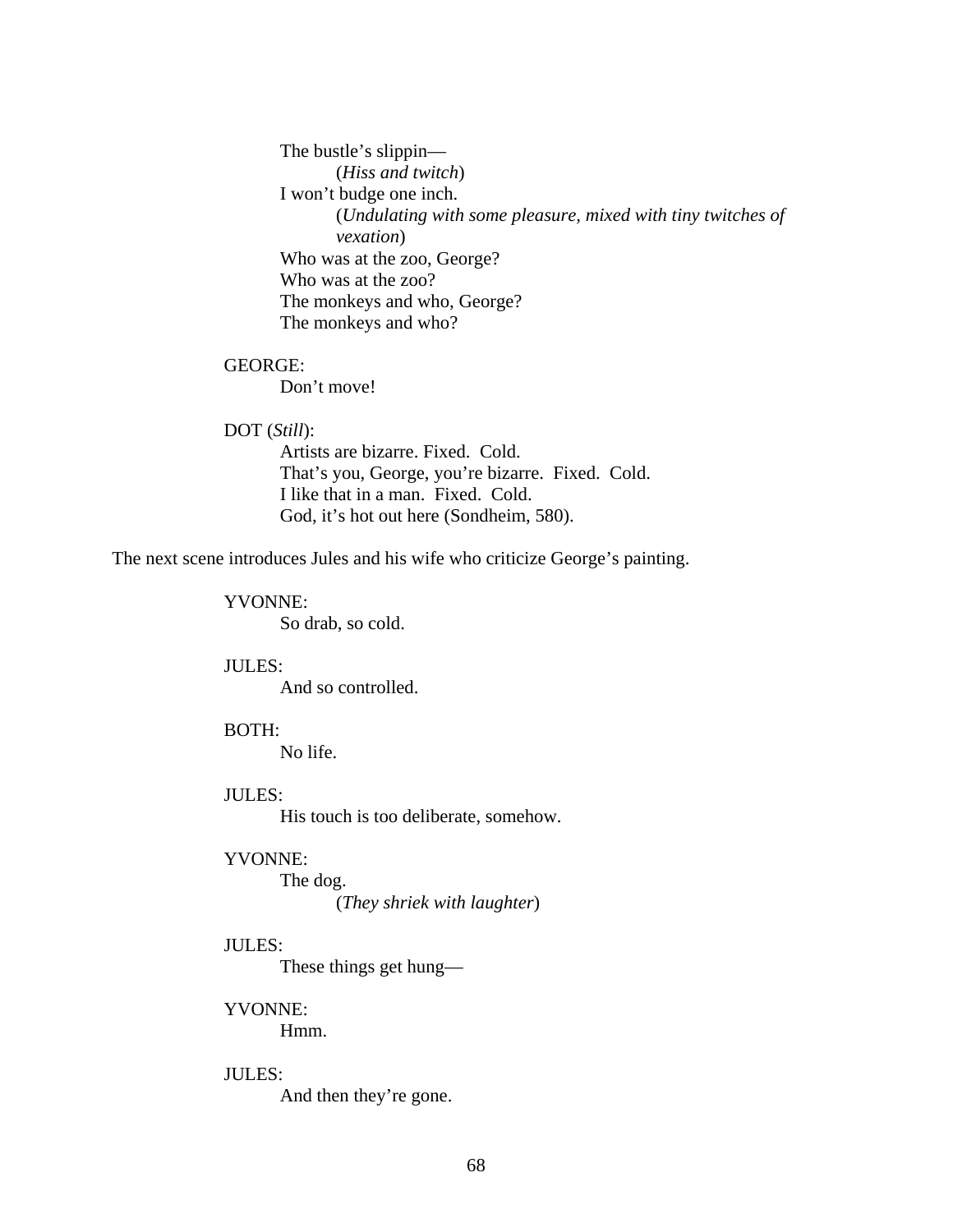YVONNE: Ahhh… Of course he's young— (JULES *shooter her a look. Hastily*) But getting on.

JULES:

 Oh… All mind, no heart. No life in his art.

 YVONNE: No life in his *life*— (JULES *nods in approval*)

## BOTH:

 No— (*They giggle and chortle*) Life (Sondheim, 587-588).

This scene establishes George's struggle to have his art understood by others in his world.

Already, George's two greatest struggles are presented: he tries to connect personally and professionally with the people outside his artistic world. However, George is unable to negotiate both of these problems at the same time. George and Dot's conversation and fight while George works on his painting illustrates this struggle.

> GEORGE (*At his work table*): It's going well…

DOT:

Should I wear my red dress or blue?

 GEORGE: Red.

DOT:

Aren't you going to clean up?

(*Beat*)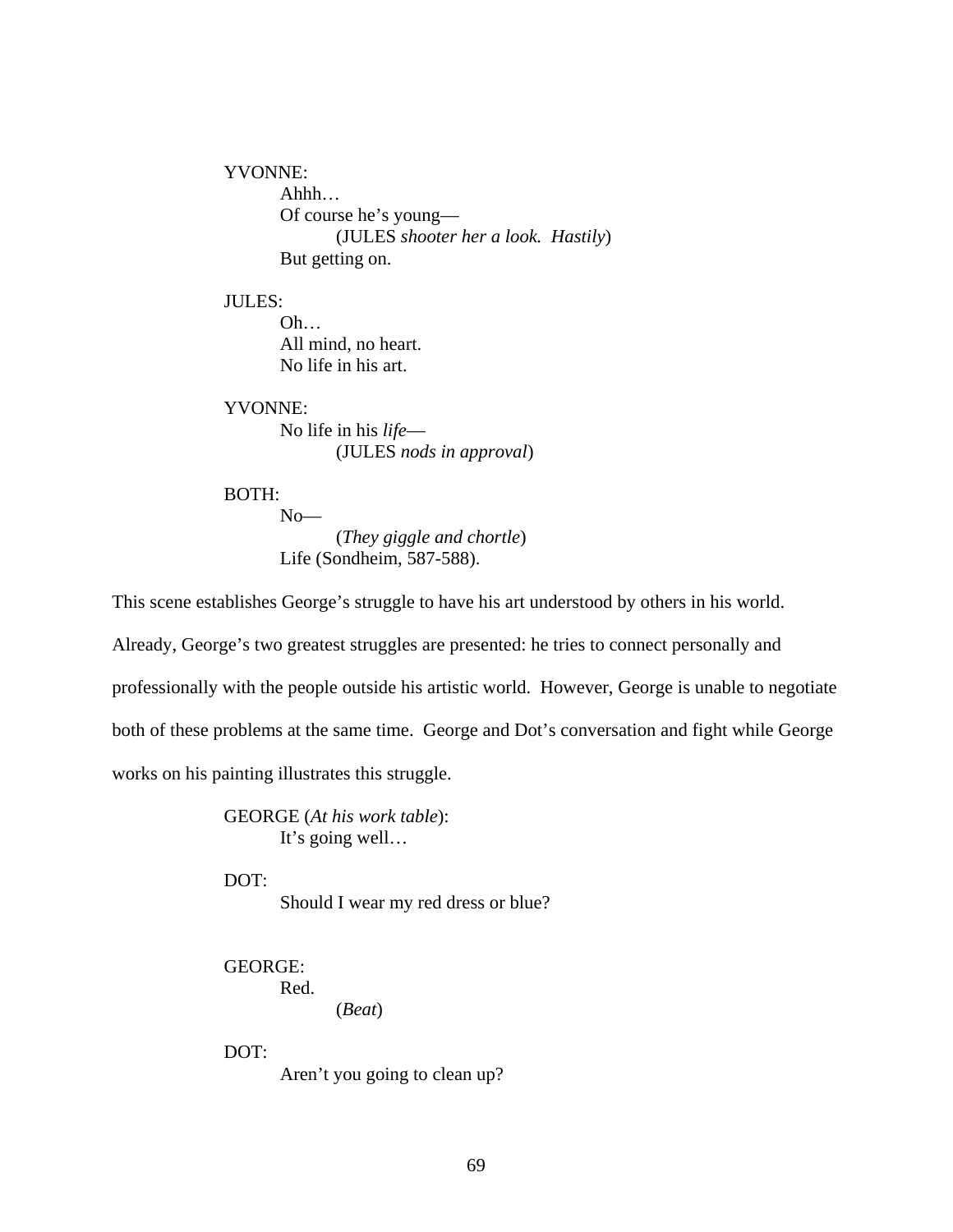GEORGE: Why?

DOT:

 The Follies, George! (*Beat*)

### GEORGE:

I have to finish the hat.

(*He returns to his work.* DOT *slams down her brush and stares at the back of the canvas. She exits*) (Sondheim, 598).

George wants to connect with Dot, but even early in the piece, George chooses his work over personal relationships.

 The following scene takes place on the island while George observes the subjects of his paining. This interaction represents George's attempt to connect with the world around him. He observes their interactions with him and, almost more importantly, he observes their interactions with each other. Even so, George views all these people through his work. He is unable to approach any of them to converse on a personal level. Interestingly, none of the people on the island are happy. On the outside, all of the people are enjoying a lovely day in the park. As George observes them all, he sees the struggles in their lives: some are lonely, some are jealous, some are adulterous, etc… Just as their lives get more complicated, so does George's. At the end of the act, George's relationship with Dot implodes, and George is left alone. However, he ends the act by assembling the final tableaux from the painting he has been working on, *A Sunday Afternoon on the Island of La Grande Jatte*. Even though this creation is beautiful, this ending signifies that George gains the "order, design, tension, balance, and harmony" (Sondheim, 645) he is after, but only through his work.

 Since Act One explores George's creation of art, then Act Two focuses on the pragmatic side of art and the artist. In this vein, the act opens with the number "It's Hot Up Here," which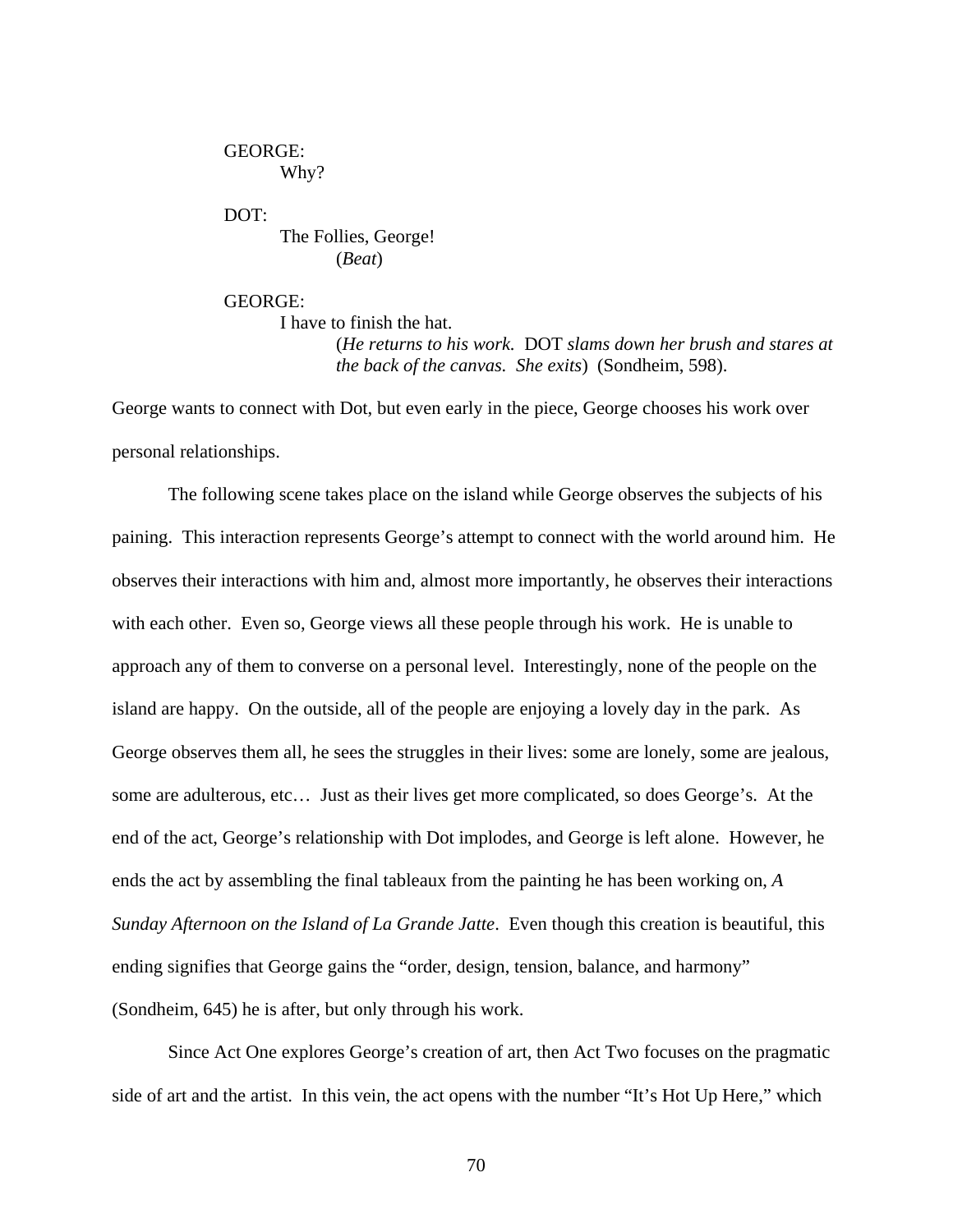humorously allows the characters in the painting to give their opinions on a work of art. However, their humor masks the theme they introduce for Act Two: all aspects of life have good and bad sides, and merging them is difficult. The characters in the painting have the beauty of the art they are in, but they must deal with the tangible problems of being a painting. Their problem mirrors the problem of George's in Act Two. He must remain true to his artistic self while negotiating the business world to maintain self-satisfaction through his work.

 At the end of the song, "It's Hot Up Here," the characters announce the death of George Seurat. It is in these short remembrances that a eulogy of George Seurat is formed. The characters finally acknowledge the way in which he changed their lives. Once again, the duality between love and hate is present. The Boatman supports this statement very simply:

### BOATMAN:

They all wanted him and hated him at the same time. They wanted to be painted—splashed on some fancy salon wall. But they hated him, too. Hated him because he only spoke when he absolutely had to. Most of all, they hated him because they knew he would always be around (Sondheim, 667).

After the painting's characters make their exit, George of the 1980s displays his newest work, which has difficulty getting started, and he attends his show's after party. In this scene, taking up the bulk of the act, this George proves, in the after party, he is a master of the social and the business world.

## GEORGE:

 Link by link, Making the connections… Drink by drink, Fixing and perfecting the design. Adding just a dab of politician (Always knowing where to draw the line), Lining up the funds but in addition Lining up a prominent commission, Otherwise your perfect composition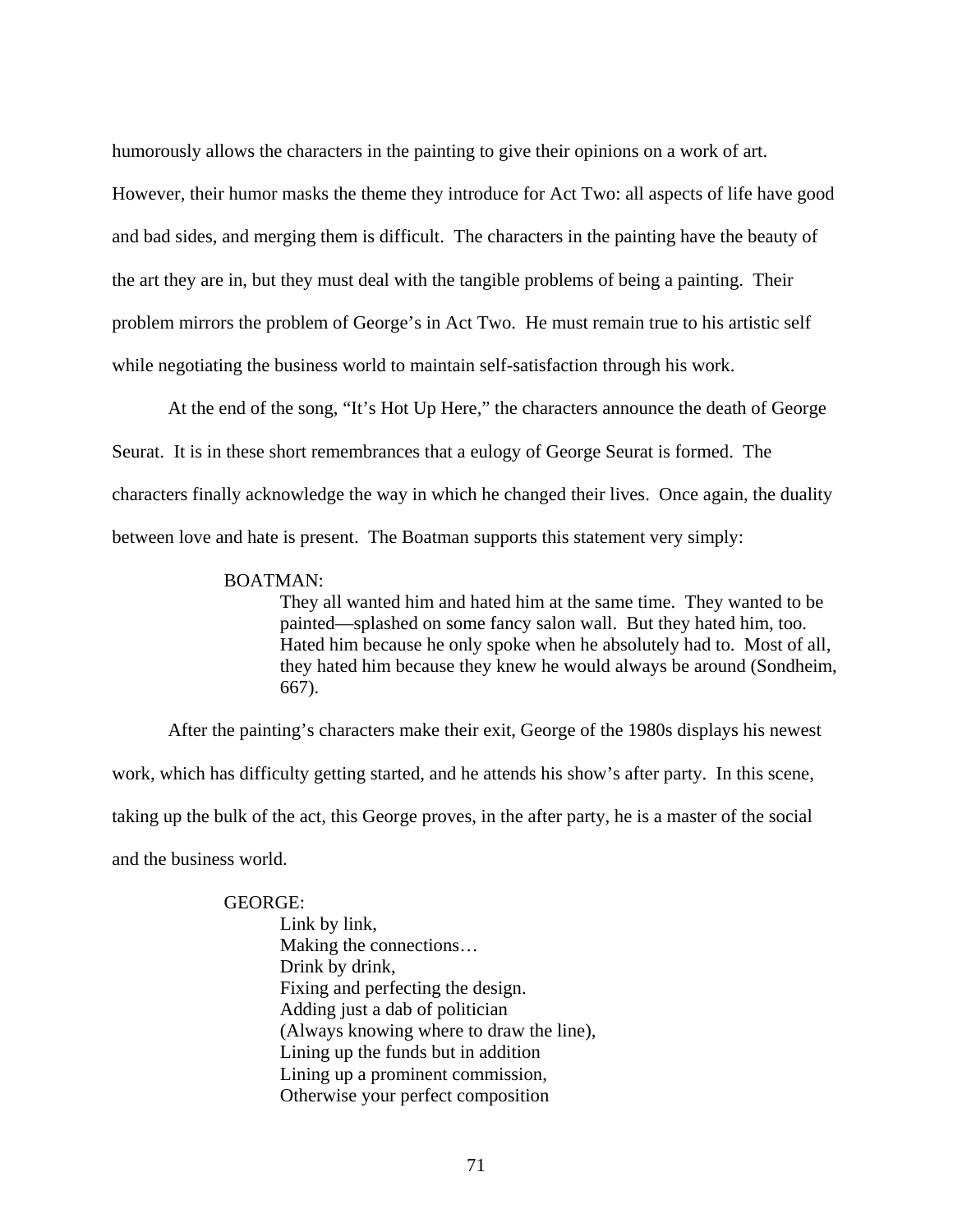Isn't going to get much exhibition.

 Art isn't easy. Every minor detail Is a major decision. Have to keep things in scale, Have to hold to your vision— (*Pauses for a split second)* Every time I start to feel defensive, I remember lasers are expensive. What's a little cocktail conversation If it's going to get you your foundation, Leading to a prominent commission And an exhibition in addition (Sondheim, 682-683)?

The twentieth-century George is the complete opposite of his great-grandfather. This presentday George can easily connect to the world around him, but he has difficulty finding inspiration for his work. Like Seurat, George's work is criticized, but while Seurat was criticized for being too inventive, George is criticized for being too stagnant. George, however, learns that he can connect to both the world around him and to his own artistic inspirations when he examines Seurat's legacy through Seurat's painting. At the end of the musical, George meets Dot in a moment of muddy metaphysics. Dot's presence in Act Two is not necessarily a dream or reality. Nevertheless, she appears in a moment for George as the means for him to reach both into the past and into himself. She reminds George to creatively "keep moving on" (Sondheim, 705). Then the characters of the painting materialize to punctuate this point as twentieth-century George finds "design, tension, composition, balance, light, and harmony" (Sondheim, 706) in his own life. This ending provides the road towards connection. The libretto does not mention the future for George but, hopefully, he will be able to reach the dual connection between the two worlds in his art that George Seurat could not. This ending is just like two dots on a pointillism canvas. The dots are unclear and clear at the same time. From a distance, the dots blend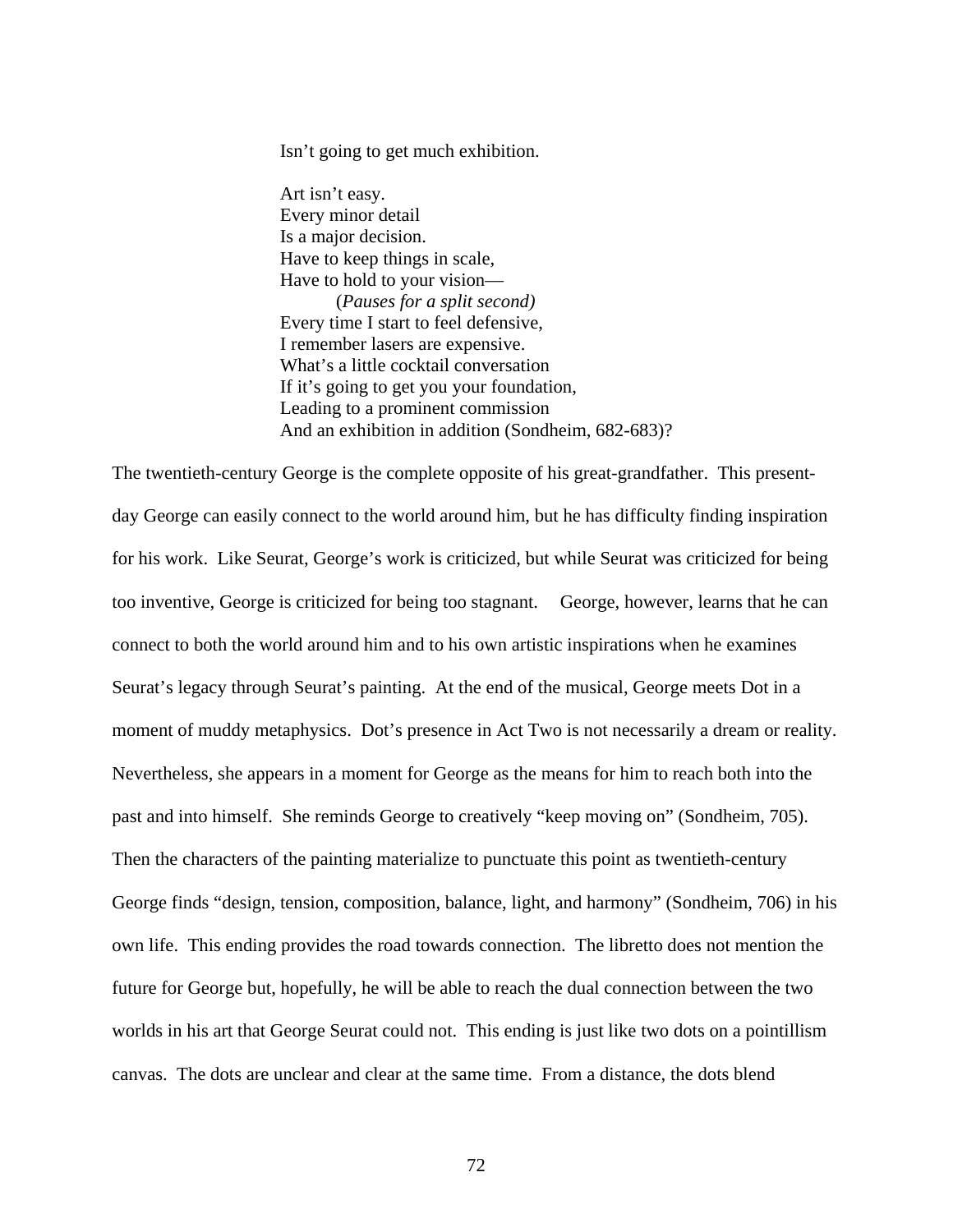together. To use George Seurat's masterwork as an example, when looking at two dots of red and blue up close, the colors remain separate, but when examined from far away, they appear as the color purple. When looking at the show's ending in specific terms, Act Two really has no precise definite ending, but when looking at the musical as a whole, the end of act two does give the appearance of resolution or, at least, the hope for a resolution.

### The Solider in the Sondheim Canon

 Like all other Sondheim braggarts, the Soldier character is also unique. Since the musical focuses on George's journey, everything in the world of the musical relates to George, and the Soldier is no exception. The Soldier is one of the many characters George observes while sketching on the island. Like the other braggarts before him, the Solider possesses the similar character traits of boastfulness, arrogance and lechery. The Soldier wastes no time in displaying his boastful attitude towards the Celestes.

> SOLDIER AND GEORGE: Mademoiselles, I and my friend, We are but soldiers!

SOLDIER: Passing the time In between wars For weeks at an end (Sondheim, 621).

In the Soldier's first sung lines, he announces his position and uses the fact that he sees combat as a means to impress the girls. He knows this line is a way to make an instant impression. Later in the show, the Soldier also boasts to Celeste 2 through the possibility of his actions. As they enter the stage arm-in-arm, they catch Frieda placing Jules's hand on her breast. He uses this opportunity to impress by acting like a hero. He states, "Do you suppose there is a violation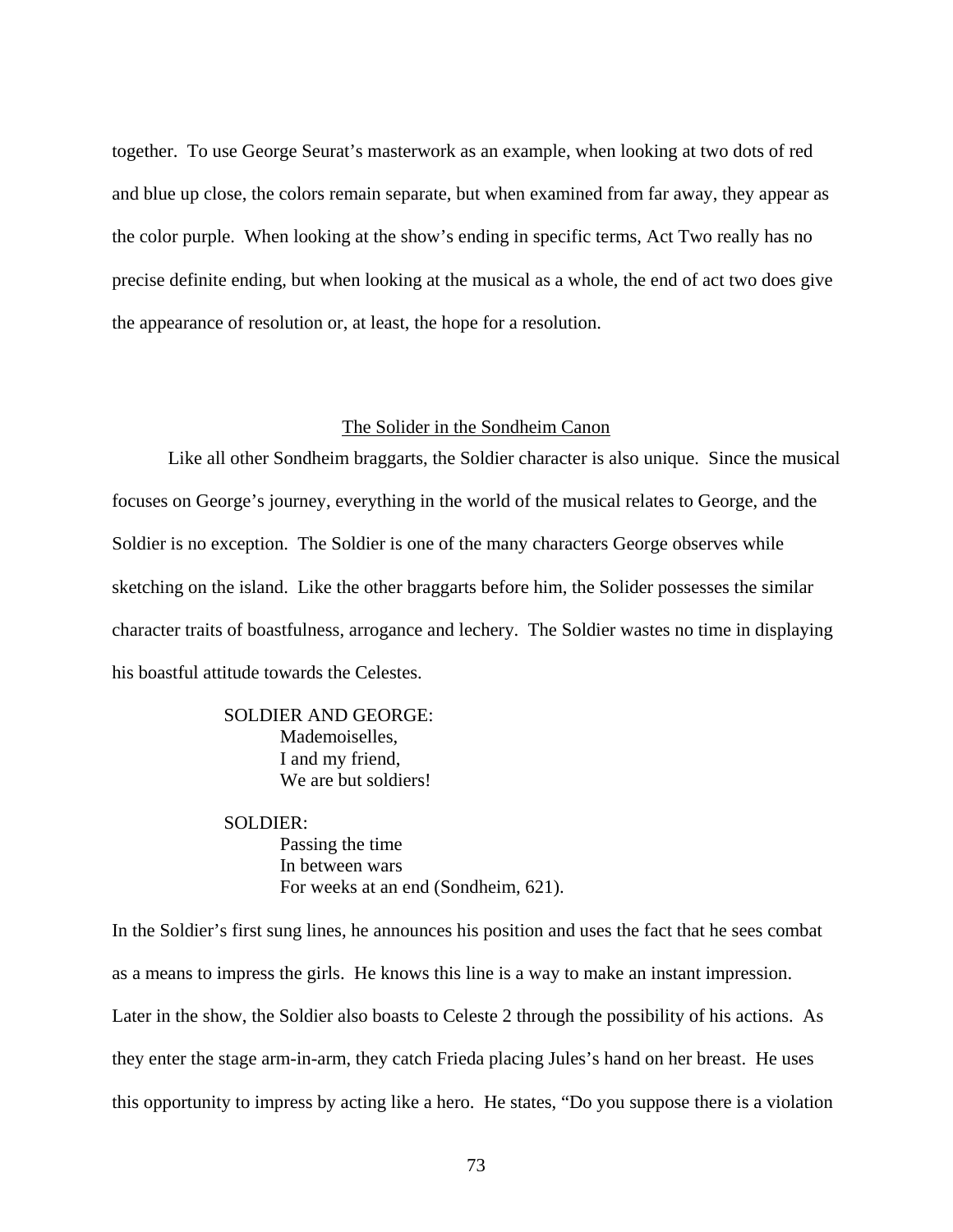being perpetrated by that man" (Sondheim, 641)? This statement alludes to the fact that he is ready to save this damsel in distress. He is boastful of his ability to apprehend criminals. Of course, he had no plans to bother himself with such a task. He simply wanted to look good without the obligation of having to back up his words.

Next, as the Soldier first speaks to the Celestes, he also displays his arrogance.

 CELESTE #1: Do you have a name?

## SOLDIER:

I beg your pardon. Napoleon. Some people feel I should change it. (*The* CELESTES *shake their heads no*)

 CELESTE #2: And your friend?

 SOLDIER: Yes. He is my friend.

CELESTE #1(*Giggling, to* SOLDIER): He's very quiet.

SOLDIER:

Yes. Actually he is. He lost his hearing during combat exercises.

CELESTE #1: What a shame.

SOLDIER:

He can't speak, either.

CELESTE #2: Oh. How dreadful.

# SOLDIER:

We have become very close, though (Sondheim, 620-621).

The Soldier shows his arrogance by trying to avoid introducing the Companion. Throughout the

entire musical he never once mentions the Companion's name. The Soldier needs to be the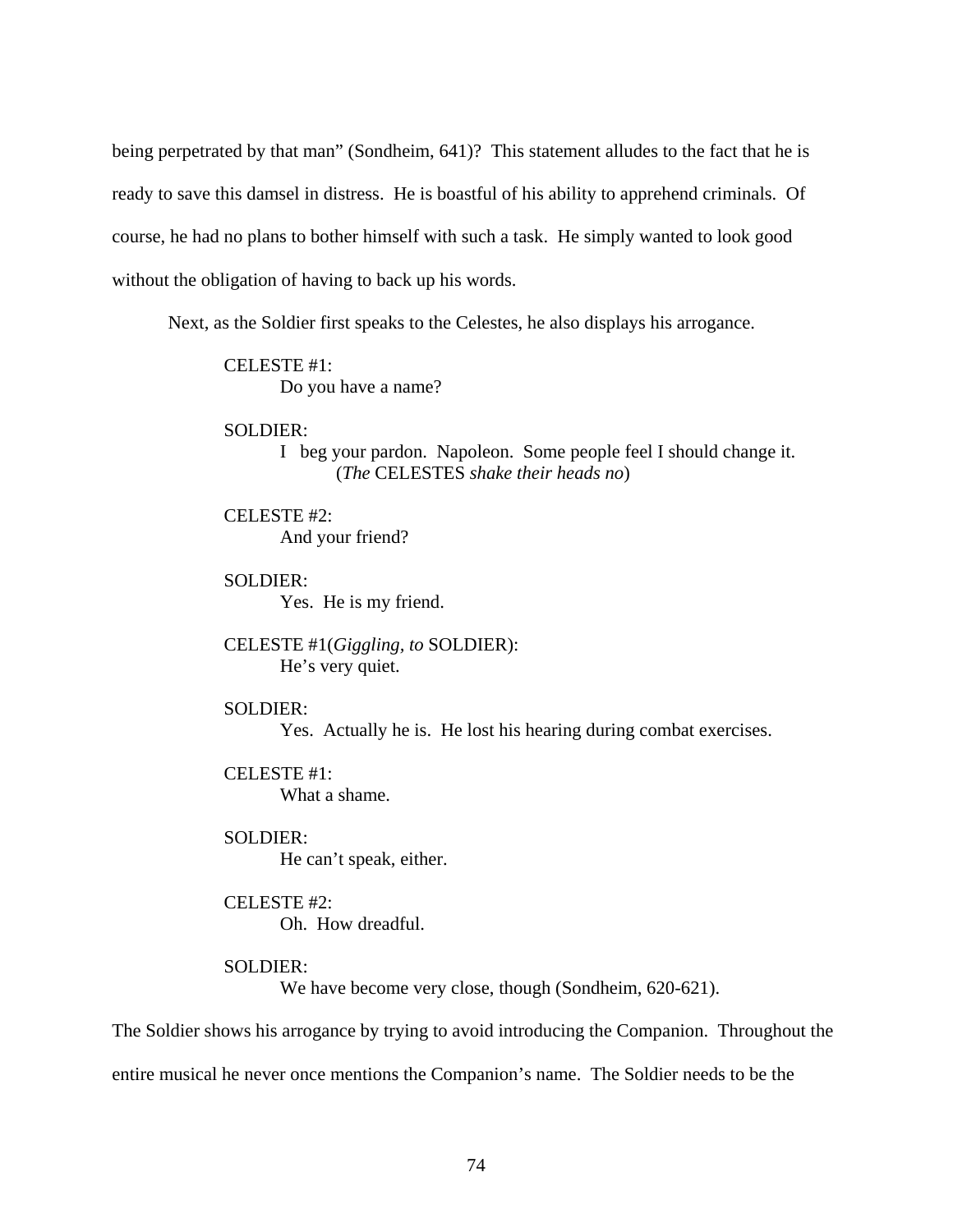center of attention. This is why he introduces the Companion as "my" friend. He also shows arrogance by pairing himself with a deaf and silent partner. This is a way to boost his ego. By partnering himself with someone who is deaf and silent, the Soldier is guaranteed to appear the best. Next, the Soldier's arrogance is displayed through the conceited way he talks to the Celestes. He never earnestly listens to what either of the girls says unless it is about himself.

> SOLDIER (*Noticing his* COMPANION): I am glad to be free of him.

 CELESTE #2: Friends can be so confining.

 SOLDIER: He never understood my moods.

 CELESTE #2: She only thought of herself.

 SOLDIER: It felt as if I had this burden at my side.

 CELESTE #2: She never really cared about me.

 SOLDIER: We have very different tastes (Sondheim, 637).

Conceit is the first major sign of arrogance. Lastly, the Soldier's arrogance is shown by his

belief that the two Celestes are fighting over him. He assumes there is no other reason to fight.

 CELESTE #1: I don't want to say hello to her. Cheap Christmas wrapping.

CELESTE #2:

Cheap! Look who is talking. You have the worst reputation of anyone in Paris.

CELESTE #1:

At least I have a reputation. You could not draw a fly to flypaper!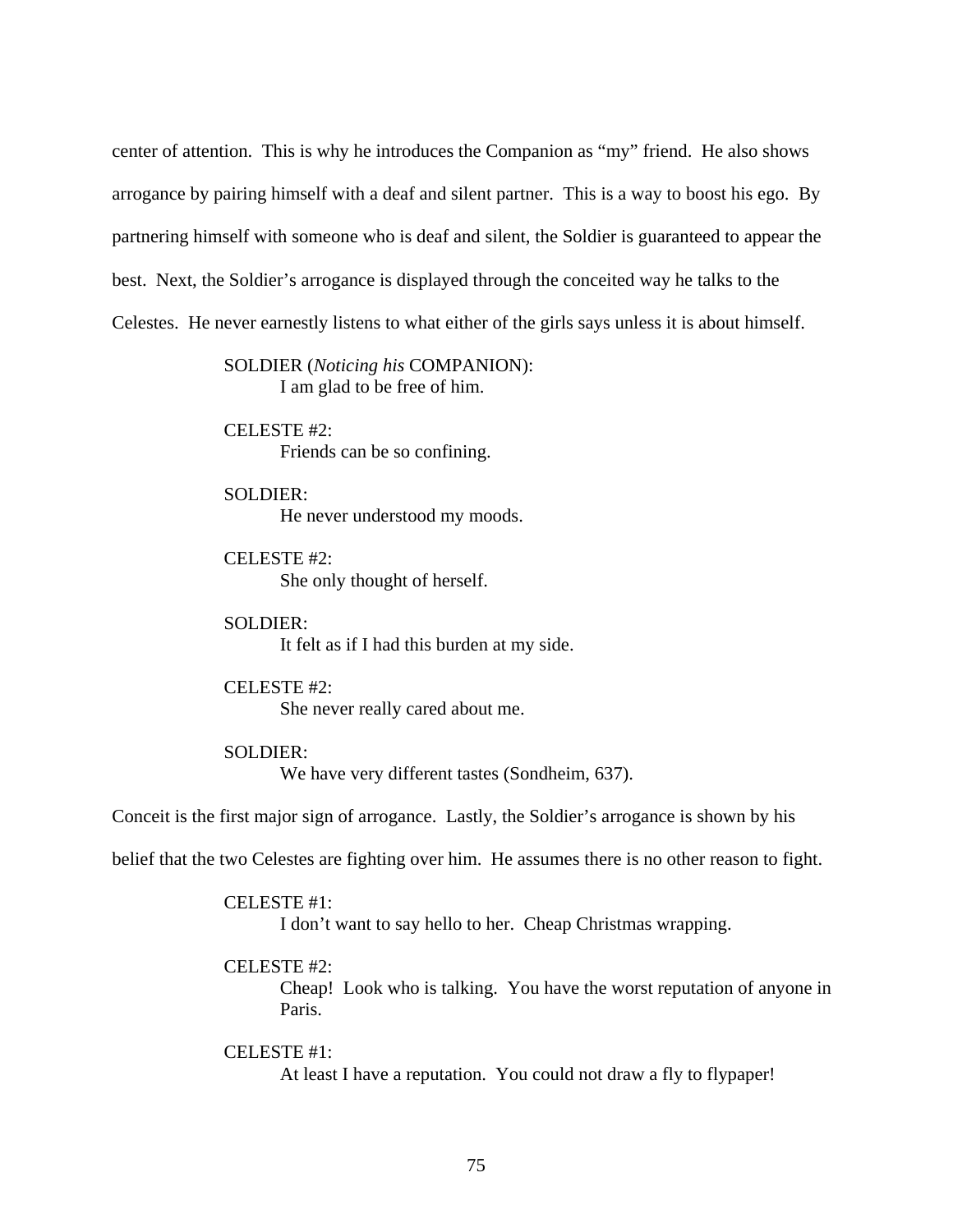### SOLDIER:

Ladies, you mustn't fight (Sondheim, 643).

Lechery is the most prominent of the Soldier's three traits. At first sight of the two Celestes, the Soldier chooses his first victim. After a simple glance, the Soldier jumps to the conclusion that the women want him. He quickly decides, "I like the one in the light hat" (Sondheim, 611). He assumes that the only reason why women look at him is to flirt. Next, after exchanging only very few words with the girls, he proudly proclaims, "We may get a meal and we might get more" (Sondheim, 622). This quick and conceited assumption shows he would like to have romantic and/or sexual relations with one of these two women. This is proof of the Soldier's lechery. From the moment that Solider enters the scene, his first and only desire is to woo the girls. Since the Soldier says the girls are "perfectly fine for Sunday," he admits that these women are not objects for relationships. They are merely a sexual game for the day. The entire notion that the Celeste tries to catch her man by pretending to catch a fish also infers that both the Celestes and the Soldiers desire to catch someone sexually, if not only for the moment. During the play, the Soldier appears with each of the Celestes. First, he is seen with Celeste #1 and then he is with Celeste #2. In fact, there is nothing in the libretto validating the proof of a sexual encounter until Celeste #1 mentions the Soldier having "Disgusting sores everywhere" (Sondheim, 644).

 The Solider is unique from the other braggarts because he has the Companion. Pragmatically, the Companion accompanies the Soldier because the painting has the two soldiers standing uncommonly close to one another. However, in the world of the play, the Soldier and the Companion are together because they are friends. In fact, in the trunk song, "The One on the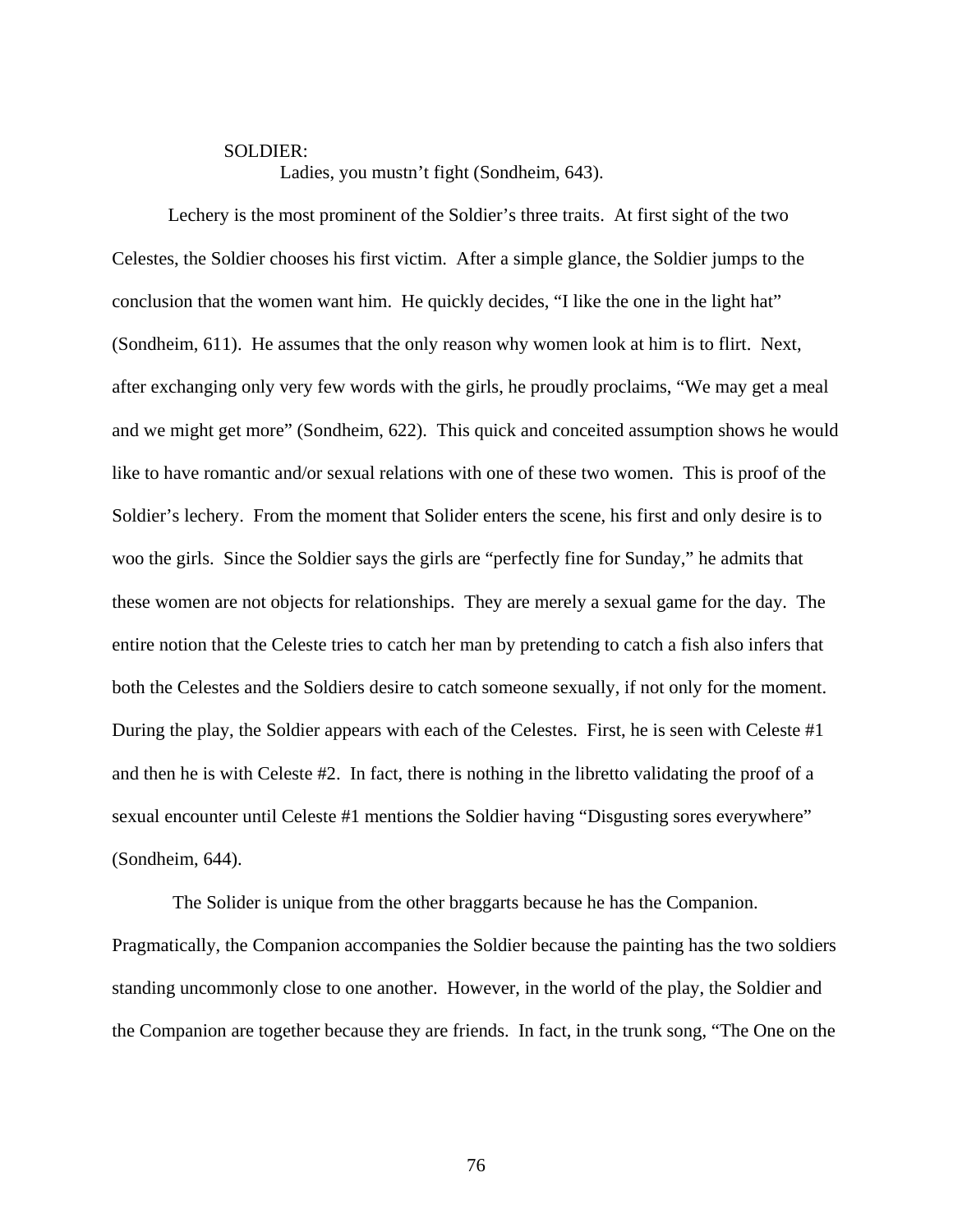Left," the Solider reveals that his friend is with him because the Soldier is helping a friend in need.

> SOLDIER: And after a week Spent mostly indoors With nothing but soldiers, Ladies, I and my friend Trust we will not offend, Which we'd never intend, By suggesting we spend— (Sondheim, 622).

This friendly attachment is uncharacteristic for a braggart. After further observation, though, the Soldier's motives for having the Companion around are not purely altruistic. The Companion and the Soldier act as a team as they try and find women. Even though Soldier asks his friend's opinion, "What do you think?" (Sondheim, 611), the Soldier does not truly care what his friend thinks. In fact, he knows the Companion cannot answer him. The Soldier is simply using the Companion.

 The function of the Soldier is atypical to the original archetype of the braggart. Despite the Soldier's intense sexual drive, he ironically does not serve as a blocking figure between the young lovers, in this case, George and Dot. In fact, the Soldier is not involved in their story at all. Instead, the Soldier, like all the characters in the park, represents the outside world to George. The Soldier and the other characters only reveal that George has a difficult time socially relating to others. Throughout the sequences on the island, George consistently sings dialogue with characters but does not directly address the character. He never talks directly to the Soldier but sings with him. Arguably, each of the island characters represents an aspect of George's personality and/or one of his inward struggles. For example, the Boatman represents George's anger at being alone; Jules represents George's struggles to join the art world; and the Nurse and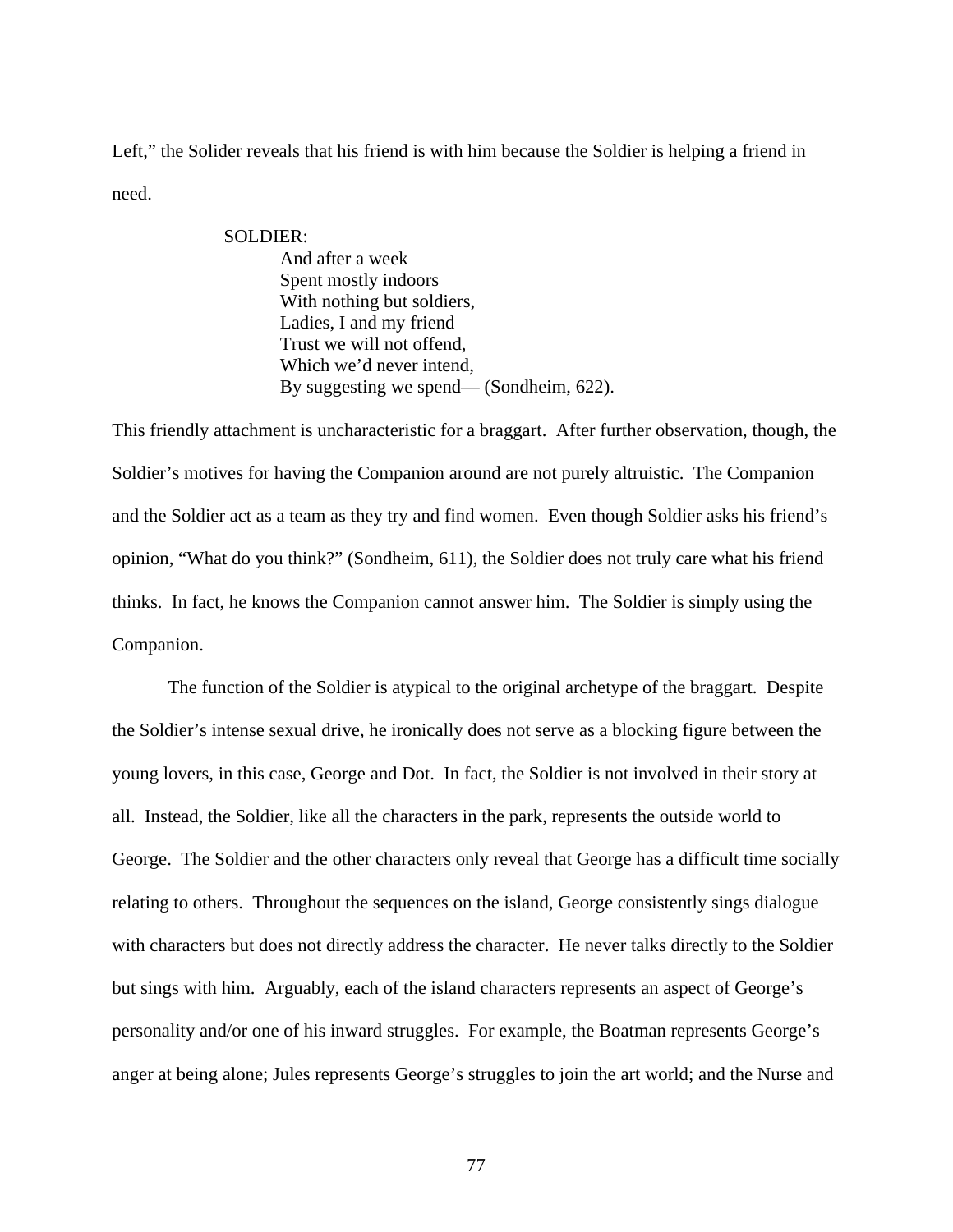Old Lady represent George's battle with his family and past. In this line of thinking, the Soldier represents George's sexual desires. The Soldier possesses the sexual confidence that George cannot show due to his inability to socially interact. The Soldier easily communicates with women, and the women desire him. By observing the Soldier, George lives vicariously through the Soldier, even though he has difficulty revealing this side of himself.

 Like the other Sondheim braggarts, the Soldier also contributes to the grand meaning of the piece through his inclusion in the painting's tableau. The Soldier, like the other island characters, is intricately woven into the thematic meaning of the musical because of their presence. The Soldier acts as the medium from which George lives as a social and sexual extravert.

Lastly, in *Sunday in the Park with* George, the Soldier does not end in ridicule and devastation. Instead, George placing him in the painting bestows honor to the Soldier. The Soldier provides a way for George to connect to his art, and at the end of Act Two, the Soldier becomes a means for twentieth-century George to connect both to his artistic past and the future.

## Additional Lyric and Music Analysis

 When analyzing the lyric and music for the Soldier, one has to take into account not only the material included from the final incarnation of the show but also the cut material. The 2006 London Cast Recording includes a full version of "The One on the Left." Like the original production at Playwrights Horizon, the Soldier had extended material that was cut before transfer to Broadway. This was also the case for the 2006 London Cast Recording. Fortunately, in the case of the 2006 cast album, the song was preserved through recording. Appendix One includes additional lyrics that can be used for additional research. While these additional lyrics do not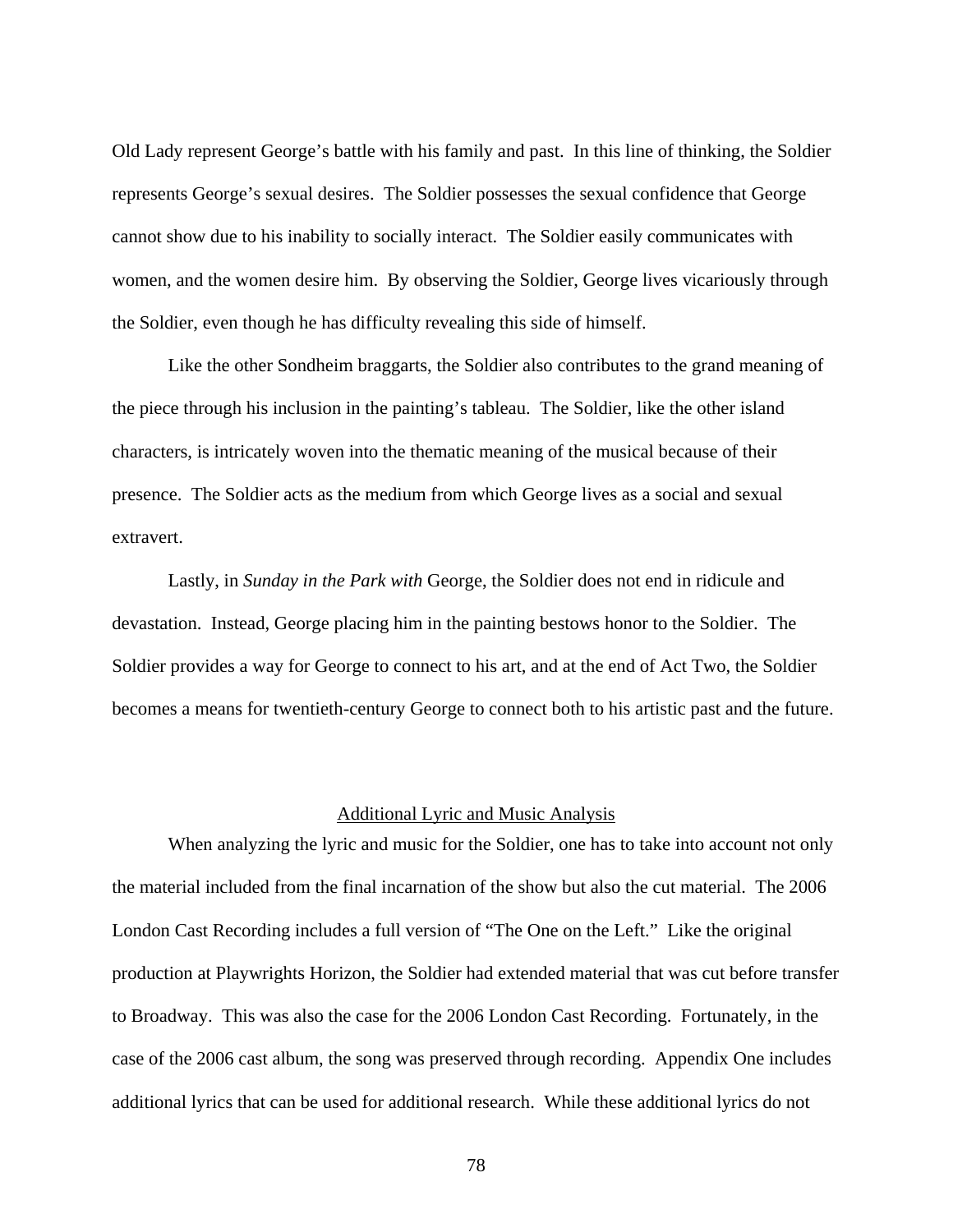directly apply to the show's performance, their existence reveals supplemental information to help clarify the collaborators intent for the characters. In the case of the UCF performance of *Sunday in the Park with George*, the additional material was not included.

Within both forms of the Soldier's lyric and music, all ideas still stem from the military archetype theme. In every production, the Soldier's music is themed to announce the character's appearance. Just like all of the show's characters, the Soldier has a melodic theme. Every time the Soldier enters a scene, this thematic music is present. The twelve-note phrase is repeated as the Soldier's Theme.



The One on the Left-Soldier's Theme

#### **Figure 7: "The One on the Left," Soldier's Theme Stephen Sondheim. Sunday in the Park with George. 1984. New York: New York, 1987: 87.**

In a complicated mix between dialogue and musical phrasing, the Soldier's music expands as the encounter progresses. The song "The One on the Left" has two main musical statements. The first statement is a proclamation. "Mademoiselles, / I and my friend, / We are but soldiers" (Sondheim, 621)! This statement is characterized as a musical fanfare to introduce the Soldier's importance. Underscored by the horn section, this statement is meant to be the grandest

<sup>© 1987</sup> RILTING MUSIC, INC.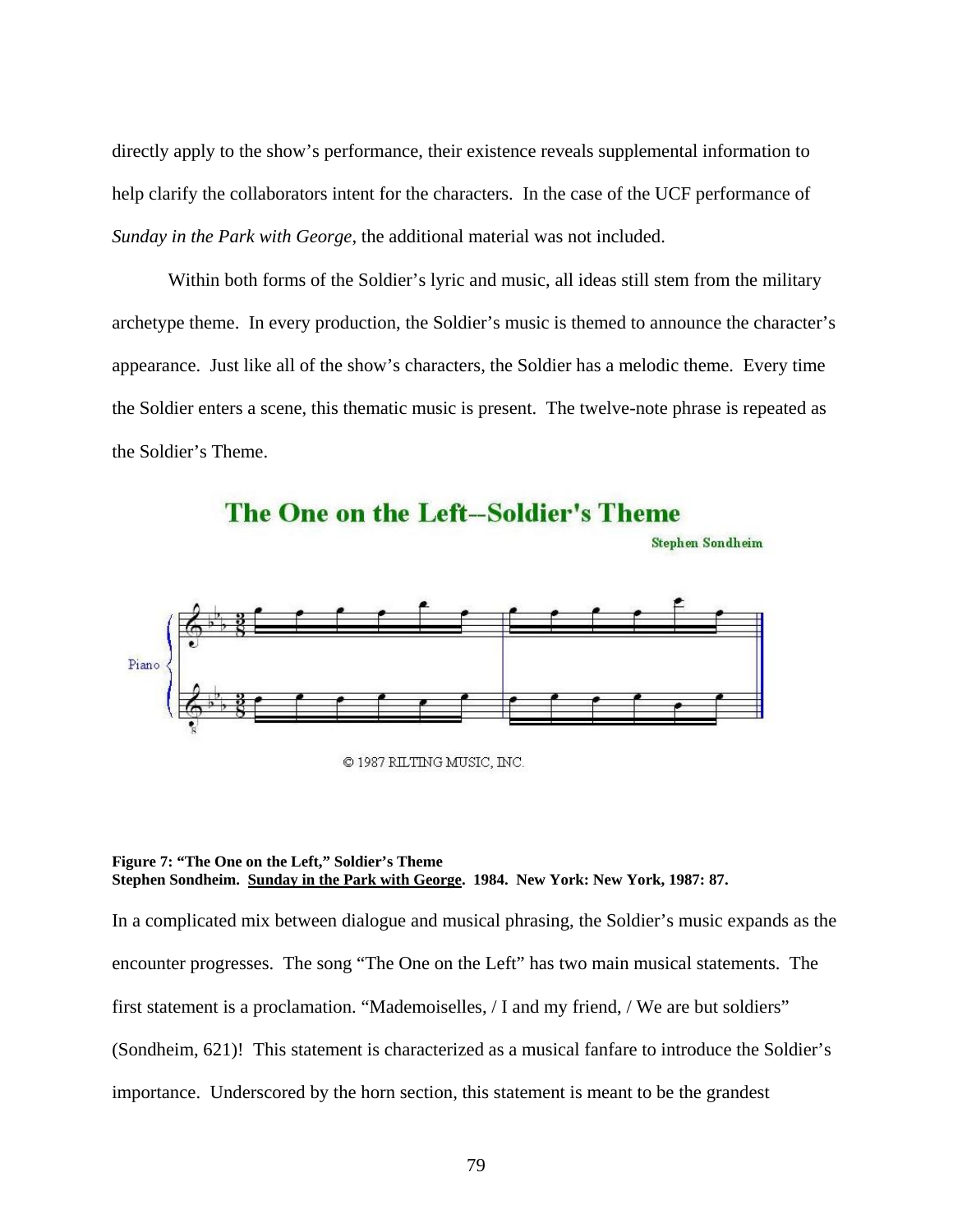introduction possible as Solider tries to get the girl's attention. The large percussion hits during these opening lines also add to Soldier's boastfulness and pride.

 After this opening proclamation, the Celestes interject their thoughts through their own flighty underscoring. Their conversation with the Solider mimics their accompaniment. As the Solider begins to speak again, the music transitions into a near military march, which continues through the end of the character's exit. This represents the Soldier's military conquest of the two women.

### SOLDIER:

And after a week Spent mostly indoors With nothing but soldiers, Ladies, I and my friend Trust we will not offend, Which we'd never intend, By suggesting we spend-

## CELESTES: Oh, spend-

SOLDIER: -this magnificent Sunday-

CELESTES: Oh, Sunday-

### SOLDIER:

-With you and your friend (Sondheim, 622).

To clarify, the beginning of this passage of music is not a full military march. It has the clean four/four feeling of a march, but the phrases are long and expansive. This musical choice allows the Soldier to act between the lines to woo the girls. However, at "this magnificent Sunday," the music becomes a clear march, which includes snare drum in the orchestration to provide the truest march feeling. This musical march even dominates the Celestes music to follow; they no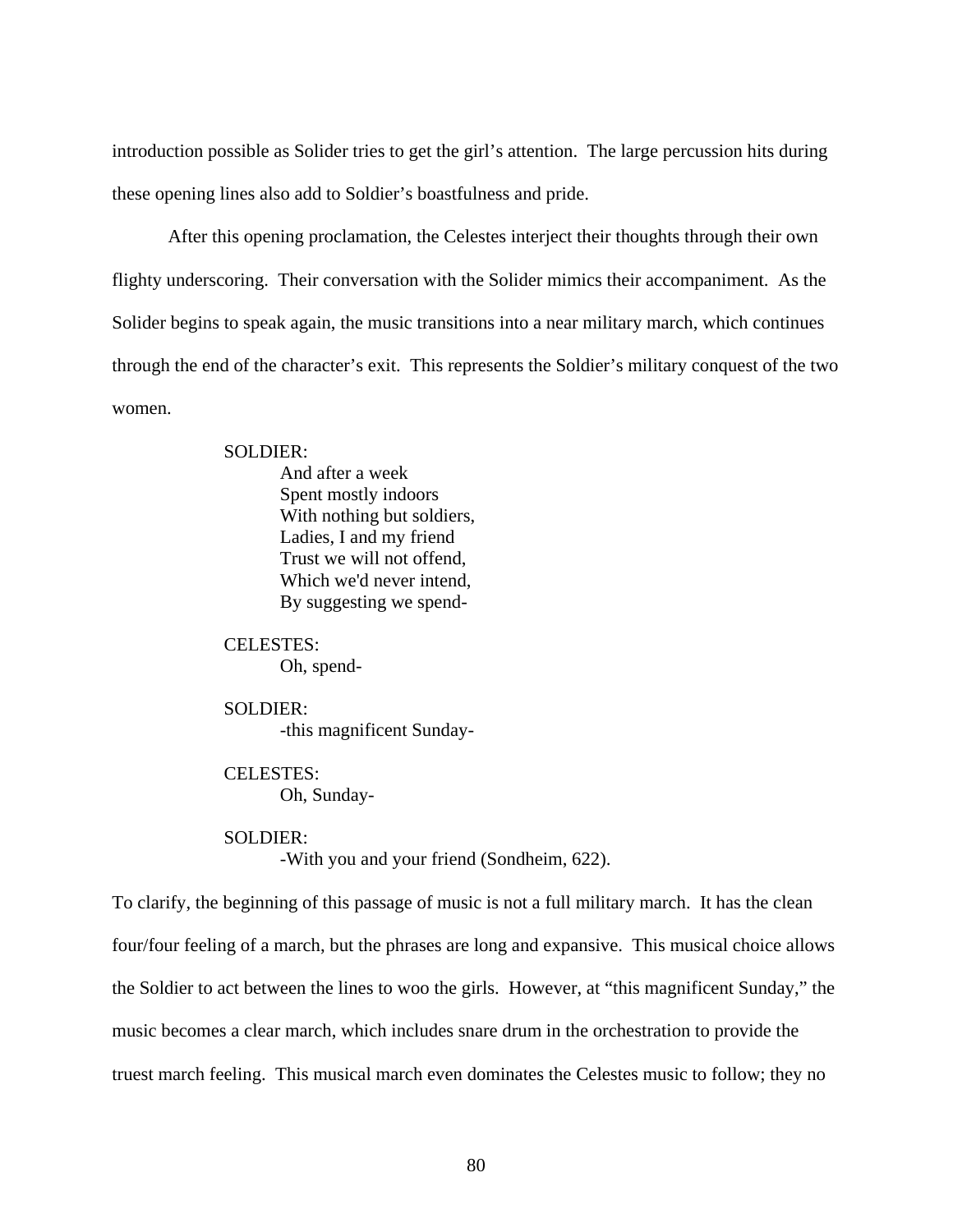longer possess their own underscoring. This musical transition provides substantiation that the Soldier's lecherous intentions have taken control over the Celestes. The underscoring foreshadows the sexual conquest of both Celestes.

 The final Broadway production of the Soldier's music is actually a cutting from the original full version of the song while the show was being workshopped. Entitled "The One on the Left," this full song has virtually the same structure as the cut song: the Solider opens with his fanfare, he woos the girls, and, finally, the march begins as he escorts the ladies off, meanwhile the Celestes interject their comments. However, in the full song, the march proper is vastly extended. As in the cut version, the girls take on Soldier's musical march motif, but in the extended version, the Celestes relationship and Soldier's relationship with his companion are more specifically defined by the musical underscore. In the 2006 recording, Soldier clearly shows he is the dominant person in his friendship, and Celeste 1 shows she can bully Celeste 2.

> SOLDIER AND CELESTE #1: My only advice Is don't think twice.

SOLDIER (*to* CELESTE #1): Would you care for an ice?

THE CELESTES: Oh, an ice would be nice!

CELESTE #2 (*to* CELESTE #1): Will they buy us a drink?

SOLDIER (*to* COMPANION): Are they virgins, you think?

ALL:

It's certainly fine for Sunday!

CELESTE #2 (*to* CELESTE #1*, referring to* COMPANION): Is that a mustache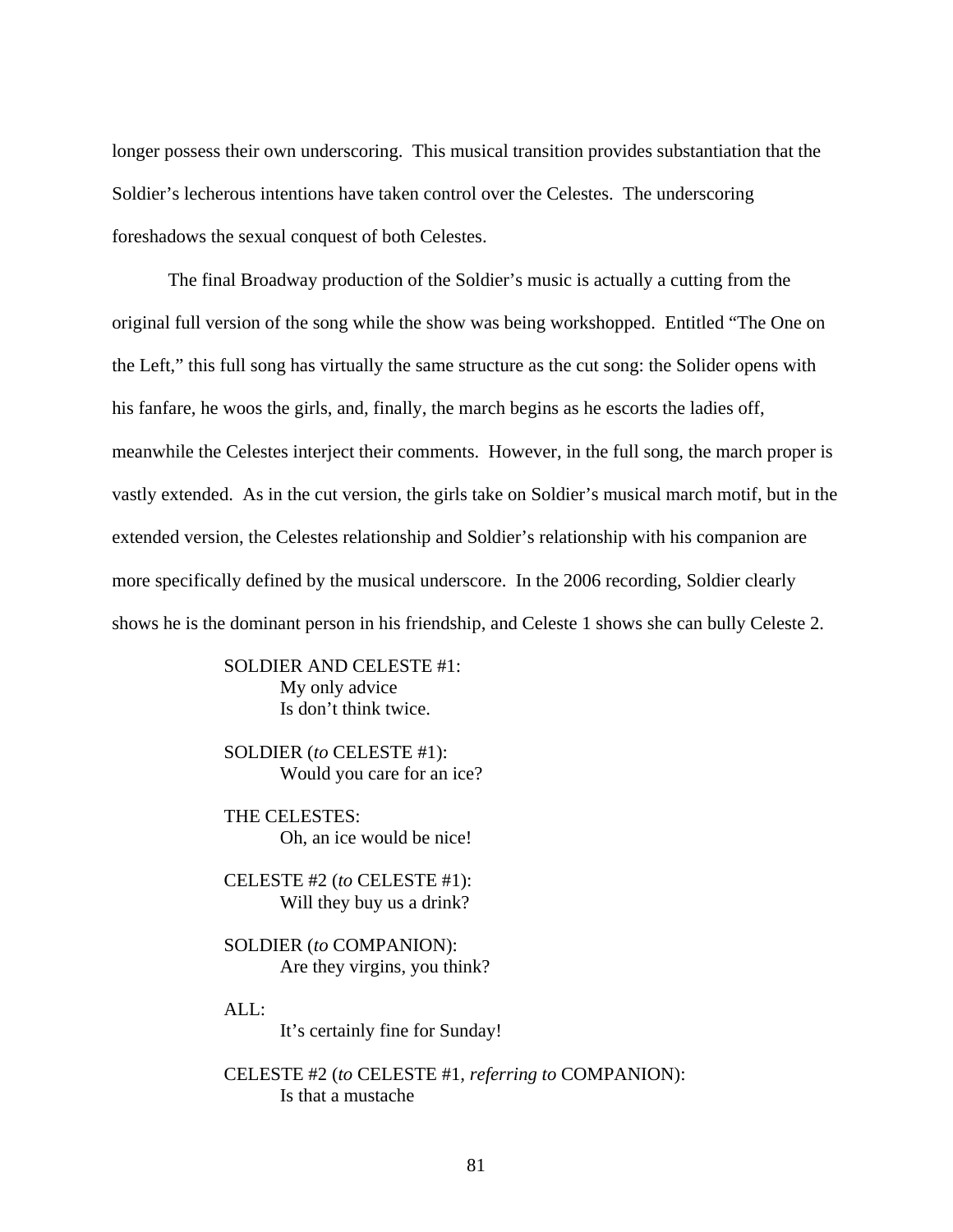Or just a gash?

CELESTE #1 (*to* CELESTE #2): But just look at the sash!

SOLDIER (*to* Companion): Did you bring any cash?

CELESTE #1: The buckles and braid —

CELESTE #2: The gold brocade —

CELESTE #1: The boots —

CELESTE #2: The blade —!

SOLDIER: Shall we head for the glade?

CELESTE #1: Heading for the shadows —!

CELESTE #2: Anything can happen —

CELESTE #1:

Wonder what they're planning (Sondheim, psclassics.com).

Both Soldier and Celeste #1 want each other, and they both are willing to sacrifice their friends to get to one another. This additional material more clearly defines the Celestes' relationship, but it also helps to define the Soldier as well. With this new material, the Soldier is more clearly a braggart since he is more obviously conceited. Any doubt of his friendly affection for his companion is squashed when the Soldier puts his own gain in front of his friend's. In addition, this material also makes the Soldier more of a traditional, buffoon-like braggart because it shows that he is not as smooth in wooing the girls. He confides more in his companion. After offering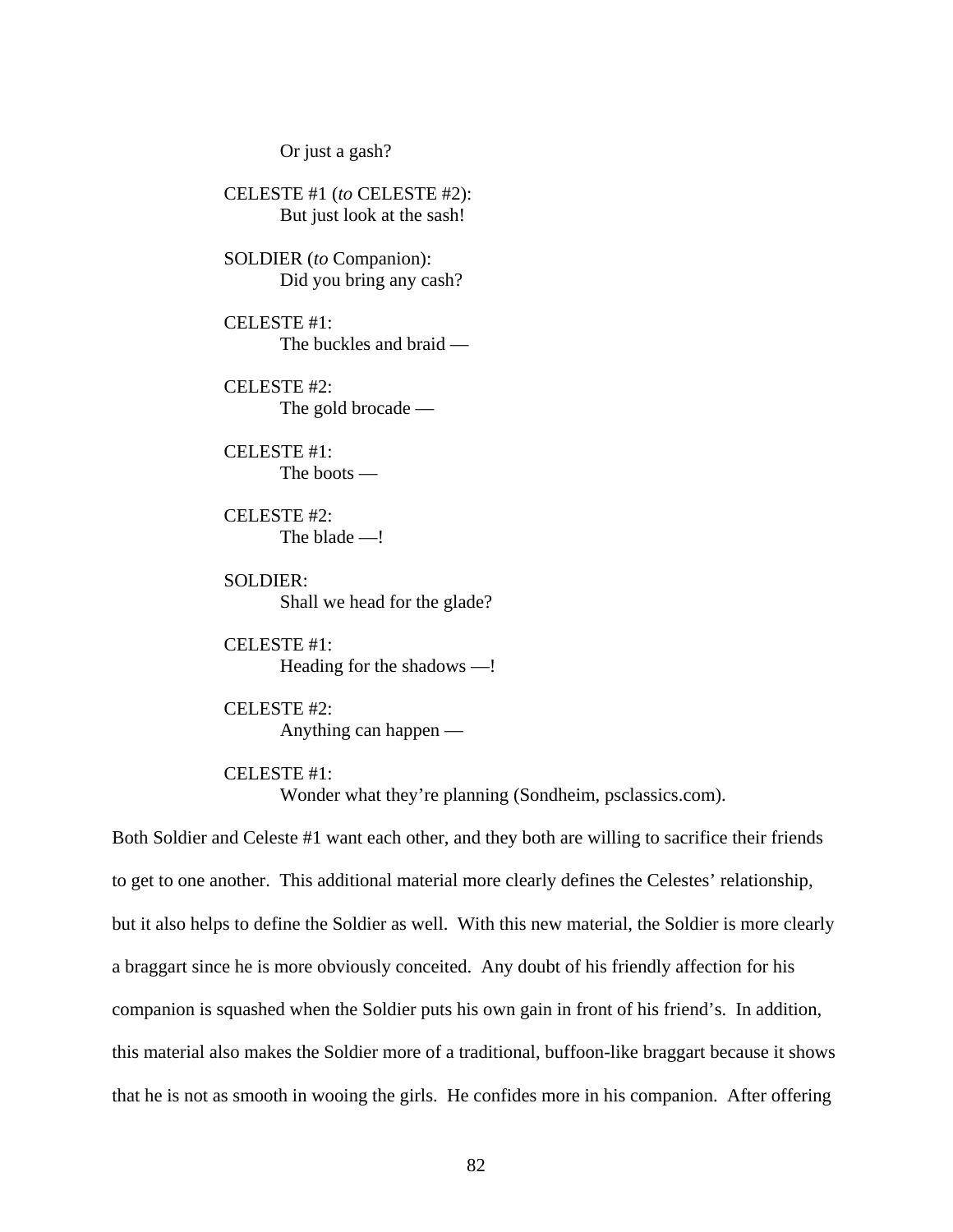ice and other objects of affection to the girls, the Solider has to ask his companion if he has any money. This is a small point of interest, but it proves that Soldier is not as suave and gallant as he appears in the final Broadway version. This point is more appropriately in the vein of the historical braggarts. So, while the new music does not change Soldier's character greatly, it does open up character nuances that are beneficial to acting choices.

# Analysis Turned Into Objectives and Physicalization

 The Soldier and all of the island characters operate on two different levels. They operate in the real world of La Grande Jatte, with their own ideas and objectives, and they operate in George's metaphysical world and mind.

 In the real world of the park, the Soldier's super-objective is to live the life of a grand warrior. So, attempts to achieve this super-objective were done by focusing on the minor objectives of getting as close to the Celestes as possible. Ultimately, he would like to sleep with each of them, and this minor objective can be reached through numerous levels of interaction. The obstacles in this minor objective are the Celestes themselves. The Soldier's target tactic is to impress the girls with his militaristic position and with what he can provide the girls on their Sunday outing. On the whole, these tactics are largely successful since the girls do go with the Soldier. Through the play he is seen entering or exiting the stage with both of the Celestes. This is proof that he obtains his goal. However, a secondary obstacle exists in the Soldier's companion. The companion is both a friend and a burden to the Soldier, and all of the tension between the men and the girls comes from the pairing between them.

 Secondly, the Soldier also exists in George's world. The objectives, obstacles, and tactics mentioned above are not fully developed on stage because the entire play is viewed only through George's eyes. The resolutions to the Soldier's goals are inferred with the pairing of the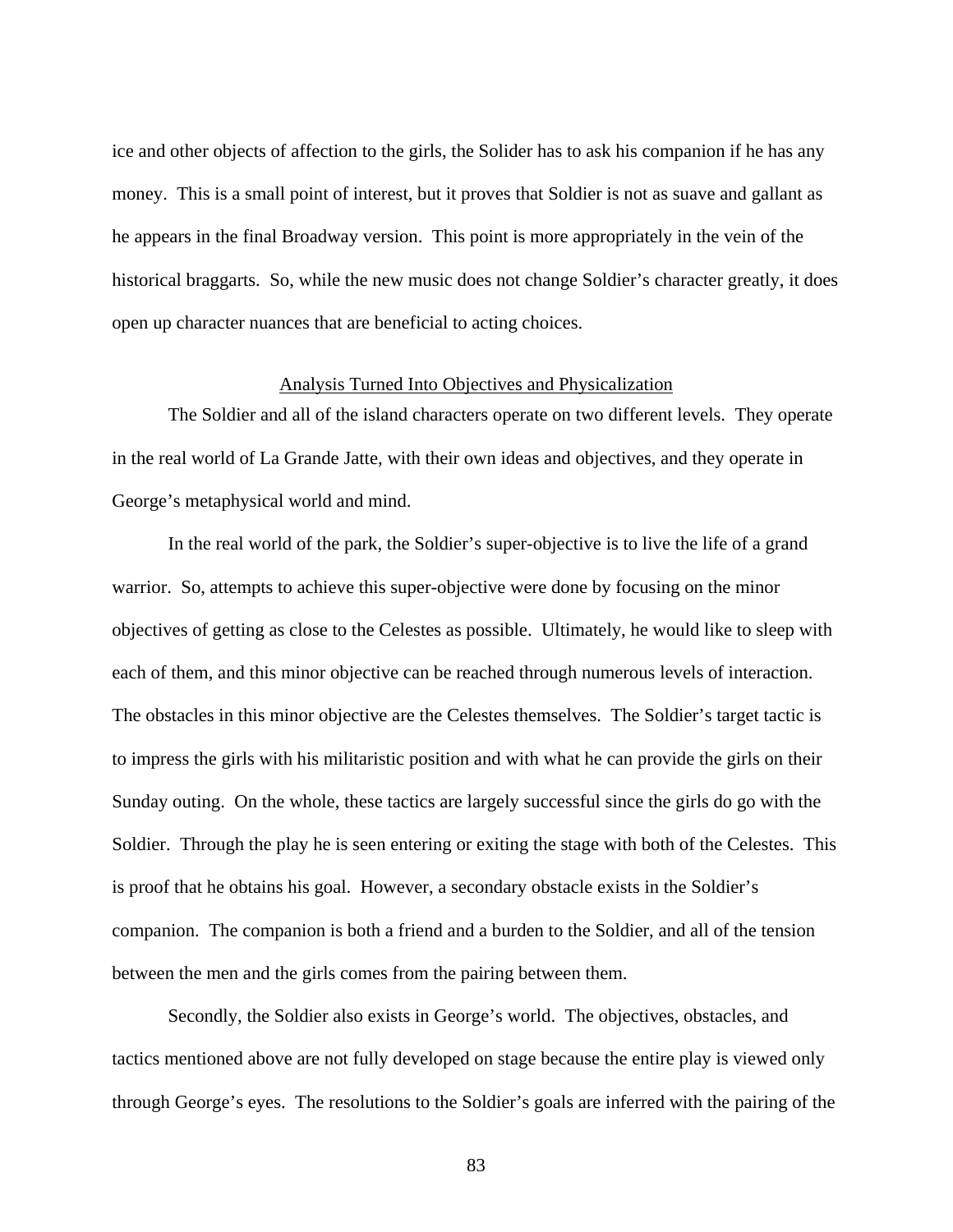two couples, but the characters are not important enough to demand stage time to further this subplot. Simply put, the Soldier and Celeste subplot should exist only to serve George's purposes. George merely observes moments of the Soldier's life. George does not see the entirety of who the character is. Therefore, at the moment of chaos when George brings "Order" (Sondheim, 645) to the park, the Soldier and all the island characters stop existing in their own world, and they start living in George's tableau. Therefore, much of Soldier's time on stage should be broken down into two sections: the super and minor objectives of the character as it exists in the park, and the Soldier's existence for the purpose of being George's marionette.

 The physical manifestation of the Soldier is very specific and stems from the idea that the braggart soldier is represented in George's mind. The most important physical attribute was posture. As a literal soldier, proper alignment and prostrate posturing is of paramount importance. Physical carriage is of utmost importance. This manifested itself through a heightened chest and dominant, purposeful, and powerful movements. All movement was characterized by a deliberate and linear fashion. If the Soldier had to change direction, it was accomplished through a sharp and clean change in direction.

In addition, the braggart characteristics were acknowledged through eye contact and focus. Boastfulness was exhibited through slightly eschewed eye contact that purposefully inflates the Soldier's chest. Arrogance was exhibited through a direct aside towards the audience without any direct eye contact. Also, the nose is slightly raised in a pompous fashion. This posturing presents the Soldier as the center of attention. Lechery was exhibited through the purposeful lustful glare at each of the Celestes. The Soldier deliberately checked out every inch of the Celestes' bodies in order to convey the lecherous subtext.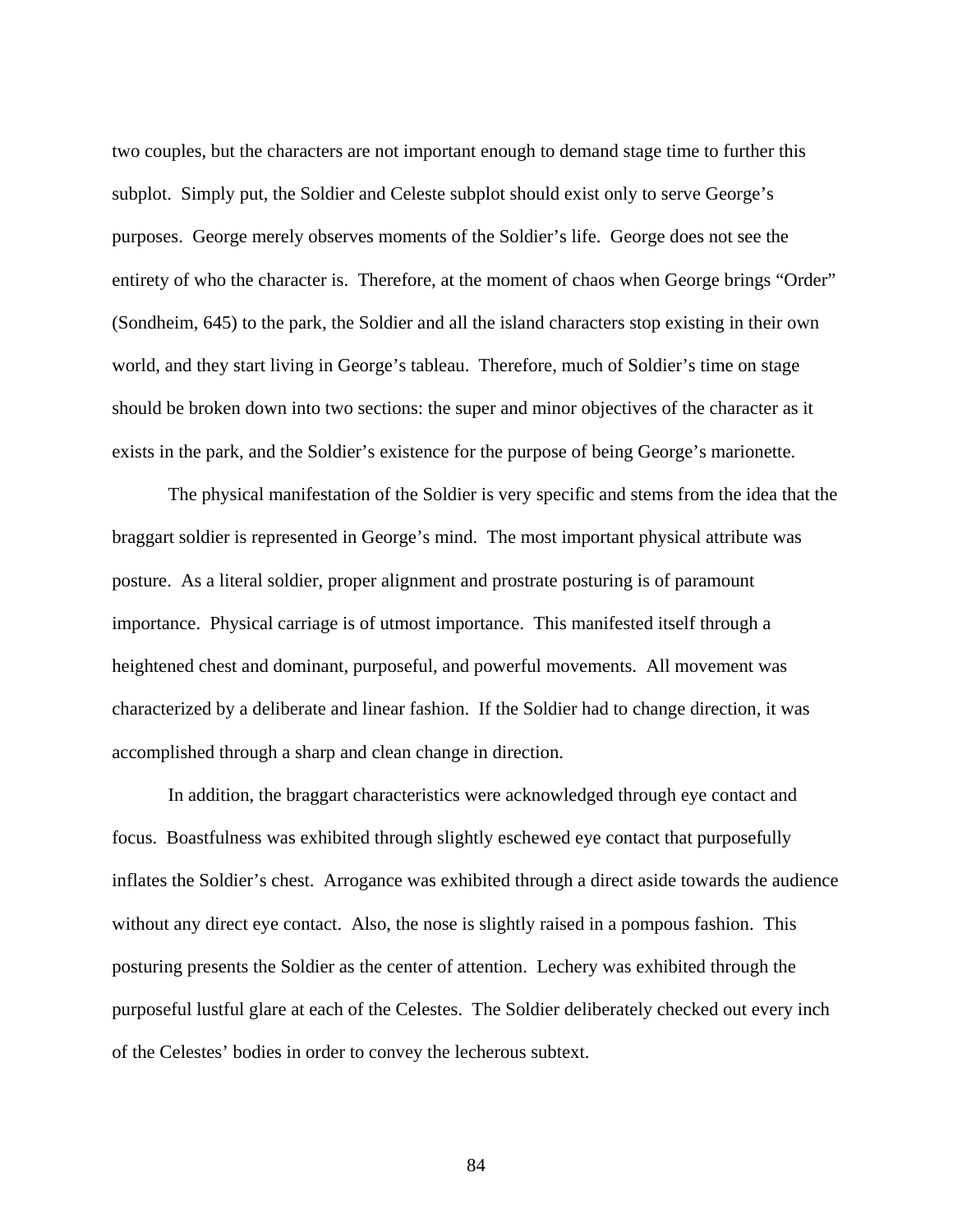When existing within George's mind, the aforementioned physical posturing should not be compromised. For example, in the Act One finale, "Sunday," and the "Sunday—Finale," the only change in movement was specified by the production's director. In the UCF production, a slow, dream-like, and stylized movement that supported George's dream-like reality characterized these finale moments. Other than this single stylized change, the Soldier's physical movement remained true to the braggart posturing.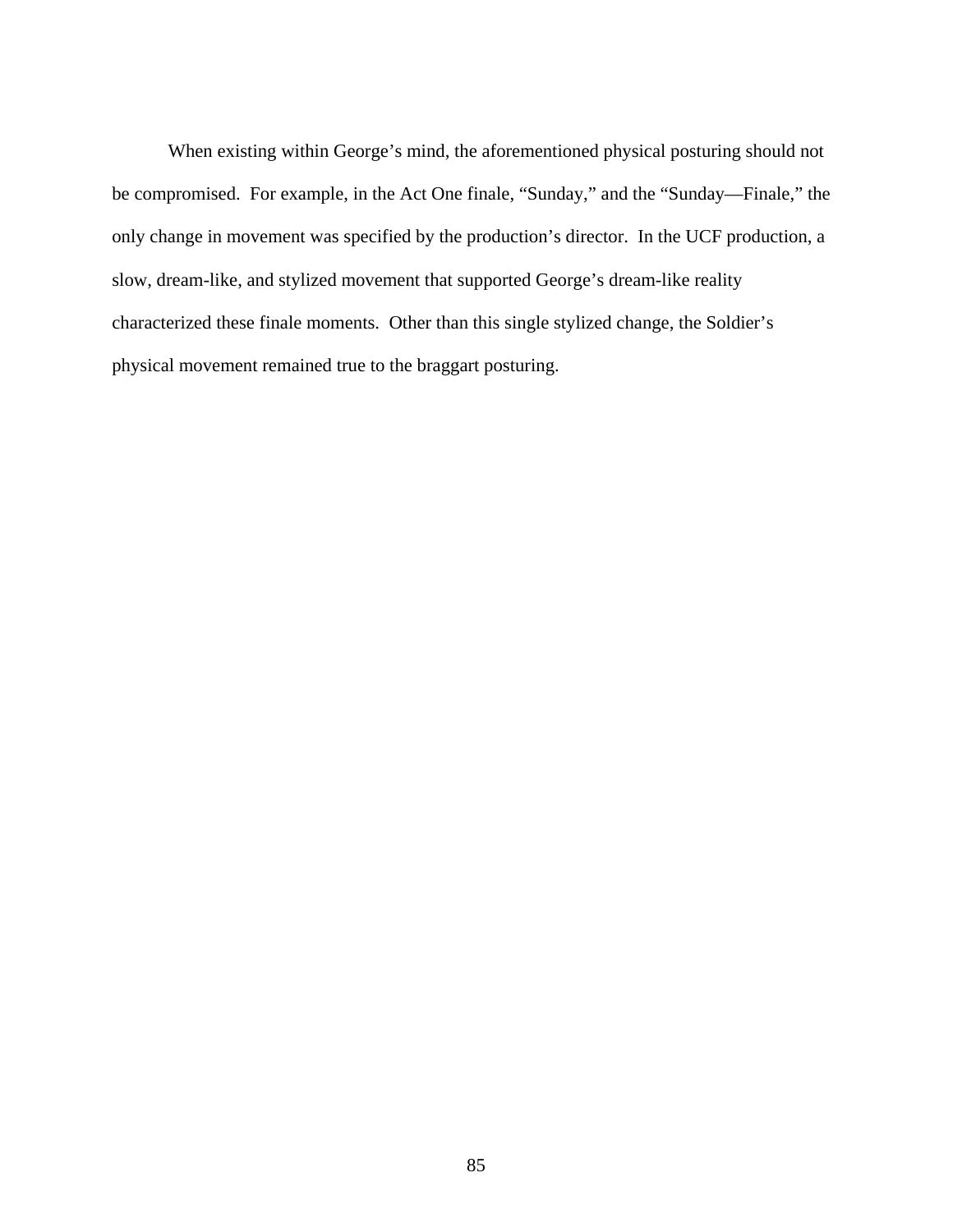# CHAPTER SIX: CONCLUSION

This Thesis traverses through four main sections that help an actor to prepare for the role of the Soldier in *Sunday in the Park with George*. The information contained within directly relates to how the Braggart Soldier was developed throughout the literary canon, the show's production research, Stephen Sondheim's literary canon, and a script and score analysis of *Sunday in the Park with George*. First, the Braggart Soldier archetype is defined by the reoccurring character traits associated with the character type. Second, production research of *Sunday in the Park with George* provides information that helps to understand the show's inception. Third, a look at Sondheim's use of similar archetypal characters throughout his canon aids in interpreting the author's intent for the character type. Finally, a look at the larger scope of the script and score reveals insight into the characterization appropriate to the Soldier's portrayal within the boundaries established by the show's authors. All of this information leads to a more informed and developed performance.

Chapter Two establishes the inception and evolution of the archetype Braggart Soldier. The five plays from different literary periods referenced are: *The Swaggering Soldier*, by Plautus, *Taming of the Shrew*, by William Shakespeare, *The Scams of Scapin*, by Moliere, *The Recruiting Officer*, by George Farquhar, and *Arms and the Man*, by George Bernard Shaw. They provide a chronological view of how the braggart archetypal character was formulated throughout the literary canon. There are a myriad of other plays and authors that could have provided suitable examples of the archetypal character, but these five plays were chosen because of their historical popularity and significance to the canon. In addition, these authors showed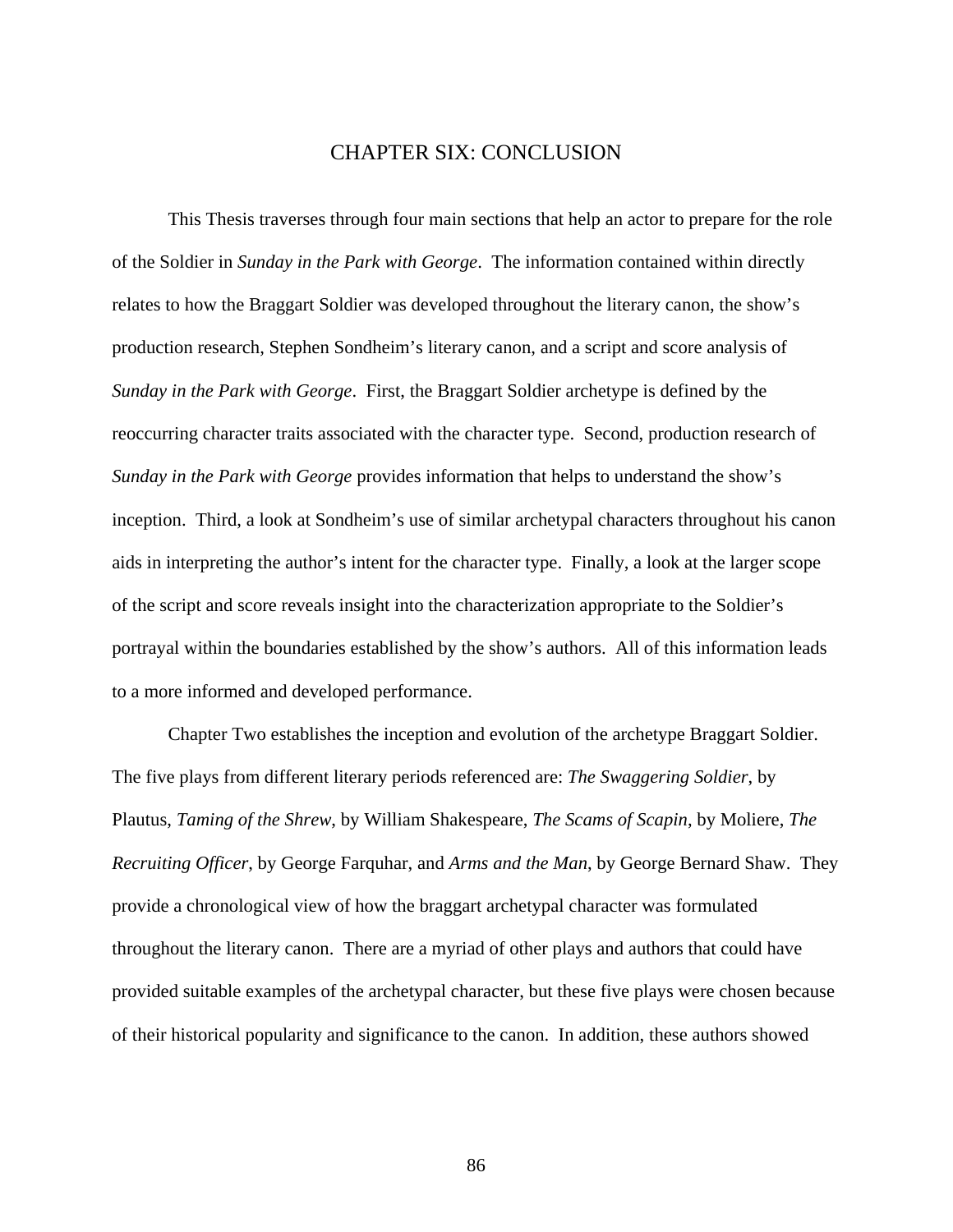that they are masters at allowing the character type to evolve to suit the current issues of the audience from each time period.

The braggart archetype is first found in the character of Pyrgopolynices. Plautus' character is used to example the archetype's character flaws and function. The three character flaws used to evaluate all other braggarts herein are boastfulness, arrogance, and lechery. These flaws progress from their use in, Pyrgopolynices, and evolve into a more complex version of the braggart, Saranoff. The repetitiousness of the character flaws exhibited provides examples to the typical archetypal response to similar situations. Even though each character type faces different situational circumstances, his responses remain consistent. The braggart is a self-seeking character that wishes to increase his riches, virility, and social status. In addition, it was observed that the character type functions as the blocking figure for the two young lovers and ultimately suffers from humiliation and social devastation in the end. Typically the figure does originate from a militaristic background but due to a play's subject matter this can be altered. Each plays spotlights how the character type faces different journeys due to the popular topics of the day. By following the evolution of the braggart, a pattern is established and the character's typical traits and functions are exhibited. Dependent on the story line, certain of the three flaws are accentuated or diminished but, ultimately, the archetype remained consistent.

Chapter Three delves into production research for *Sunday in the Park with George*. Focus is placed on the painter and painting, the preliminary sketches of the Soldier, the collaborative process, and the critical response to the original production. Each section of research unlocks valuable information that is directly applicable to the role of the Soldier.

First, it is important to focus on the musical's inspiration, *A Sunday on the Island of La Grande Jatte*. This work of art represents a new method for painting, described as pointillism.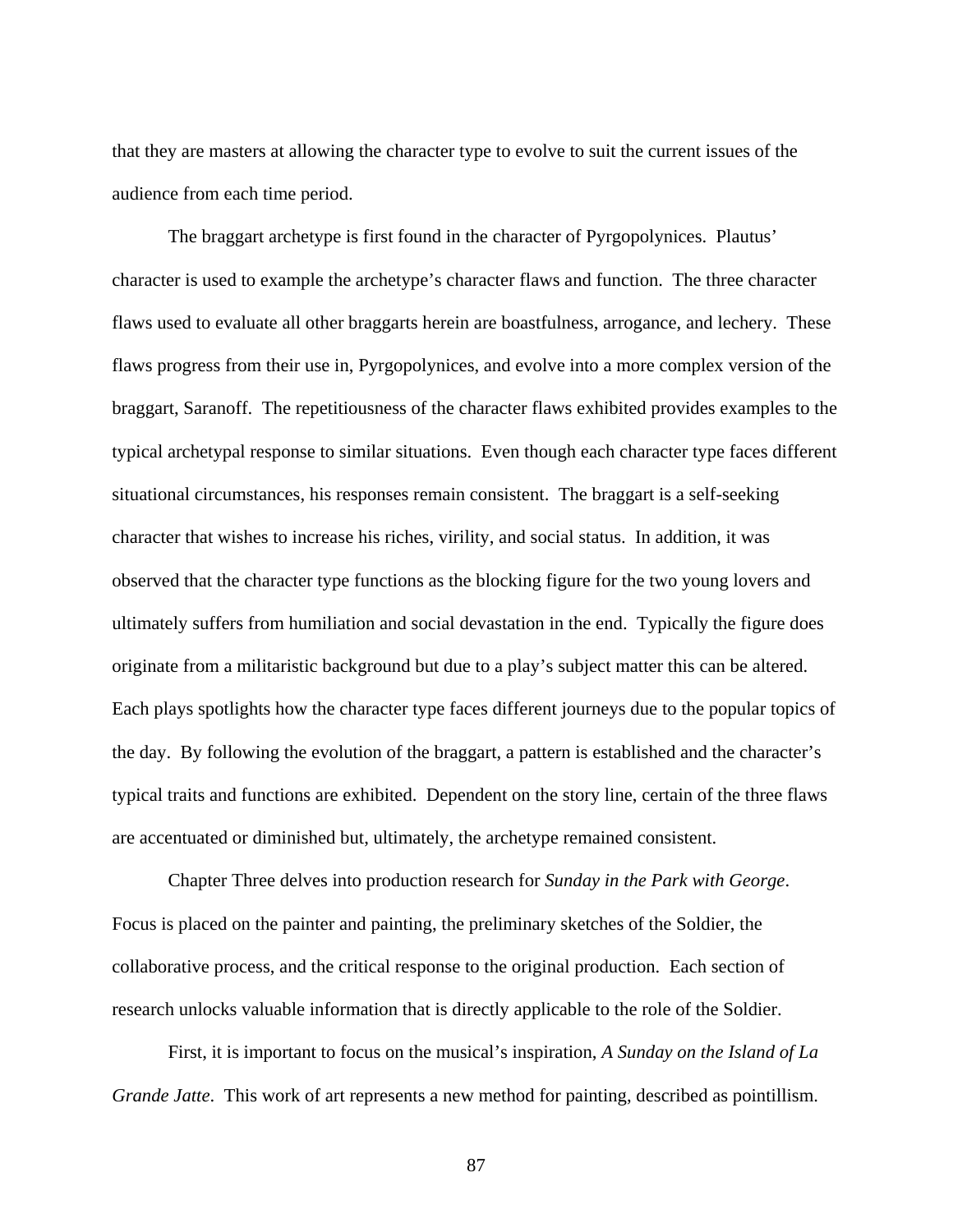George Seurat was consumed by the task of creating a new painting style combining science and technique to produced fixed laws for color. The painting was a social observation recorded by George Seurat and is a snapshot in time. In the case of the soldier, there was a preliminary sketch entitled *Cadet from Saint-Cyr*.

*Cadet from Saint-Cyr* produced the much useful information towards the role of the Soldier. The research reveals that the Soldier was not a cadet at all. The Soldier was actually a cuirassier from a mounted unit, and the Companion was a part of the French Infantry of the Line. The second figure was added after Seurat spent a month's military duty at Laon in late summer 1885 (Herbert, 95). Although there is a discrepancy in the sketch's title, this is not the focus of research. It is more important to acknowledge the fact that these two soldiers function similarly as members of the French military. For the purpose of this thesis, the relationship between the two soldiers merely provides interesting information that leads to a myriad of possible acting choices and interactions.

Next, a look at the history behind Sondheim's collaborative process provides information to how the show was created. *Sunday in the Park with George* was Sondheim's response to the artistic failure that was *Merrily We Roll Along*. This failure almost caused Sondheim to quit writing for the theatre entirely. Fortunately, the success of *Sunday in the Park with George*  reinvigorated Sondheim's artistic life.

The final point in Chapter Three is found by observing the critical responses to the show. Critical evaluation is the best way to study a third-person response to a production. Critical response also supplies valuable information to how the show was accepted by its audience. According to most of the major reviews, the critics did not receive *Sunday* very well. Their major critique was for the show's second act because it did not congruently unite with the first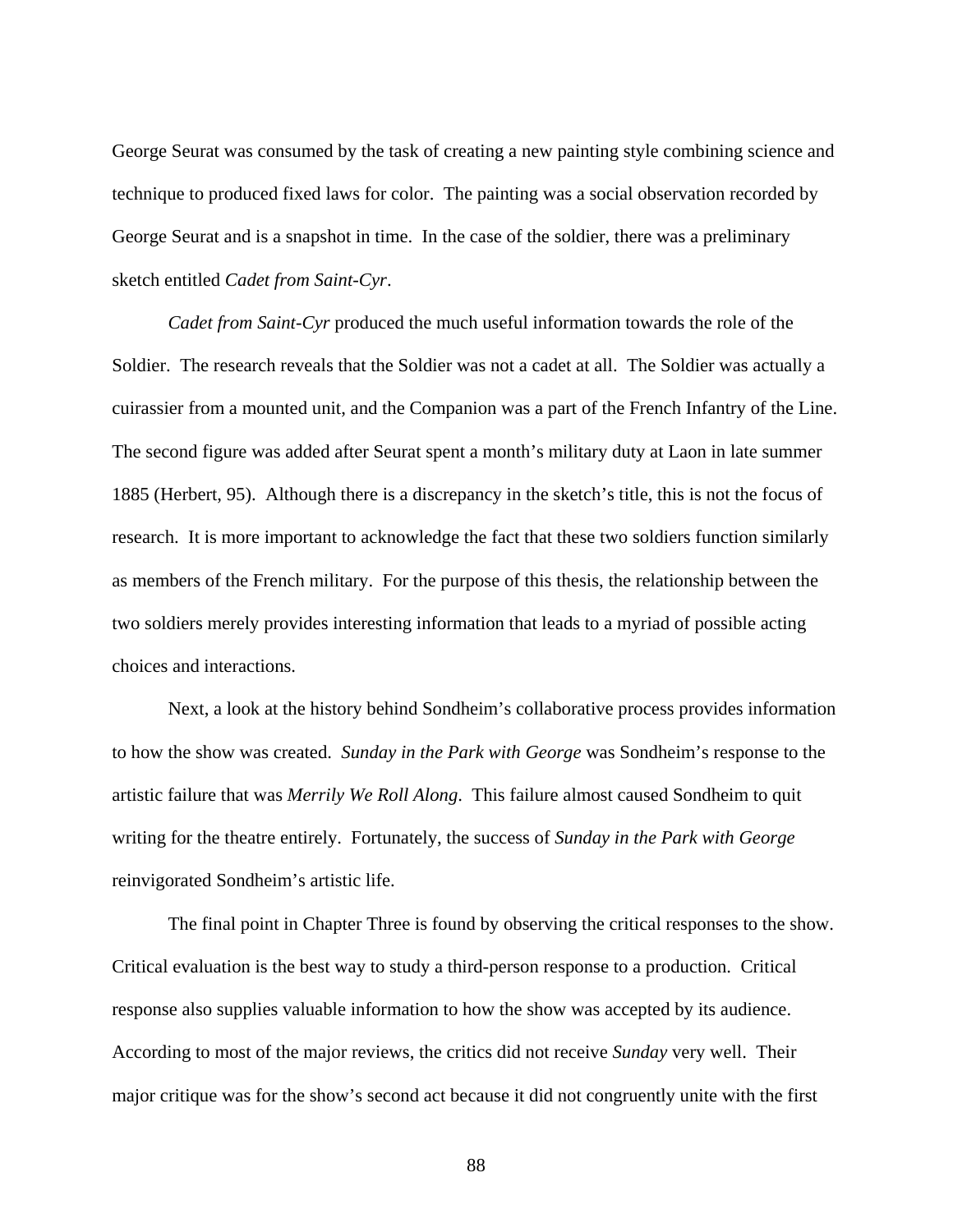act. Although the show had a loyal fan base, it could not produce enough money to sustain an extended run and closed with financial lose. For this reason, *Sunday* is remembered as a financial failure.

Chapter Four is similar to Chapter Two in which it follows the evolution of the braggart soldier. One major exception separates Chapter Four though; it provides exclusive focus on a single author, Stephen Sondheim. By focusing on Sondheim it is possible to follow this author's intent and development of the braggart. Four shows from his canon were referenced: *A Funny Thing Happened on the Way to the Forum*, *A Little Night Music*, *Into the Woods*, and *Assassins*. Each of these shows also exhibits the same character traits and function of the braggart archetype. By following how this author allows the archetype to develop it is seen how the character is also structured to fit the world of the musical.

In *A Funny Thing Happened on the Way to the Forum*, the original archetype figure is used without alteration. It was not Sondheim's intent to progress the braggart character but to represent it in a musical form. As a result, Plautus's true intention was recreated in original form. Miles Gloriosus possesses every trait and function as was intended for the original archetype. In *A Little Night Music*, *Into the Woods*, and *Assassins* the braggart figure is altered to meet the demands of a more complex dramatic plot. As Sondheim matured as a writer, his tendency was to let the figure evolve into a more specific character. This was a reaction to the audience's demand for realism.

When looking at the various Sondheim musicals, Sondheim's ability to use and change a commonly accepted formula and archetype becomes clear. Sondheim takes the established idea of a braggart solider and turns it on its head. He uses the character to strengthen plot and he uses the character to uphold each play's meaning. In Sondheim's hands, the braggart solider is a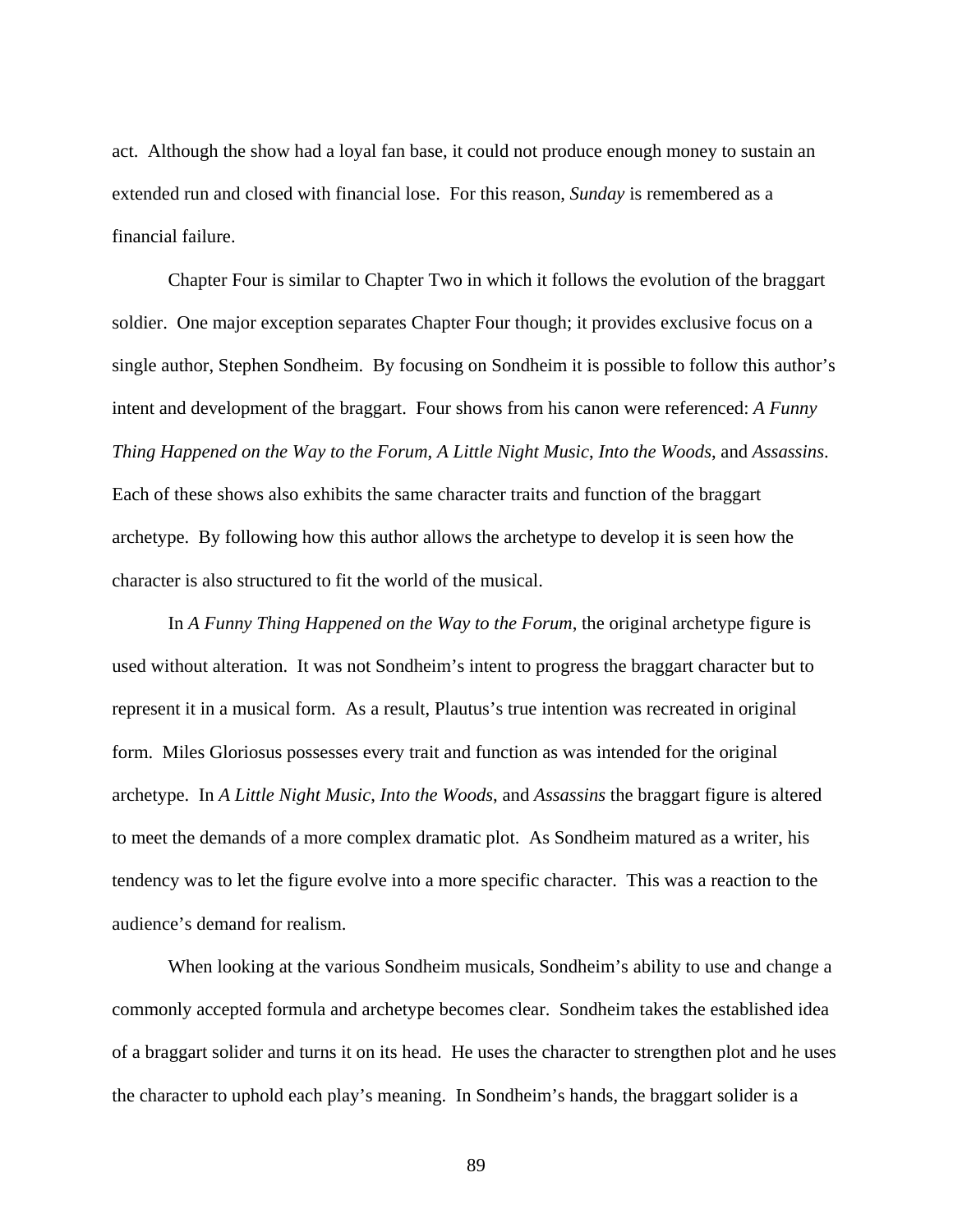complex figure—not a stock device. The archetype progresses from a one-dimensional figure, Miles Gloriosus, into a complex character, John Wilkes Booth. The characters still possess similar character traits, but their functions are altered to suit each musical's subject matter. Understanding the braggart in Sondheim's canon of work allows me to put the Solider in its context as I analyze the role for *Sunday in the Park with George*.

Chapter Five does not act as background research but functions as direct analysis of the Soldier in *Sunday in the Park with George*. Five sections make up this analysis of the braggart: the larger scope, the overall structure, the Soldier in the Sondheim canon, lyric and musical analysis, and analysis turned into objectives and physical attributes. These five sections unify all previous research and represent the process for character preparation.

To better understand the Soldier's function, an overview of the musical's main character and themes are discussed. George Seurat is the central figure in *Sunday in the Park with George*. Every character in the musical exists to serve a specific purpose for George. The Soldier should act as a medium for George to express his uninhibited sexual urges. This is the reason why George is drawn to observing him. As a result, the Soldier is classified as a secondary character in the musical. He is included in the musical because he is a figure in Seurat's masterwork.

A look at the overall show structure is also important to understanding the purpose of the Soldier. It provides information to how the Soldier relates to George and the show's theme of pointillism. George never directly approaches the Soldier. Instead he observes the Soldier and sings with him as a representation of his empathy with the character. The Soldier acts as a figurative and literal dot in the show's structure.

The third section focuses on the continued inclusion of the Soldier as a braggart in the Sondheim canon. The musical was written after *A Little Night Music* and displays an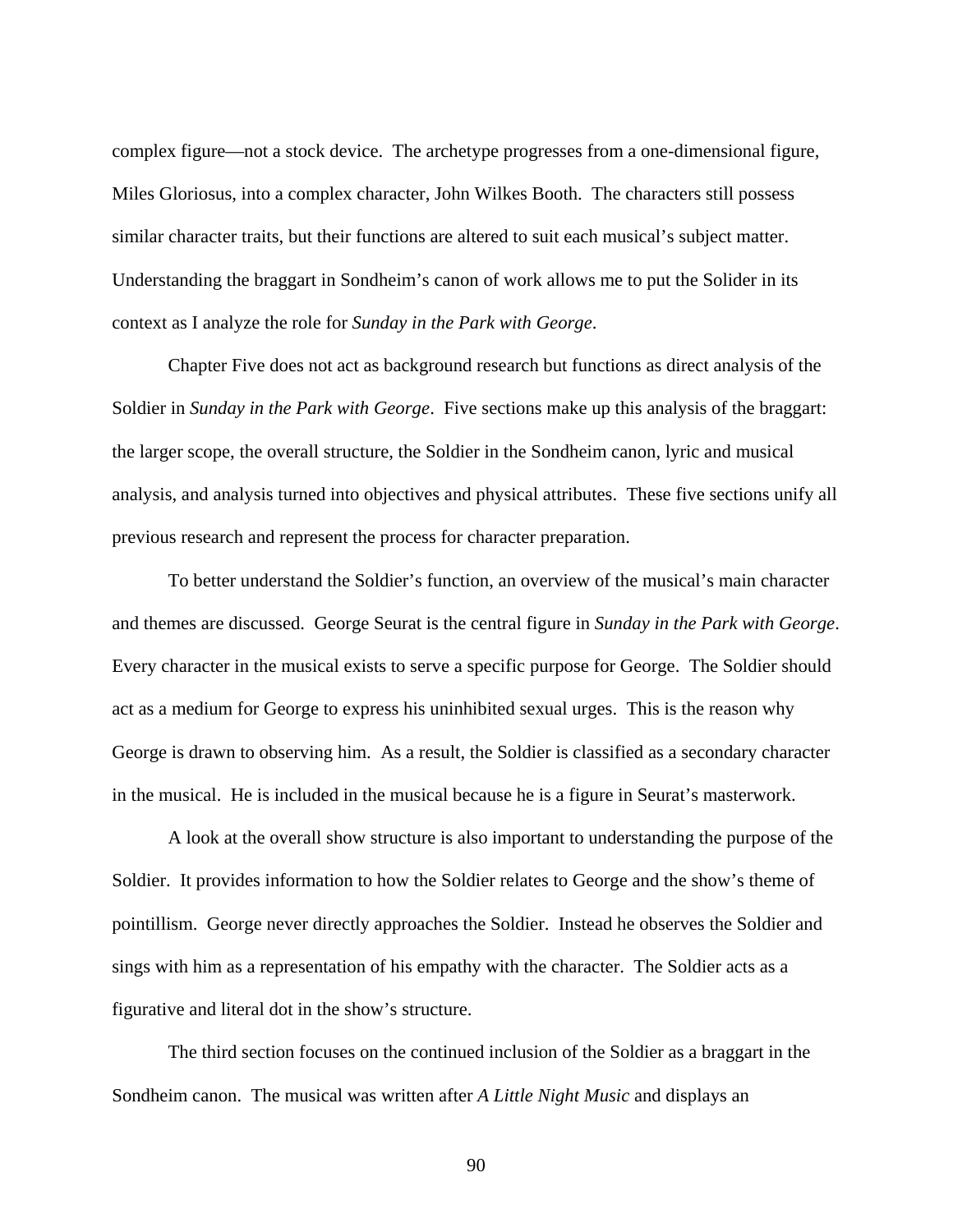increasingly complex characterization of the braggart. The Soldier exhibits all three traits of boastfulness, arrogance, and lechery but functions differently than previous braggarts. He is not used as a blocking figure and does not end the show in devastation. For this reason, Sondheim uses this braggart as a function driven irregularity within the musical's subplot. The Soldier's character is developed through very limited text. He should not dramatically affect the show's plot because he is simply an inhabitant of the painter's final masterpiece. Only when George sings with the Soldier is it revealed that George is actually making connection with the Soldier. In addition, the braggart also functions on two levels: that of the character within Seurat's painting and as a representation of George's undeveloped primal desires. This helps to clarify every action taken by the Soldier. Physicalization should mirror that of a soldier and should function only to progress the musical's subplot.

A look at the musical's cut lyrics and music is also important to understanding the Soldier. When a show is created there are often songs and dialogue cut from the show because it is seen as extraneous material. This is done to clarify and streamline the show's purpose. Ultimately, an actor should only play what is represented in the text but an awareness of the materials discarded can be informative to the character's subtext. These additional lyrics should only be used as clues to better discern the author's original intent for the Soldier.

The information discussed in all previous chapters and sections should culminate into an informed actor's portrayal. The research herein is an example of how an actor should prepare for the role of a braggart soldier. It enlivened my performance and taught me how to better prepare myself for all future roles. In professional theatre, an actor does not have the luxury of time to research to the depths of this paper. What should be taken from this thesis is the importance of research.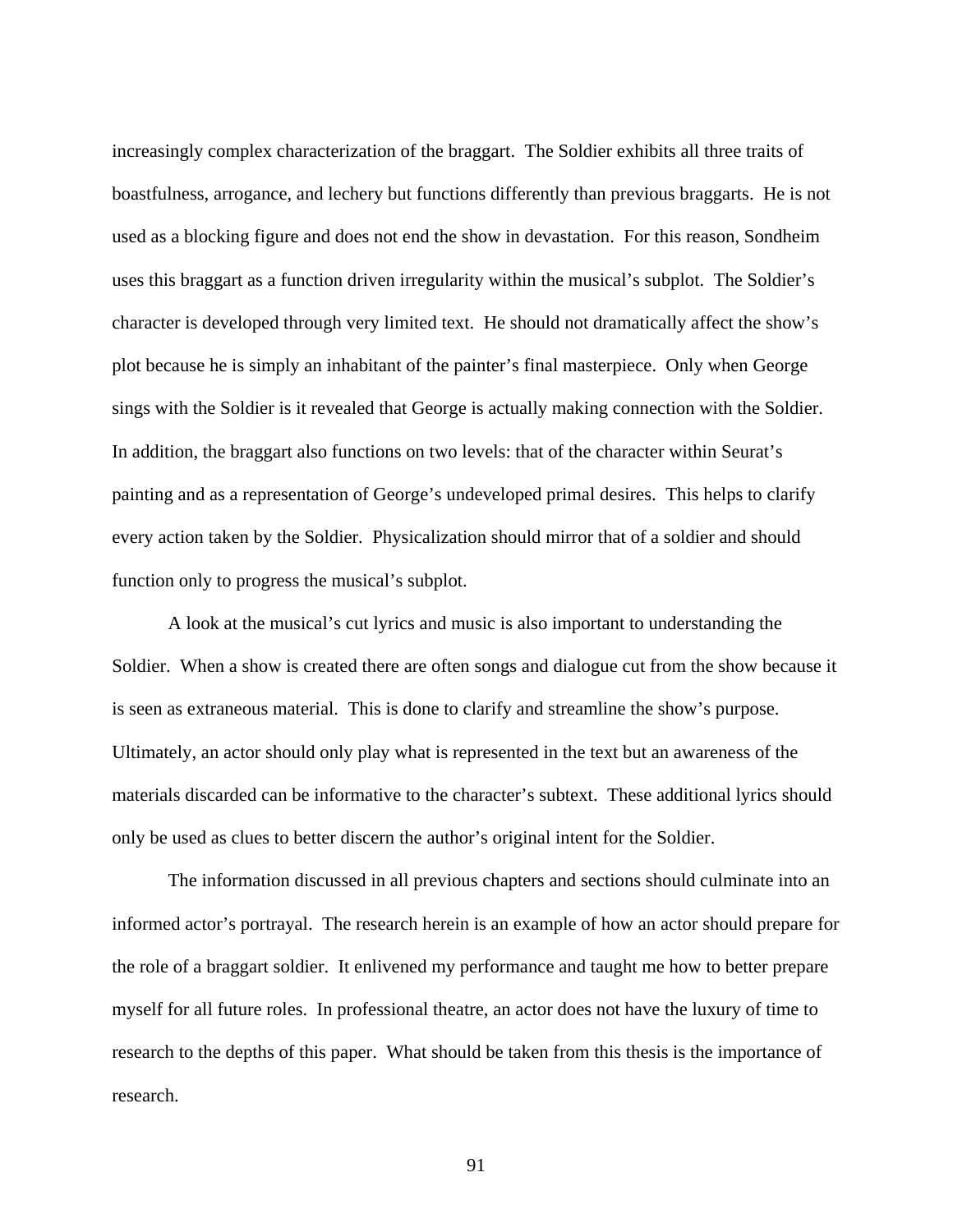# APPENDIX: CUT SONGS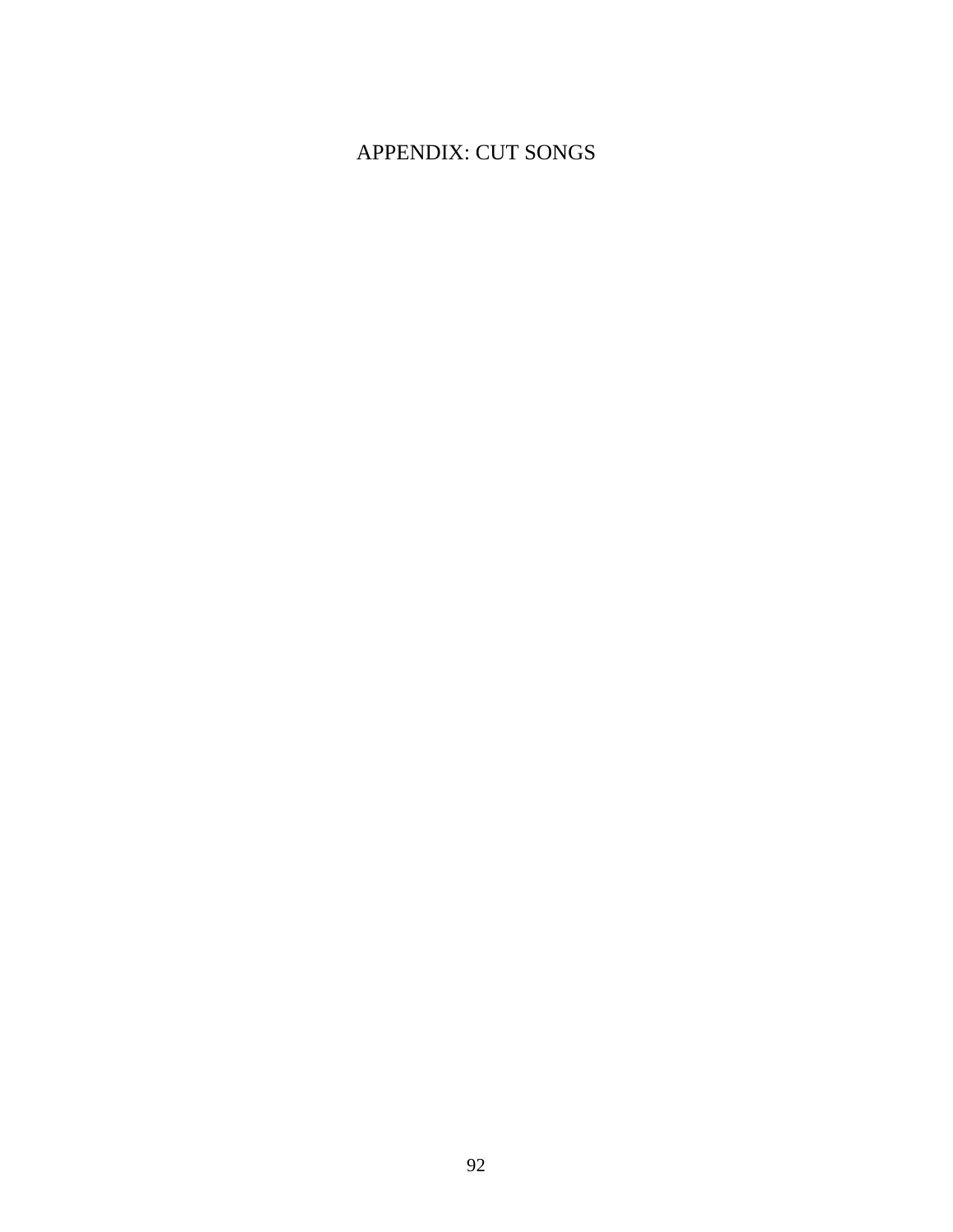## "Soldiers and Girls" (Song Cut From Original Production,1884)

SOLDIER: (*Sudden and loud*):

 Mademoiselles, I and my friend We are but soldiers— (*Listens to sidekick*) Passing the time In between wars, However we may.

CELESTE #2:

Careful, he's peculiar?

# CELESTE #1:

Soldiers are peculiar.

## SOLDIER:

 And after a week spent Mostly indoors With nothing but soldiers, May we venture to say: (*Softening his ardor at a nudge from the other soldier*) It's a glorious day.

## CELESTE #2:

Wasn't that peculiar?

# CELESTE #1:

No, it's not peculiar

### CELESTE #2:

 Something is peculiar. Shouldn't we be going?

## CELESTE #1:

No, will you be quiet?

## SOLDIER:

 Sundays were made for soldiers and girls, Don't you agree? Sundays were made for medals And ribbons arrayed with red sashes, Buckles and braid,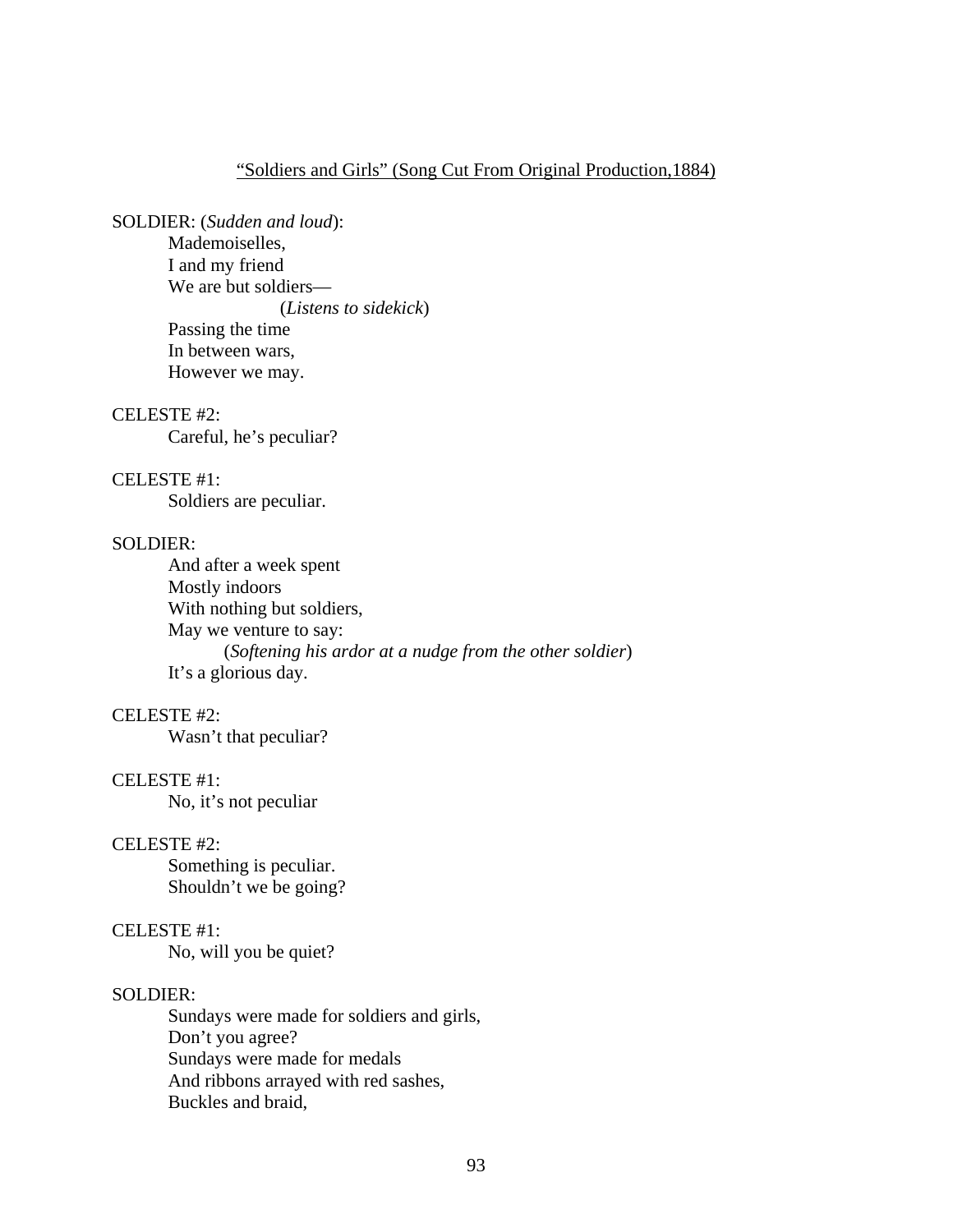And sabres— And girls.

 Sundays were meant for helmets and plumes, Mademoiselles, Meant for salutes And epaulettes, Glistening boots, The heady perfumes Of horses and grooms— And beautiful girls! (*Very loud*) Mademoiselles! I and my friend Have a suggestion!

# CELESTE #2:

 Anyone can see that That man is peculiar.

### SOLDIER:

 I and my friend Wish to be friends With you and your friend.

# CELESTE #1:

See, he's very friendly.

### CELESTE #2:

 Yes, he's very friendly. That's what is peculiar.

## SOLDIER:

 Only just now I said to my friend Of you and your friend, "I suspect they are friends."

## CELESTE #1:

Both of them are perfect.

## CELESTE #2:

You can have the other.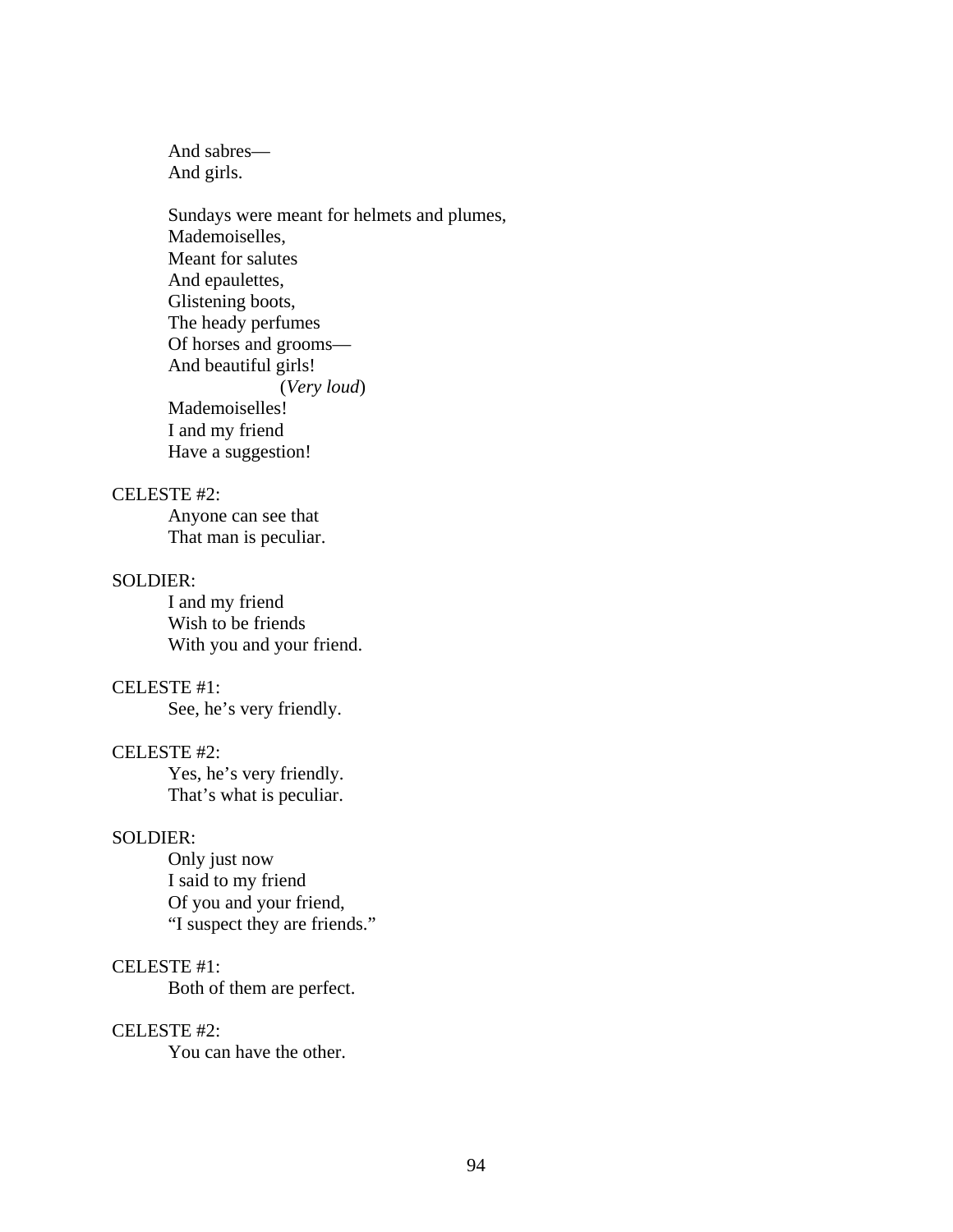## CELESTE #1:

I don't want the other.

### CELESTE #2:

I don't want the other either.

### SOLDIER:

And, see, you are friends!

# CELESTE #1 and #2:

 What can be the harm in Strolling in the park with Soldiers even if the are peculiar?

### SOLDIER:

And we shall be friends.

# SOLDIER, CELESTE #1, CELESTE #2:

Sundays were made for soldiers and girls.

### SOLDIER:

 Mademoiselles, Sundays were made for medals— (*Look expectantly at* CELESTE #1, *who picks up her cue*)

# CELESTE #1:

 And ribbons arrayed with red sashes— (*Nudges* CELESTE #2)

## CELESTE #2:

Buckets and braid—

CELESTE #1: (*Whispers*) Buckles!

### SOLDIER:

And sabres—

(*Looks at sidekick, who apparently conveys something; speaks*)

Right!

(*Sings*)

Sundays were made for banners and bells,

Don't you agree?

Made for whatever sparkles,

(*With meaning*)

Whatever is fresh and sweet,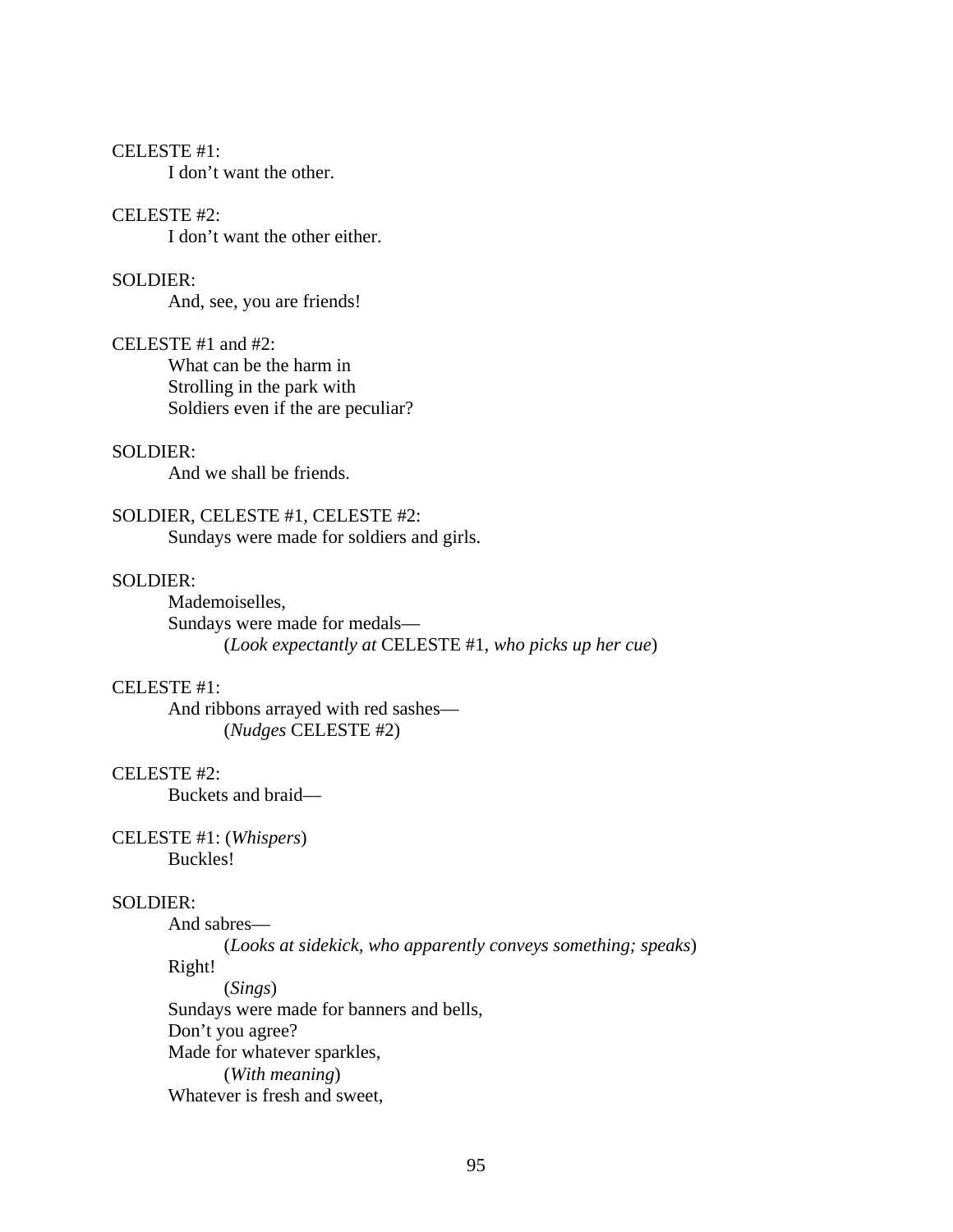(CELESTES *giggles*) Everything casting colorful spells: For beaches and shells (CELESTES *hum*) And scarlet lapels (*Inhales*) And vigorous smells— And soldiers! (*At a nudge from the sidekick*) And mademoiselles! (Sondheim, 724-727)

# "The One on the Left" (Lyrics Cut From Original Production, 1884)

### CELESTE #1:

Both of them are perfect.

# CELESTE #2:

You can have the other.

## CELESTE #1:

I don't want the other.

# CELESTE #2:

I don't want the other either.

### SOLDIER:

 Mademoiselles, I and my friend, We are but soldiers— (*Rumble from his* COMPANION; SOLDIER *raises hand to quiet him*) Passing the time In between wars For weeks at an end.

### CELESTE #2: (*aside*)

Shouldn't we be going?

## CELESTE #1:

No, will you be quiet?

### CELESTE #2:

Something is peculiar—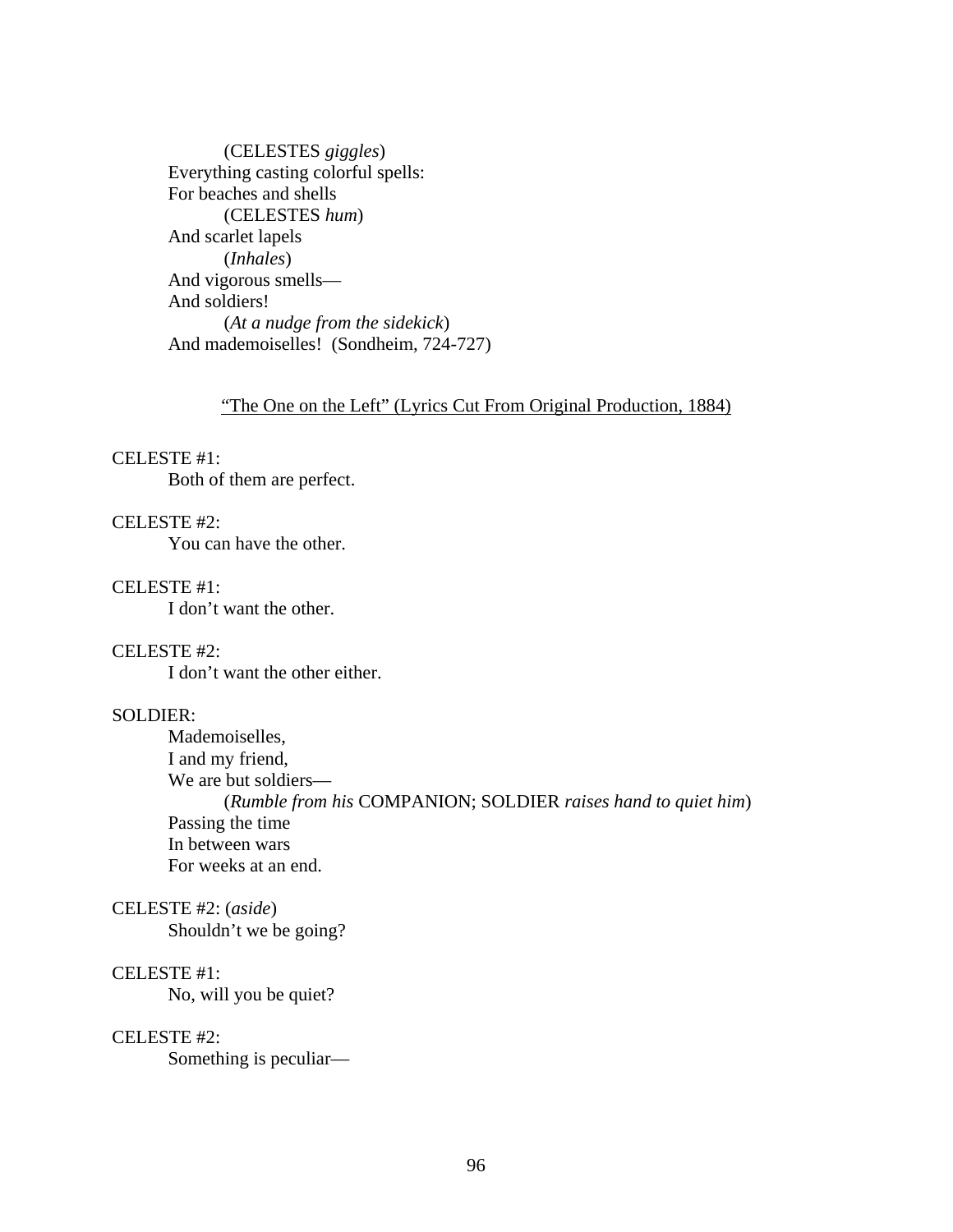### SOLDIER:

 And after a week Spent mostly indoors With nothing but soldiers, Ladies, I and my friend Trust we will not offend, Which we'd never intent, By suggesting we spend—

BOTH CELESTES: (*Excited*) Oh, spend—

SOLDIER:

--This magnificent Sunday—

BOTH CELESTES (*A bit defeated*): Oh, Sunday—

SOLDIER: --With you and your friend.

## SOLDIER:

--With you and your friend.

- CELESTE #2 (*Aside, to* CELESTE #1): The one on the right seems quite attached.
- CELESTE #1 (*Looking over, then back*): As well as scratched.
- SOLDIER (*Aside to* COMPANION): Admit it, old man, we're not badly matched.
- ALL (*To themselves, shrugging*): It's certainly fine for Sunday.
- SOLDIER (*To* COMPANION): The one on the left seems quite subdued.
- CELESTE #2 (*As* CELESTE #1 *tries to elbow her over to the other side*): I'm not in the mood.
- CELESTE #1 (*To* CELESTE #2): You're ruining things and we're being rude—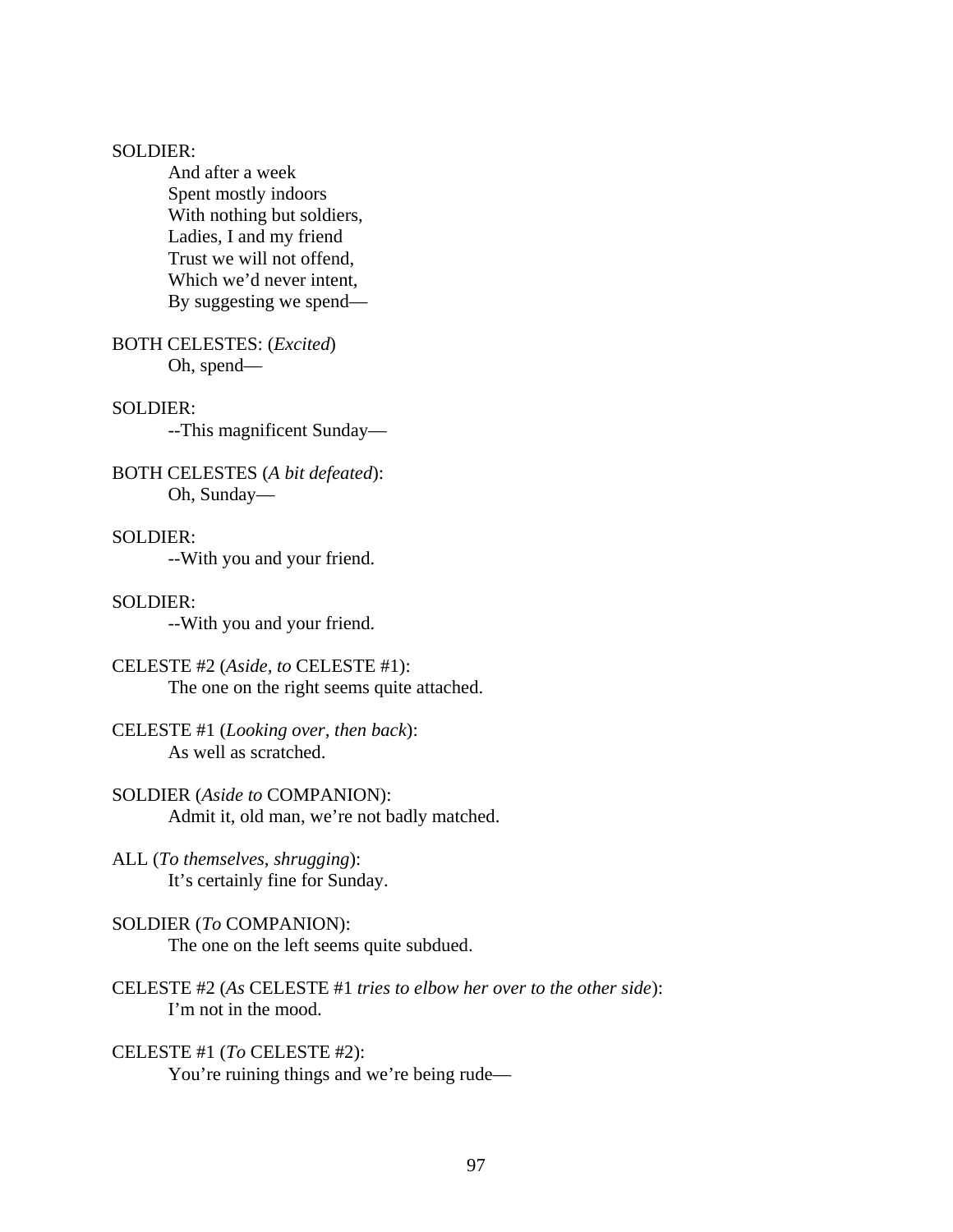ALL (*Enthusiastically, to each other*):

 It's certainly fine for Sunday! (*During the next section, as they all march around, both* CELESTES *fight for position*)

SOLDIER and CELESTE #1 (*Aside, to their partners*): My only advice Is don't think twice.

SOLDIER (*To* CELESTE #1): Would you care for an ice?

BOTH CELESTES: Oh, an ice would be nice!

CELESTE #2 (*To* CELESTE #1): Will they buy us a drink?

SOLDIER (*To* COMPANION): Are they virgins, you think?

ALL (*To each other*): It's certainly fine for Sunday!

CELESTE #2 (*To* CELESTE #1*, referring to* COMPANION): Is that a mustacher Or just a gash?

CELESTE #1 (*To* SOLDIER): What a beautiful sash!

SOLDIER (*To* COMPANION): Did you bring any cash?

CELESTE #1 (*To* CELESTE #2): The buckles and braid—

# CELESTE #2:

The gold brocade—

CELESTE # 1: The boots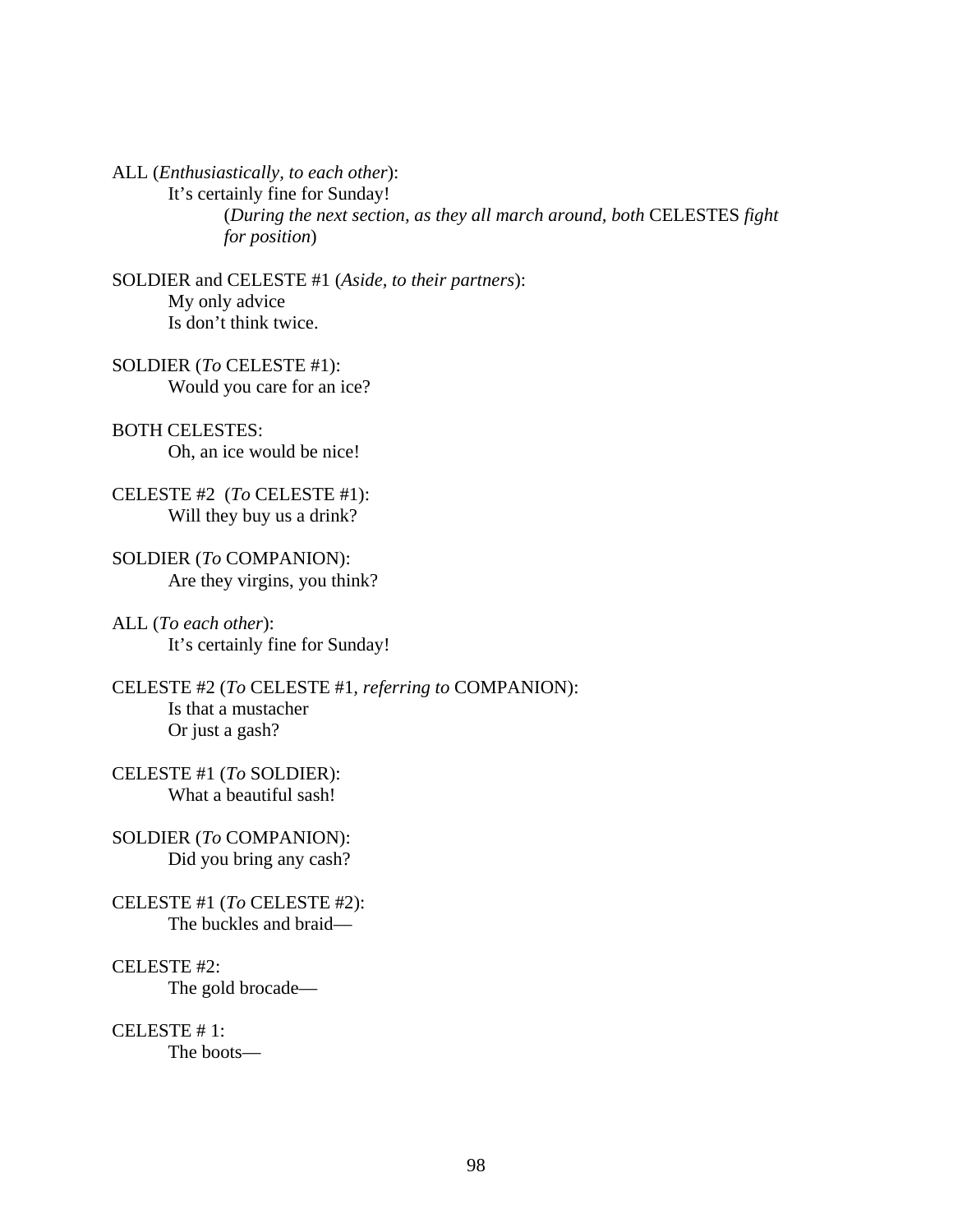CELESTE # 2: The blade--!

# SOLDIER:

Shall we head for the glade?

## CELESTE #1:

Heading for the shadows--!

# CELESTE #2 (*Also excited, but wary*): Anything can happen—

CELESTE #1: Wonder what they're planning.

# CELESTE #2 (*Alarmed*): What they're planning?

CELESTE #1: What they're planning later on!

# SOLDIER (*To* COMPANION):

 The one on the right gave you a look— Let's hope she can cook.

# BOTH CELESTES (*Aside*):

 Taking us to dinner— Maybe to the Follies--! Anyhow, it's certainly fine for Sunday!

# CELESTE #1:

 The one on the right is odd, it's true, But what can we do?

# SOLDIER (*To* COMPANION): The one on the left—

# CELESTE #1:

You're as odd as he—

# SOLDIER:

-Has great esprit—

# CELESTE #2:

I don't agree—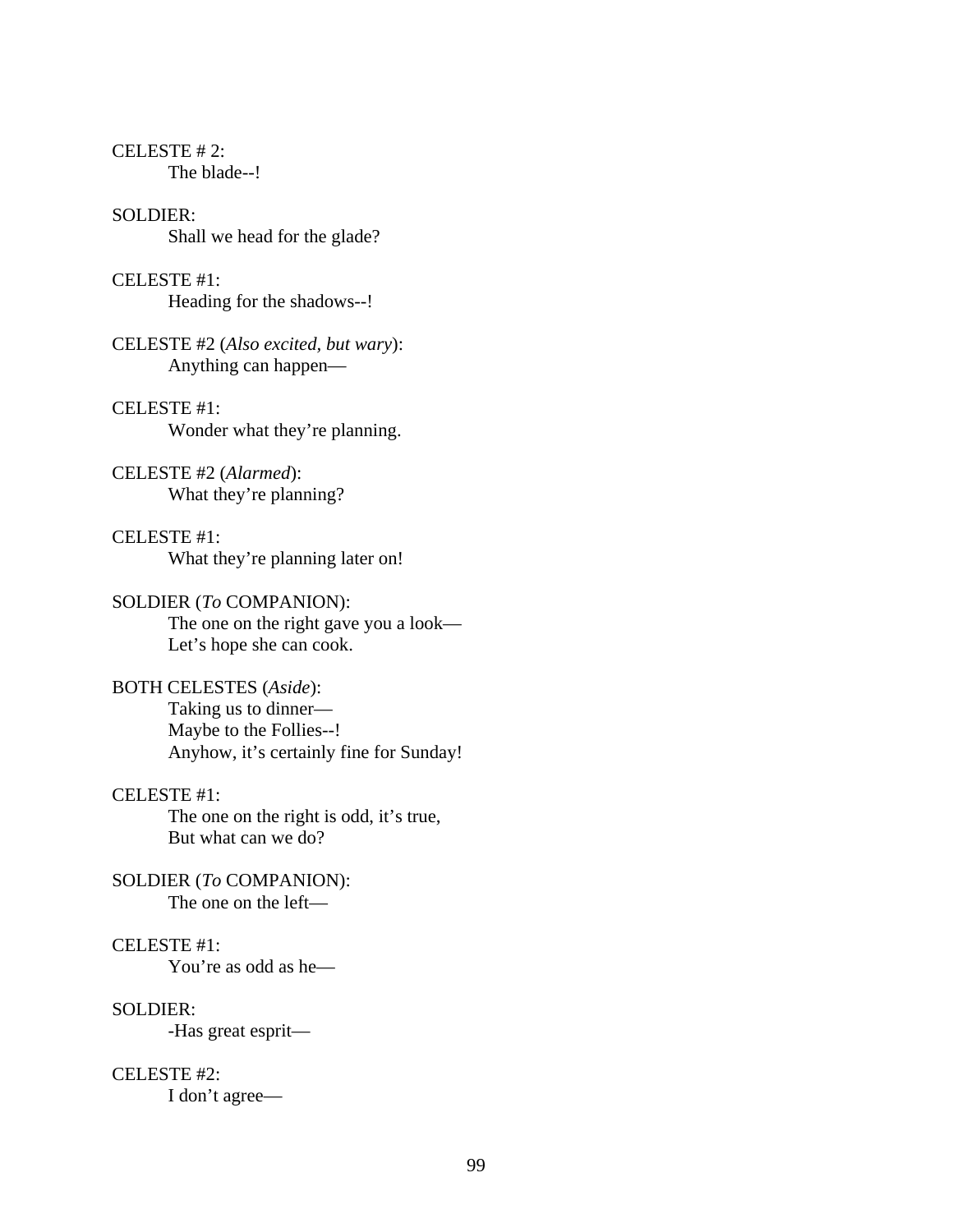### SOLDIER and CELESTE #1:

The one on the left is right for me—

 (*The switch positions so that* CELESTE #2 *has the* COMPANION) So the one on the right is left for you! (Sondheim, 728-731)

### "The One on the Left" (Lyrics Cut from Revival Production, 2006)

### SOLDIER (*to his* COMPANION):

The one on the left is nice and pink. I'll tip her a wink. The one on the right seems charming, too, Although she does look rather blue … Well, what shall we do?

### CELESTE #2:

They're not paying the least bit attention to us.

## CELESTE #1:

You really should try using that pole.

### SOLDIER:

The one on the left is awfully bold — I wonder how old. The one on the right is more demure — Or less mature, You can't be sure. She isn't much over seventeen. She looks pretty clean... I see what you mean.

### CELESTE #2:

I told you this would make no difference.

# CELESTE #1:

Oh! Oh! ...

## CELESTE #2:

What's wrong?

## CELESTE #1:

Just sit there.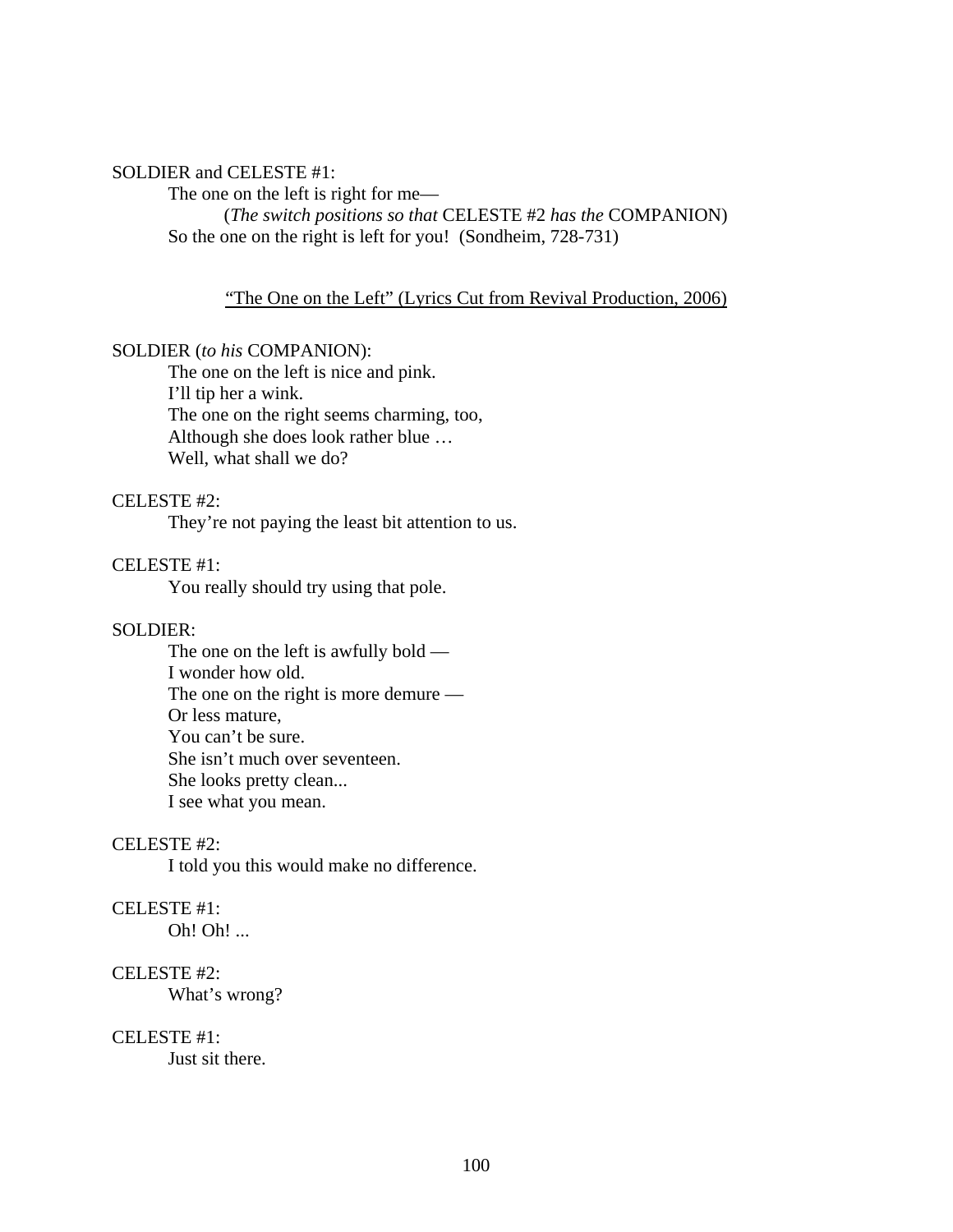May we be of some service, Madame?

# CELESTE #1:

Mademoiselle.

# CELESTE #2:

She has a fish.

#### CELESTE #1:

He knows.

#### SOLDIER:

Allow me.

#### CELESTE #1:

Oh. It tugged so...

# SOLDIER:

There's no sign of a fish here.

#### CELESTE #1:

Oh me. My name's Celeste. And this is my friend.

#### CELESTE #2:

Celeste. (*Aside, to* CELESTE #1) I don't think he likes me.

#### CELESTE #1:

Certainly he likes you. You take the other one...

#### CELESTE #2:

That one is peculiar —

#### CELESTE #1:

How is he peculiar?

#### CELESTE #2:

Why's he so qui —

# CELESTE #1 (*to* SOLDIER): Do you have a name?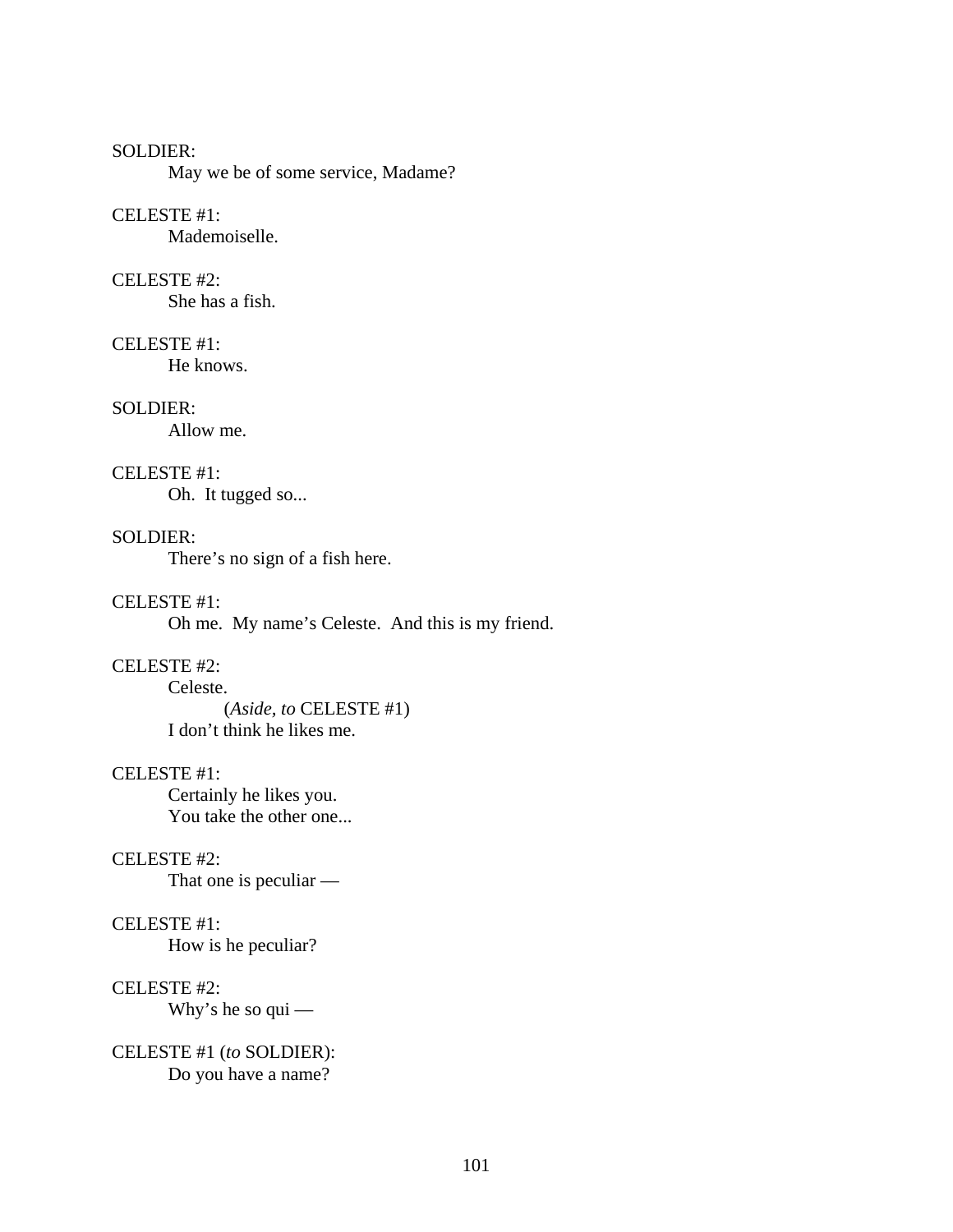I beg your pardon. Napoleon. Some people feel I should change it.

#### CELESTE #2:

And your friend?

#### SOLDIER:

Yes. He is my friend.

## CELESTE #2:

Why is he so quiet?

#### CELESTE #1:

He's very quiet.

# SOLDIER:

Yes. Actually he is. He lost his hearing during combat exercises.

#### CELESTE #1:

Oh. What a shame.

#### SOLDIER:

He can't speak, either.

#### CELESTE #2:

Oh. How dreadful.

# SOLDIER:

We have become very close, though.

# CELESTE #1:

So I see. Both of them are perfect.

#### CELESTE #2:

You can have the other.

# CELESTE #1:

I don't want the other.

# CELESTE #2:

I don't want the other either.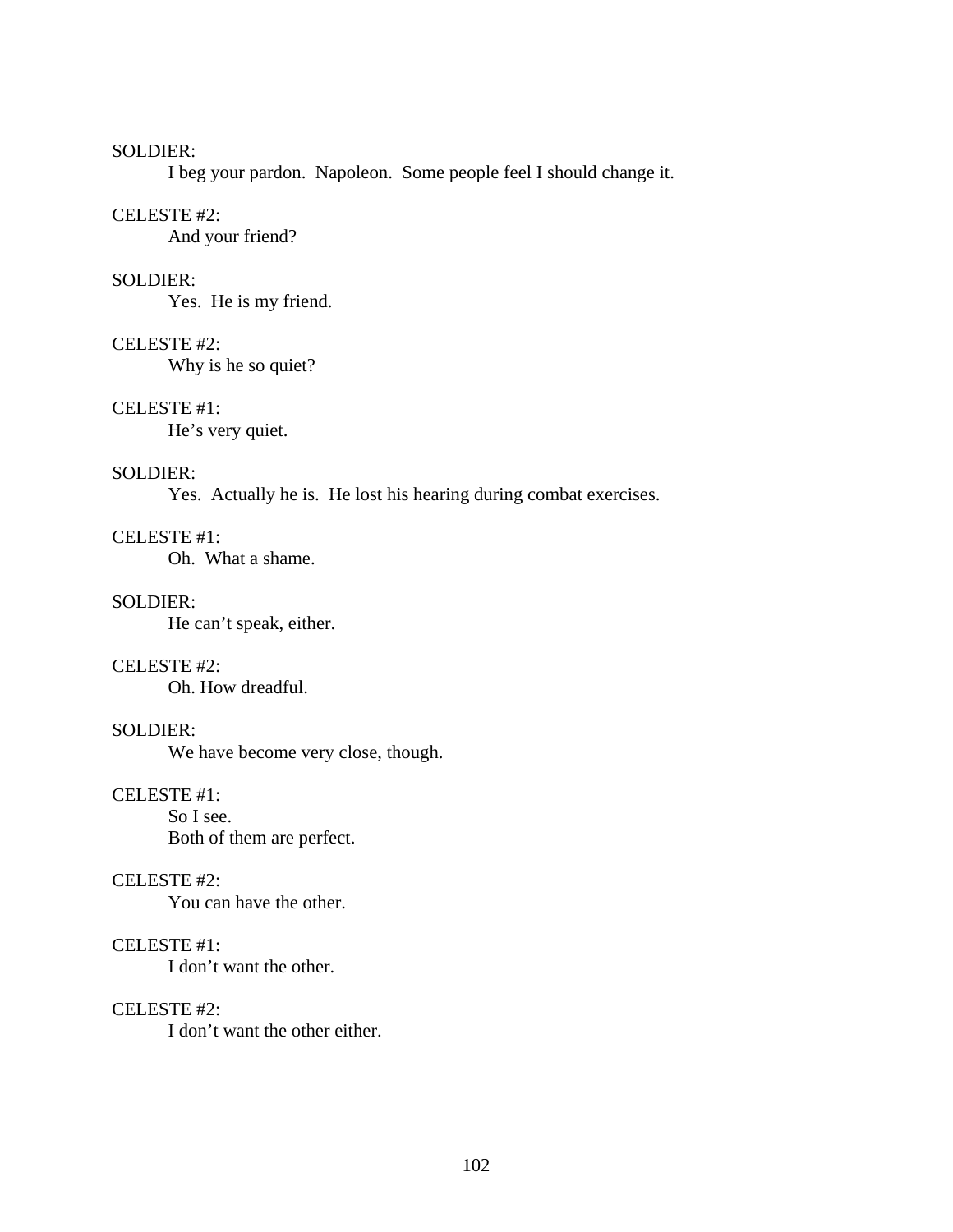Mademoiselles, I and my friend, We are but soldiers! Passing the time In between wars For weeks at an end.

## CELESTE #2:

Shouldn't we be going?

# CELESTE #1:

No, will you be quiet?

#### CELESTE #2:

Something is peculiar —

## SOLDIER:

And after a week Spent mostly indoors With nothing but soldiers, Ladies, I and my friend Trust we will not offend, Which we'd never intend, By suggesting we spend —

# THE CELESTES:

Oh, spend —

### SOLDIER:

— this magnificent Sunday —

#### THE CELESTES:

Oh, Sunday —

#### SOLDIER:

— with you and your friend.

#### CELESTE #2:

The one on the right seems quite attached.

#### CELESTE #1:

As well as scratched.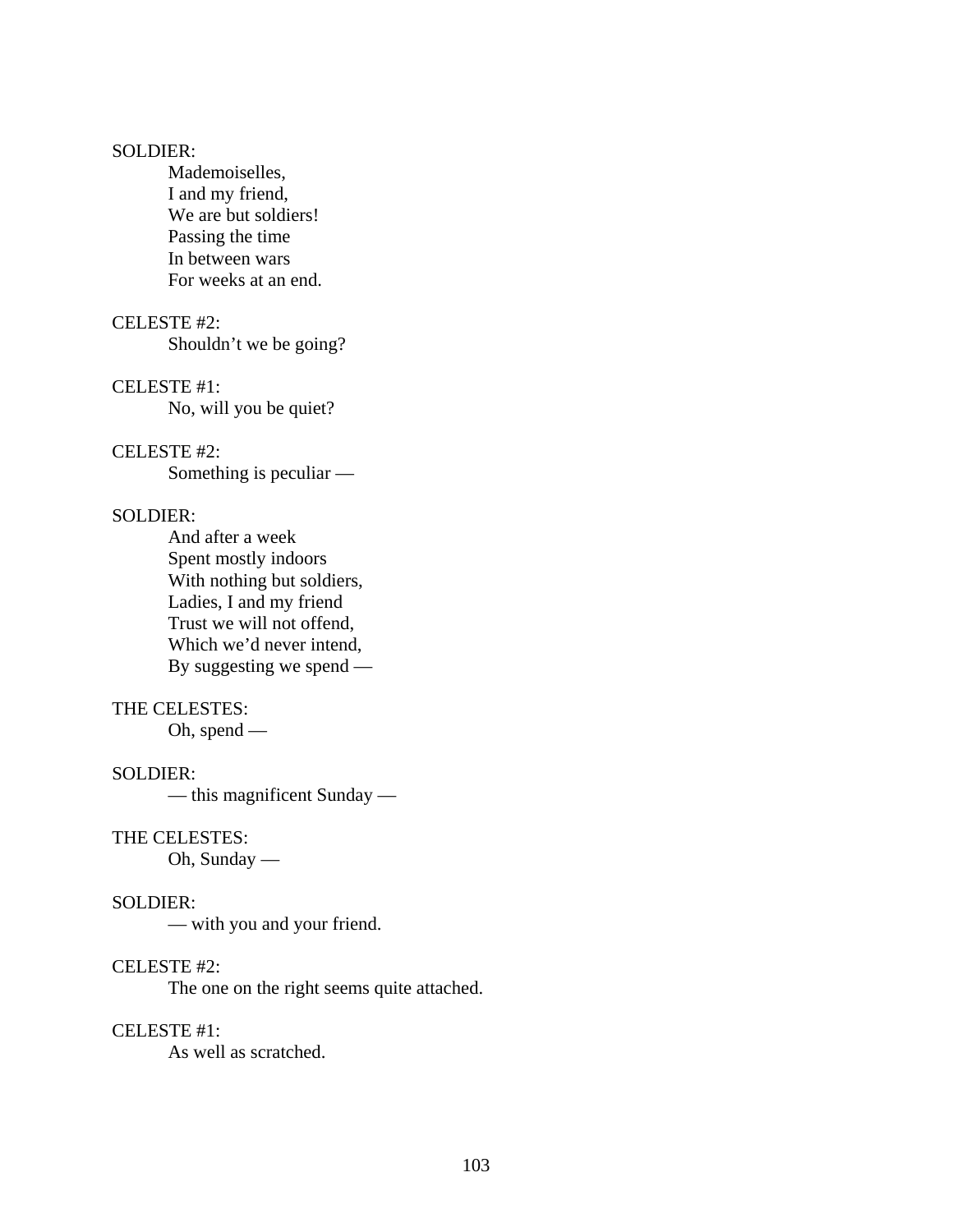Admit it, old man, we're not badly matched.

## ALL:

It's certainly fine for Sunday

#### SOLDIER (*to* COMPANION):

The one on the left seems quite subdued.

# CELESTE #2:

I'm not in the mood.

#### CELESTE #1 (*to* CELESTE #2): You're ruining things and we're being rude —

# ALL:

It's certainly fine for Sunday!

SOLDIER, CELESTE #1: My only advice Is don't think twice.

#### SOLDIER (*to* CELESTE #1): Would you care for an ice?

#### THE CELESTES:

Oh, an ice would be nice!

#### CELESTE #2 (*to* CELESTE #1): Will they buy us a drink?

SOLDIER: Are they virgins, you think?

#### ALL:

It's certainly fine for Sunday!

# CELESTE #2 (*to* CELESTE #1, *referring to* COMPANION): Is that a mustache Or just a gash?

CELESTE #1 (*to* CELESTE #2): But just look at the sash!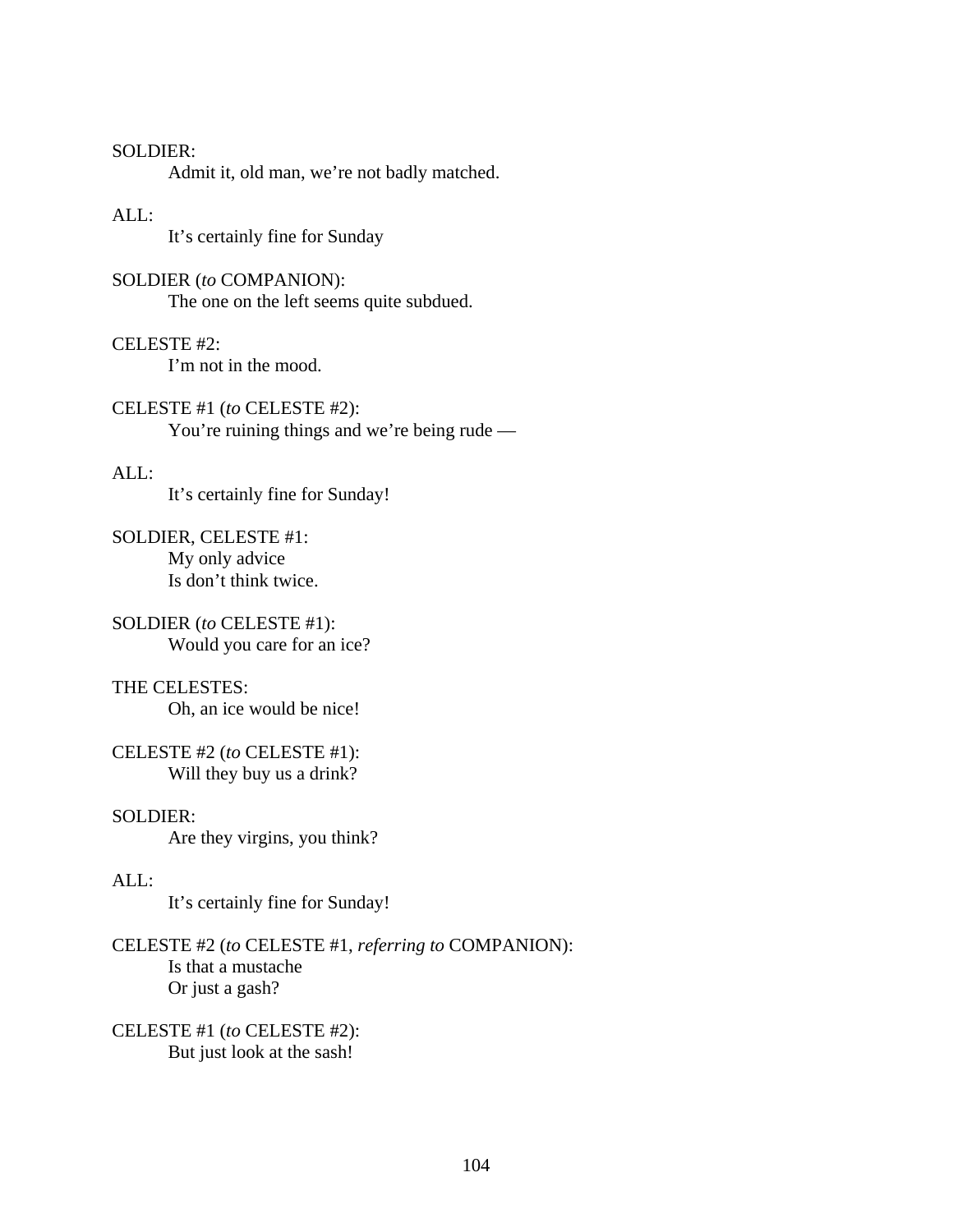# SOLDIER (*to* COMPANION):

Did you bring any cash?

#### CELESTE #1:

The buckles and braid —

# CELESTE #2:

The gold brocade —

# CELESTE #1:

The boots —

# CELESTE #2:

The blade —!

# SOLDIER:

Shall we head for the glade?

# CELESTE #1:

Heading for the shadows —!

# CELESTE #2:

Anything can happen —

# CELESTE #1:

Wonder what they're planning.

# CELESTE #2:

What they're planning?

# CELESTE #1:

What they're planning later on!

# SOLDIER (*to* COMPANION):

The one on the right gave you a look — Let's hope she can cook.

# THE CELESTES:

Taking us to dinner — Maybe to the follies —! Anyhow, it's certainly fine for Sunday!

# CELESTE #1:

The one on the right is odd, it's true, But what can we do?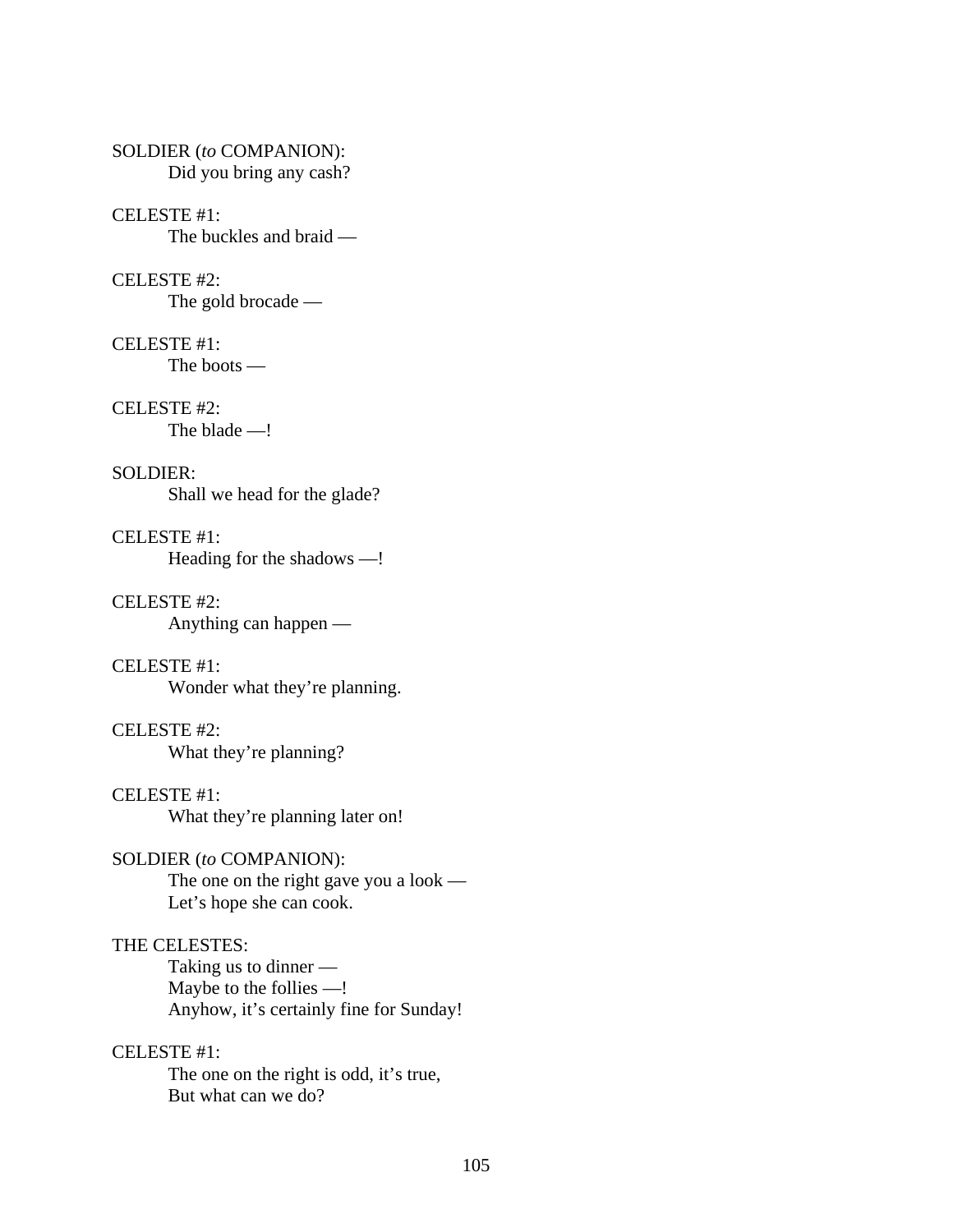# SOLDIER (*to* COMPANION):

The one on the left —

### CELESTE #1:

You're odd as he —

# SOLDIER:

 $-$  has great esprit  $-$ 

# CELESTE #2:

I don't agree —

# SOLDIER, CELESTE #1:

The one on the left is right for me — So the one on the right is left for you.

(Sondheim, [<http://www.psclassics.com/cd\\_sunday.html>](http://www.psclassics.com/cd_sunday.html))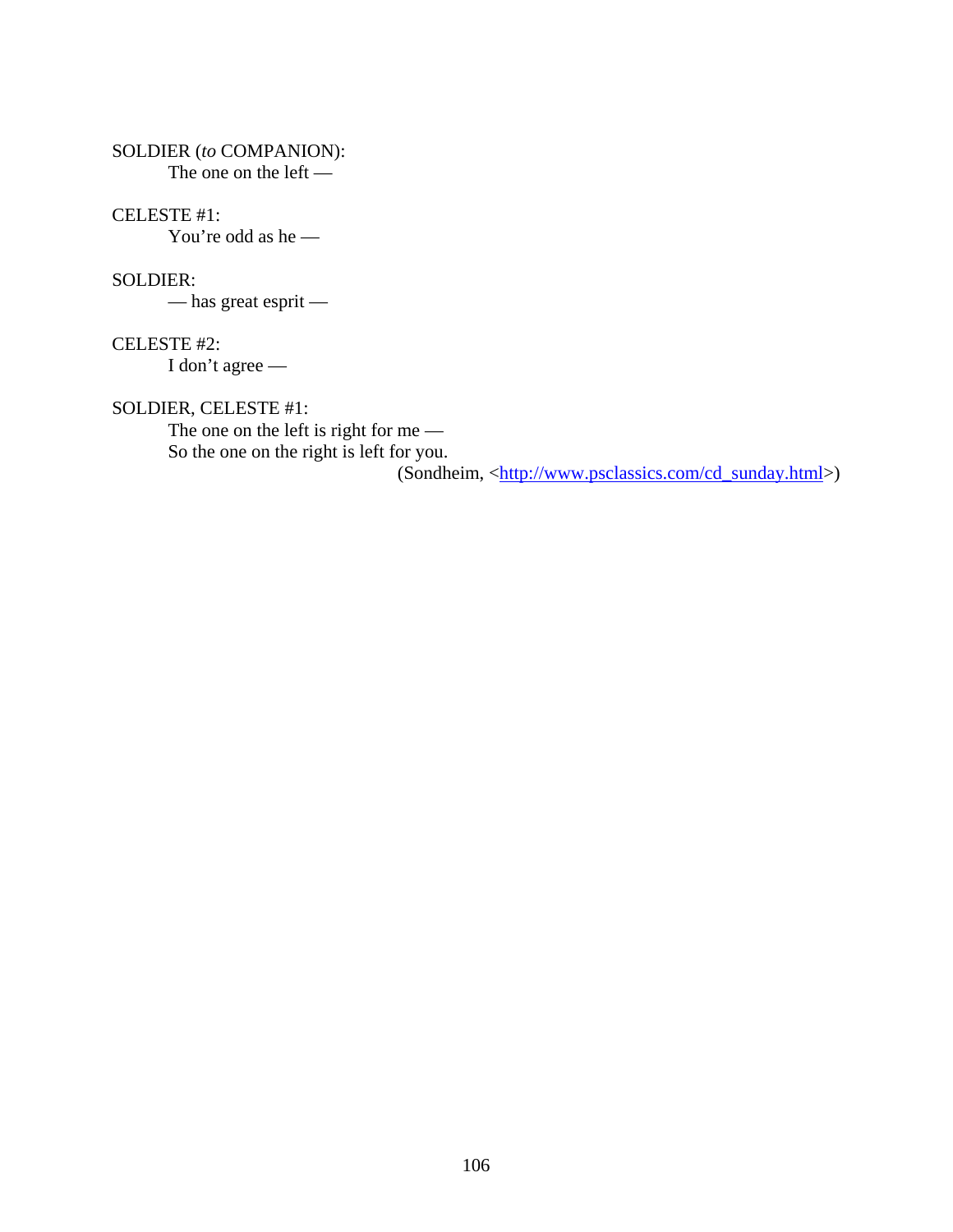#### LIST OF REFERENCES

- Banfield, Stephen. Sondheim's Broadway Musicals. Ann Arbor: University of Michigan Press, 1993.
- Barnes, Clive. "Grass could be greener in Sondheim's Sunday park." New York Theatre Critics Reviews. Ed. Joan Marlow and Betty Blake. New York: Critic's Theatre Reviews, Inc., 1984: 284-285.
- Bloom, Harlold. Shakespeare: The Invention of the Human. New York: Penguin Putnam Inc., 1998.
- Calder, Andrew. Moliere: The Theory and Practice of Comedy. London: The Athlone Press, 1993.
- Farquhar, George. The Recruiting Officer. Ed. and Critical Intro. A. Norman Jeffares. Edinburgh: Oliver & Boyd, 1973.
- Gordon, Joanne. Art Isn't Easy: The Achievement of Stephen Sondheim. Ed. Curtis Clark. Carbondale: Southern Illinois UP, 1990.
- Herbert, Robert. Seurat and the Making of *La Grande Jatte*. Chicago: University of California Press, 2004.
- Merriam-Webster's Collegiate Dictionary. 10<sup>th</sup> ed. Springfield: Merriam-Webster, 1993.
- Moliere. The Actor's Moliere Volume 3: Scapin and Don Juan. Trans. Albert Bermel. New York: Applause Theatre Book Publishers, 1987.
- Nightingale, Benedict. Fifth Row Center: A Critic's Year On and Off Broadway. New York: Times Books, 1986.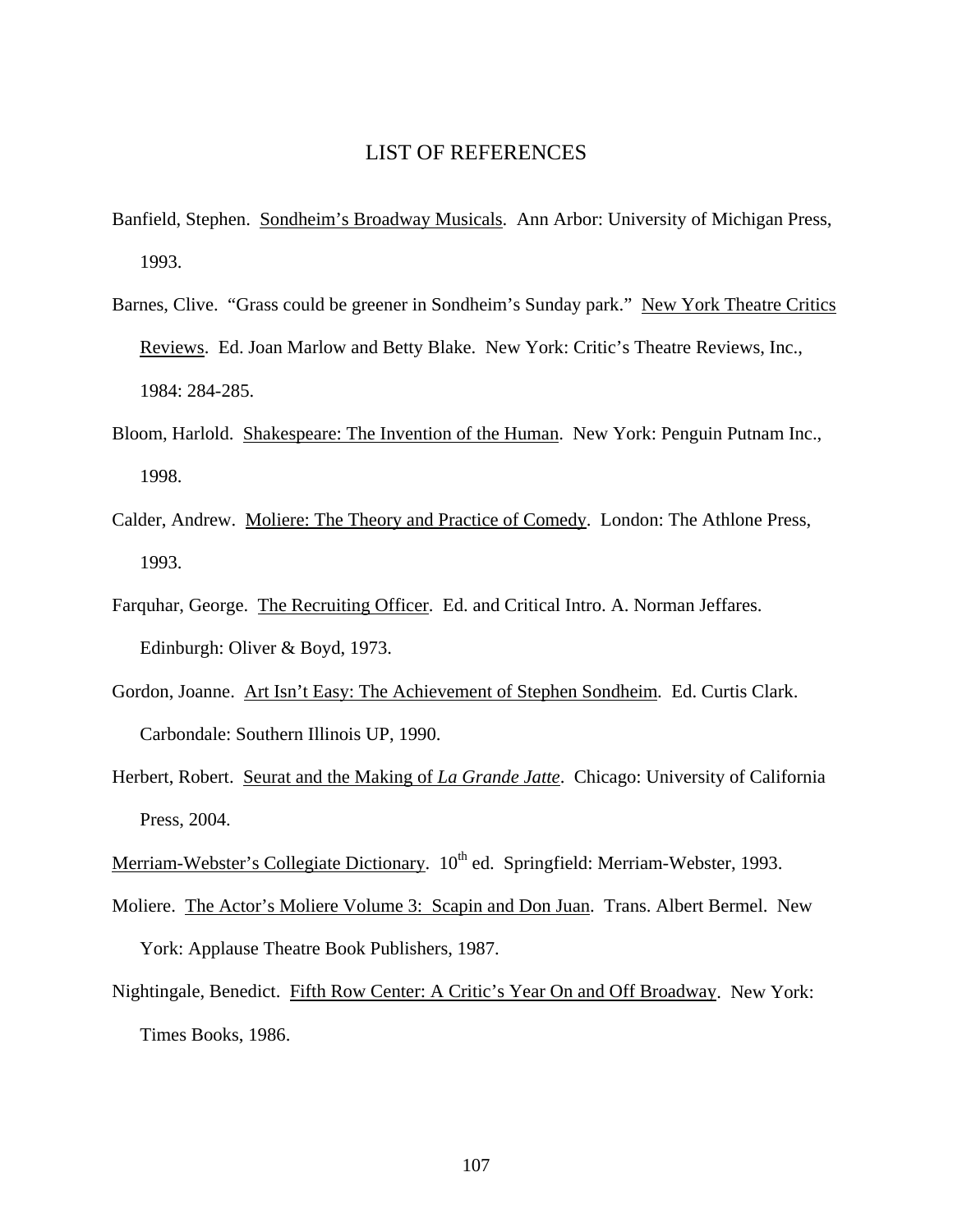- Plautus. Three Comedies: Miles Gloriosus, Pseudolus, Rudens. Intro. and Trans. Peter Smith. Ithaca: Coronell UP, 1991.
- Rich, Frank. "Stage: Sunday in the Park With George." New York Theatre Critics Reviews. Ed. Joan Marlow and Betty Blake. New York: Critic's Theatre Reviews, Inc., 1984: 82- 283.
- Rich, Frank. Hot Seat: Theater Criticism for *The New York Times*, 1980-1993. New York: Random House, 1998.

Rubie, Peter. The Everything Shakespeare Book. Massachusetts: Adams Media Corp., 2002.

Russell, John. Seurat. London: Thames and Hudson, 1965.

- Sabatini, Rafael. Scaramouche: A Romance of the French revolution. New York: McKinley, Stone & Mackenzie, 1921.
- Shakespeare, William. The Complete Works of William Shakespeare. Pref. William George Clark and William Aldis Wright. UK: Dempsey Parr, 2000.

Shaw, George Bernard. Arms and the Man. New York: Samuel French, Inc., 1986.

Sondheim, Stephen. Assassins. New York: Theatre Communications Group, 1991.

Sondheim, Stephen. Four by Sondheim, Wheeler, Lapine, Shevelove and Gelbart. Intro. Larry Gelbart, Andre Bishop. New York: Applause, 2000.

Sondheim, Stephen. Into The Woods. New York: Theatre Communications Group, 1989.

- Sondheim, Stephen. Sunday in the Park with George. 1984. New York: New York, 1987.
- Sondheim, Stephen. Sunday in the Park with George. Orch. Michael Starbon. Perf. Mandy

Patinkin and Bernadette Peters. Cond. Paul Gemignani. RCA,1984.

Sondheim, Stephen. Sunday in the Park with George. Orch. Jason Carr. Perf. Daniel Evans and Jenna Russell. Cond. Mathew Carey. PS Classics, 2006.